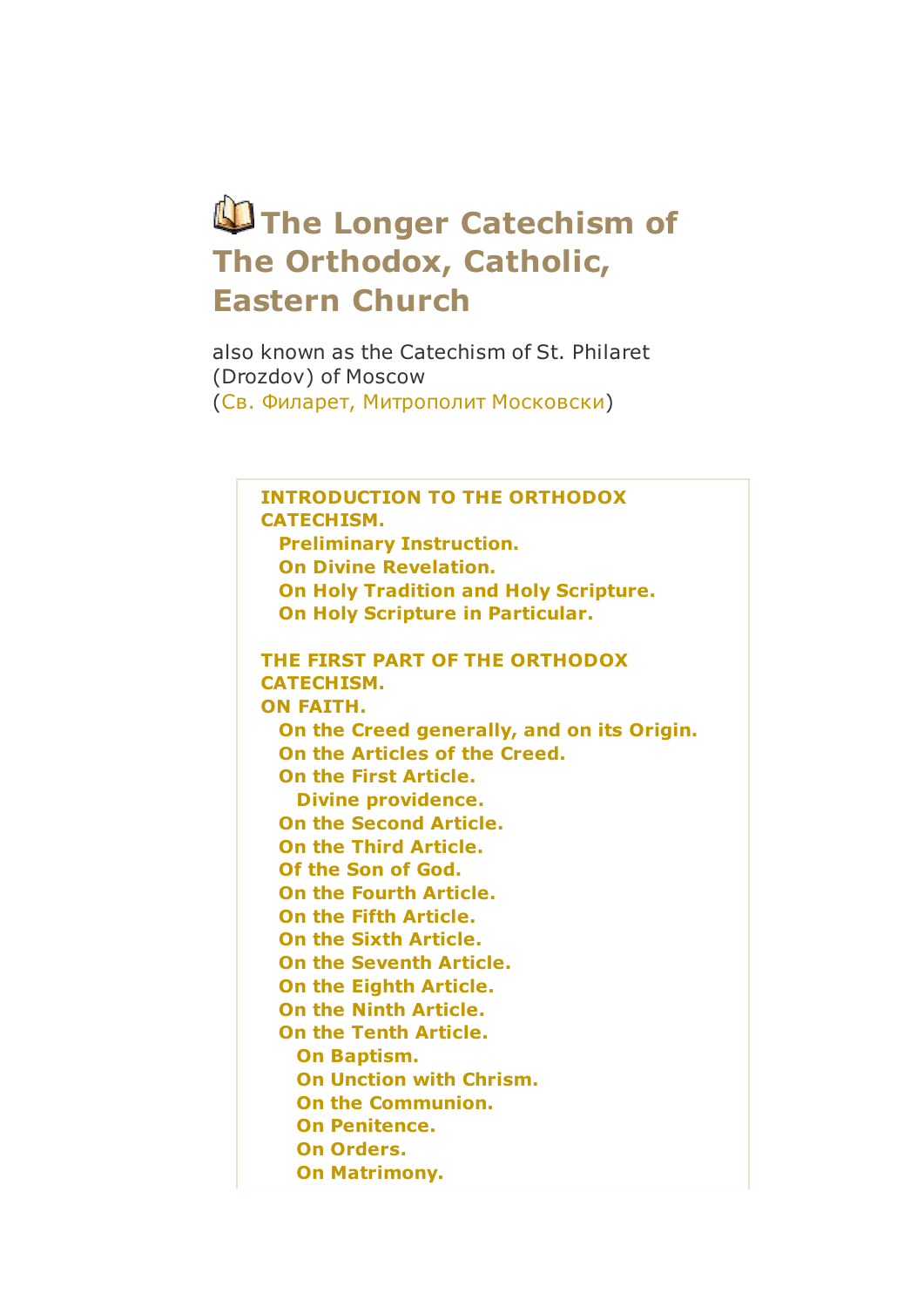**On Unction with Oil. On the Eleventh Article. On the Twelfth Article. THE SECOND PART OF THE ORTHODOX CATECHISM. ON HOPE. Definition of Christian Hope, its Ground, and the Means thereto. On Prayer. On the Lord's Prayer. On the First Petition. On the Second Petition. On the Third Petition. On the Fourth Petition. On the Fifth Petition. On the Sixth Petition. On the Seventh Petition. On the Doxology. On the Doctrine of Blessedness. On the First Beatitude. On the Second Beatitude. On the Third Beatitude. On the Fourth Beatitude. On the Fifth Beatitude. On the Sixth Beatitude. On the Seventh Beatitude. On the Eighth Beatitude. THE THIRD PART OF THE ORTHODOX CATECHISM. ON LOVE. On the Union between Faith and Love. On the Law of God and the Commandments. On the First Commandment. On the Second Commandment. On the Third Commandment. On the Fourth Commandment. On the Fifth Commandment. On the Sixth Commandment. On the Seventh Commandment. On the Eighth Commandment. On the Ninth Commandment. On the Tenth Commandment. CONCLUSION.**

**Application of the Doctrine of Faith and Piety.**

Съдържанието на този документ се генерира с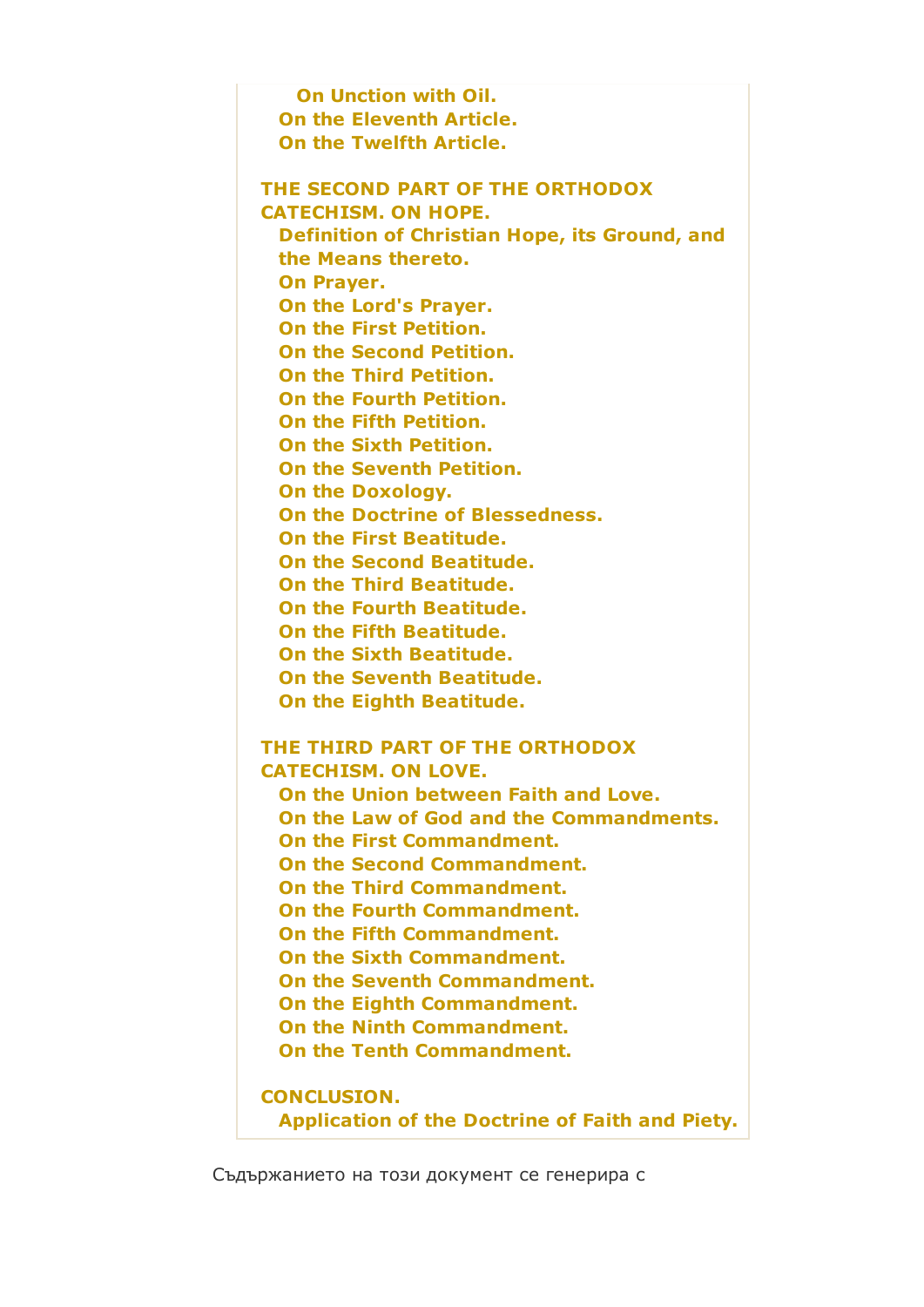безвреден за Вашия компютър active content (javascript).

#### **Examined and Approved by the Most Holy Governing Synod, and Published for the Use of Schools, and of all Orthodox Christians, by Order of His Imperial Majesty (Moscow, at the Synodical Press, 1830.)**

[The large Russian Catechism of Philaret, approved by the holy Synod (although omitted by Kimmel in his Collection, and barely mentioned by Gass in his Greek Symbolics), is now the most



authoritative doctrinal standard of the orthodox Græco-Russian Church, and has practically superseded the older Catechism, or Orthodox Confession of Mogila. Originally composed in Slavono-Russian, it was by authority translated into several languages. We have before us a Russian edition (Moscow, 1869), a Greek edition (Χριστιανικ κατ᾿ ἔκτασιν κατήχησις τῆς όρθοδόξου, καθολικῆς καὶ ἀνατοικῆς ἐκκλησίας , Odessa, 1848), and a German edition (*Ausführlicher christlicher Katechismus der orthodox-katholischen orientalischen Kirche*, St. Petersburg, 1850).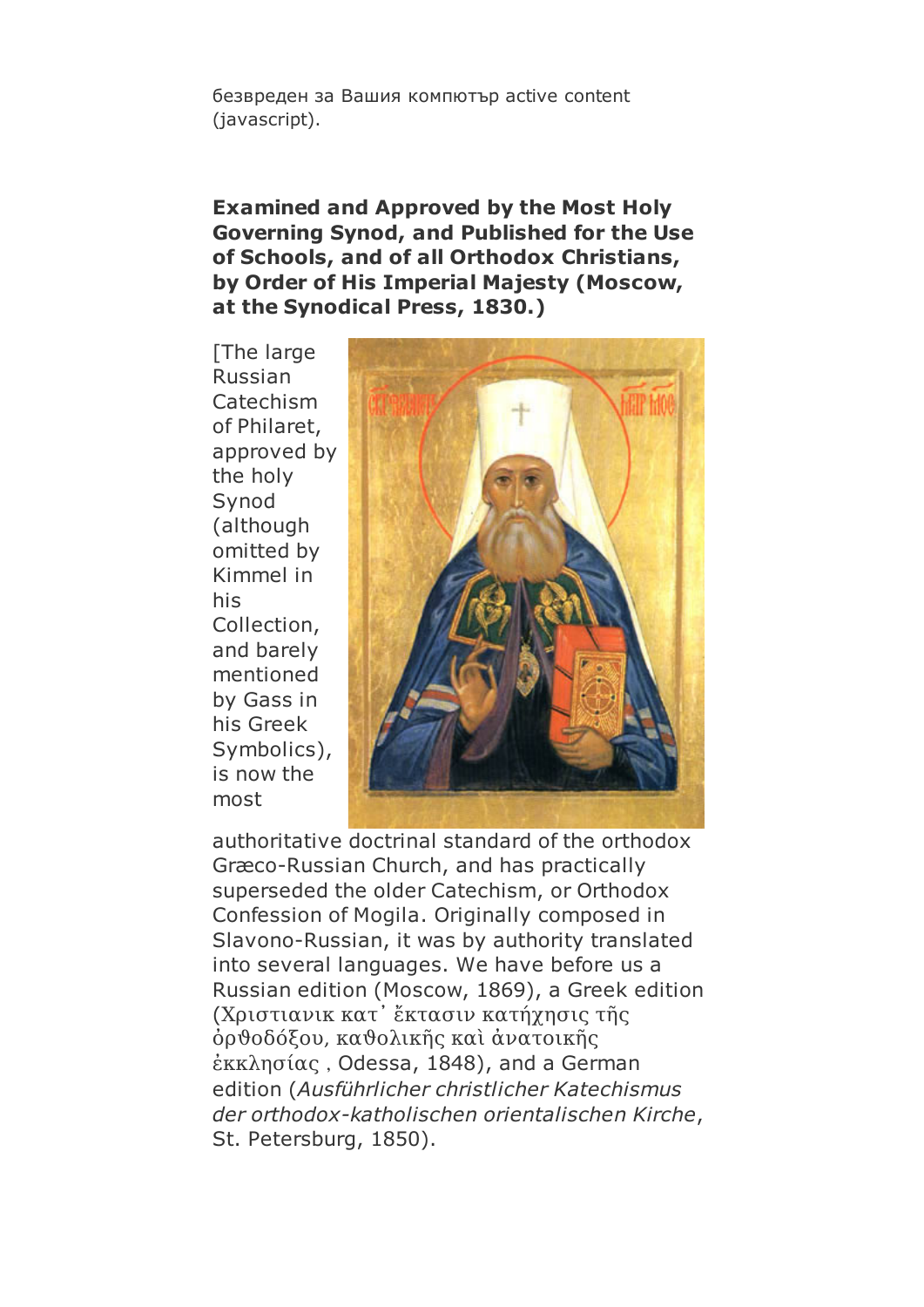The English translation here given was prepared by the Rev. R. W. Blackmore, B.A., formerly chaplain to the Russia Company in Kronstadt, and published at Aberdeen, 1845, in the work *The Doctrine of the Russian Church.* On comparing it with the authorized Greek and German translations, we found it faithful aud idiomatic. The numbering of Questions, and the difference in type of Questions and Answers, are ours. In all other editions we have seen, the Questions are not numbered. As this Catechism has never before appeared in America, we thought it best to give it in full, although the Introduction and the First Part would be sufficient for this collection of doctrinal symbols. Comp. Vol. I. § 19, pp. 68-73.]

# **INTRODUCTION TO THE ORTHODOX CATECHISM.**

# **Preliminary Instruction.**

# **1. What is an Orthodox Catechism?**

An Orthodox Catechism is an instruction in the orthodox Christian faith, to be taught to every Christian, to enable him to please God and save his own soul.

#### **2. What is the meaning of the word Catechism?**

It is a Greek word, signifying instruction, or oral teaching, and has been used ever since the Apostles' times to denote that primary instruction in the orthodox faith which is needful for every Christian. Luke i. 4; Acts xviii. 25.

#### **3. What is necessary in order to please God and to save one's own soul?**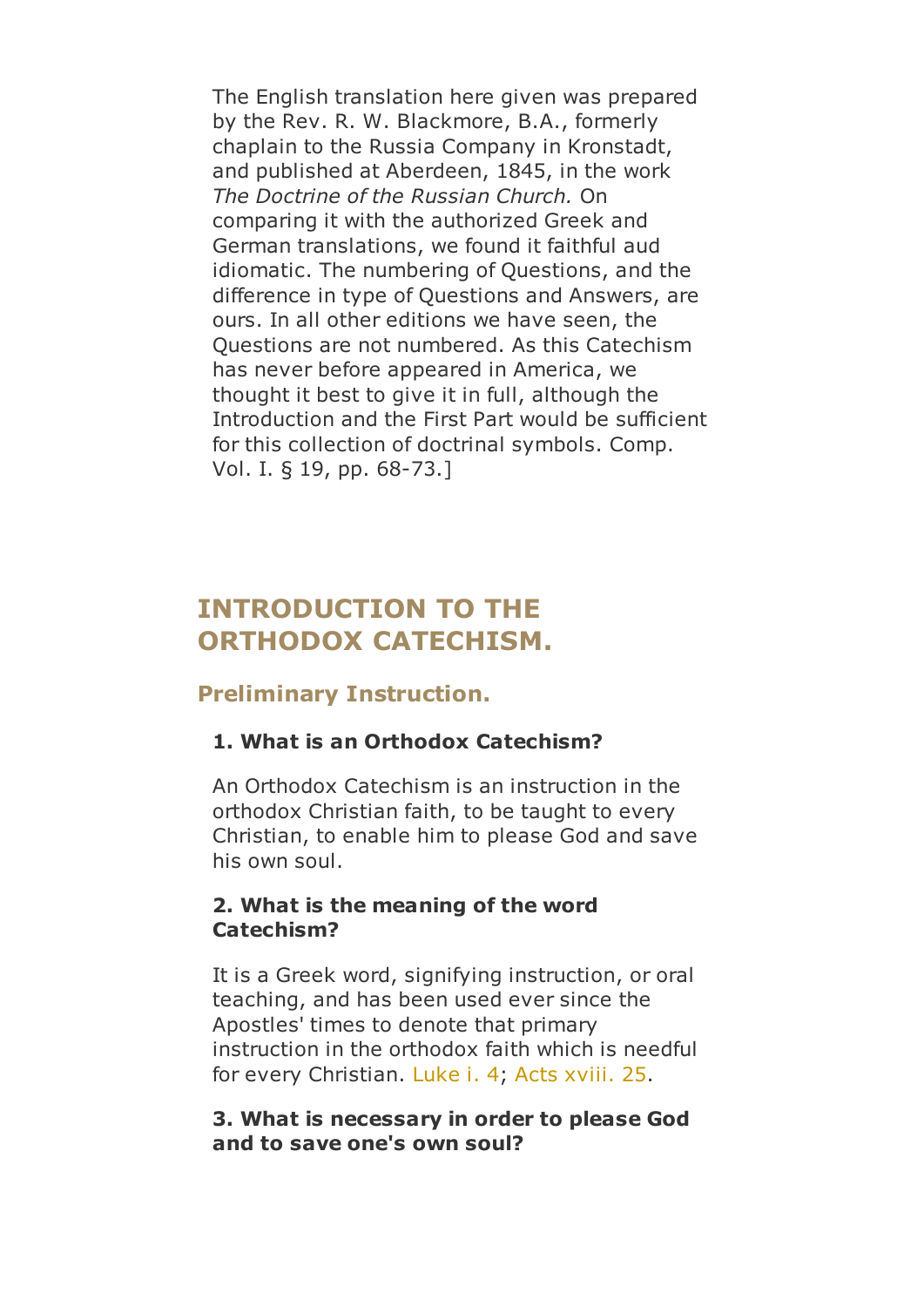In the first place, a knowledge of the true God, and a right faith in him; in the second place, a life according to faith, and good works.

# **4. Why is faith necessary in the first place?**

Because, as the Word of God testifies, *Without faith it is impossible to please God.* Heb. xi. 6.

# **5. Why must a life according to faith, and good works, be inseparable from this faith?**

Because, as the Word of God testifies, Faith without works is dead James ii. 20.

# **6. What is faith?**

According to the definition of St. Paul, Faith is the substance of things hoped for, the evidence of things not seen (Heb.  $xi$ i. 1); that is, a trust in the unseen as though it were seen, in that which is hoped and waited for as if it were present.

# **7. What is the difference between knowledge and faith?**

Knowledge has for its object things visible and comprehensible; faith, things which are invisible, and even incomprehensible. Knowledge is founded on experience, on examination of its object; but faith on belief of testimony to truth. Knowledge belongs properly to the intellect, although it may also act on the heart; faith belongs principally to the heart, although it is imparted through the intellect.

# **8. Why is faith, and not knowledge only, necessary in religious instruction?**

Because the chief object of this instruction is God invisible and incomprehensible, and the wisdom of God hidden in a mystery; consequently, many parts of this learning can not be embraced by knowledge, but may be received by faith.

*Faith*, says St. Cyril of Jerusalem, *is the eye*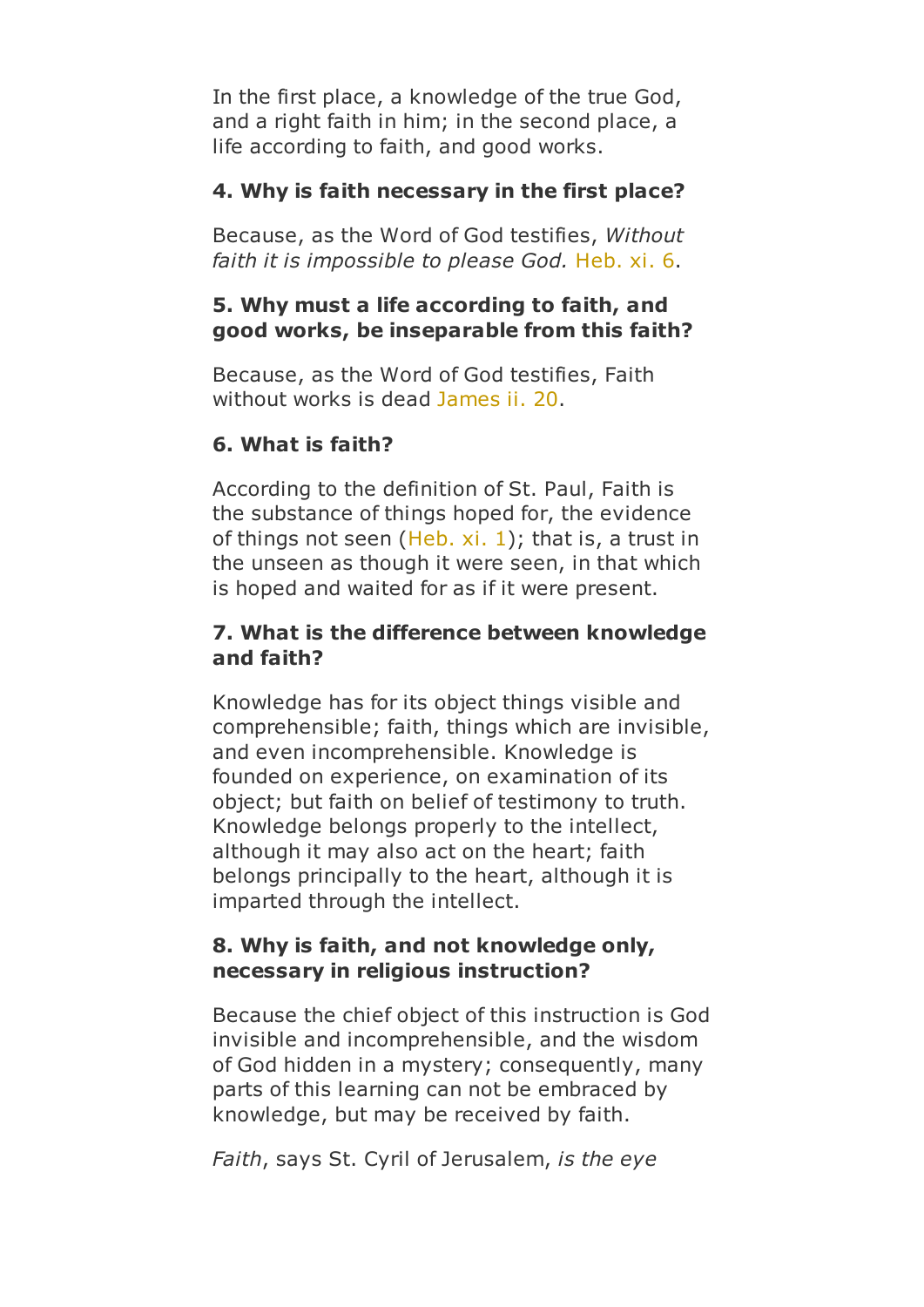*which enlighteneth every man's conscience; it giveth man knowledge. For*, as the prophet says, *If ye will not believe, ye shall not understand.* Isa. vii. 9; Cyr. Cat. v.

#### **9. Can you illustrate further the necessity of faith?**

St. Cyril thus illustrates it:

It is not only amongst us, who hear the name of Christ, that faith is made so great a thing; but every thing which is done in the world, even by men who are unconnected with the Church, is done by faith. Agriculture is founded on faith; for no one who did not believe that he should gather in the increase of the fruits of the earth would undertake the labor of husbandry. Mariners are guided by faith when they intrust their fate to a slight plank, and prefer the agitation of the unstable waters to the more stable element of the earth. They give themselves up to uncertain expectations, and retain for themselves nothing but faith, to which they trust more than to any anchors. Cyr. Cat. v.

# **On Divine Revelation.**

#### **10. Whence is the doctrine of the orthodox faith derived?**

From divine revelation.

11. What is meant by the words divine revelation?

That which God himself has revealed to men, in order that they might rightly and savingly believe in him, and worthily honor him.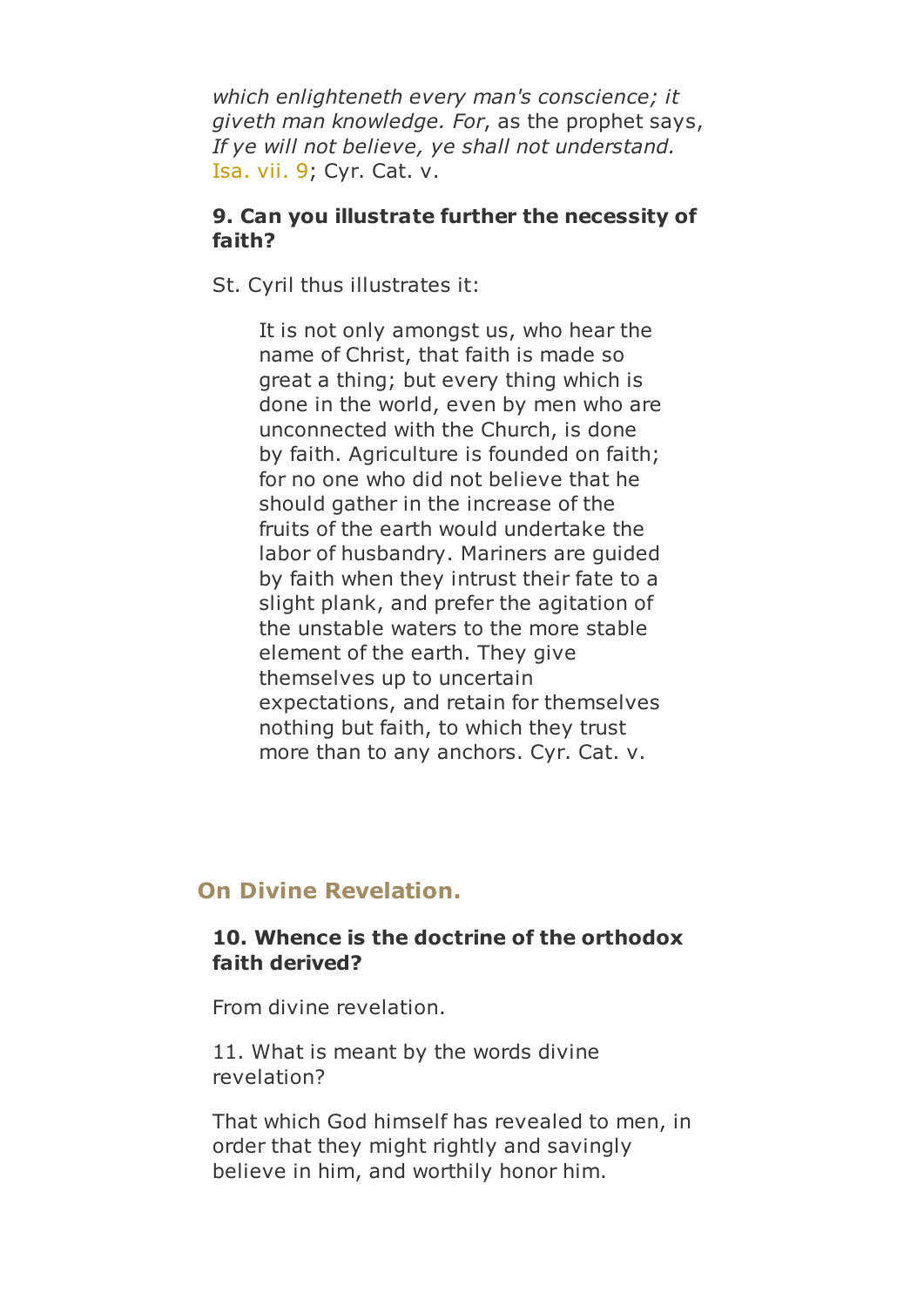### **12. Has God given such a revelation to all men?**

He has given it for all, as being necessary for all alike, and capable of bringing salvation to all; but, since not all men are capable of receiving a revelation immediately from God, he has employed special persons as heralds of his revelation, to deliver it to all who are desirous of receiving it.

13. Why are not all men capable of receiving a revelation immediately from God?

Owing to their sinful impurity, and weakness both in soul and body.

### **14. Who were the heralds of divine revelation?**

Adam, Noah, Abraham, Moses, and other Prophets, received and preached the beginnings of divine revelation; but it was the incarnate Son of God, our Lord Jesus Christ, who brought it to earth, in its fullness and perfection, and spread it over all the world by his Disciples and Apostles.

The Apostle Paul says, in the beginning of his Epistle to the Hebrews:

*God, who at sundry times, and in divers manners, spake in times past unto the Fathers by the Prophets, hath in these last days spoken unto us by his Son, whom he hath appointed heir of all things, by whom also he made the worlds.*

The same Apostle writes as follows to the Corinthians:

> *But we speak the wisdom of God in a mystery, even the hidden things which God ordained before the world unto our glory, which none of the princes of this world knew. But God hath revealed*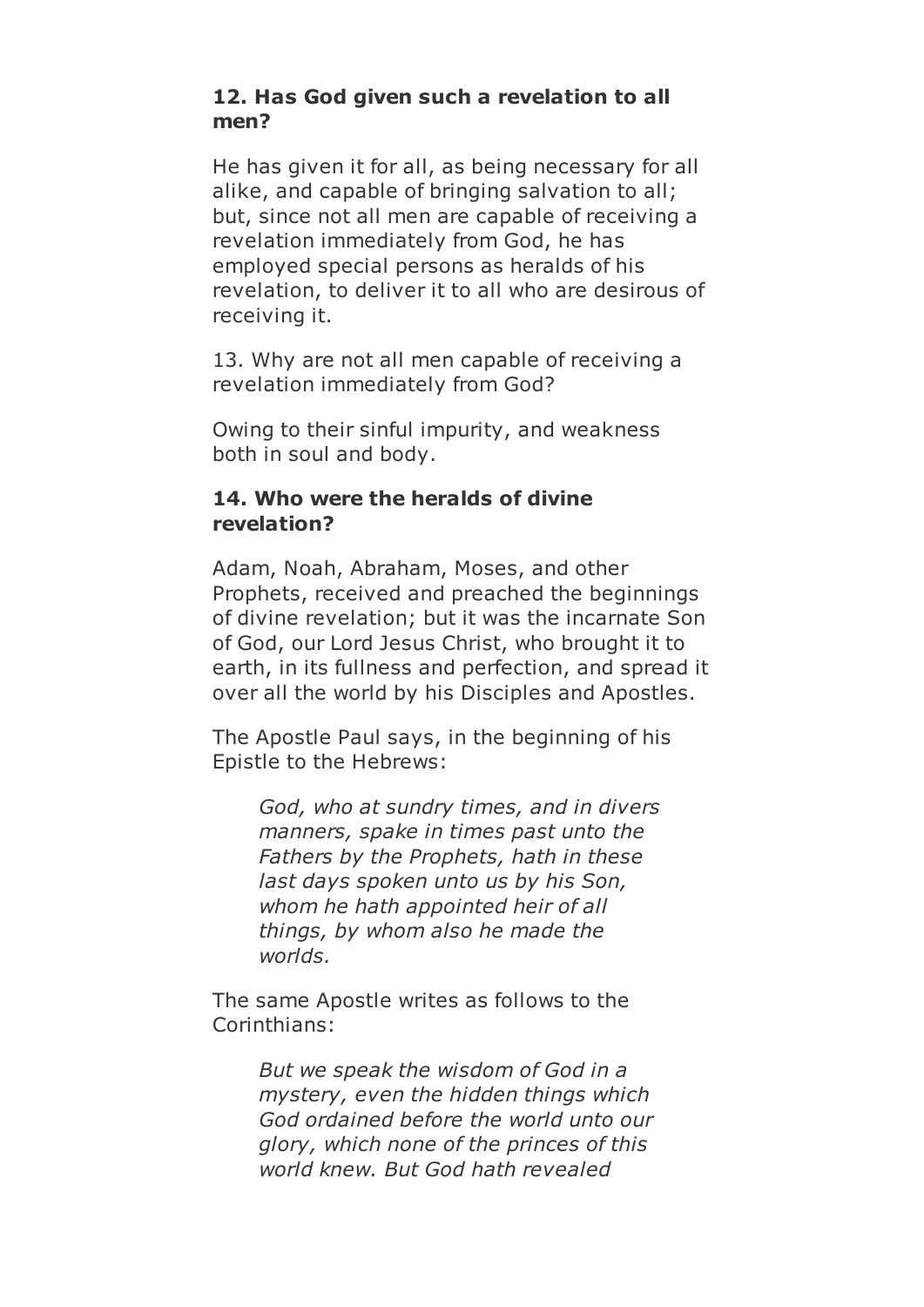*them unto us by his Spirit; for the Spirit searcheth all things, yea, the deep things of God.* 1 Cor. ii. 7, 8, 10.

The Evangelist John writes in his Gospel:

*No man hath seen God at any time; the only-begotten Son, which is in the bosom of the Father, he hath declared him.* John i. 18.

Jesus Christ himself says:

*No man knoweth the Son but the Father; neither knoweth any man the Father save the Son, and he to whomsoever the Son will reveal him.* Matt. xi. 27.

#### **15. Can not man, then, have any knowledge of God without a special revelation from him?**

Man may have some knowledge of God by contemplation of those things which he has created; but this knowledge is imperfect and insufficient, and can serve only as a preparation for faith, or as a help towards the knowledge of God from his revelation.

*For the invisible things of him, from the creation of the world, are clearly seen, being understood by the things that are made, even his eternal power and Godhead.* Rom. i. 20.

*And he hath made of one blood all nations of men, for to dwell on all the face of the earth; and hath determined the times before appointed, and the bounds of their habitation; that they should seek the Lord, if haply they might feel after him, and find him, though he be not far from every one of us. For in him we live, and move, and have our being.* Acts xvii. 26-28.

*With regard to faith in God, it is preceded by the idea that God is, which idea we get from the*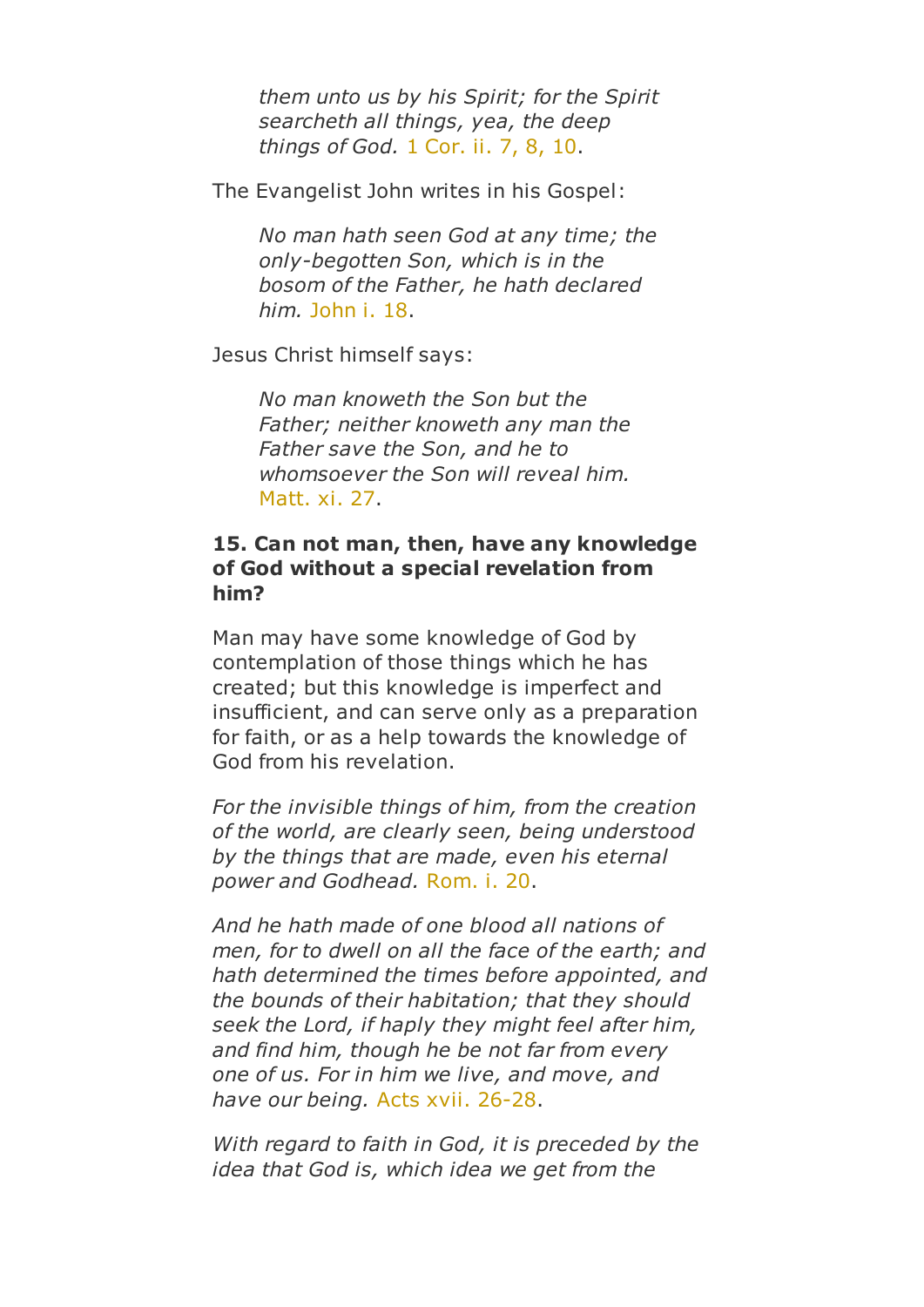*things which have been created. Attentively examining the creation of the world, we perceive that God is wise, powerful, and good; we perceive, also, his invisible properties. By these means we are led to acknowledge him as the Supreme Ruler. Seeing that God is the Creator of the whole world, and we form a part of the world, it follows that God is also our Creator. On this knowledge follows faith, and on faith adoration.* (Basil. Magn. Epist. 232.)

### **On Holy Tradition and Holy Scripture.**

#### **16. How is divine revelation spread among men and preserved in the true Church?**

By two channels--holy tradition and holy Scripture.

#### **17. What is meant by the name** *holy tradition?*

By the name holy tradition is meant the doctrine of the faith, the law of God, the sacraments, and the ritual as handed down by the true believers and worshipers of God by word and example from one to another, and from generation to generation.

#### **18. Is there any sure repository of holy tradition?**

All true believers united by the holy tradition of the faith, collectively and successively, by the will of God, compose the Church; and she is the sure repository of holy tradition, or, as St. Paul expresses it, *The Church of the living God, the pillar and ground of the truth.* 1 Tim. iii. 15.

St. Irenæus writes thus:

We ought not to seek among others the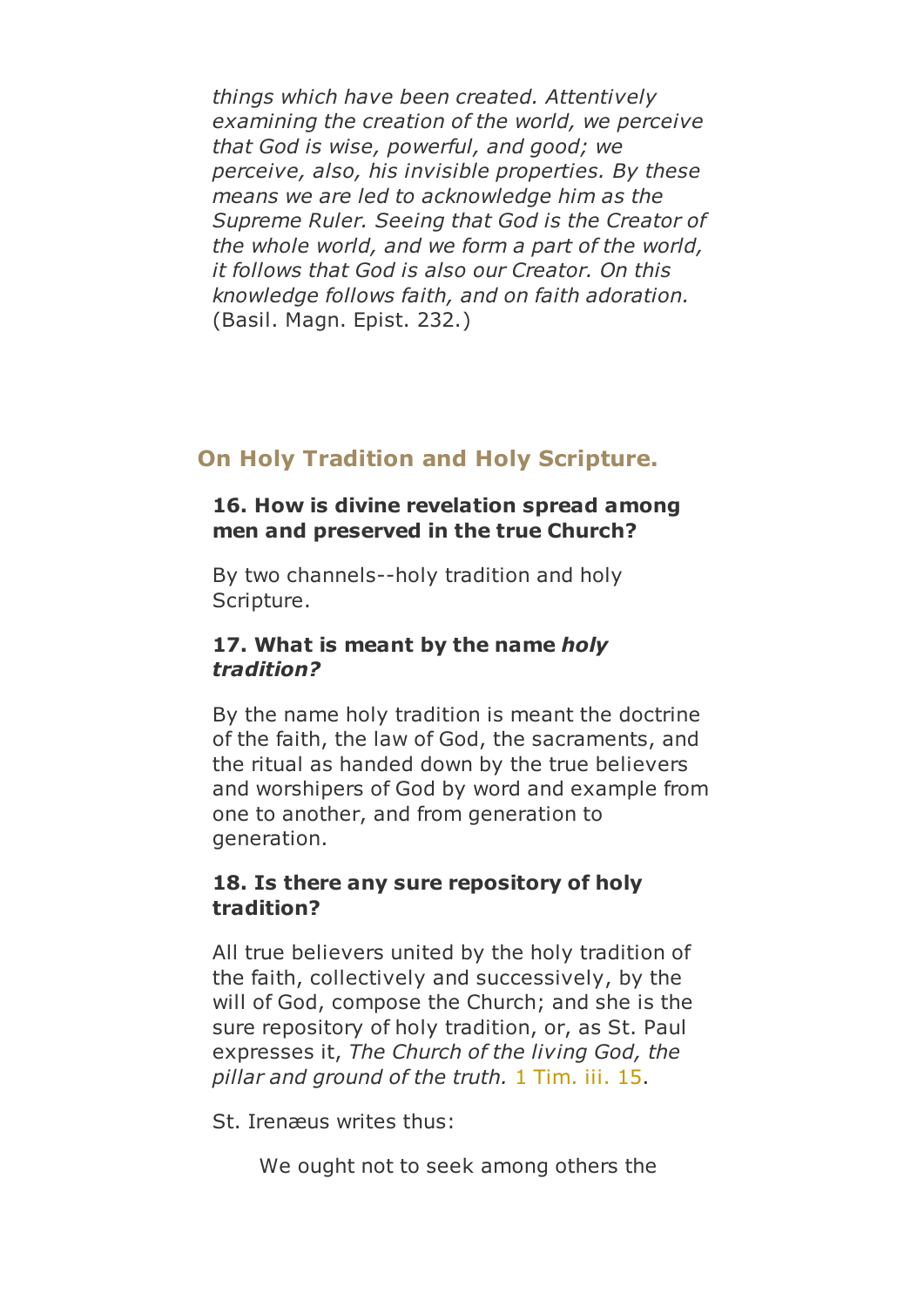truth, which we may have for asking from the Church; for in her, as in a rich treasure-house, the Apostles have laid up in its fullness all that pertains to the truth, so that whosoever seeketh may receive from her the food of life. She is the door of life. (Adv. Hæres. lib. iii. c. 4.)

#### **19. What is that which you call** *holy Scripture?*

Certain books written by the Spirit of God through men sanctified by God, called Prophets and Apostles. These books are commonly termed the Bible.

# **20. What does the word** *Bible* **mean?**

It is Greek, and means *the books.* The name signifies that the sacred books deserve attention before all others.

# **21. Which is the more ancient, holy tradition or holy Scripture?**

The most ancient and original instrument for spreading divine revelation is holy tradition. From Adam to Moses there were no sacred books. Our Lord Jesus Christ himself delivered his divine doctrine and ordinances to his Disciples by word and example, but not by writing. The same method was followed by the Apostles also at first, when they spread abroad the faith and established the Church of Christ. The necessity of tradition is further evident from this, that books can be available only to a small part of mankind, but tradition to all.

# **22. Why, then, was holy Scripture given?**

To this end, that divine revelation might be preserved more exactly and unchangeably. In holy Scripture we read the words of the Prophets and Apostles precisely as if we were living with them and listening to them, although the latest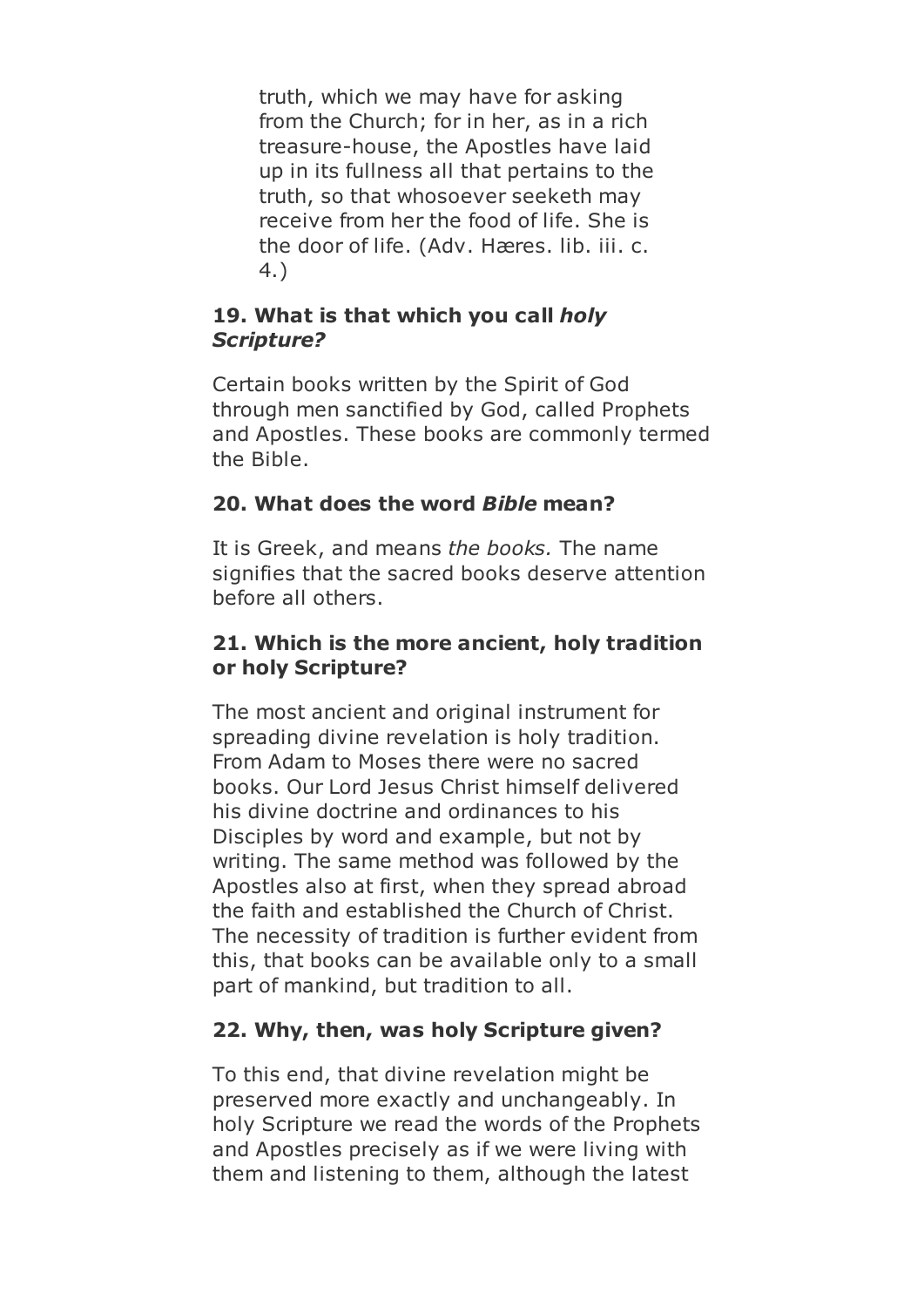of the sacred books were written a thousand and some hundred years before our time.

#### **23. Must we follow holy tradition, even when we possess holy Scripture?**

We must follow that tradition which agrees with the divine revelation and with holy Scripture, as is taught us by holy Scripture itself. The Apostle Paul writes: *Therefore, brethren, stand fast, and hold the traditions which ye have been taught, whether by word or our epistle.* 2 Thess. ii. 15.

### **24. Why is tradition necessary even now?**

As a guide to the right understanding of holy Scripture, for the right ministration of the sacraments, and the preservation of sacred rites and ceremonies in the purity of their original institution.

St. Basil the Great says of this as follows:

Of the doctrines and injunctions kept by the Church, some we have from written instruction. but some we have received from, apostolical tradition, by succession in private. Both the former and the latter have one and the same force for piety, and this will be contradicted by no one who has ever so little knowledge in the ordinances of the Church; for were we to dare to reject unwritten customs, as if they had no great importance, we should insensibly mutilate the Gospel, even in the most essential points, or, rather, for the teaching of the Apostles leave but an empty name. For instance, let us mention before all else the very first and commonest act of Christians, that they who trust in the name of our Lord Jesus Christ should sign themselves with the sign of the cross--who hath taught this by writing? To turn to the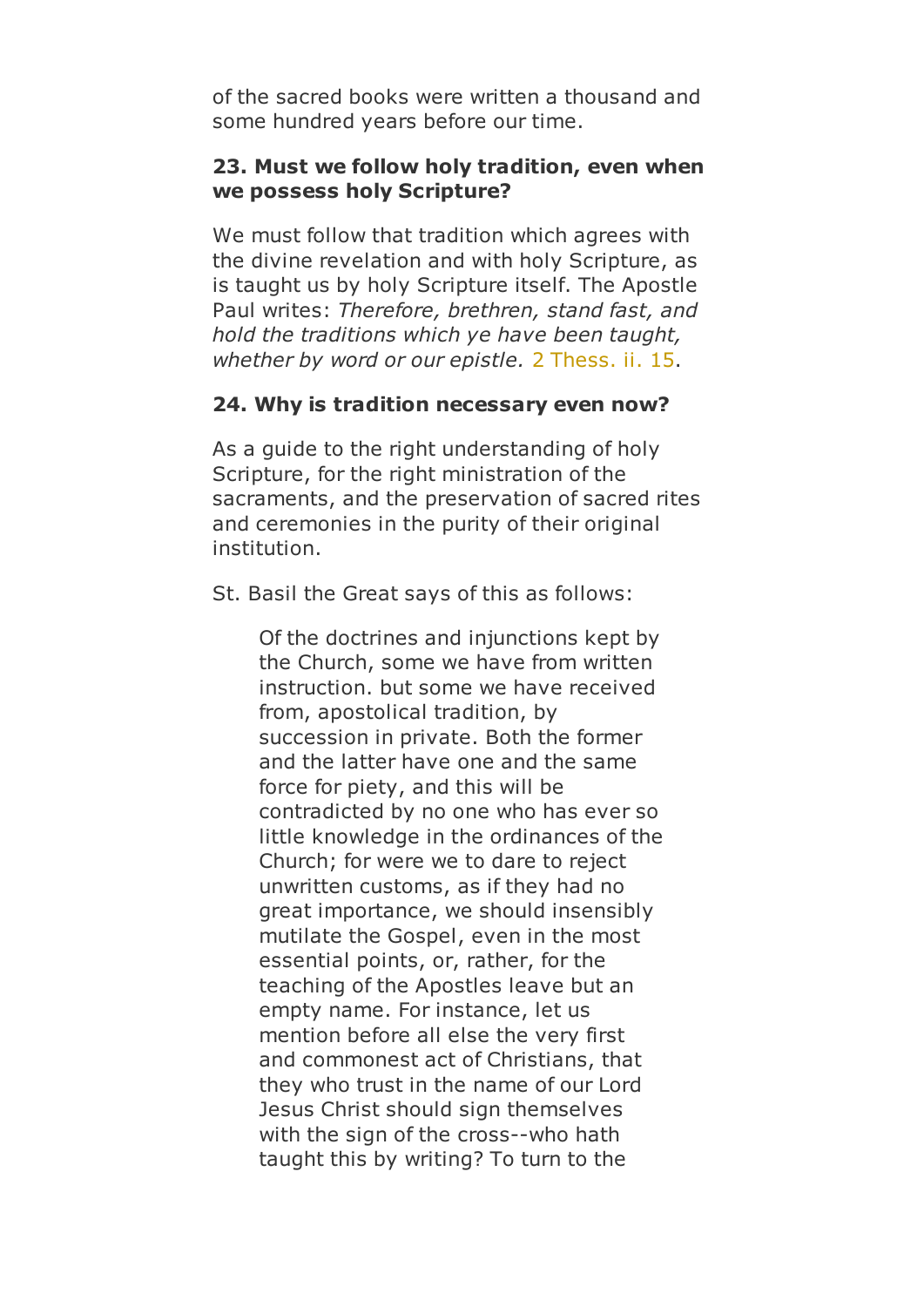east in prayer--what Scripture have we for this? The words of invocation in the change of the Eucharistic bread and of the Cup of blessing--by which of the Saints have they been left us in writing? for we are not content with those words which the Apostle or the Gospel records, but both before them and after them, we pronounce others also, which we hold to be of great force for the sacrament, though we have received them from unwritten teaching. By what Scripture is it, in like manner, that we bless the water of baptism, the oil of unction, and the person himself who is baptized? Is it not by a silent and secret tradition? What more? The very practice itself of anointing with oil--what written word have we for it? Whence is the rule of trine immersion? and the rest of the ceremonies at baptism, the renunciation of Satan and his angels?--from what Scripture are they taken? Are they not all from this unpublished and private teaching, which our Fathers kept under a reserve inaccessible to curiosity and profane disquisition, having been taught as a first principle to guard by silence the sanctity of the mysteries? for how were it fit to publish in writing the doctrine of those things, on which the unbaptized may not so much as look? (Can. xcvii. De Spir. Sanct. c. xxvii.)

#### **On Holy Scripture in Particular.**

#### **25. When were the sacred books written?**

At different times: some before the birth of Christ, others after.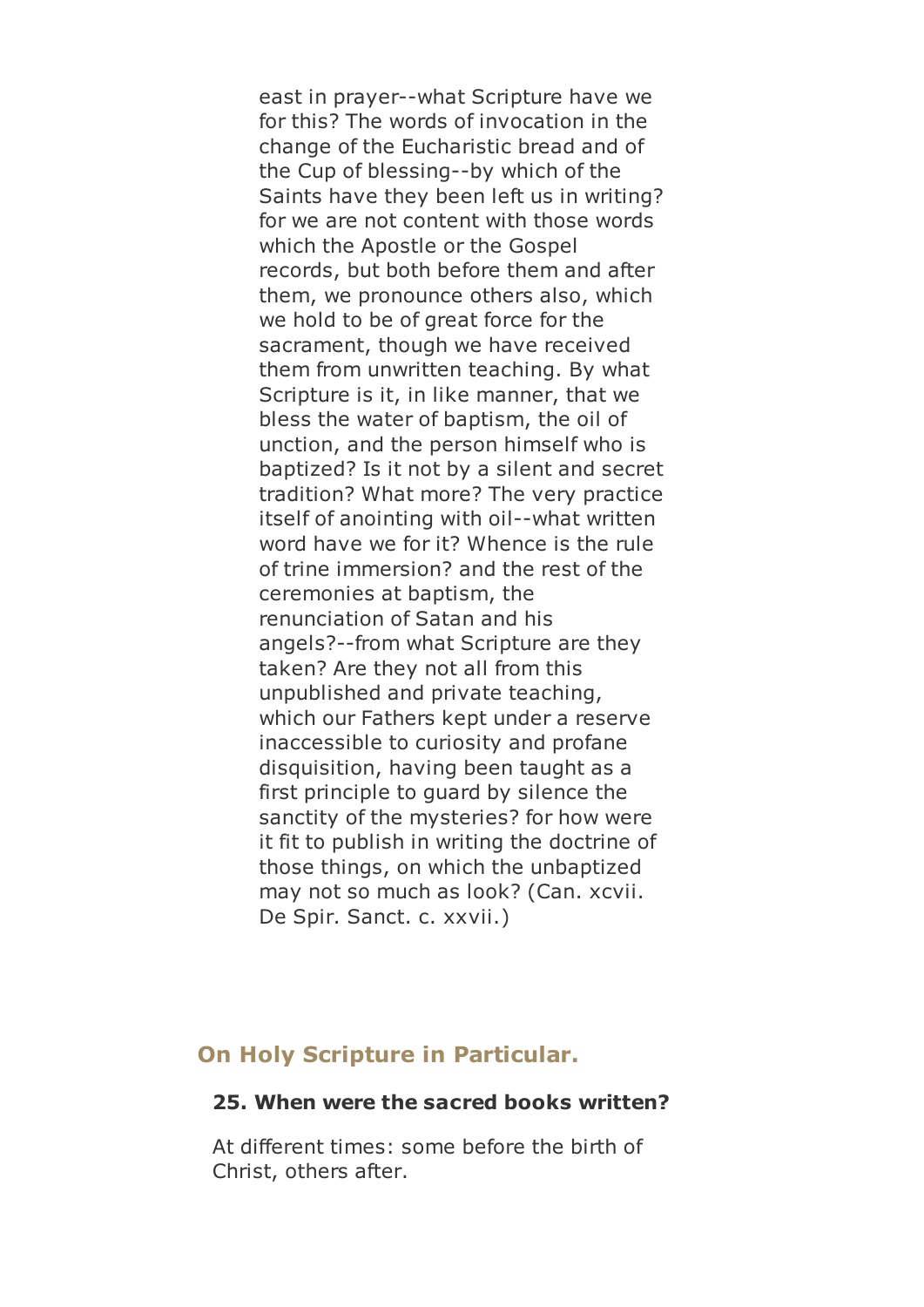# **26. Have not these two divisions of the sacred books each their own names?**

They have. Those written before the birth of Christ are called the books of the *Old Testament*, while those written after are called the books of the *New Testament.*

# **27. What are the** *Old* **and** *New Testaments?*

In other words, the old and new Covenants of God with men.

# **28. In what consisted the** *Old Testament?*

In this, that God promised men a divine Saviour, and prepared them to receive him.

### **29. How did God prepare men to receive the Saviour?**

Through gradual revelations, by prophecies and types.

# **30. In what consists the** *New Testament?*

In this, that God has actually given men a divine Saviour, his own only-begotten Son, Jesus Christ.

### **31. How many are the books of the Old Testament?**

St. Cyril of Jerusalem, St. Athanasius the Great, and St. John Damascene reckon them at *twenty-two*, agreeing therein with the Jews, who so reckon them in the original Hebrew tongue. (Athanas. Ep. xxxix. De Test.; J. Damasc. Theol. lib. iv. c. 17.)

### **32. Why should we attend to the reckoning of the Hebrews?**

Because, as the Apostle Paul says, *unto them were committed the oracles of God*; and the sacred books of the Old Testament have been received from the Hebrew Church of that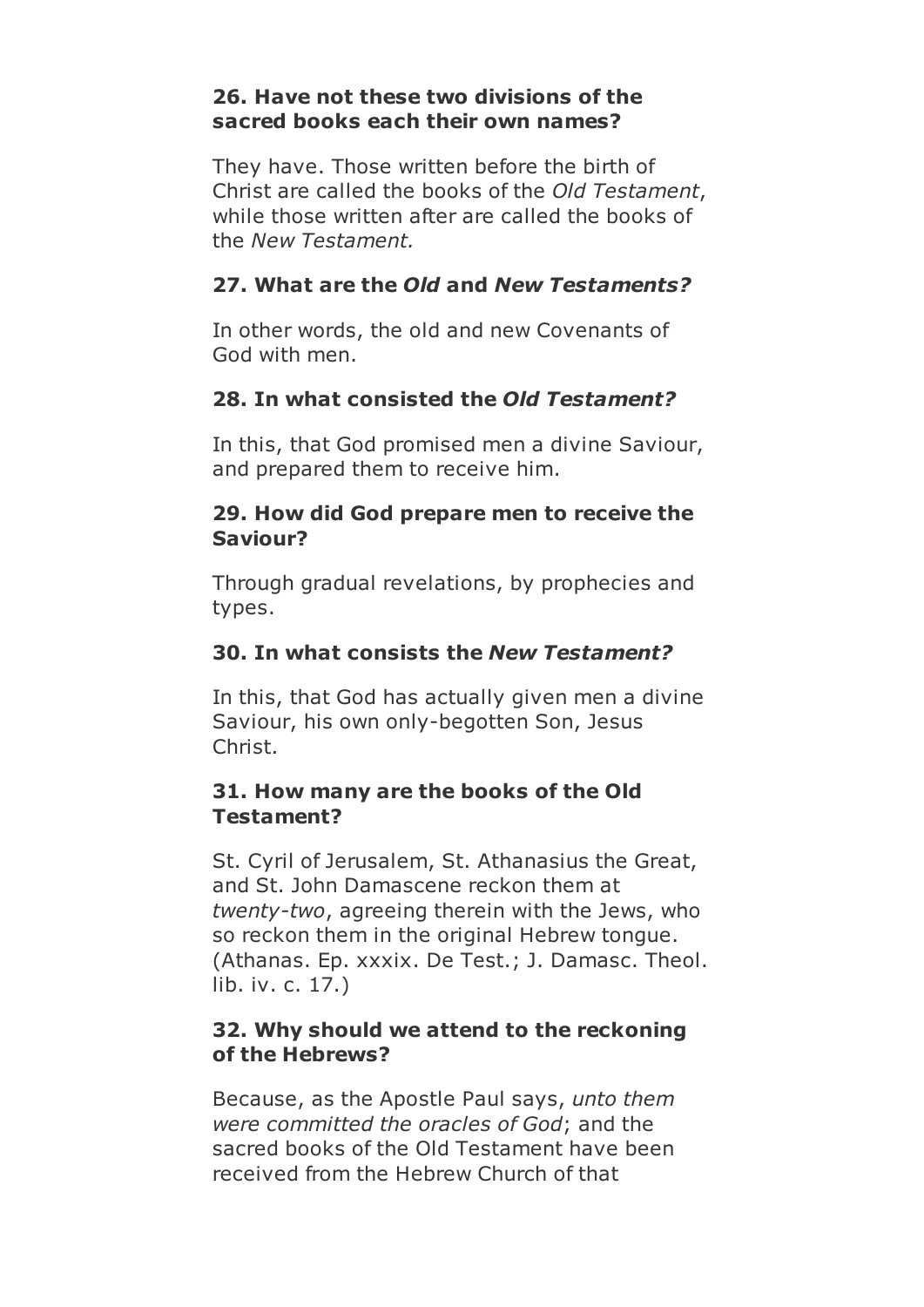Testament by the Christian Church of the New. Rom. iii. 2.

#### **33. How do St. Cyril and St. Athanasius enumerate the books of the Old Testament?**

As follows: 1, The book of Genesis; 2, Exodus; 3, Leviticus; 4, the book of Numbers; 5, Deuteronomy; 6, the book of Jesus the son of Nun; 7, the book of Judges, and with it, as an appendix, the book of Ruth; 8, the first and second books of Kings, as two parts of one book; 9, the third and fourth books of Kings; 10, the first and second books of Paralipomena; 11, the first book of Esdras, and the second, or, as it is entitled in Greek, the book of Nehemiah; 12, the book of Esther; 13, the book of Job; 14, the Psalms; 15, the Proverbs of Solomon; 16, Ecclesiastes, also by Solomon; 17, the Song of Songs, also by Solomon; 18, the book of the Prophet Isaiah; 19, of Jeremiah; 20, of Ezekiel; 21, of Daniel; 22, of the Twelve Prophets.

### **34. Why is there no notice taken in this enumeration of the books of the Old Testament of the book of the Wisdom of the son of Sirach, and of certain others?**

Because they do not exist in the Hebrew.

### **35. How are we to regard these last-named books?**

Athanasius the Great says that they have been appointed of the Fathers to be read by proselytes who are preparing for admission into the Church.

#### **36. Is there any division of the books of the Old Testament by which you can give a more distinct account of their contents?**

They may be divided into the four following classes:

Books *of the Law*, which form the basis of the Old Testament.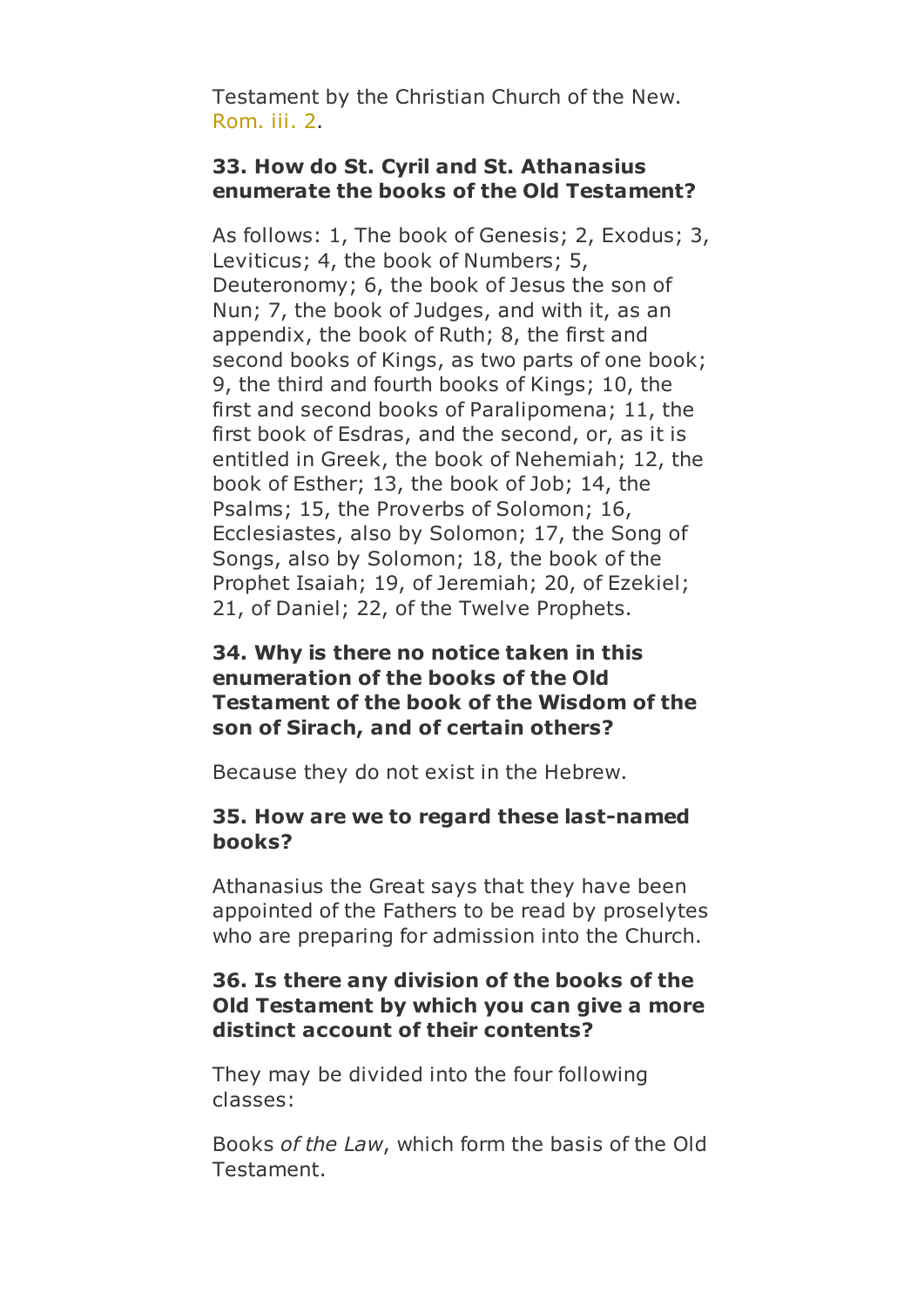*Historical* books, which contain principally the history of religion.

*Doctrinal,* which contain the doctrine of religion.

*Prophetical,* which contain prophecies, or predictions of things future, and especially of Jesus Christ.

# **37. Which are the books** *of the Law?*

The five books written by Moses--Genesis, Exodus, Leviticus, Numbers, and Deuteronomy.

Jesus Christ himself gives to these books the general name of *the law of Moses.* Luke xxiv. 44.

# **38. What in particular is contained in the book of Genesis?**

The account of the creation of the world and of man and afterwards the history and ordinances of religion in the first ages of mankind.

# **39. What is contained in the other four books of Moses?**

The history of religion in the time of the Prophet Moses, and the Law given through him from God.

# **40. Which are the** *historical* **books of the Old Testament?**

The books of Jesus the son of Nun, Judges, Ruth, Kings, Paralipomena, the book of Esdras, and the books of Nehemiah and Esther.

# **41. Which are the** *doctrinal?*

The book of Job, the Psalms, and the books of Solomon.

# **42. What should we remark in particular of the book of Psalms?**

This book, together with the doctrine of religion, contains also allusions to its history, and many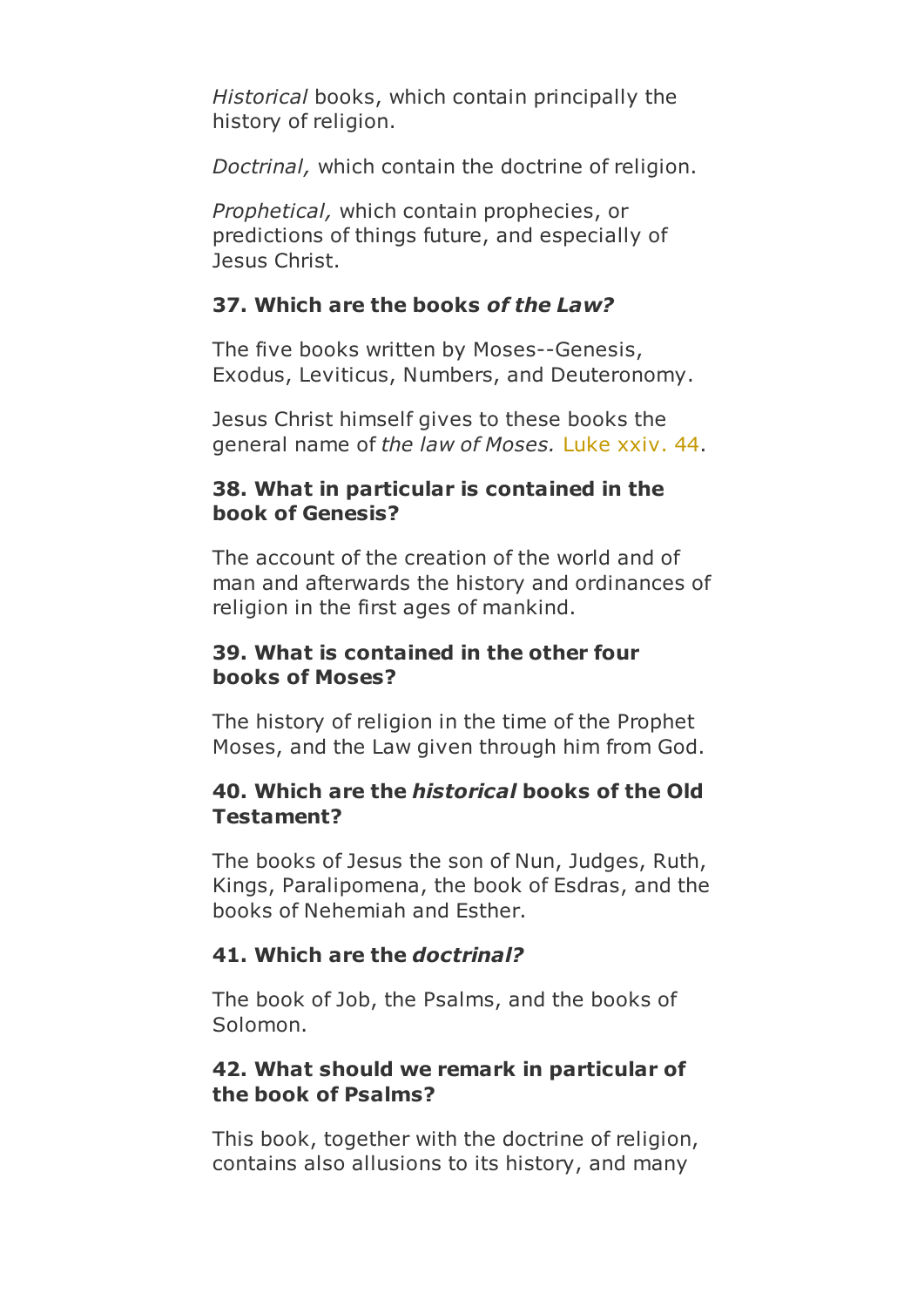prophecies of our Saviour Christ. It is a perfect manual of prayer and praise, and on this account is in continual use in the divine service of the Church.

# **43. Which books** *are prophetical?*

Those of the Prophets--Isaiah, Jeremiah, Ezekiel, Daniel, and the twelve others.

### **44. How many are the books of the New Testament?**

Twenty-seven.

# **45. Are there among these any which answer to the books of the** *Law***, or form the basis of the New Testament?**

Yes. The *Gospel*, which consists of the four books of the Evangelists, Matthew, Mark, Luke, and John.

# **46. What means the word** *Gospel?*

It is the same as the Greek work *Evangely*, and means good or joyful tidings.

# **47. Of what have we good tidings in the books called the Gospel?**

Of the Divinity of our Lord Jesus Christ, of his advent and life on earth, of his miracles and saving doctrine, and, finally, of his death upon the cross, his glorious resurrection, and ascension into heaven.

# **48. Why are these books called the Gospel?**

Because man can have no better nor more joyful tidings than these, of a Divine Saviour and everlasting salvation. For the same cause, whenever the Gospel is read in the church, it is prefaced and accompanied by the joyful exclamation, *Glory be to thee, O Lord, glory be to thee.*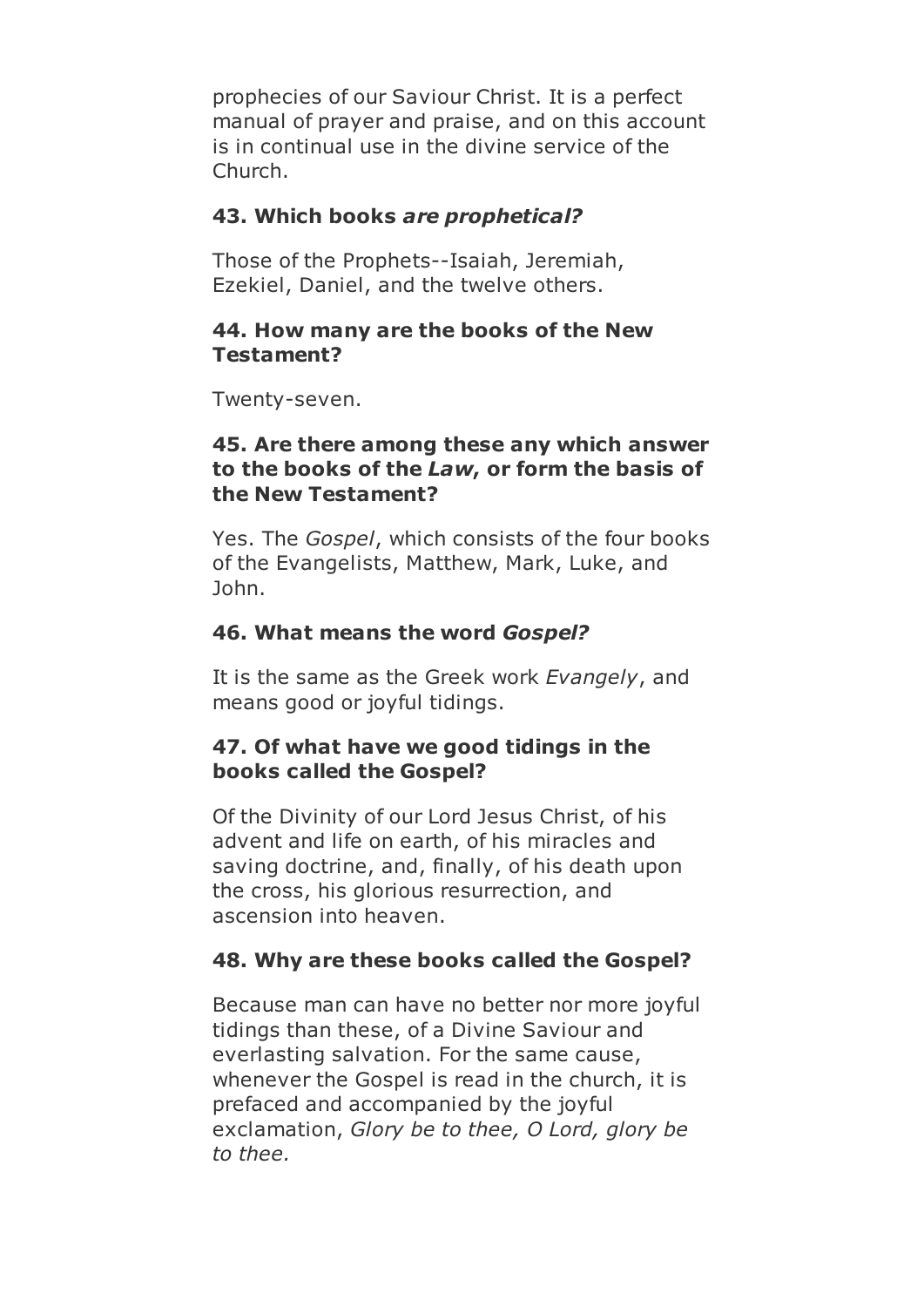# **49. Are any of the books of the New Testament** *historical?*

Yes. One: the book of the *Acts of the holy Apostles.*

# **50. Of what does it give an account?**

Of the descent of the Holy Ghost on the Apostles, and of the extension through them of Christ's Church.

# **51. What is an** *Apostle?*

The word means a *messenger.* It is the name given to those disciples of our Lord Jesus Christ whom he sent to preach the Gospel.

### **52. Which books of the New Testament are** *doctrinal?*

The seven general Epistles: namely, one of the Apostle James, two of Peter, three of John, and one of Jude; and fourteen Epistles of the Apostle Paul: namely, one to the Romans, two to the Corinthians, one to the Galatians, one to the Ephesians, one to the Philippians, one to the Colossians, two to the Thessalonians, two to Timothy, one to Titus, one to Philemon, and one to the Hebrews.

# **53. Are there also among the books of the New Testament** *any prophetical?*

Such is the book of the *Apocalypse.*

# **54. What means this word** *Apocalypse?*

It is Greek, and means *revelation.*

# **55. What are the contents of this book?**

A mystical representation of the future destinies of the Christian Church; and of the whole world.

### **56. What rules must we observe in reading holy Scripture?**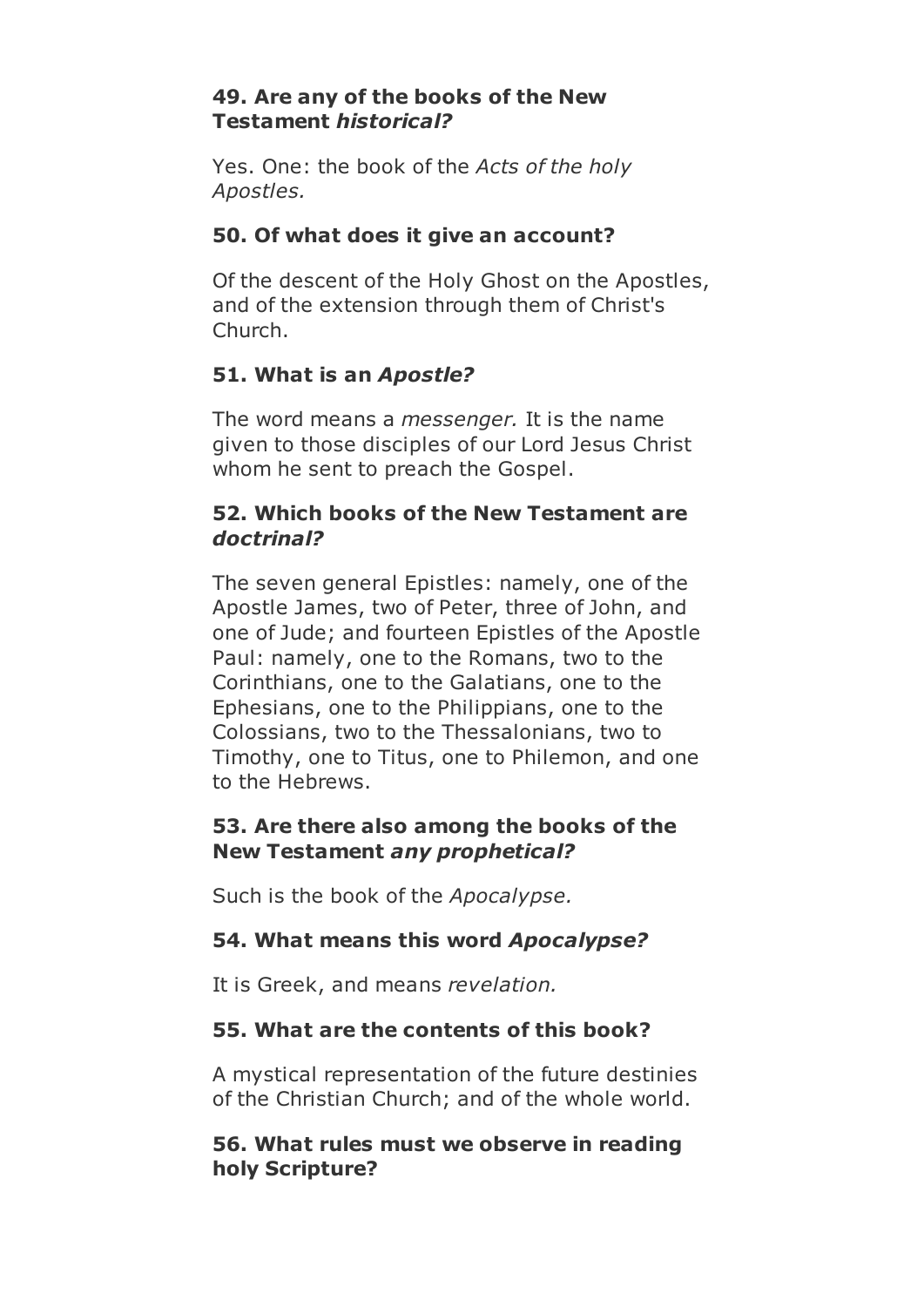First, we must read it devoutly, as the Word of God, and with prayer to understand it aright; secondly, we must read it with a pure desire of instruction in faith, and incitement to good works; thirdly, we must take and understand it in such sense as agrees with the interpretation of the orthodox Church and the holy Fathers.

### **57. When the Church proposes the doctrine of Divine Revelation and of holy Scripture to people for the first time, what signs does she offer that it is really the Word of God?**

Signs of this are the following:

1. The sublimity of this doctrine, which witnesses that it can not be any invention of man's reason.

2. The purity of this doctrine, which shows that it is from the all-pure mind of God.

- 3. Prophecies.
- 4. Miracles.

5. The mighty effect of this doctrine upon the hearts of men, beyond all but divine power.

# **58. In what way are** *prophecies* **signs of a true revelation from God?**

This may be shown by an example. When the Prophet Isaiah foretold the birth of the Saviour Christ from a virgin, a thing which the natural reason of man could not have so much as imagined, and when, some hundred years after this prophecy, our Lord Jesus Christ was born of the most pure Virgin Mary, it was impossible not to see that the prophecy was the word of the Omniscient, and its fulfillment the work of the Almighty God. Wherefore also the holy Evangelist Matthew, when relating the birth of Christ, brings forward the prophecy of Isaiah: *But all this was done, that it might be fulfilled which was spoken of the Lord by the Prophet, saying: Behold a Virgin shall be with child, and shall*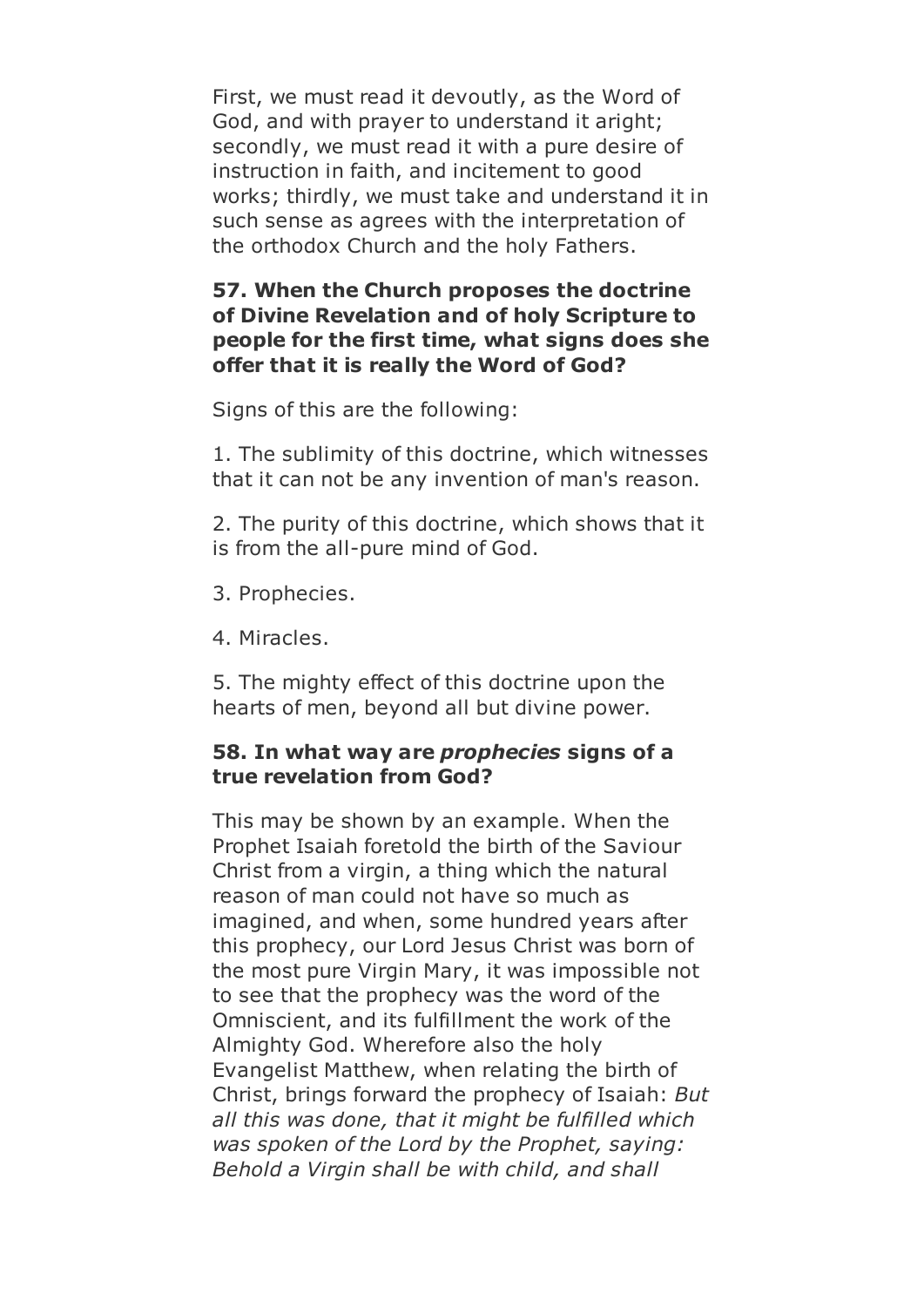*bring forth a son, and they shall call his name Emmanuel, which, being interpreted, is, God with us.* Matt. i. 22, 23.

#### **59. What are** *miracles?*

Acts which can be done by no power or art of man, but only by the almighty power of God: for example, to raise the dead.

### **60. How do miracles serve for a sign that the word spoken is from God?**

He who does true miracles works by the power of God; consequently he is in favor with God, and partaker of the divine Spirit; but to such it must belong to speak only the pure truth; and so, when such a man speaks in God's name, we are sure that by his mouth there speaketh really the Word of God.

On this account our Lord Jesus Christ himself owns miracles as a powerful testimony to his divine mission: *The works which the Father hath given me to finish, the same works that I do, bear witness of me, that the father hath sent me.* John v. 36.

### **61. Whence may we more particularly see the** *mighty effect* **of the doctrine of Christ?**

From this: that twelve Apostles, taken from among poor and unlearned people, of the lowest class, by this doctrine overcame and subdued to Christ the mighty, the wise, and the rich, kings and their kingdoms.

The Composition of the Catechism.

### **62. What may be a good order for setting forth a catechetical instruction in religion?**

For this we may follow the book of the Orthodox Confession, approved by the Eastern Patriarchs, and take as our basis the saying of the Apostle Paul, that the whole energies of a Christian,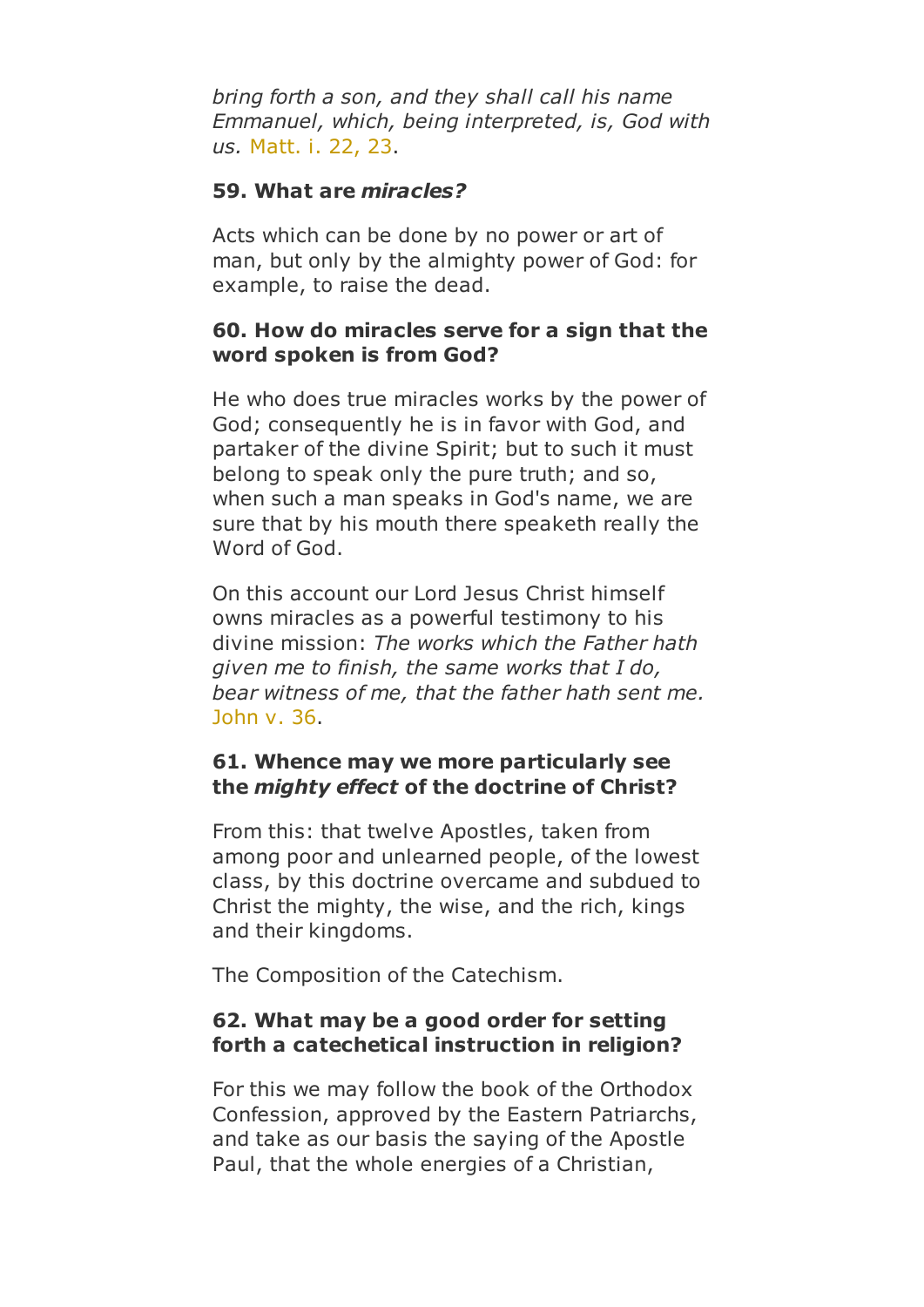during this present life, consist in these three: faith, hope, charity. *And now abideth faith, hope, charity; these three.* 1 Cor. xiii. 13.

And so the Christian needs: First, Doctrine on *faith* in God, and on the Sacraments which he reveals; Secondly, Doctrine on *hope* towards God, and on the means of being grounded in it; Thirdly, Doctrine on *love* to God, and all that he commands us to love.

#### **63. What does the Church use as her instrument to introduce us to the doctrine of faith?**

The *Creed.*

#### **64. What may we take as a guide for the doctrine of hope?**

Our Lord's *Beatitudes* and the *Lord's Prayer.*

### **65. Where may we find the elements of the doctrine of charity?**

In the *Ten Commandments* of the Law of God.

# **THE FIRST PART OF THE ORTHODOX CATECHISM.**

# **ON FAITH.**

# **On the Creed generally, and on its Origin.**

# **66. What is the Creed?**

The Creed is an exposition, in few but precise words, of that doctrine which all Christians are bound to believe.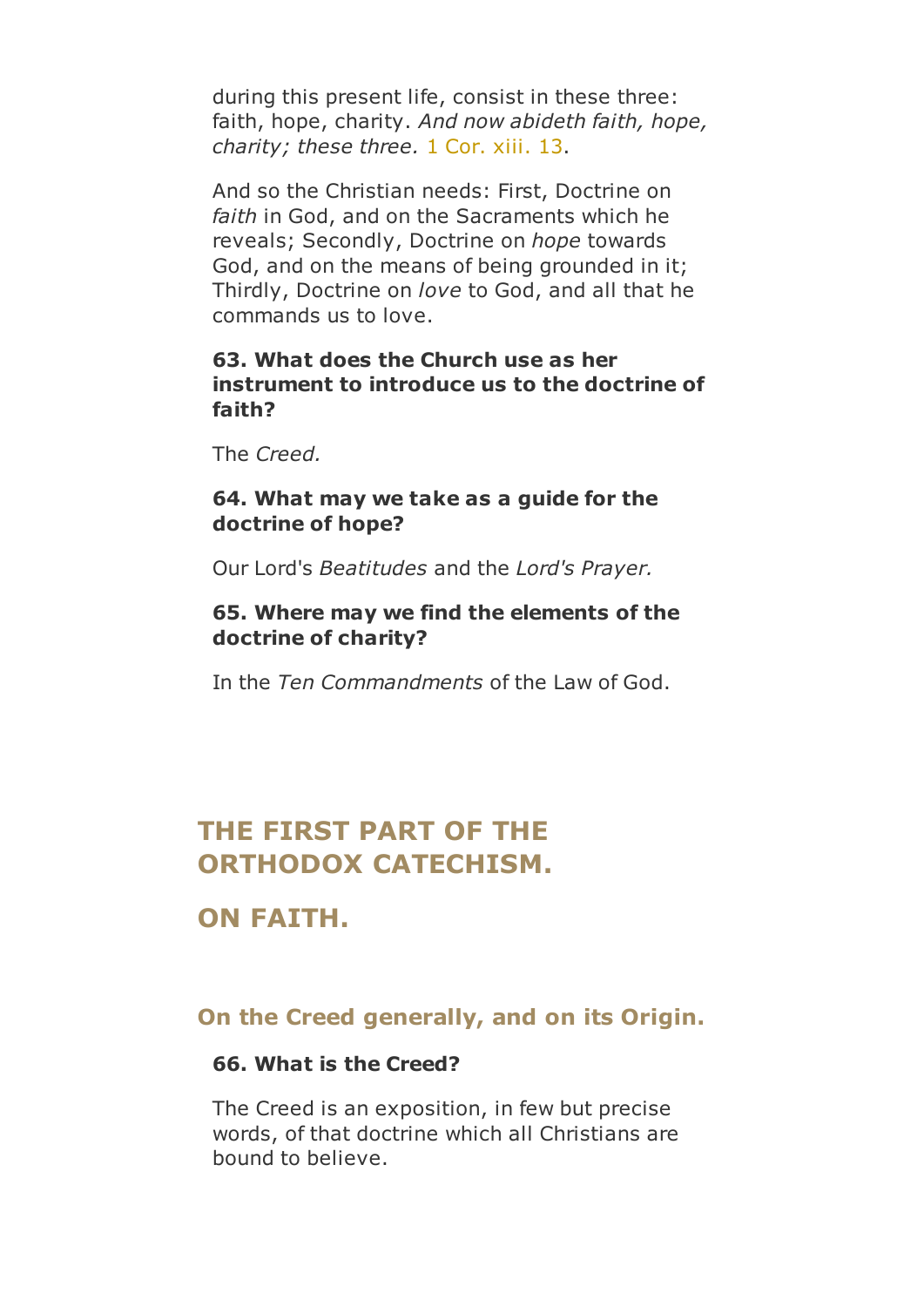# **67. What are the words, of this exposition?**

They are as follows:

1. *I believe in one God the Father, Almighty, Maker of heaven and earth, and of all things visible and invisible;*

2. *And in one Lord Jesus Christ, the Son of God, the only-begotten, begotten of the Father before all worlds, Light of light, very God of very God, begotten, not made, of one substance with the Father, by whom all things were made;*

3. *Who for us men, and for our salvation, came down from heaven, and was incarnate of the Holy Ghost, and of the Virgin Mary, and was made man;*

4. *And was crucified for us, under Pontius Pilate, and suffered, and was buried;*

5. *And rose again the third day according to the Scripture;*

6. *And ascended into heaven, and sitteth on the right hand of the Father;*

7. *And he shall come again with glory to judge the quick and the dead, whose kingdom shall have no end.*

8. *And I believe in the Holy Ghost, the Lord, the Giver of life, who proceedeth from the Father, who with the Father and the Son together is worshiped and glorified, who spake by the Prophets.*

9. *I believe one Holy, Catholic, and Apostolic Church.*

10. *I acknowledge one baptism for the remission of sins.*

11. *I look for the resurrection of the dead;*

12. *And the life of the world to come. Amen.*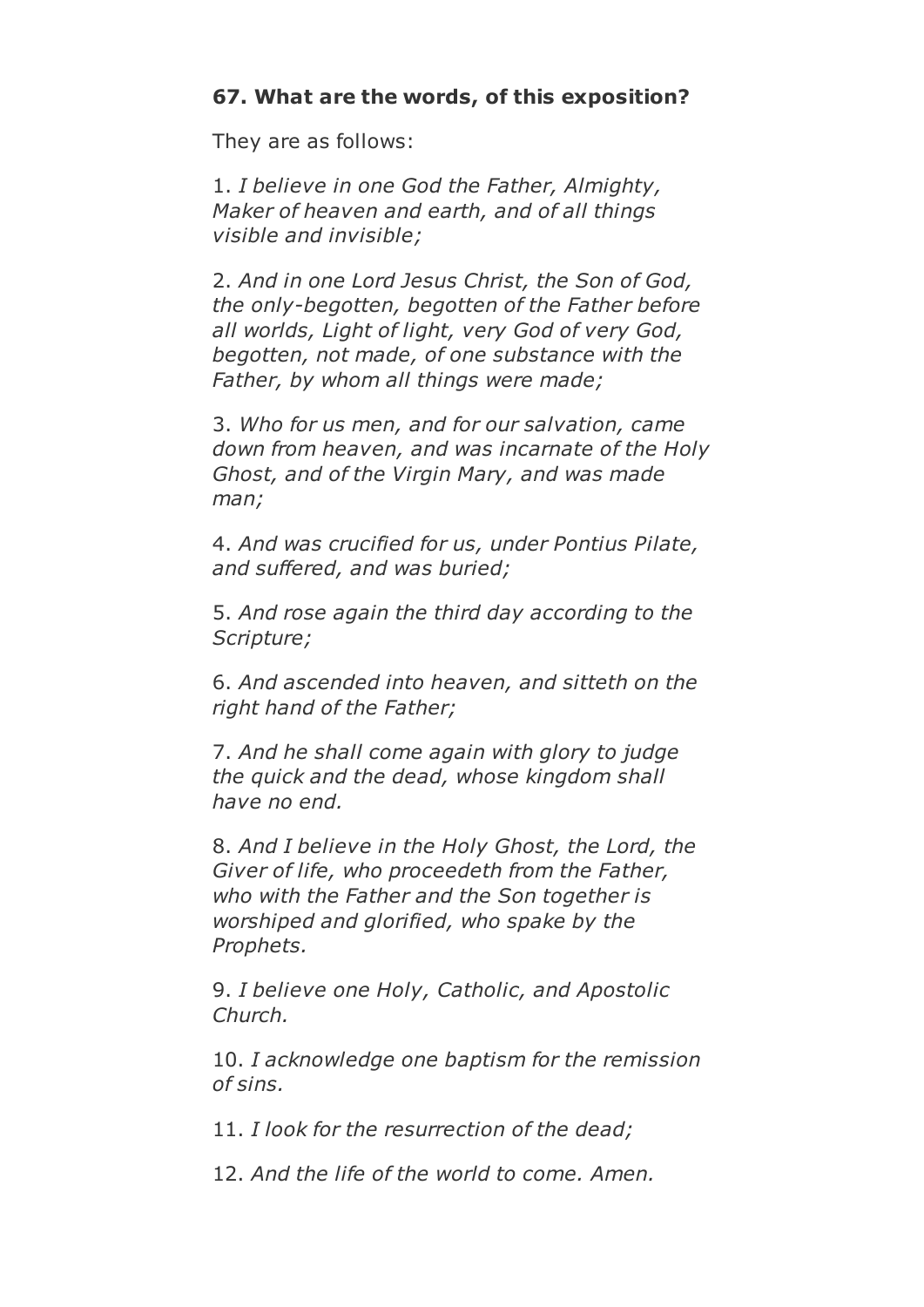### **68. From whom have we this exposition of the faith?**

From the Fathers of the first and second œcumenical Councils.

# **69. What is an** *œcumenical Council?*

An assembly of the Pastors and Doctors of the Catholic Church of Christ, as far as possible, from the whole world, for the confirmation of true doctrine and holy discipline among Christians.

70. How many œcumenical Councils have there been?

Seven: 1, Of Nicæa; 2, Of Constantinople; 3, Of Ephesus; 4, Of Chalcedon; 5, The second of Constantinople; 6, The third of Constantinople; 7, The second of Nicæa.

# **71. Whence is the rule for assembling Councils?**

From the example of the Apostles, who held a Council in Jerusalem. Acts xv. This is grounded also upon the words of Jesus Christ himself, which give to the decisions of the Church such weight that whosoever disobeys them is left deprived of grace as a heathen. But the mean, by which the œcumenical Church utters her decisions, is an œcumenical Council.

*Tell it unto the Church; but if he neglect to hear the Church, let him be unto thee as a heathen man and a publican.* Matt. xviii. 17.

### **72. What were the particular occasions for assembling the first and second œcumenical Councils, at which the Creed was defined?**

The first was held for the confirmation of the true doctrine respecting the Son of God, against the error of Arius, who thought unworthily of the Son of God; the second, for the confirmation of the true doctrine respecting the Holy Ghost, against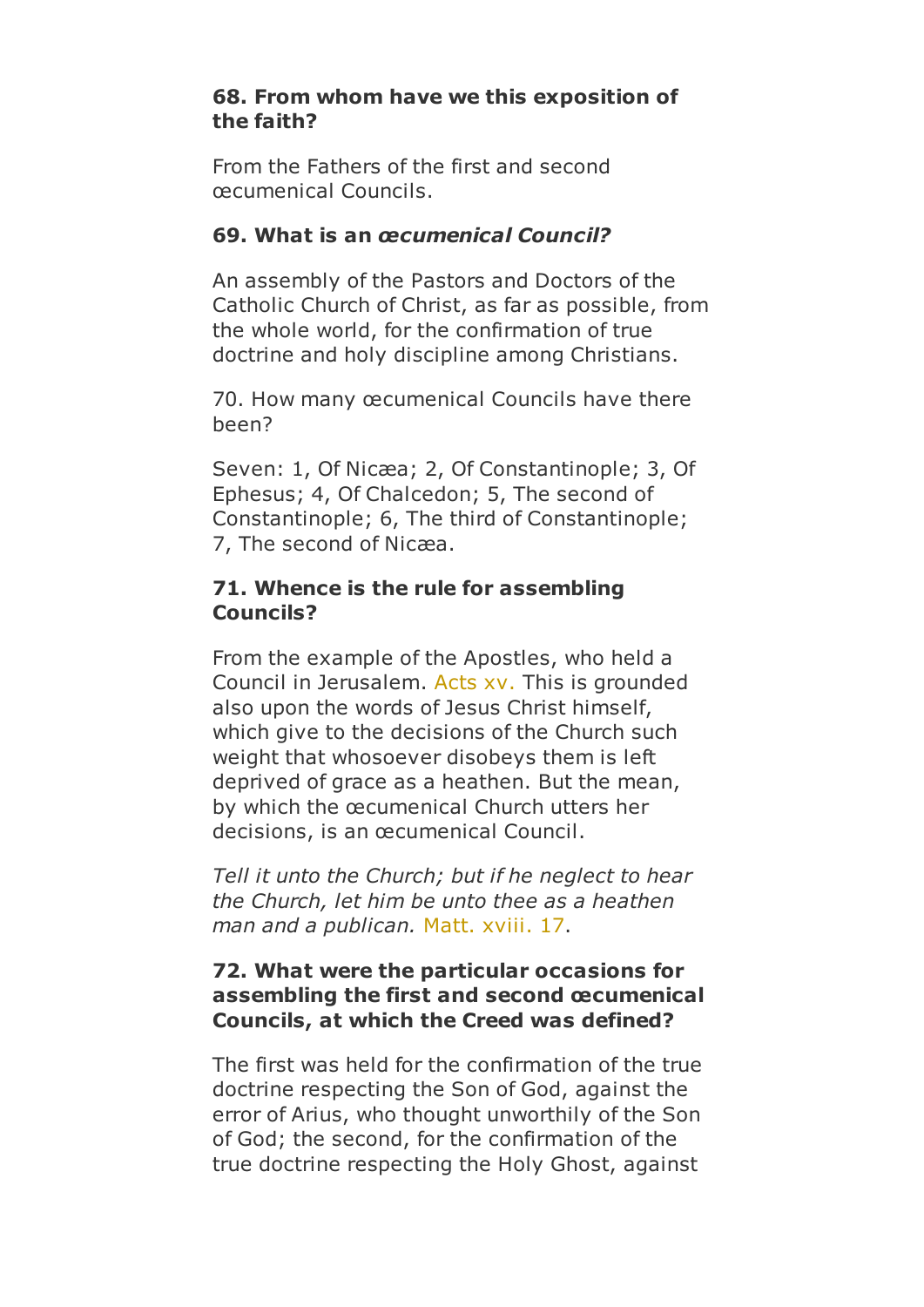Macedonius, who thought unworthily of the Holy Ghost.

#### **73. Is it long ago that these Councils were held?**

The first was held in the year 325 from the birth of Christ; the second in 381.

# **On the Articles of the Creed.**

#### **74. What method shall we follow in order the better to understand the œcumenical Creed?**

We must notice its division into twelve *articles* or *parts*, and consider each article separately.

#### **75. What is spoken of in each several article of the Creed?**

The first article of the Creed speaks of *God* as the prime origin, more particularly of the *first Person of the Holy Trinity*, God the *Father*, and of God as the *Creator* of the world;

The second article, of the *second Person* of the Holy Trinity, Jesus Christ, the Son of God;

The third article, of the *incarnation* of the Son of God;

The fourth article, of the *suffering* and *death* of Jesus Christ;

The fifth article, of the *resurrection* of Jesus Christ;

The sixth article, of the *ascension* of Jesus Christ into heaven;

The seventh article, of the *second coming* of Jesus Christ upon earth;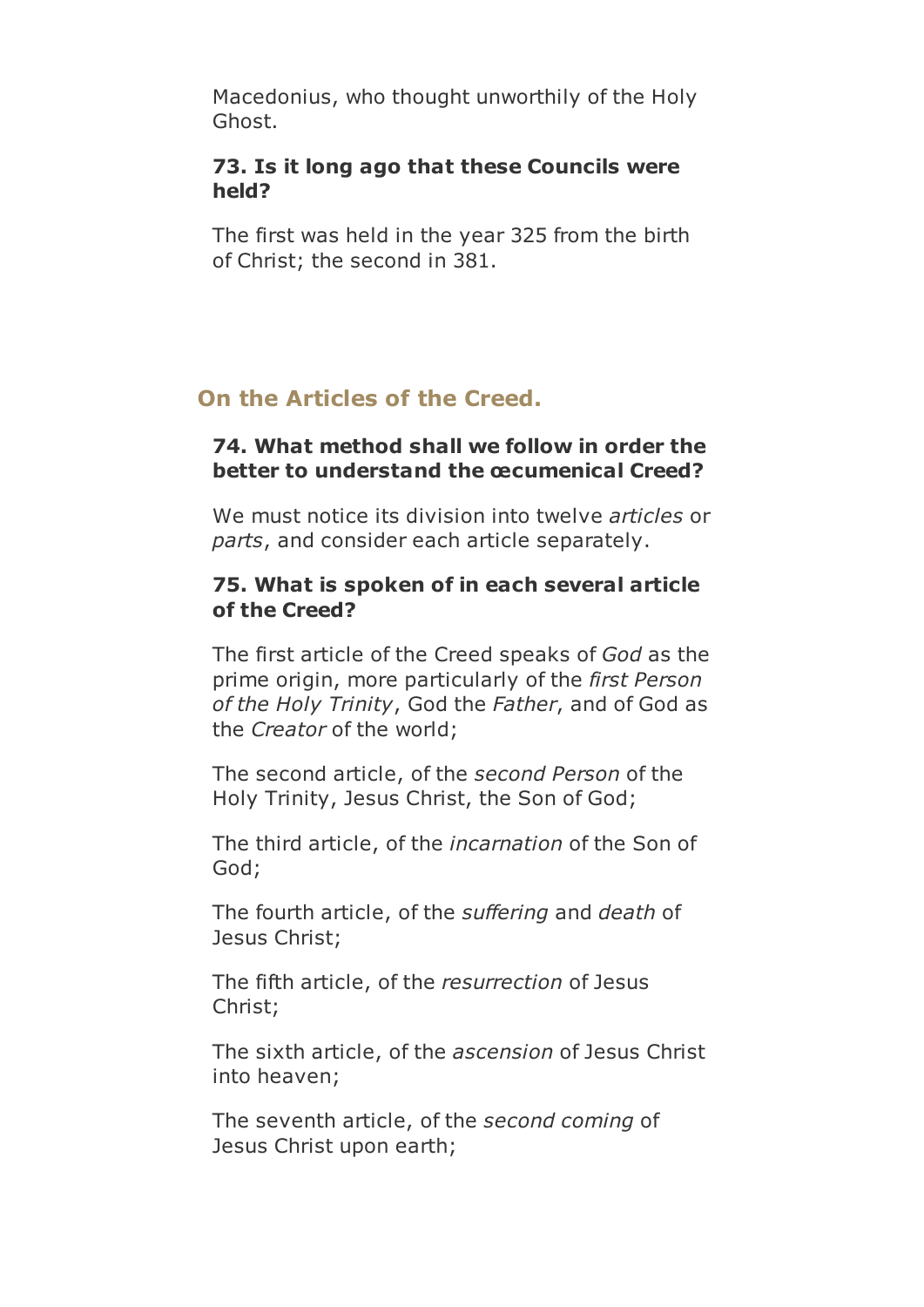The eighth article, of the *third Person* of the Holy Trinity, the Holy Ghost;

The ninth article, of the *Church;*

The tenth article, of *Baptism*, under which are implied the other *Sacraments* also;

The eleventh article, of the future *resurrection of the dead;*

The twelfth article, of the *life everlasting.*

# **On the First Article.**

# **76. What is it to believe in God?**

To believe in God is to have a lively belief of his being, his attributes, and works; and to receive with all the heart his revealed Word respecting the salvation of men.

#### **77. Can you show from holy Scripture that faith in God must consist in this?**

The Apostle Paul writes: *Without faith it is impossible to please God; for he that cometh to God must believe that he is, and that he is a rewarder of them, that diligently seek him.* Heb. xi. 6.

The same Apostle expresses the effect of faith on Christians in the following prayer for them to God: *That he would grant you, according to the riches of his glory, to be strengthened with might by his Spirit in the inner man, that Christ may dwell in your hearts by faith.* Eph. iii. 16, 17.

### **78. What must be the immediate and constant effect of a hearty faith in God?**

The confession of this same faith.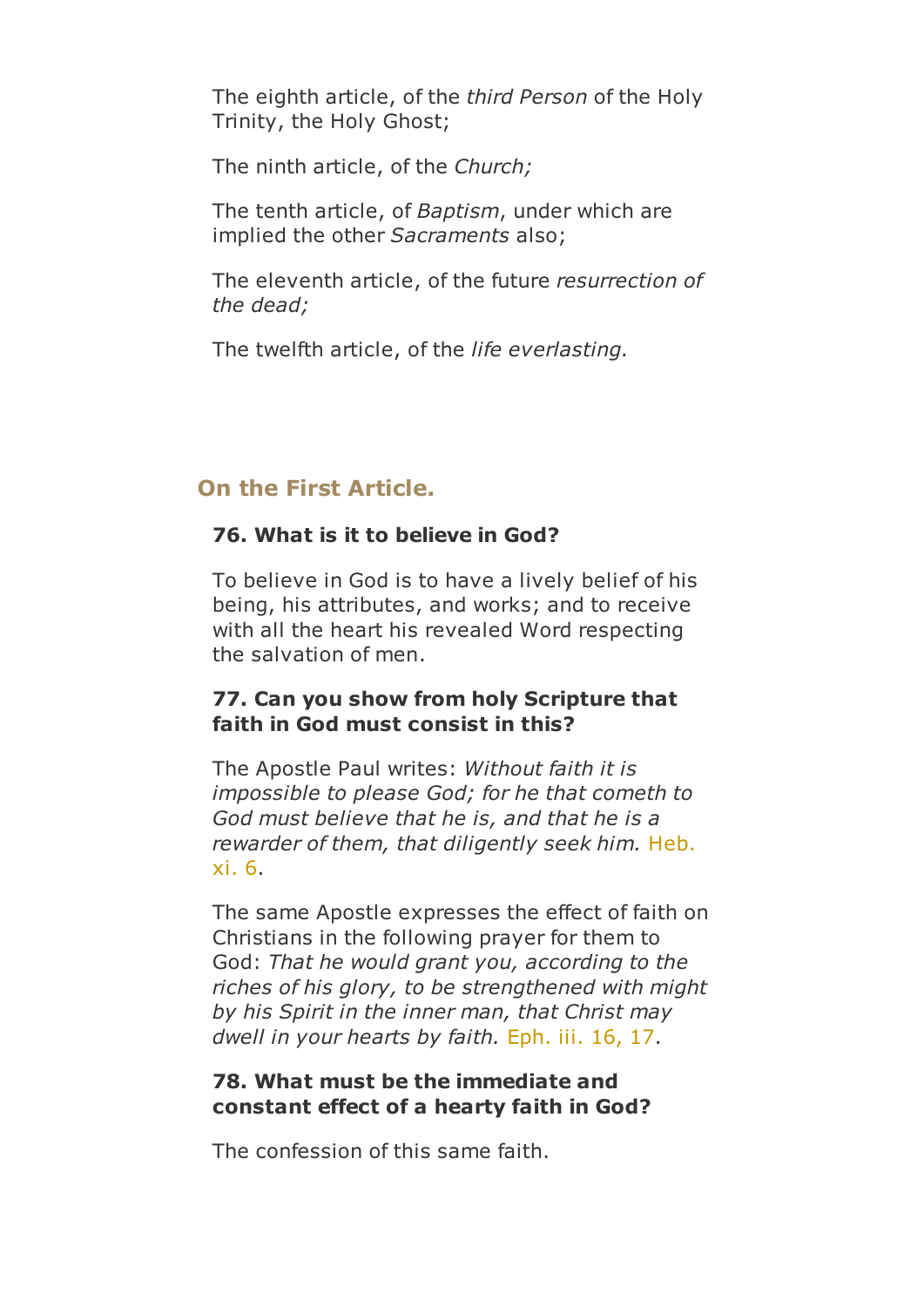# **79. What is the confession of the faith?**

It is openly to avow that we hold the orthodox faith, and this with such sincerity and firmness that neither seductions, nor threats, nor tortures, nor death itself may be able to make us deny our faith in the true God and in our Lord Jesus Christ.

### **80. For what is the confession of the faith necessary?**

The Apostle Paul witnesses that it is necessary for salvation. *For with the heart man believeth unto righteousness, and with the mouth confession is made unto salvation.* Rom. x. 10.

#### **81. Why is it necessary to salvation not only to believe, but also to confess the orthodox faith?**

Because if any one, to preserve his temporal life or earthly goods, shrink from confessing the orthodox faith, he shows thereby that he has not a true faith in God the Saviour, and the life of happiness to come.

### **82. Why is it not said in the Creed simply,** *I believe in God***, rather than with the addition,** *in one God?*

In order to contradict the error of the heathen, who, taking the creature for God, thought there were many gods.

### **83. What does holy Scripture teach us of the unity of God?**

The very words of the Creed on this point are taken from the following passage of the Apostle Paul: *There is none other God but one. For though there be that are called gods, whether in heaven or on earth, as there be gods many, and lords many, but to us there is but one God, the Father, of whom are all things, and we in him; and one Lord Jesus Christ, by whom are all things, and we by him.* 1 Cor. viii. 4, 5, 6.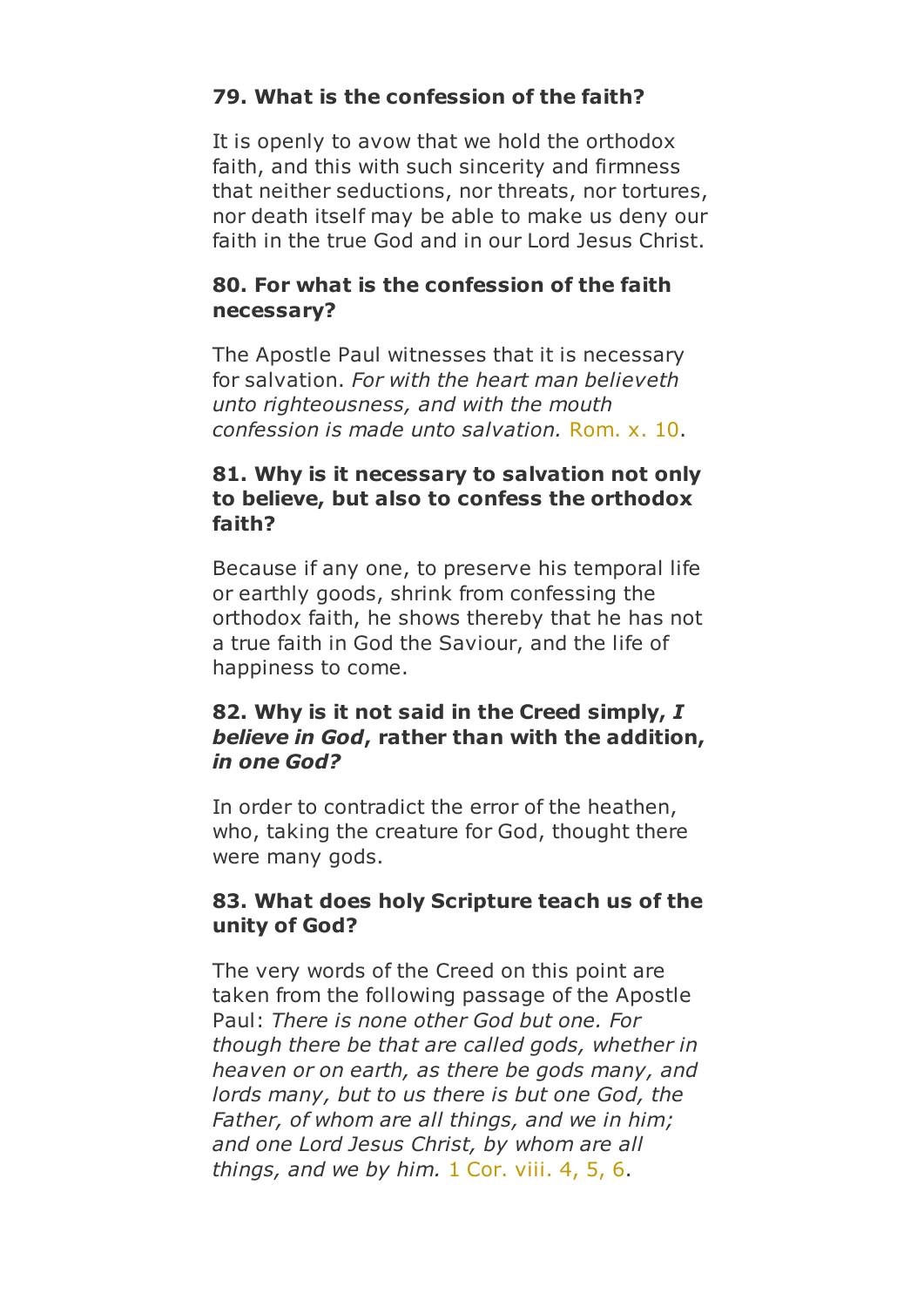# **84. Can we know the very essence of God?**

No. It is above all knowledge, not of men only, but of angels.

# **85. How does holy Scripture speak on this point?**

The Apostle Paul says, that God *dwelleth in the light, which no man can approach unto, whom no man hath seen, nor can see.* 1 Tim. vi. 16.

### **86. What idea of the essence and essential attributes of God may be derived from divine revelation?**

That God is a Spirit, eternal, all-good, omniscient, all-just, almighty, omnipresent, unchangeable, all-sufficing to himself, all-blessed.

# **87. Show all this from holy Scripture.**

Jesus Christ himself has said that *God is a Spirit.* John iv. 24.

Of the eternity of God David says: *Before the mountains were brought forth, or ever the earth and the world were made, Thou art from everlasting and world without end.* Psalm xc. 2. In the Apocalypse we read the following doxology to God: *Holy, Holy, Holy, Lord God Almighty, which was, and is, and is to come.* Apoc. iv. 8. The Apostle Paul says that the Gospel was made manifest *according to the commandment of the everlasting God.* Rom. xvi. 26.

Of the goodness of God Jesus Christ himself said: *There is none good but one, that is God.* Matt. xix. 17. The Apostle John says: *God is Love.* 1 John iv, 16. David sings: *The Lord is gracious and merciful, long-suffering, and of great goodness. The Lord is loving unto every man, and his mercies are over all his works.* Psalm cxlv. 8, 9.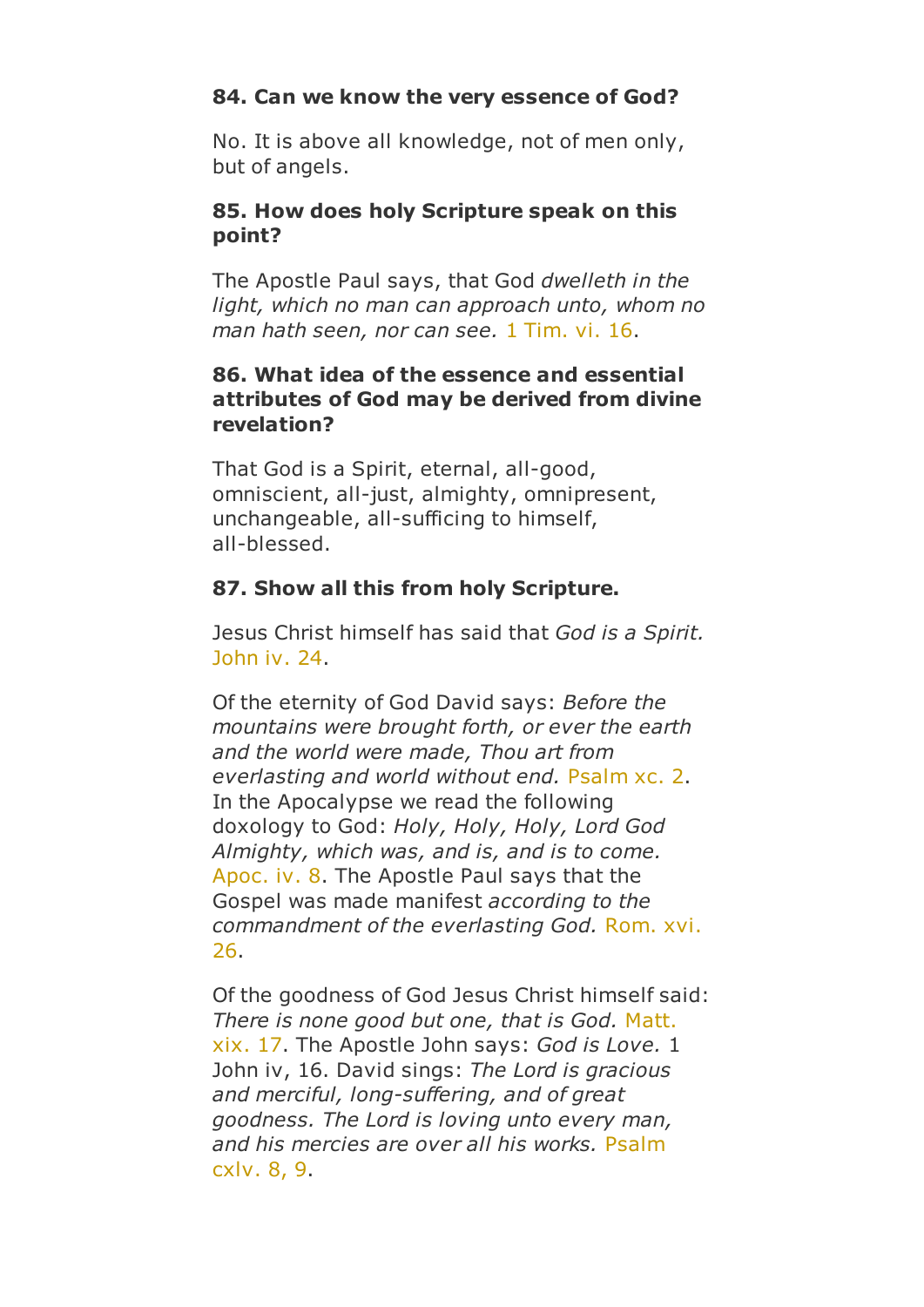Of the omniscience of God the Apostle John says: *God is greater than our heart, and knoweth all things.* 1 John iii. 20. The Apostle Paul exclaims: *O the depth of the riches both of the wisdom and knowledge of God! how unsearchable are his judgments, and his ways past finding out.* Rom. xi. 33.

Of the justice of God David sings: *The righteous Lord loveth righteousness, his countenance will behold the thing that is just.* Psalm xi. 8. The Apostle Paul says that *God will render to every man according to his deeds*, and that *there is no respect of persons with God.* Rom. ii. 6, 11.

Of the almighty power of God the Psalmist says: *He spake, and it was done; he commanded, and it stood fast.* Psalm xxxiii. 9. The archangel says in the Gospel: *With God nothing shall be impossible.* Luke i. 37.

The omnipresence of God David describes thus: *Whither shall I go from thy Spirit? or whither shall I go from thy presence? If I climb up into heaven, thou art there; if I go down to hell, thou art there also. If I take the wings of the morning, and remain in the uttermost parts of the sea, even there shall thy hand lead me, and thy right hand shall hold me. If I say, Peradventure the darkness shall cover me; then shall my night be turned to day. Yea, the darkness is no darkness with thee, but the night is as clear as the day; the darkness and light to thee are both alike.* Psalm cxxxix. 6-11.

The Apostle James says that *With the Father of lights there is no variableness, neither shadow of turning.* James i. 17.

The Apostle Paul writes that *God receiveth not worship of men's hands as though he needed any thing, seeing he giveth to all life, and breath, and all things.* Acts xvii. 25. The same Apostle calls God *The blessed and only potentate, the King of kings and Lord of lords.* 1 Tim. vi. 15.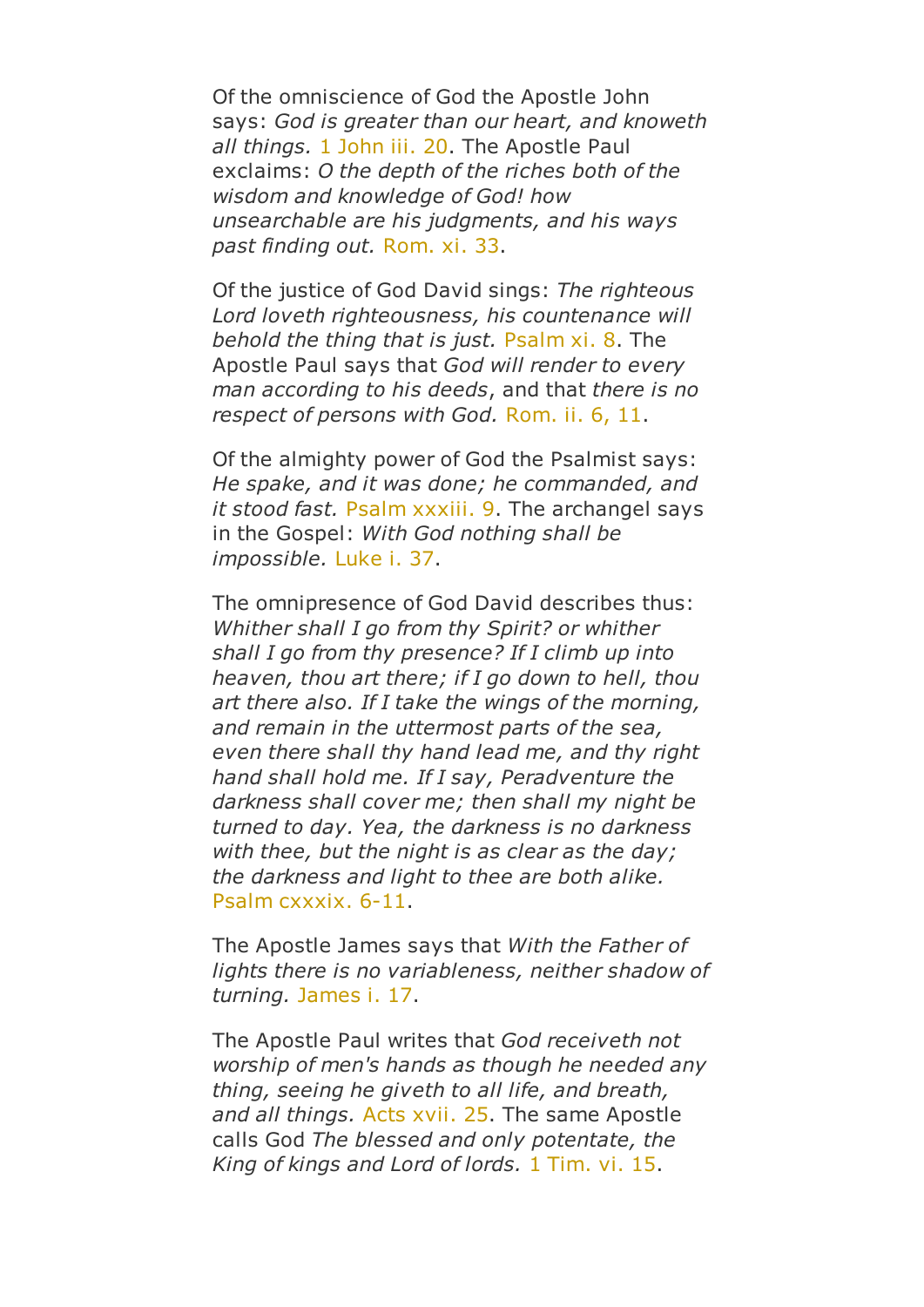#### **88. If God is a** *Spirit***, how does holy Scripture ascribe to him bodily parts, as** *heart, eyes, ears, hands?*

Holy Scripture in this suits itself to the common language of men; but we are to understand such expressions in a higher and spiritual sense. For instance, the heart of God means his *goodness* or love; eyes and ears mean his *omniscience;* hands, his *almighty power.*

#### **89. If God is every where, how do men say that God is** *in heaven***, or** *in the church?*

God is every where; but in heaven he has a special presence manifested in everlasting glory to the blessed spirits; also in churches he has, through grace and sacraments, a special presence devoutly recognized and felt by believers, and manifested sometimes by extraordinary signs.

Jesus Christ says: *Where two or three are gathered together in my name, there am I in the midst of them.* Matt. xviii. 20.

### **90. How are we to understand these words of the Creed,** *I believe in one God the Father?*

This is to be understood with reference to the mystery of the Holy Trinity; because God is one in substance but trine in persons--the Father, the Son, and the Holy Ghost--a Trinity consubstantial and undivided.

### **91. How does holy Scripture speak of the Blessed Trinity?**

The chief texts on this point in the New Testament are the following: *Go ye therefore and teach all nations, baptizing them, in the name of the Father, and of the Son, and of the Holy Ghost.* Matt. xxviii. 19. *There are three that bear record in heaven--the Father, the Word, and the Holy Ghost; and these three are one.* 1 John v. 7.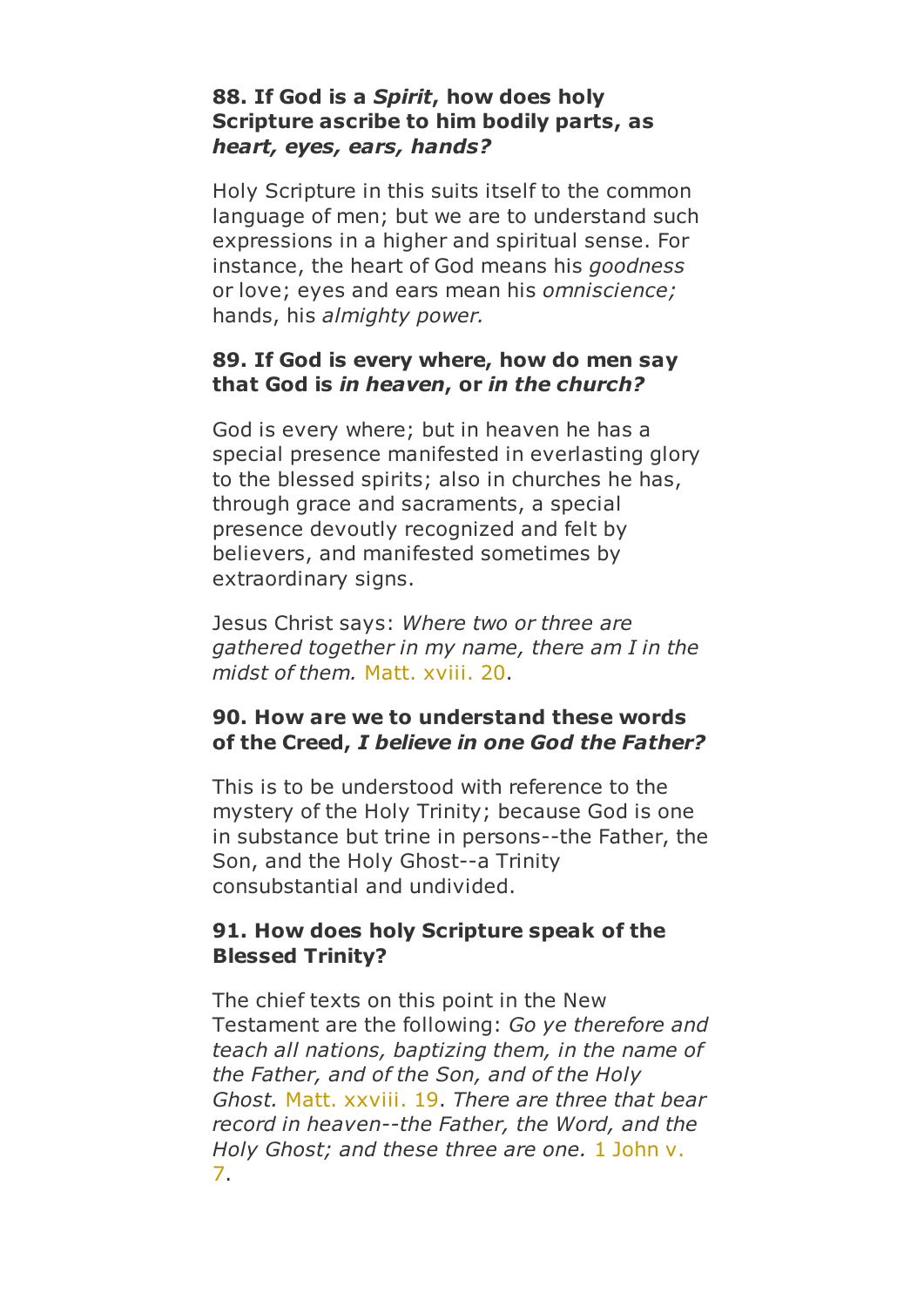# **92. Is the Holy Trinity mentioned in the Old Testament also?**

Yes; only not so clearly. For instance: *By the Word of the Lord were the heavens made, and all the hosts of them by the Breath of his mouth.* Psalm xxxiii. 6. *Holy, Holy, Holy is the Lord of Hosts: the whole earth is full of his glory.* Isaiah vi. 3.

# **93. How is one God in three Persons?**

We can not comprehend this inner mystery of the Godhead; but we believe it on the infallible testimony of the Word of God. *The things of God knoweth no man, but the Spirit of God.* 1 Cor. ii. 11.

94. What *difference* is there between the Persons of the Holy Trinity?

God the Father is neither begotten, nor proceeds from any other Person: the Son of God is from all eternity begotten of the Father: the Holy Ghost from all eternity proceeds from the Father.

# **95. Are the three Hypostases or Persons of the Most Holy Trinity all of equal majesty?**

Yes; all of absolutely equal divine majesty. The Father is true God, the Son equally true God, and the Holy Ghost true God; but yet so that in the three Persons there is only one Tri-personal God.

# **96. Why is God called the** *Almighty* **( Παντοκράτορα )?**

Because he upholds all things by his power and his will.

### **97. What is expressed by the words of the Creed,** *Maker of heaven and earth, and of all things visible and invisible?*

This: that all was made by God, and that nothing can be without God.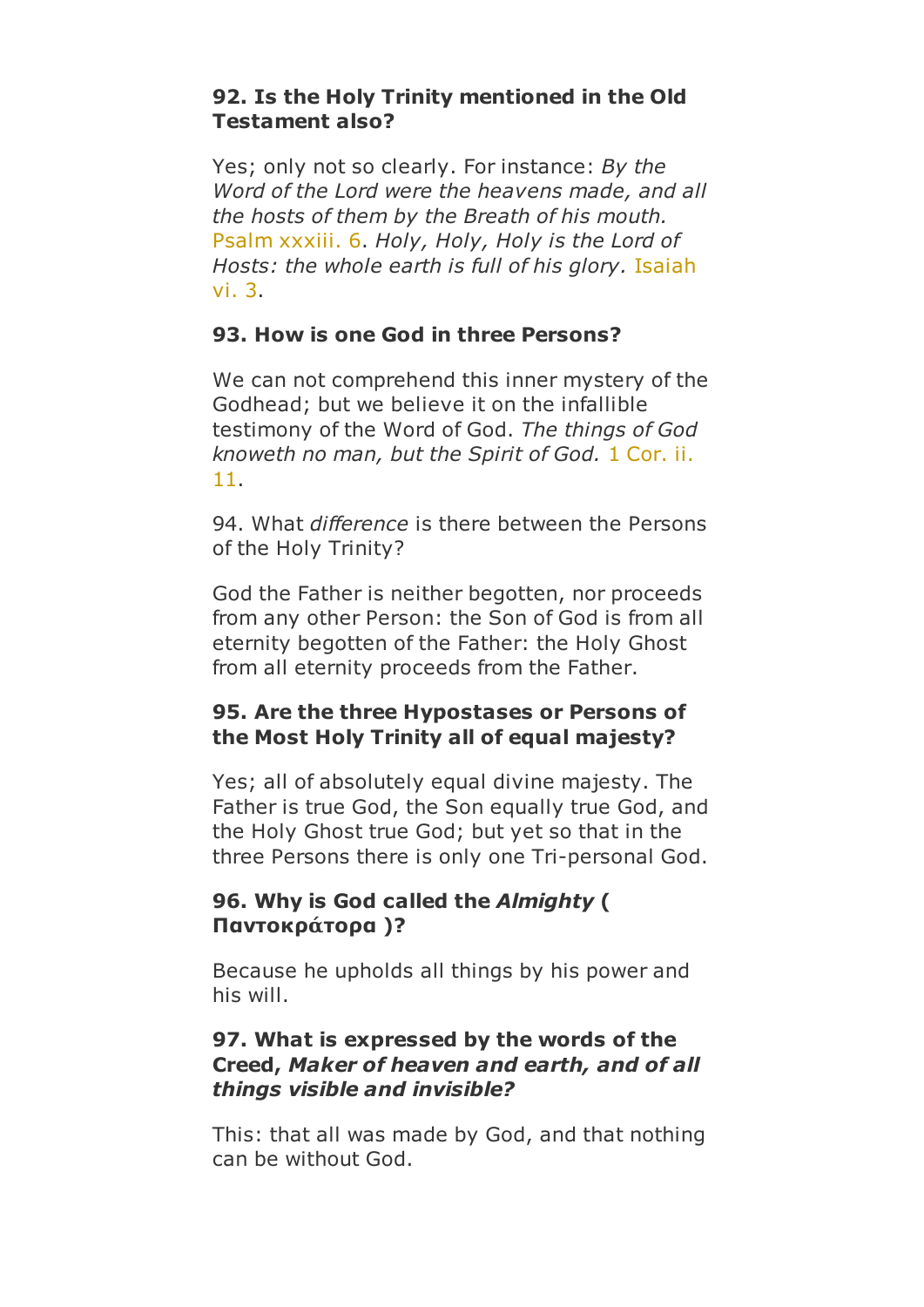### **98. Are not these words taken from holy Scripture?**

They are. The book of Genesis begins thus: *In the beginning God created the heaven and the earth.*

The Apostle Paul, speaking of Jesus Christ, the Son of God, says: *By him were all things created, that are in heaven, and that are in earth, visible and invisible, whether they be thrones, or dominions, or principalities, or powers: all things were created by him, and for him.* Coloss. i. 16.

### **99. What is meant in the Creed by the word** *invisible?*

The *invisible* or *spiritual world*, to which belong the *angels.*

# **100. What are the angels***?*

Incorporeal spirits, having intelligence, will, and power.

# **101. What means the name** *angel?*

It means a *messenger.*

# **102. Why are they so called?**

Because God sends them to announce his will. Thus, for instance, Gabriel was sent to announce to the Most Holy Virgin Mary the conception of the Saviour.

# **103. Which was created first, the** *visible* **world or the** *invisible?*

The invisible was created before the visible, and the angels before men. (Orthod. Confess. Pt. I. Q. 18.)

### **104. Can we find any testimony to this in holy Scripture?**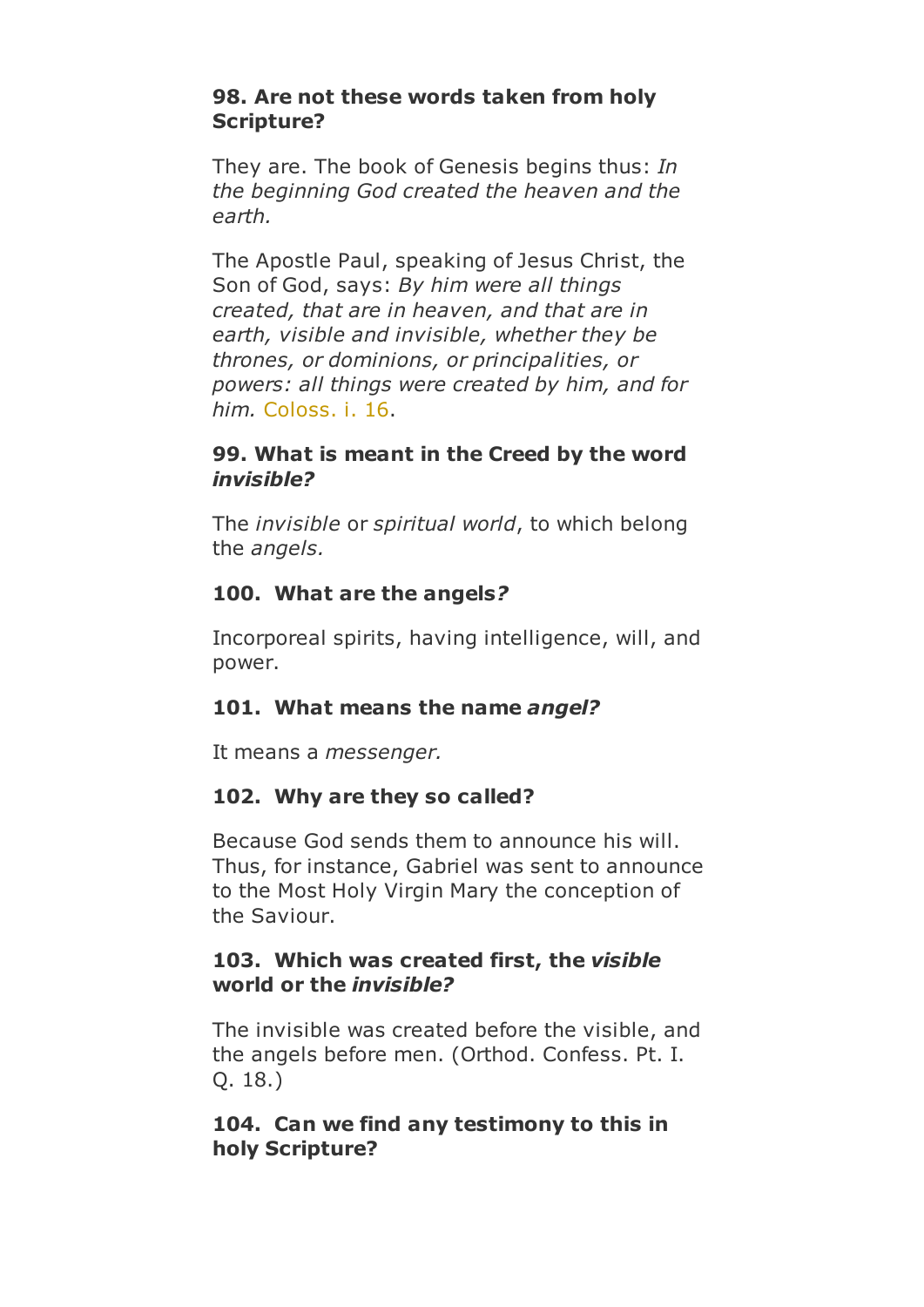In the book of Job God himself speaks of the earth thus: *Who laid the corner-stone thereof? When the stars were* CREATED, *all my angels praised me with a loud voice.* Job xxxviii. 6, 7.

# **105. Whence is taken the name of** *guardian* **angels?**

From the following words of holy Scripture: *He shall give his angels charge over thee, to guard thee in, all thy ways.* Psalm xci. 11.

# **106. Has each one of us his guardian angels?**

Without doubt. Of this we may be assured from the following words of Jesus Christ: *Take heed that ye despise not one of these little ones: for I say unto you, that in heaven their angels do always behold the face of my Father, which is in heaven.* Matt. xviii. 10.

# **107. Are all angels good and beneficent?**

No. There are also evil angels, otherwise called devils.

# **108. How came they to be evil?**

They were created good, but they swerved from their duty of perfect obedience to God, and so fell away from him into self-will, pride, and malice. According to the words of the Apostle Jude, they are *the angels which kept not their first estate, but left their own habitation.* Jude 6.

# **109. What means the name** *devil?*

It means *slanderer* or *deceiver.*

# **110. Why Are the evil angels called devils that is, slanderers or deceivers?**

Because they are ever laying snares for men, seeking to deceive them, and inspire them with false notions and evil wishes.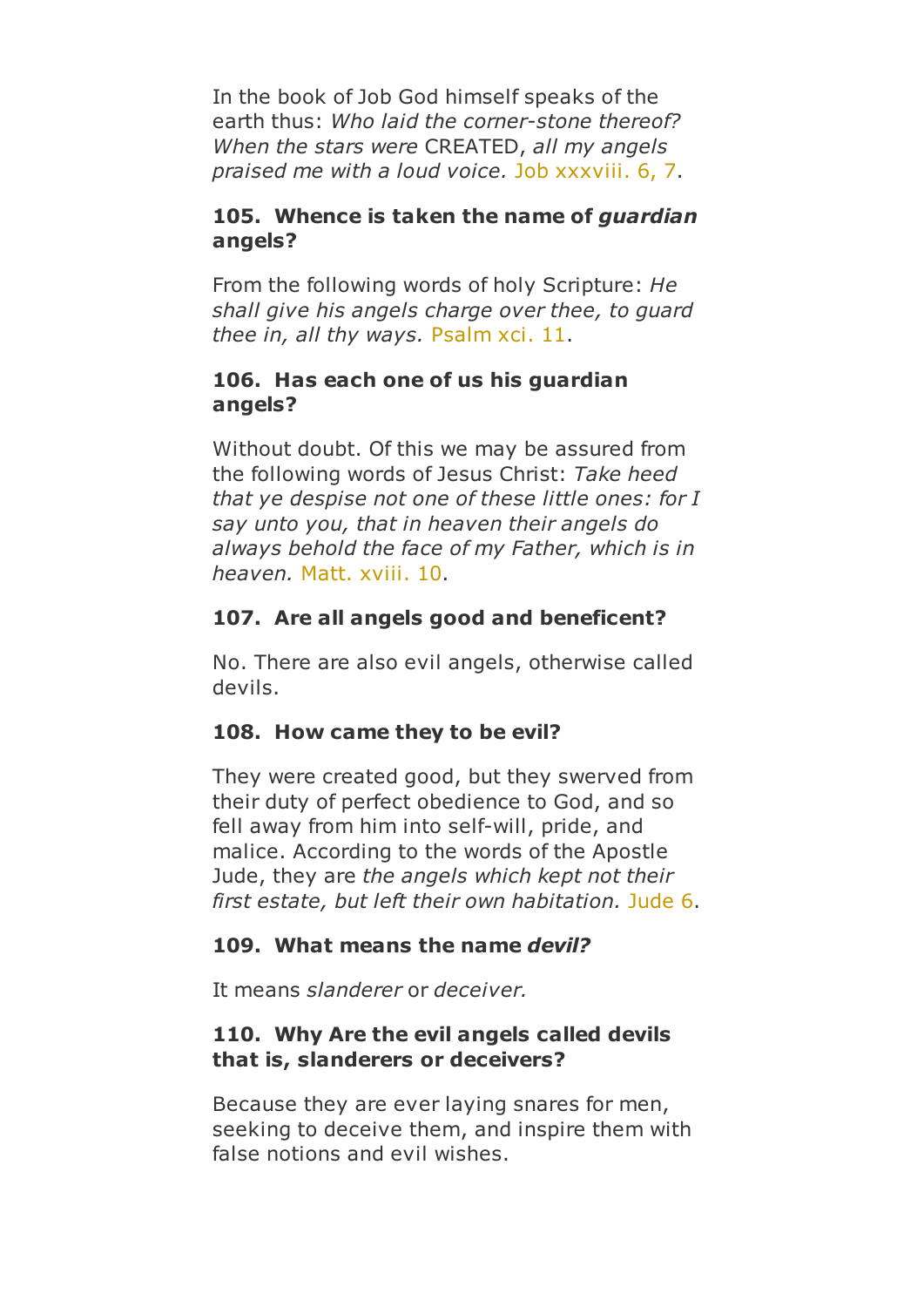Of this Jesus Christ, speaking to the unbelieving Jews, says: *Ye are of your father the devil, and the lusts of your father ye will do. He was a murderer from the beginning, and abode not in the truth, because there is no truth in him. When he speaketh a lie, he speaketh of his own, for he is a liar and the father of it.* John viii. 44.

### **111. What has holy Scripture revealed to us of the creation of the world?**

In the beginning God created from nothing the heaven and the earth; and the earth was without form and void. Afterwards God successively produced: on the *first day* of the world, light; on the *second*, the firmament or visible heaven; on the *third*, the gathering together of waters on the earth, the dry land, and what grows thereupon; on *the fourth*, the sun, moon, and stars; on the *fifth*, fishes and birds; on the *sixth*, four-footed creatures living on the earth, and lastly, man. With man the creation finished; and on the *seventh* day God rested from all his works. Hence the seventh day was called the *sabbath*, which in the Hebrew tongue means *rest.* Gen. ii. 2.

### **112. Were the visible creatures created such as we see them now?**

No. At the creation every thing was *very good*, that is, pure, beautiful, and harmless.

# **113. Are we not informed of something particular in the creation of man?**

God in the Holy Trinity said: *Let us make man in our own image, and after our likeness.* Gen. i. 26. And God made the body of the first man, *Adam,* from the earth; breathed into his nostrils the breath of life; brought him into Paradise; gave him for food, beside the other fruits of Paradise, the fruit of the tree of life; and lastly, having taken a rib from Adam while he slept, made from it the first woman, *Eve.* Gen. ii. 22.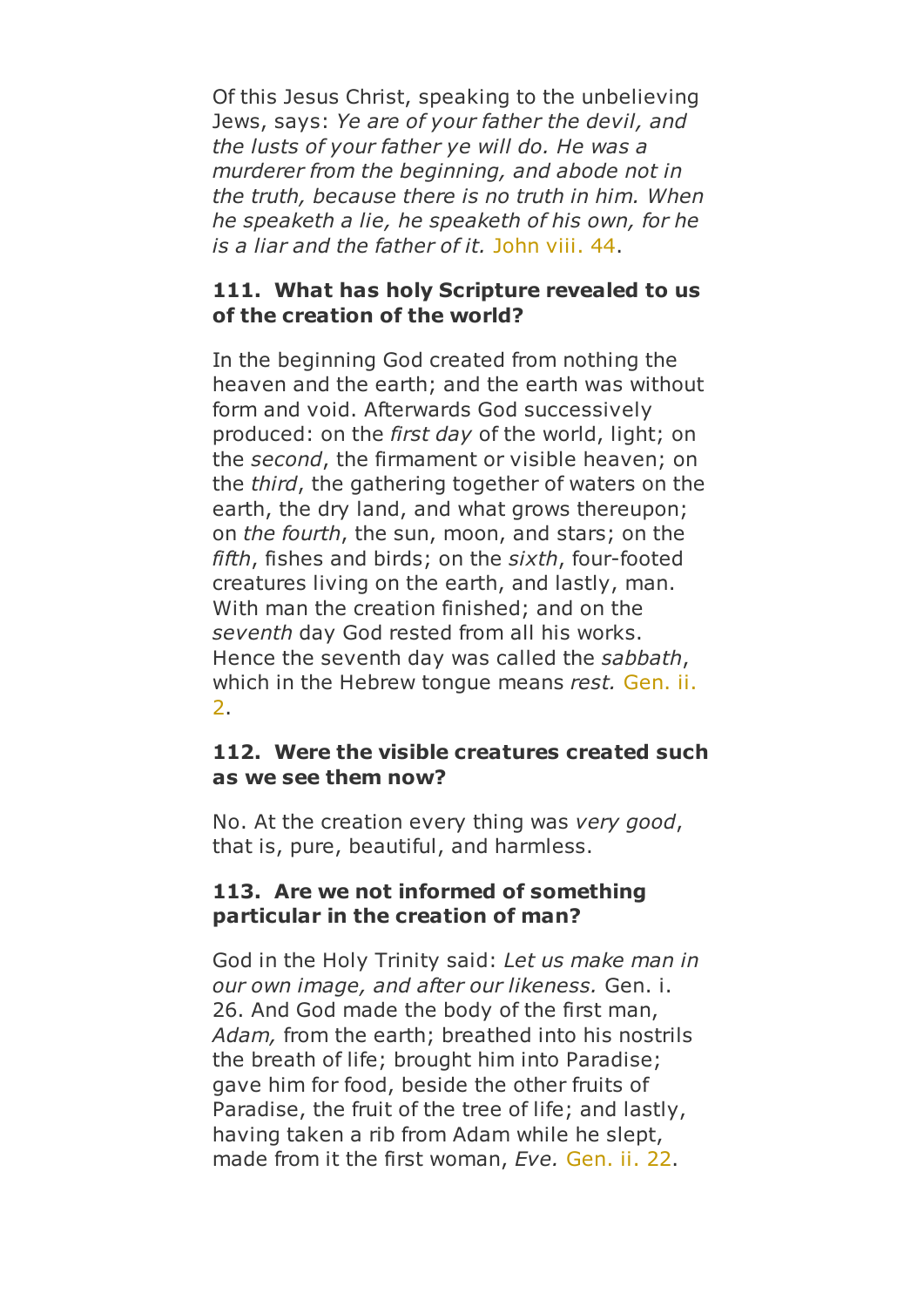# **114. In what consists the** *image of God?*

It consists, as explained by the Apostle Paul, *In righteousness and holiness of truth.* Eph. iv. 24.

# **115. What is the** *breath of life?*

The soul, a substance spiritual and immortal.

# **116. What is** *Paradise?*

The word Paradise means a *garden*. It is the name given to the fair and blissful abode of the first man, described in the book of Genesis as like a garden.

### **117. Was the Paradise in which man first lived material or spiritual?**

For the body it was material, a visible and blissful abode; but for the soul it was spiritual, a state of communion by grace with God, and spiritual contemplation of the creatures. (Greg. Theol. Serm, xxxviii. 42; J. Damasc. Theol. lib. ii. cap. 12, § 3.)

# **118. What was the** *tree of life?*

A tree, by feeding on whose fruit man would have been, even in the body, free from disease and death.

# **119. Why was Eve made** *from a rib* **of Adam?**

To the intent that all mankind might be by origin naturally disposed to love and defend one another.

# **120. With what design did God create man?**

With this, that he should know God, love, and glorify him, and so be happy forever.

# **121. Has not that will of God, by which man is designed for eternal happiness, its own proper name in theology?**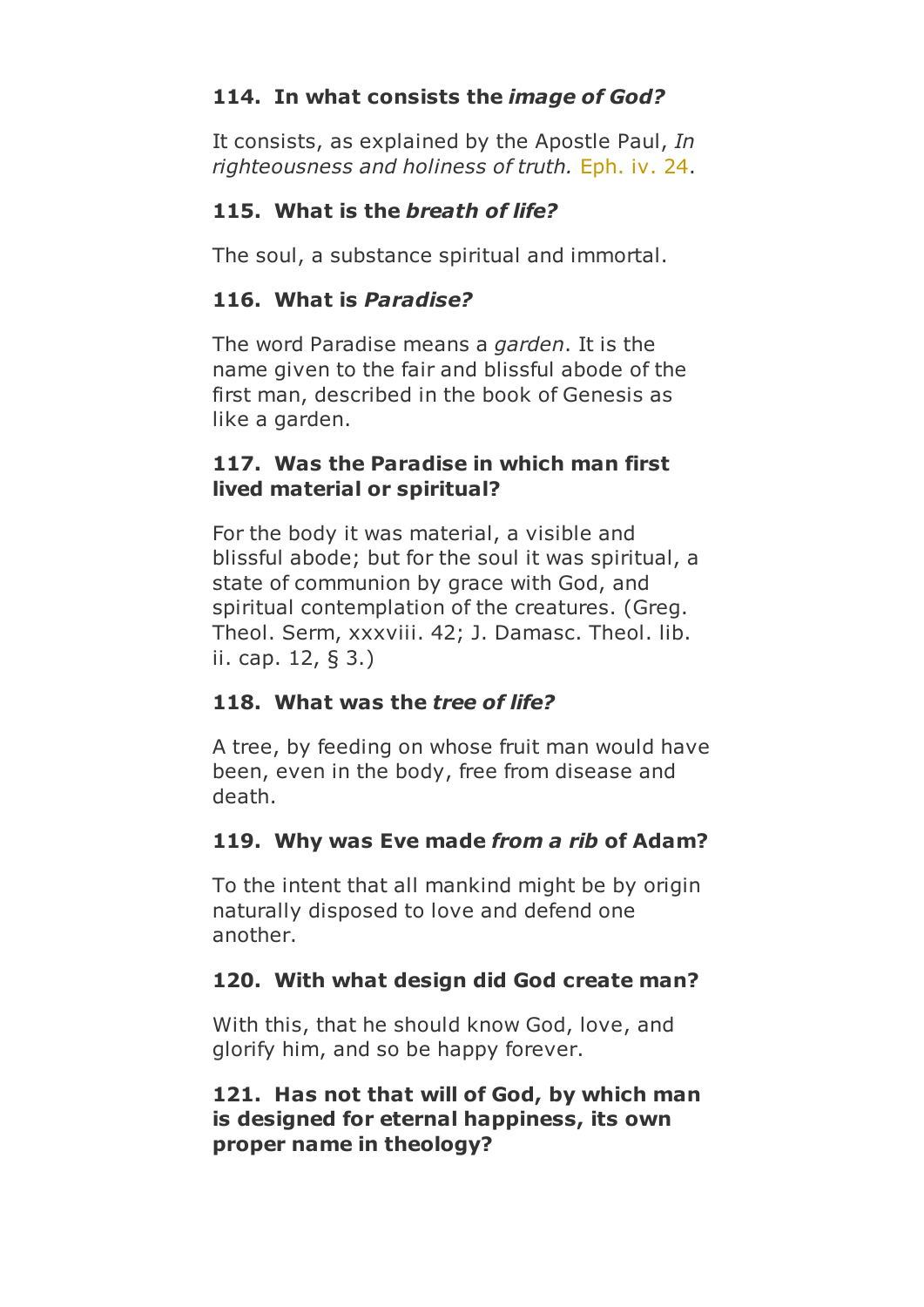It is called *the predestination* of God.

# **122. Does God's predestination of man to happiness remain unchanged, seeing that now man is not happy?**

It remains unchanged; inasmuch as God, of his foreknowledge and infinite mercy, hath predestined to open for man, even after his departure from the way of happiness, a new way to happiness, through his only-begotten Son Jesus Christ.

*He hath chosen us, in him, before the foundation of the world,* are the words of the Apostle Paul. Eph. i. 4.

#### **123. How are we to understand the predestination of God, with respect to men in general, and to each man severally?**

God has predestined to give to all men, and has actually given them preparatory grace, and means sufficient for the attainment of happiness. $<sup>1</sup>$ </sup>

### **124. What is said of this by the Word of God?**

*For whom he did foreknow, he also did predestinate.* Rom. viii. 29.

### **125. How does the orthodox Church speak on this point?**

In the exposition of the faith by the Eastern Patriarchs it is said: *As he foresaw that some would use well their free will, but others ill, he accordingly predestined the former to glory, while the latter he condemned.* (Art. iii.)

#### **126. What divine energy with respect to the world, and especially to man, follows immediately upon their creation?**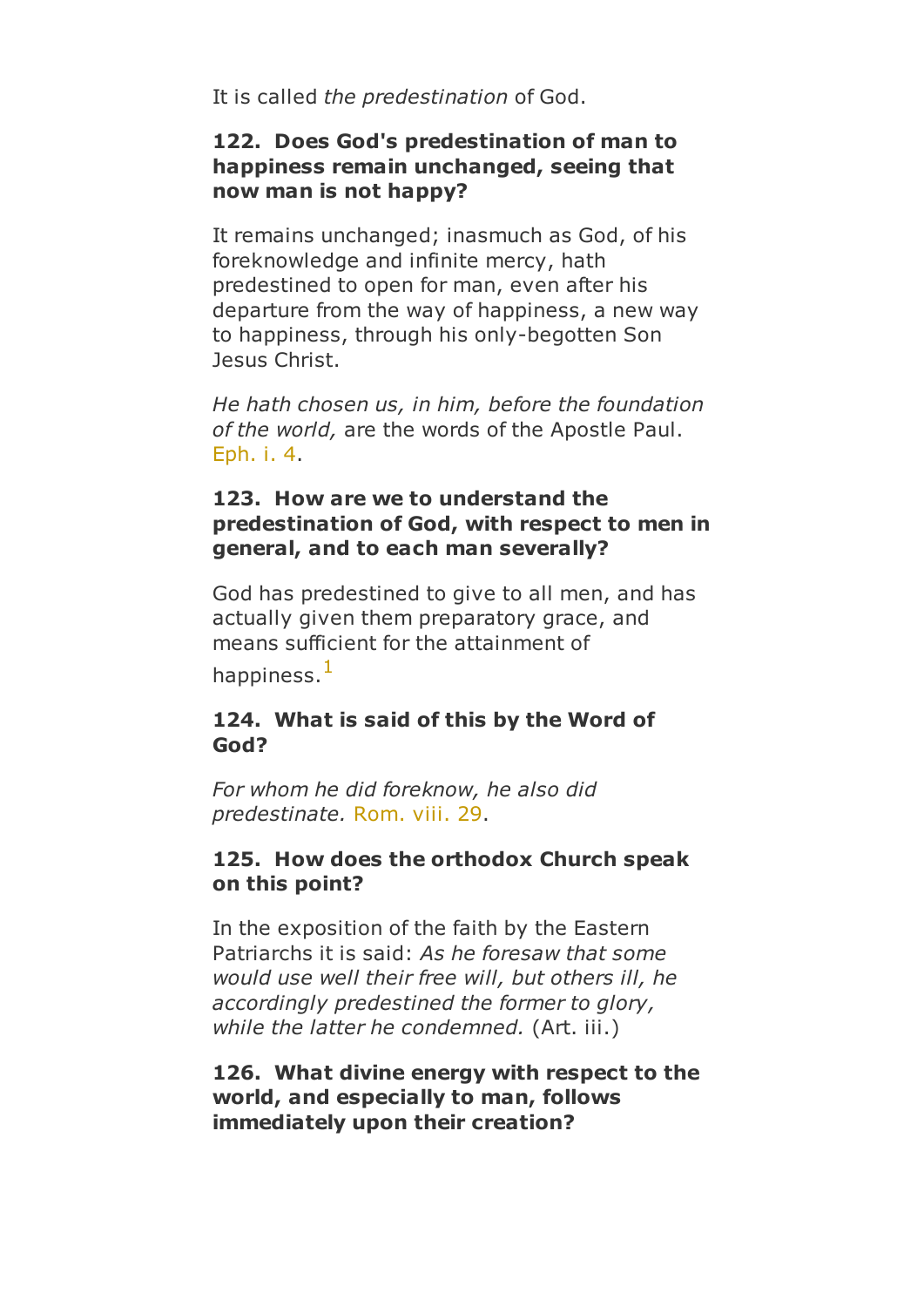#### **Divine providence.**

#### **127. What is divine providence?**

Divine providence is the constant energy of the almighty power, wisdom, and goodness of God, by which he preserves the being and faculties of his creatures, directs them to good ends, and assists all that is good; but the evil that springs by departure from good he either cuts off, or corrects it, and turns it to good results.

### **128. How does holy Scripture speak of God's providence?**

Jesus Christ himself says: *Behold the fowls of the air, for they sow not, neither do they reap, nor gather into barns; yet your heavenly Father feedeth them. Are ye not much better than they?* Matt. vi. 26. From these words is shown at once God's general providence over the creatures, and his special providence over man.

The whole of the ninety-first Psalm is a description of God's special and manifold providence over man.

# **On the Second Article.**

#### **129. How are we to understand the names** *Jesus Christ, the Son of God?*

*Son of God* is the name of the second Person of the Holy Trinity in respect of his Godhead: This same Son of God was called *Jesus*, when he was conceived and born on earth as man; *Christ* is the name given him by the Prophets, while they were as yet expecting his advent upon earth.

# **130. What means the name** *Jesus?*

*Saviour.*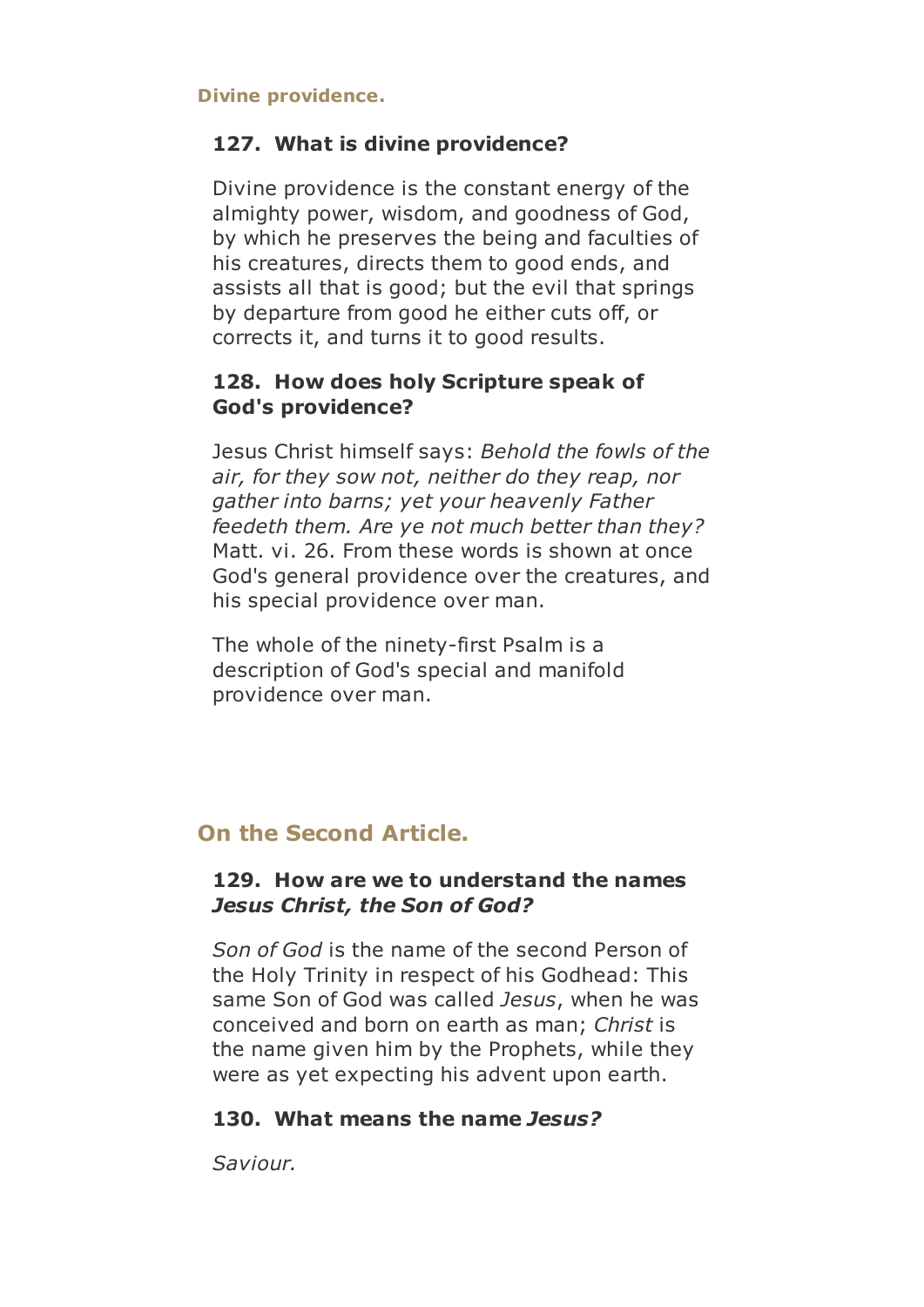# **131. By whom was the name Jesus first given?**

By the Angel Gabriel.

# **132. Why was this name given to the Son of God at his conception and birth on earth?**

Because he was conceived and born to *save* men.

# **133. What means the name** *Christ?*

*Anointed.*

# **134. Whence came the name** *Anointed?*

From the anointing with holy ointment, through which are bestowed the gifts of the Holy Ghost.

### **135. Is it only Jesus, the Son of God, who is called** *Anointed?*

No. *Anointed* was in old time a title of *kings, high-priests*, and *prophets.*

# **136. Why, then, is Jesus, the Son of God, called** *The Anointed?*

Because to his manhood were imparted without measure all the gifts of the Holy Ghost; and so he possesses in the highest degree the *knowledge* of a prophet, the *holiness* of a high-priest, and the *power* of a king.

# **137. In what sense is Jesus Christ called** *Lord?*

In this sense: that he is *very God;* for the name *Lord* is one of the names of God.

# **138. What says holy Scripture of the divinity of Jesus Christ, the Son of God?**

*In the beginning was the Word, and the Word was with God, and the Word was God.* John i. 1.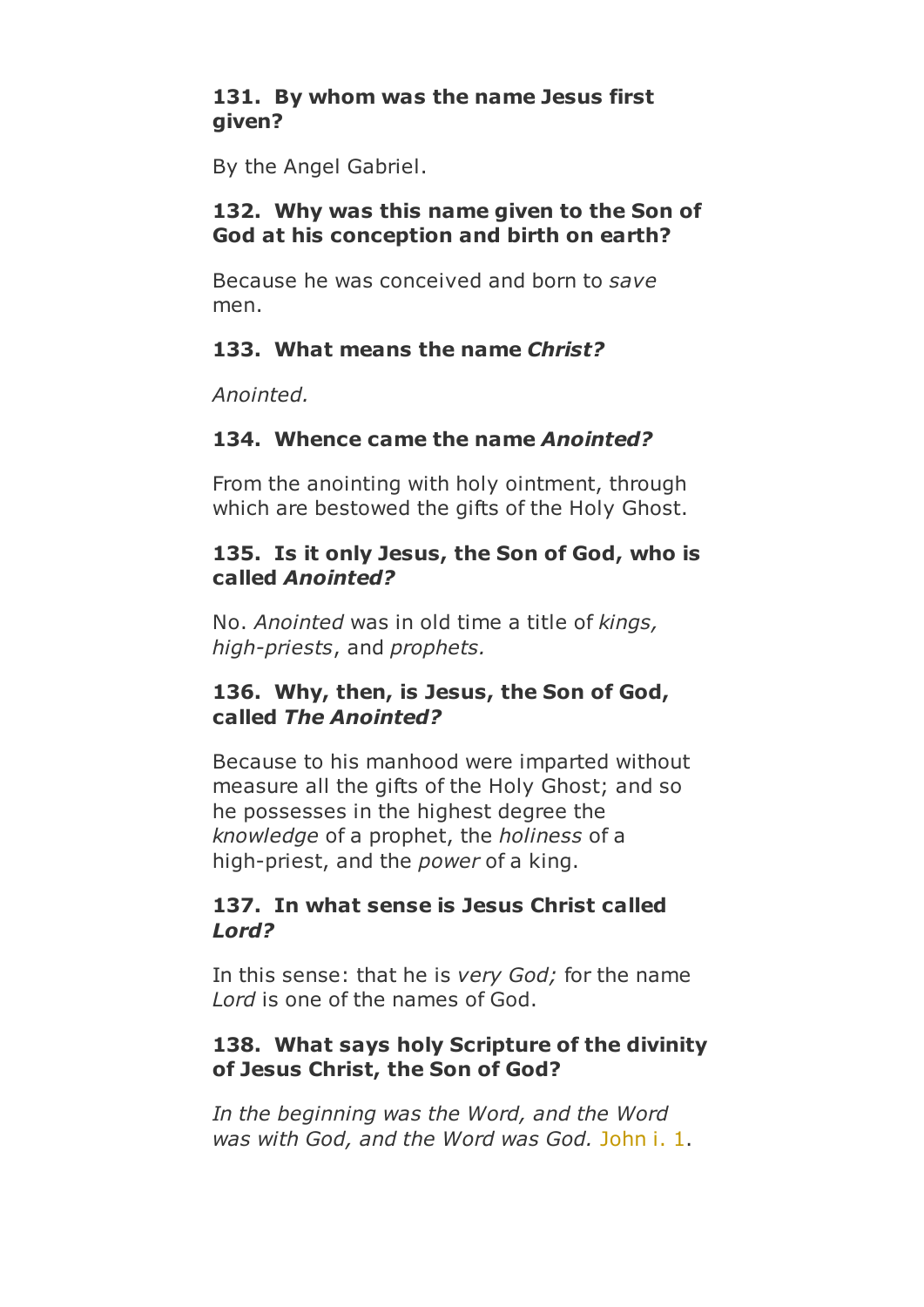## **139. Why is Jesus Christ called the Son of God,** *Only-begotten?*

By this is signified that he only is the Son of God begotten of the substance of God the Father; and so is *of one substance* with the Father; and consequently excels, beyond comparison, all holy angels and holy men, who are called sons of God *by grace.* John i. 12.

## **140. Does holy Scripture call Jesus the** *Only-begotten?*

It does. For instance, in the following places of the Evangelist John: *The Word was made flesh, and dwelt among us, and we beheld his glory, the glory as of the Only-begotten of the Father, full of grace and truth.* John i. 14. *No man hath, seen God at any time; the Only-begotten Son, which is in the bosom of the Father, he hath declared him.* John i. 18.

## **141. Why in the Creed is it said further of the Son of God that he is** *begotten of the Father?*

By this is expressed that personal property by which he is distinguished from the other Persons of the Holy Trinity.

## **142. Why is it said that he is begotten** *before all worlds?*

That none should think there was ever a time when he was not. In other words, by this is expressed that Jesus Christ is the Son of God from everlasting, even as God the Father is from everlasting.

## **143. What mean in the Creed the words** *Light of light?*

Under the figure of the visible light they in some manner explain the incomprehensible generation of the Son of God from the Father. When we look at the sun, we see light: from this light is generated the light visible every where beneath;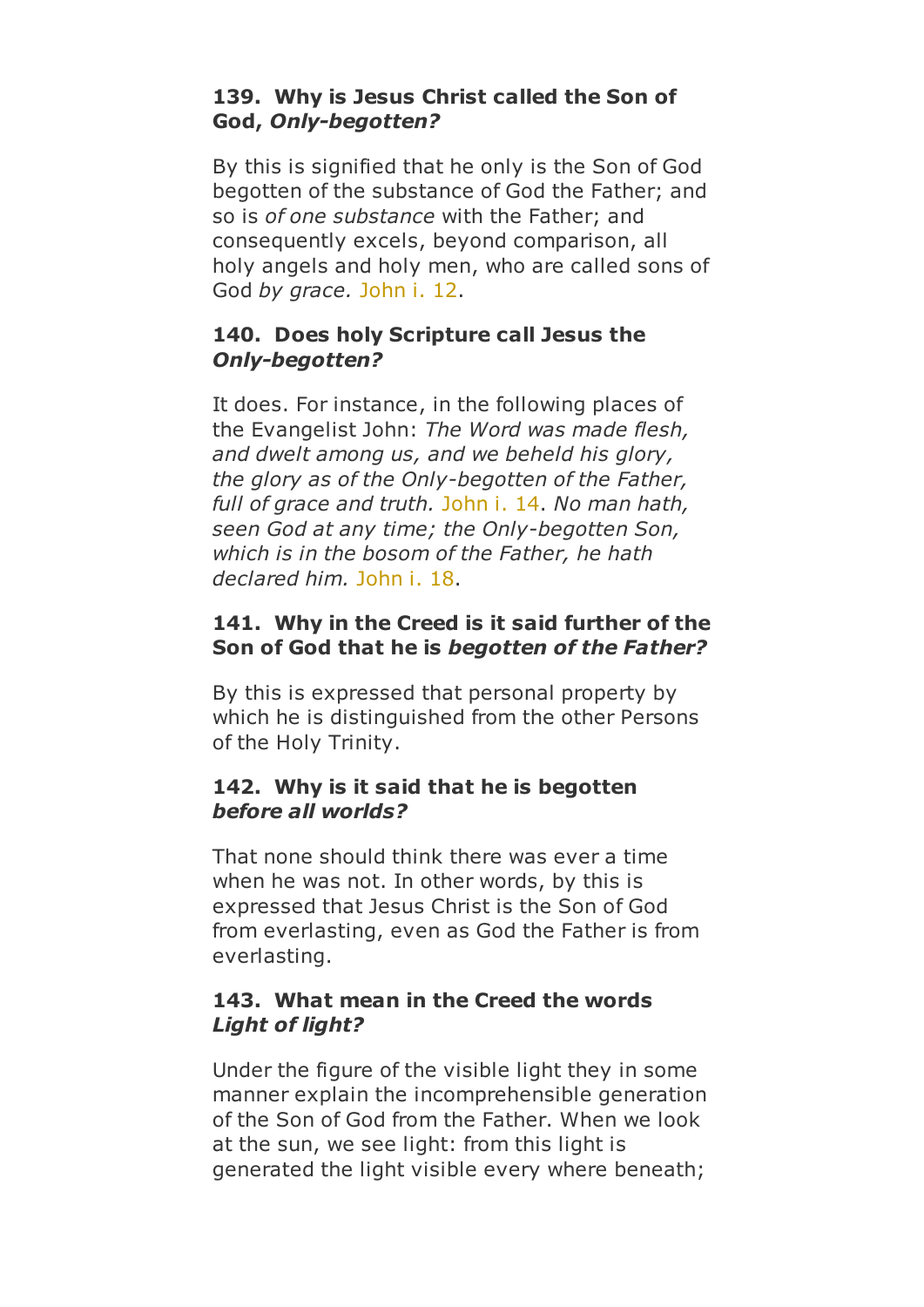but both the one and the other is one light, indivisible, and of one nature. In like manner, God the Father is the everlasting *Light.* 1 John i. 5. Of him is begotten the Son of God, who also is the everlasting Light; but God the Father and God the Son are one and the same everlasting Light, indivisible, and of one divine nature.

## **144. What force is there in the words of the Creed,** *Very God of very God?*

This: that the Son of God is called God in the same proper sense as God the Father.

## **145. Are not these words from holy Scripture?**

Yes. They are taken from the following passage of John the Divine: *We know that the Son of God is come, and hath given us* [*light and*] *understanding, that we may know the true God, and be in him that is true, in his Son Jesus Christ. This is the true God and eternal life.* 1 John v. 20.

## **146. Why is it further added of the Son of God in the Creed that he is** *begotten, not made?*

This was added against Arius, who impiously taught that the Son of God was made.

## **147. What mean the words,** *Of one substance with the Father?*

They mean that the Son of God is of one and the same divine substance with God the Father.

## **148. How does holy Scripture speak of this?**

Jesus Christ himself speaks of himself and of God the Father thus: *I and the Father are one.* John x. 30.

## **149. What is shown by the next words in the Creed,** *By whom all things were made?*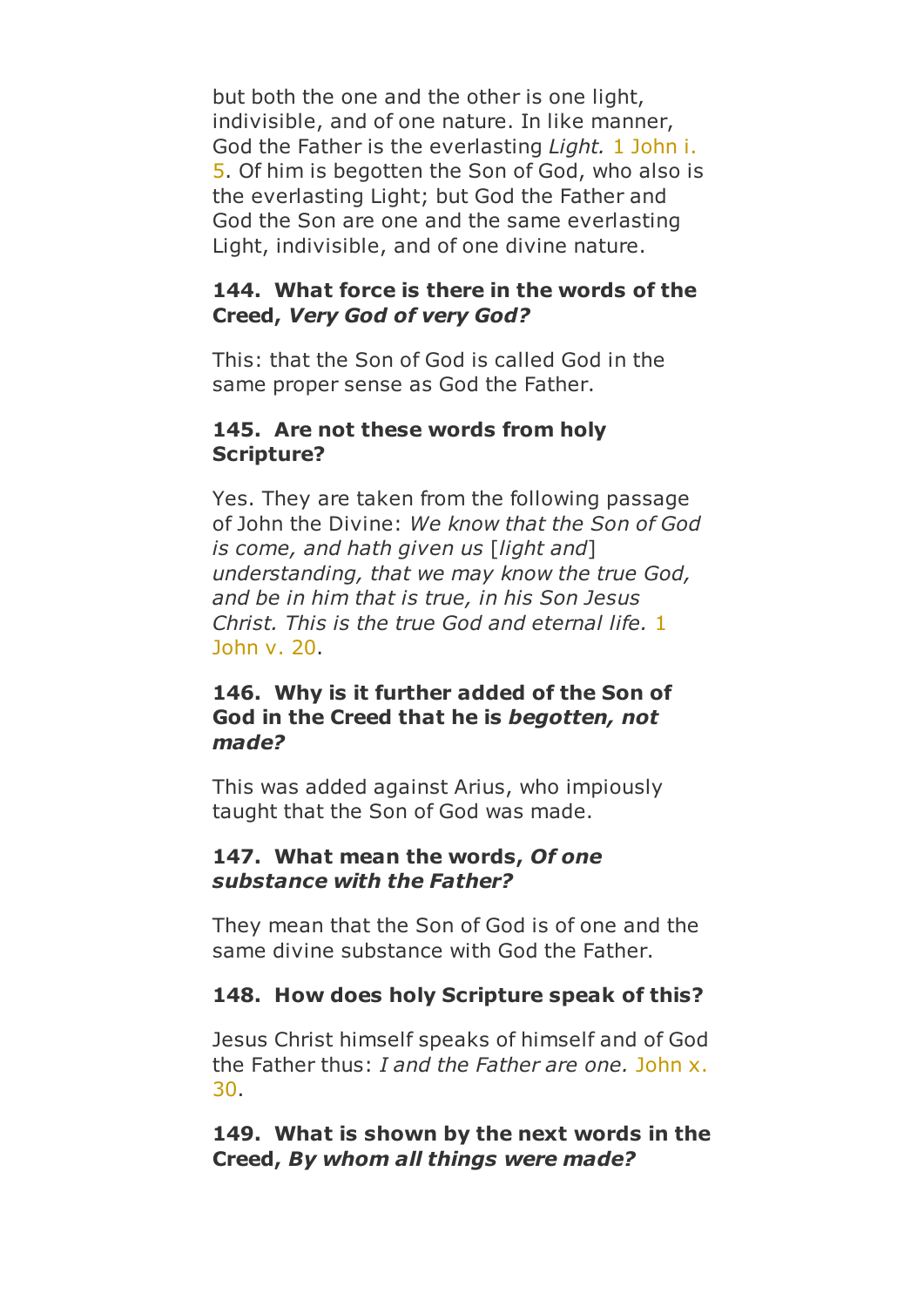This: that God the Father created all things by his Son, as by his eternal Wisdom and his eternal Word.

*All things were made by him, and without him was not any thing made which was made.* John i. 3.

## **On the Third Article.**

**150. Of whom is it said in the Creed, that he** *came down from heaven?*

# **Of the Son of God.**

#### **151. How came he down from heaven, seeing that as God he is every where?**

It is true that he is every where; and so he is always in heaven, and always on earth; but on earth he was before invisible; afterwards he appeared in the flesh. In this sense it is said that he *came down from heaven.*

## **152. How does holy Scripture speak of this?**

I will repeat Jesus Christ's own words: *No man hath ascended up to heaven but he that came down from heaven, even the Son of Man which is in heaven.* John iii. 13.

#### **153. Wherefore did the Son of God come down from heaven?**

For *us men, and for our salvation*, as it is said in the Creed.

#### **154. In what sense is it said that the Son of God came down from heaven for** *us men?*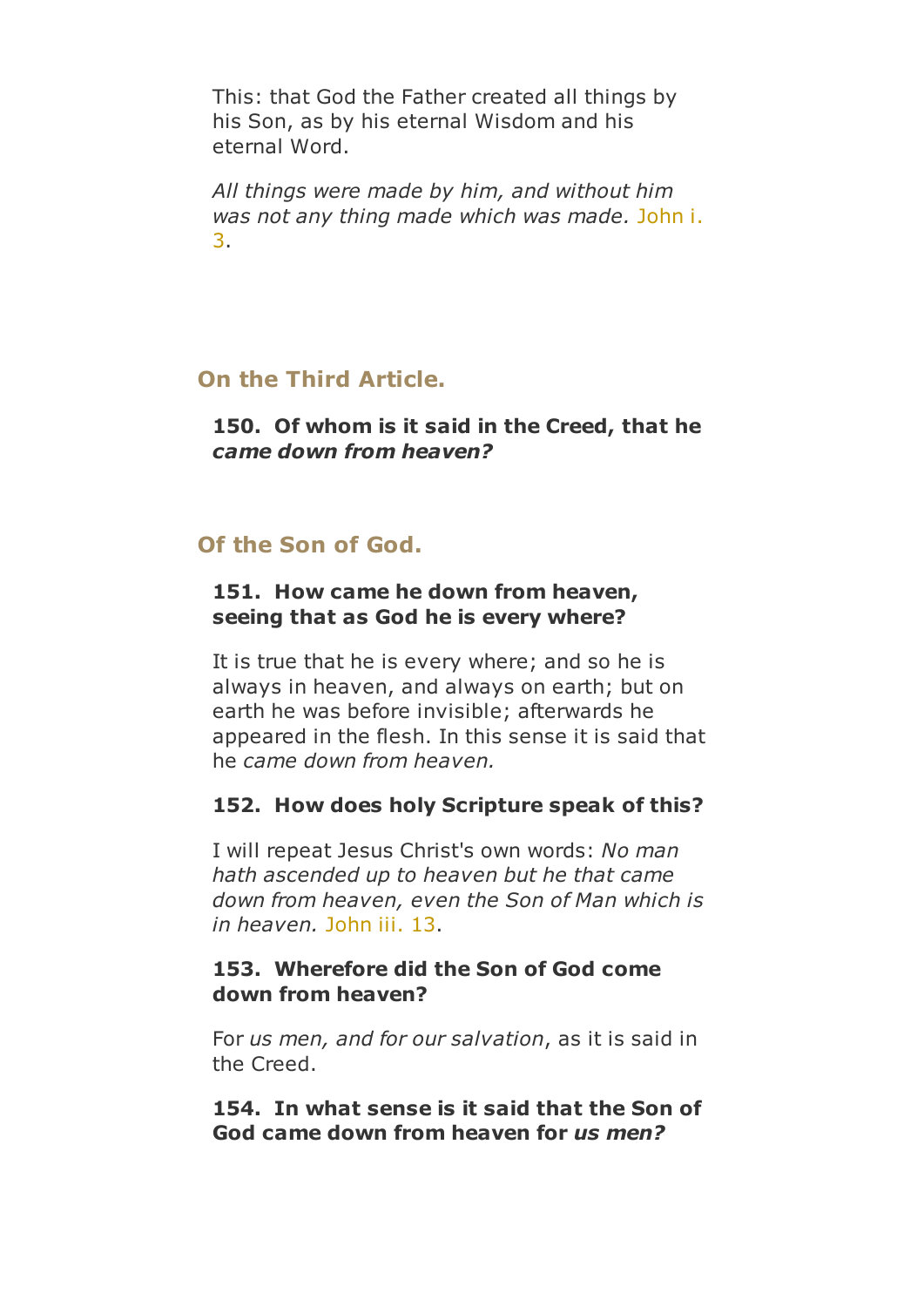In this sense: that he came upon earth not for one nation, nor for some men only, but for *us men* universally.

## **155. To save men from what did he come upon earth?**

From sin, the curse, and death.

## **156. What is** *sin?*

Transgression of the law. *Sin is the transgression of the law.* 1 John iii. 4.

## **157. Whence is sin in men, seeing that they were created in the image of God, and God can not sin?**

From the devil. *He that committeth sin is of the devil; for the devil sinneth from the beginning.* 1 John iii. 8.

### **158. How did sin pass from the devil to men?**

The devil deceived Eve and Adam, and induced them to transgress God's commandment.

## **159. What commandment?**

God commanded Adam in Paradise not to eat of the fruit of the *Tree of the knowledge of good and evil*, and withal told him, that so soon as he ate thereof he should surely die.

### **160. Why did it bring death to man to eat of the fruit of the** *Tree of the knowledge of good and evil?*

Because it involved disobedience to God's will, and so separated man from God and his grace, and alienated him from the life of God.

### **161. What propriety is there in the name of** *the Tree of the knowledge of good and evil?*

Man through this tree came to know by the act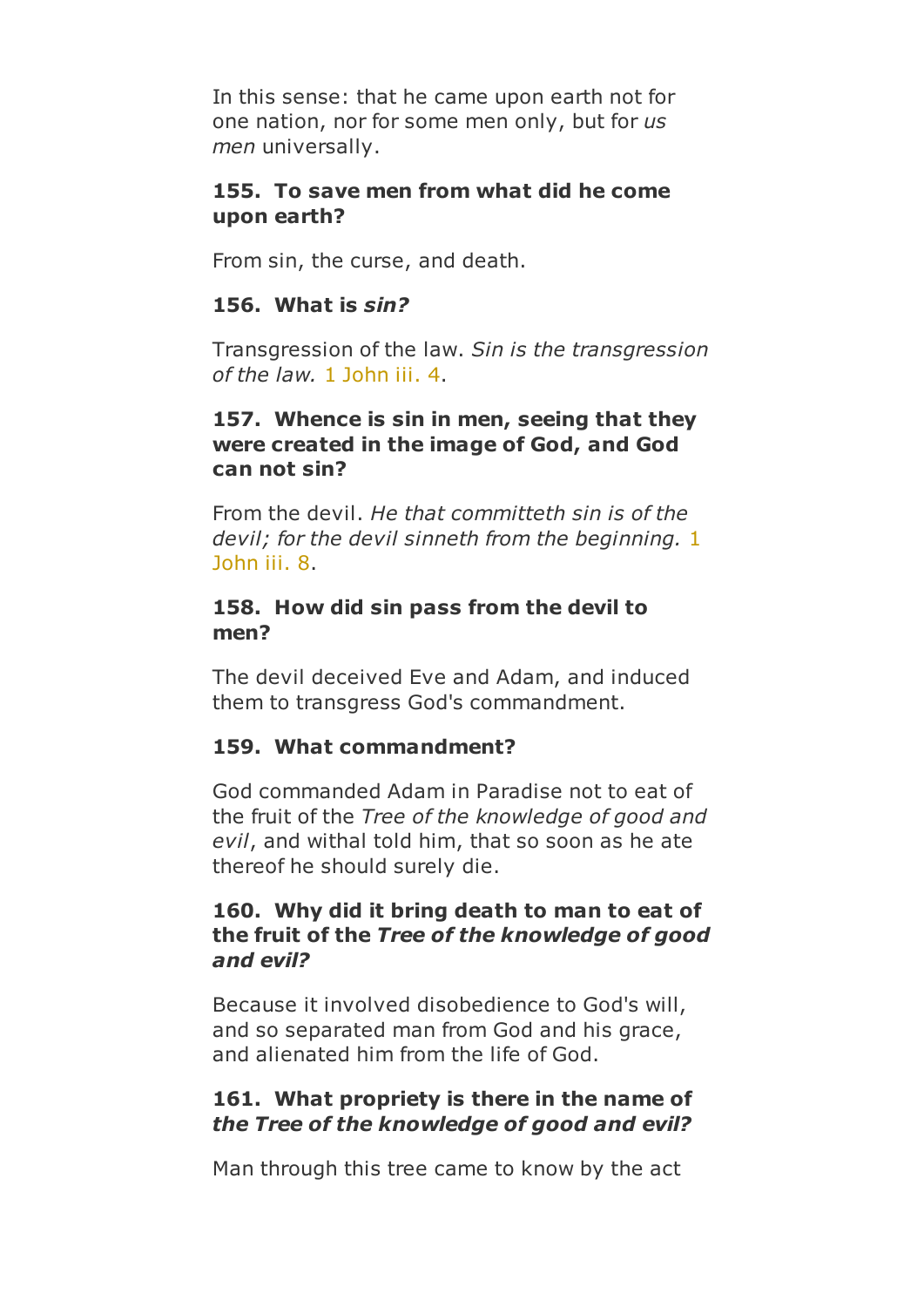itself what good there is in obeying the will of God, and what evil in disobeying it.

### **162. How could Adam and Eve listen to the devil against the will of God?**

God of his goodness, at the creation of man, gave him *a will* naturally disposed to love God, but still *free;* and man used this freedom *for evil.*

## **163. How did the devil deceive Adam and Eve?**

Eve saw in Paradise a serpent, which assured her that if men ate of the fruit of the tree of the knowledge of good and evil, they would know good and evil, and would become as gods. Eve was deceived by this promise, and by the fairness of the fruit, and ate of it. Adam ate after her example.

## **164. What came of Adam's sin?**

The curse, and death.

165. What is the *curse?*

The condemnation of sin by God's just judgment, and the evil which from sin came upon the earth for the punishment of men. God said to Adam, *Cursed is the ground for thy sake.* Gen. iii. 17.

## **166. What is the** *death* **which came from the sin of Adam?**

It is twofold: *bodily*, when the body loses the soul which quickened it; and *spiritual*, when the soul loses the grace of God, which quickened it with the higher and spiritual life.

## **167. Can the soul, then, die as well as the body?**

It can die, but not so as the body. The body, when it dies, loses sense, and is dissolved; the soul, when it dies by sin, loses spiritual light,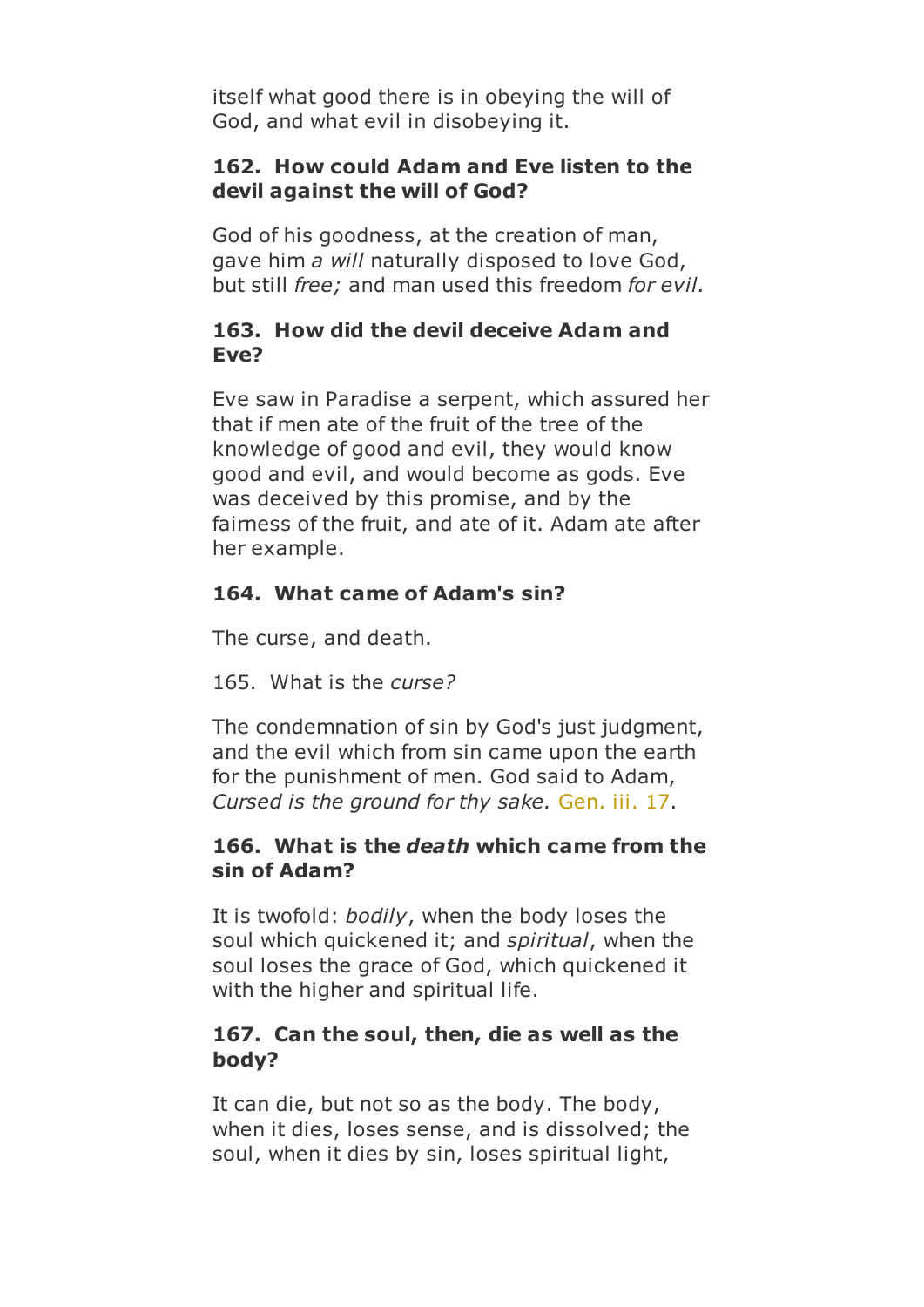joy, and happiness, but is not dissolved nor annihilated, but remains in a state of darkness, anguish, and suffering.

## **168. Why did not the first man only die, and not all, as now?**

Because all have come of Adam since his infection by sin, and all sin themselves. As from an infected source there naturally flows an infected stream, so from a father infected with sin, and consequently mortal, there naturally proceeds a posterity infected like him with sin, and like him mortal.

## **169. How is this spoken of in holy Scripture?**

*By one man sin entered into the world, and death by sin, and so death passed upon all men, for that all have sinned.* Rom. v. 12.

## **170. Had man any benefit from the fruit of the tree of life after he had sinned?**

After he had sinned, he could no more eat of it, for he was driven out of Paradise.

## **171. Had men, then, any hope left of salvation?**

When our first parents had confessed before God their sin, God, of his mercy, gave them a hope of salvation.

## **172. In what consisted this hope?**

God promised that the *seed of the woman should bruise the serpents head.* Gen. iii. 15.

## **173. What did that mean?**

This: that Jesus Christ should overcome the devil who had deceived men, and deliver them from sin, the curse, and death.

### **174. Why is Jesus Christ called** *the seed of the woman?*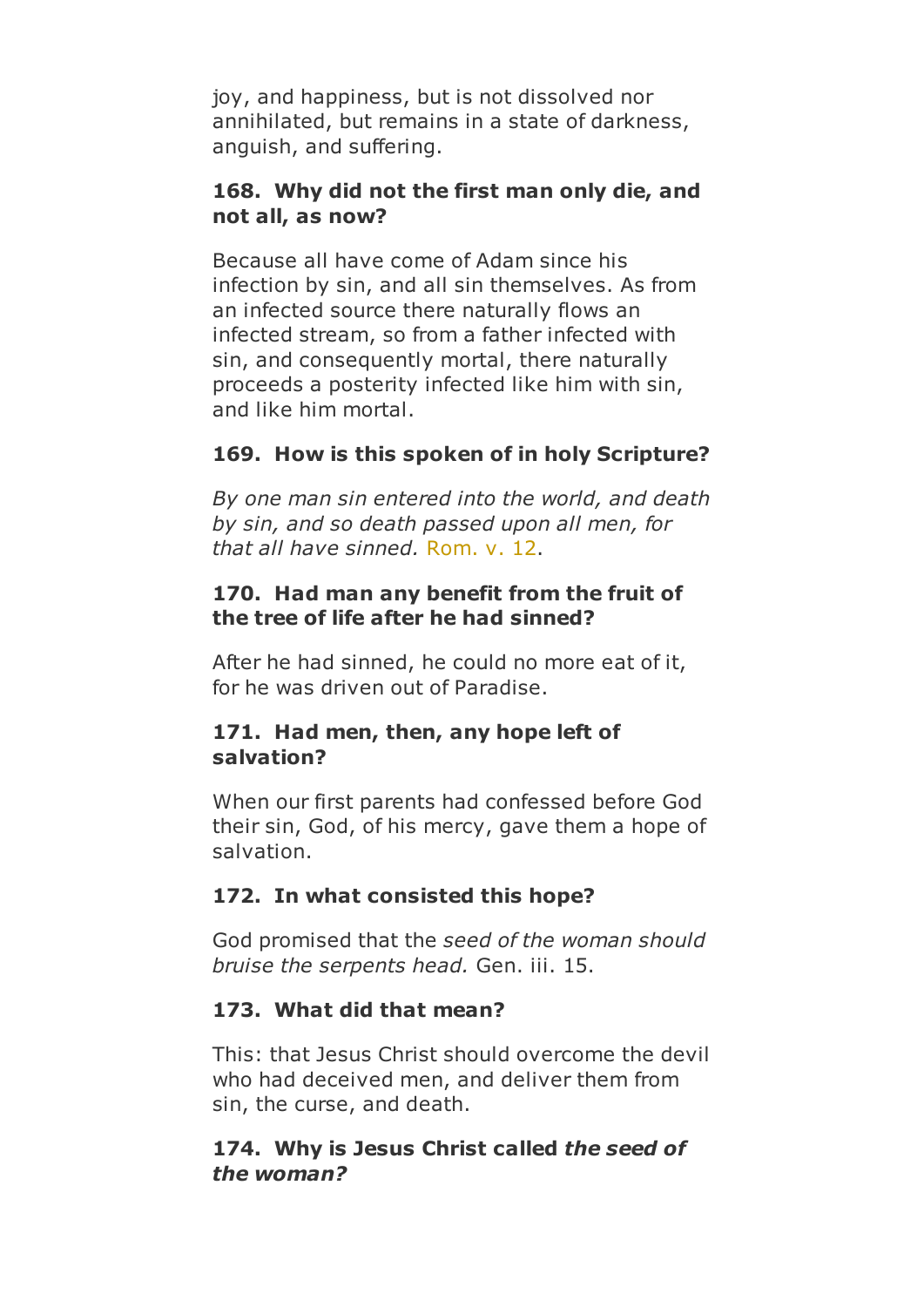Because he was born on earth *without man*, from the Most Holy Virgin Mary.

#### **175. What** *benefit* **was there in this promise?**

This: that from the time of the promise men could *believe* savingly in the Saviour that was to come, even as we now believe in the Saviour that has come.

#### **176. Did people, in fact, in old time believe in the Saviour that was to come?**

Some did, but the greater part forgot God's promise of a Saviour.

## **177. Did not God repeat this promise?**

More than once. For instance, he made to Abraham the promise of a Saviour in the following words: *In thy seed shall all the nations of the earth be blessed.* Gen. xxii. 18. The same promise he repeated afterwards to David in the following words: *I will set up thy seed after thee, and I will establish his throne forever.* 2 Kings vii. 12,13.

### **178. What do we understand by the word** *incarnation?*

That the Son of God took to himself human flesh without sin, and was made man, without ceasing to be God.

## **179. Whence is taken the word** *incarnation?*

From the words of the Evangelist John: *The Word was made flesh.* John i. 14.

## **180. Why in the Creed, after it has been said of the Son of God that he** *was incarnate,* **is it further added that he** *was made man?*

To the end that none should imagine that the Son of God took only *flesh* or a body, but should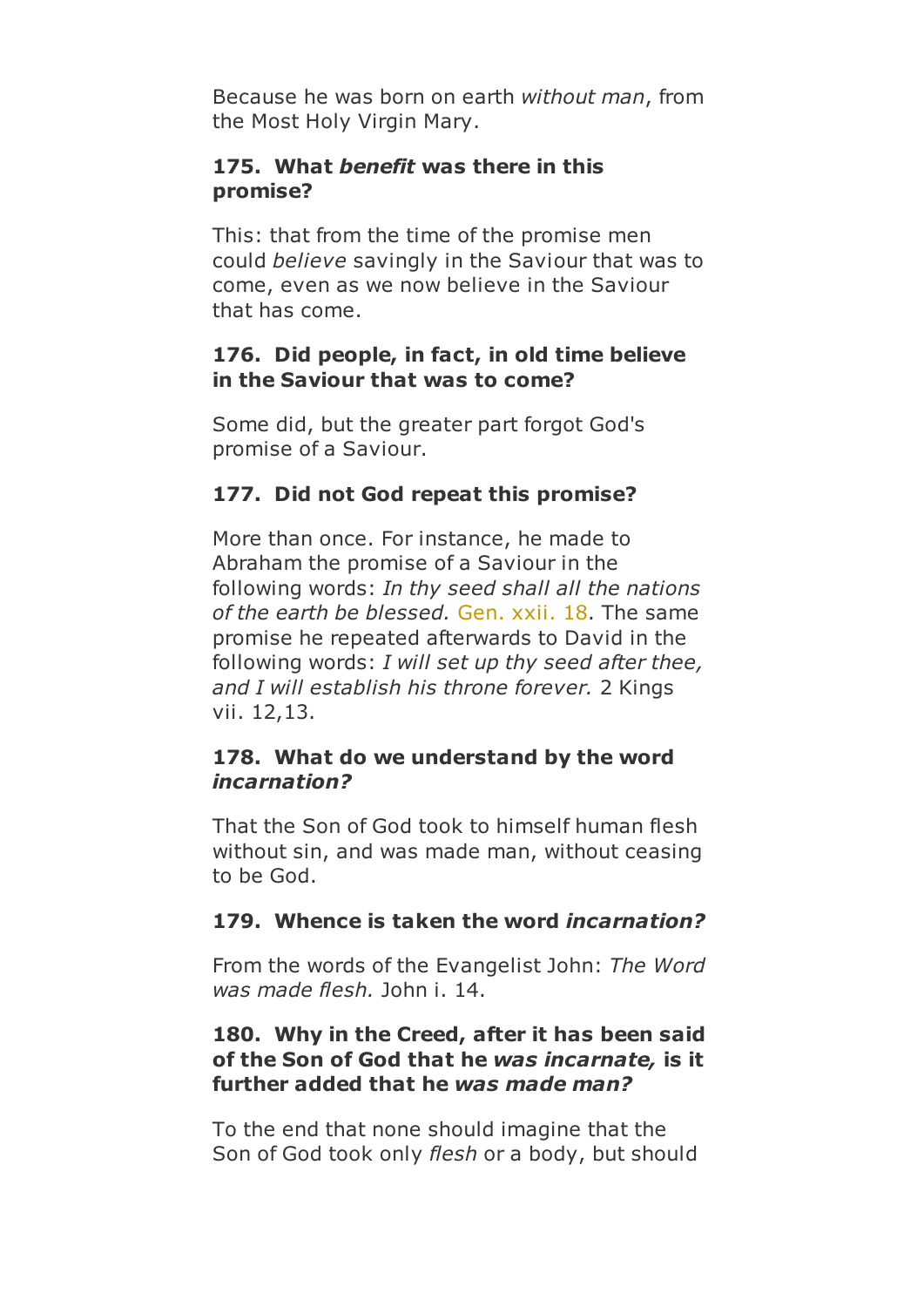acknowledge in him a *perfect man* consisting of body and soul.

### **181. Have we for this any testimony of holy Scripture?**

The Apostle Paul writes: *There is one Mediator between God and men, the man Christ Jesus.* 1 Tim. ii. 5.

## **182. And so is there only one nature in Jesus Christ?**

No. There are in him, without separation and without confusion, *two natures,* the divine and the human, and answering to these natures two wills.

## **183. Are there not, therefore, two persons?**

No. *One person,* God and man together; in one word, a *God-man.*

### **184. What says holy Scripture of the incarnation of the Son of God by the Holy Ghost of the Virgin Mary?**

The Evangelist Luke relates that when the Virgin Mary had asked the angel, who announced to her the conception of Jesus, *How shall this be, seeing I know not a man?* The angel replied to her: *The Holy Ghost shall come upon thee, and the power of the Highest shall overshadow thee : therefore also that holy thing which shall be born of thee shall be called the Son of God.* Luke i. 34,35.

## **185. Who was the Virgin Mary?**

A holy virgin of the lineage of Abraham and David, from whose lineage the Saviour, by God's promise, was to come; betrothed to Joseph, a man of the same lineage, in order that he might be her guardian; for she was dedicated to God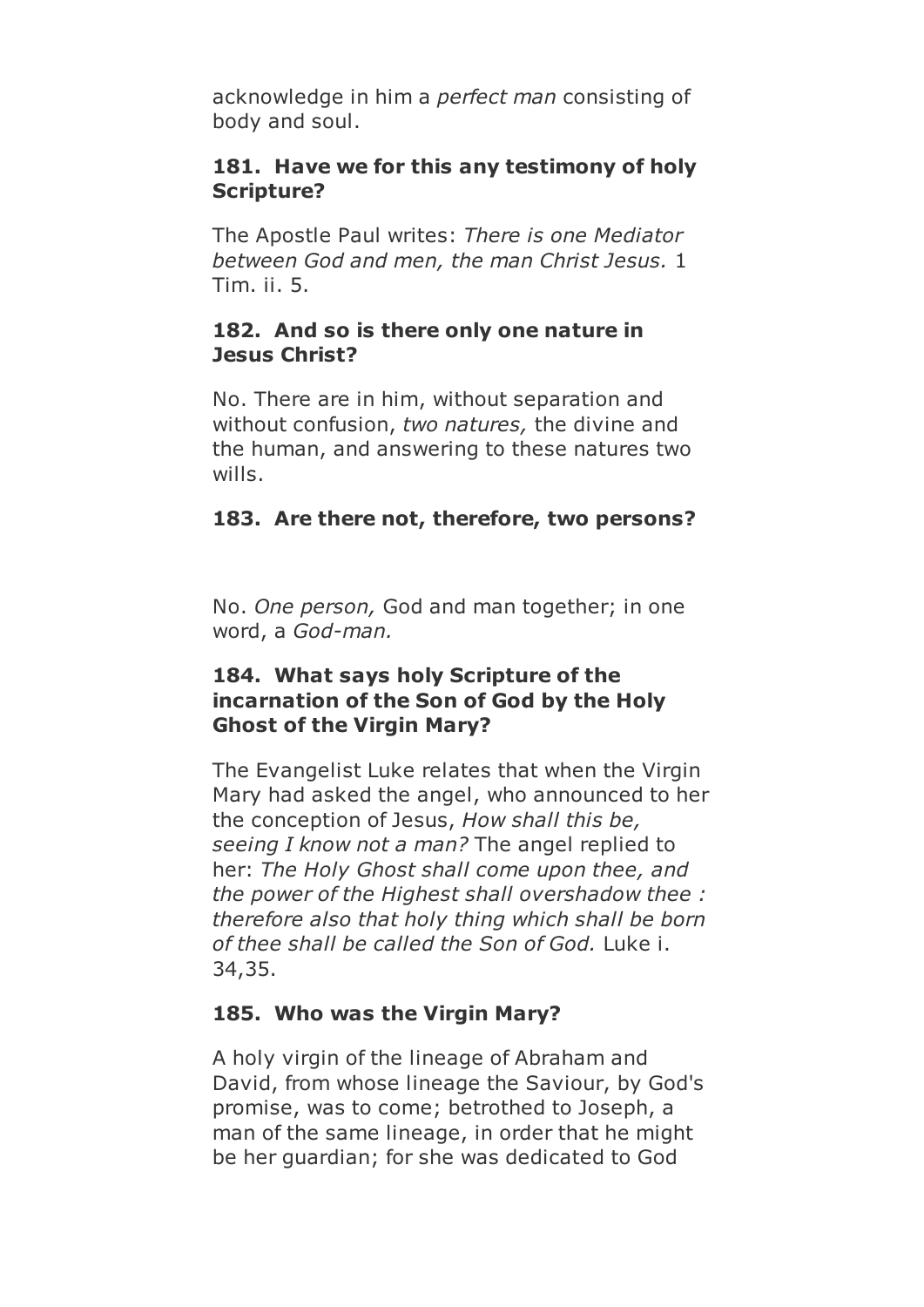with a vow of perpetual virginity.

#### **186. Did the Most Holy Mary remain, in fact, ever a virgin?**

She remained and remains a virgin before the birth, during the birth, VOL. II. -- H<sub>H</sub> and after the birth of the Saviour; and therefore is called *ever-virgin.*

187. What other great title is there with which the Orthodox Church honors the Most Holy Virgin Mary?

That of *Mother of God.*

188. Can you show the origin of this title in holy Scripture?

It is taken from the following words of the Prophet Isaiah : *Behold, a virgin shall conceive, and bear a Son, and they shall call his name Immanuel, which, being interpreted, is, God with us.* Isaiah vii. 14; Matt. i. 23.

So, also, the righteous Elisabeth calls the Most Holy Virgin *The Mother of the Lord;* which title is all one with that of Mother of God. *Whence is this to me, that the Mother of my Lord should come to me?* Luke i. 43.

### **189. In what sense is the Most Holy Virgin called Mother of God?**

Although Jesus Christ was born of her not after his Godhead, which is eternal, but after the manhood, still she is rightly called the Mother of God; because he that was born of her was, both in the conception itself and in the birth from her, as he ever is, *very God.*

## **190. What thoughts should you have of the exalted dignity of the Most Holy Virgin Mary?**

As Mother of the Lord she excels in grace and nearness to God, and so also in dignity, every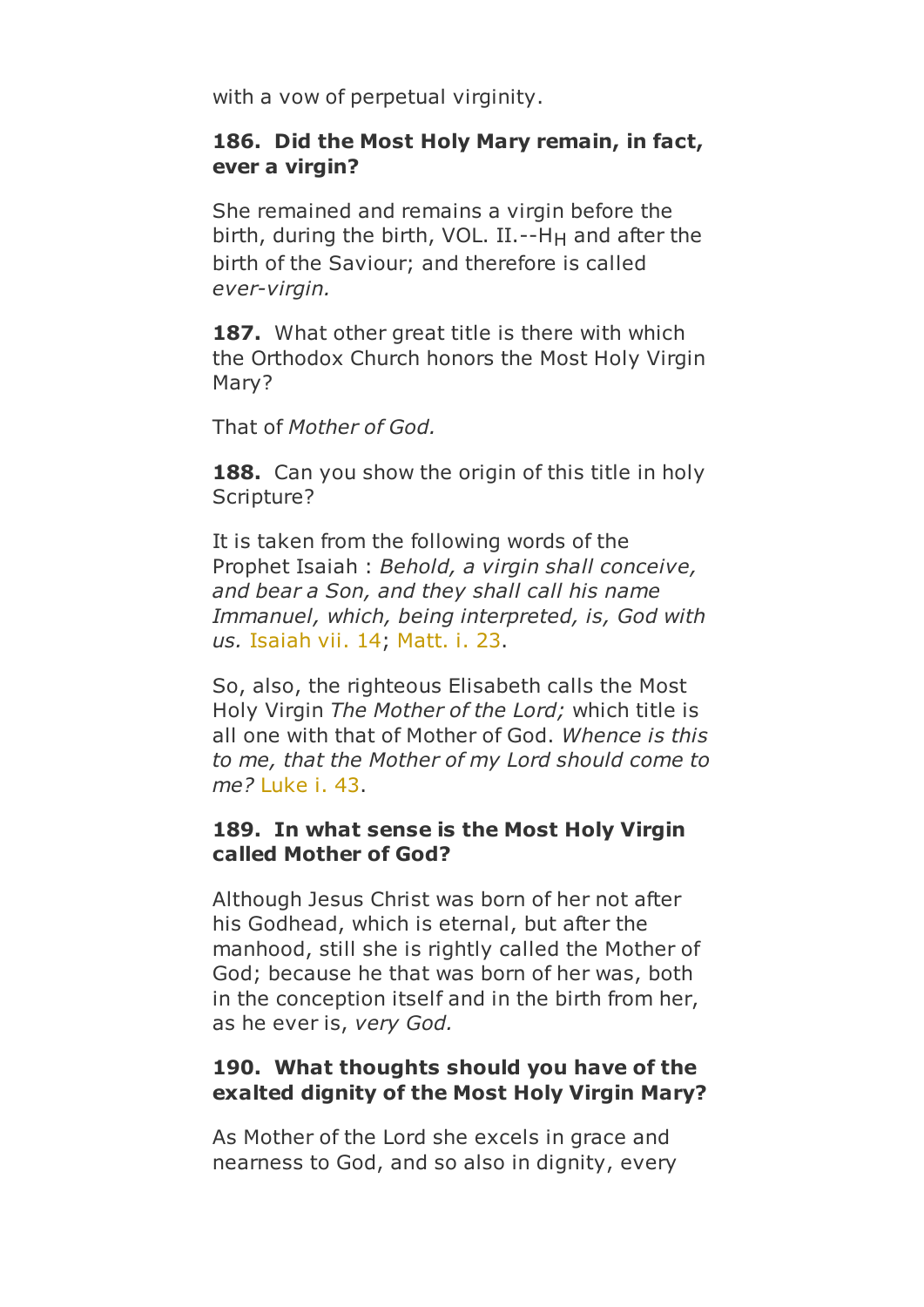created being; and therefore the Orthodox Church honors her far above the cherubim and seraphim.

#### **191. What is there further to be remarked of the birth of Jesus Christ from the Most Holy Mother of God?**

This: that since this birth was perfectly holy and void of sin, it was also without pain; for it was among the penalties of sin that God ordained Eve *in sorrows to bring forth children.* (J. Damasc. Theol. lib. iv. cap. 14, 6.)

#### **192. What tokens had God's providence prepared, that men might know the Saviour, when he was born to them?**

Many exact predictions of various circumstances of his birth and life on earth. For instance, the Prophet Isaiah foretold that the Saviour should be born of a virgin. Isaiah vii. 14. The Prophet Micah foretold that the Saviour should be born in Bethlehem; and this prophecy the Jews understood even before they heard of its fulfillment. Matt. ii. 4-6. The Prophet Malachi, after the building of the second temple at Jerusalem, foretold that the coming of the Saviour was drawing nigh, that he should come to this temple, and that before him should be sent a forerunner like unto the Prophet Elias, clearly pointing by this to John the Baptist. Mal. iii. 1; iv. 5. The Prophet Zachariah foretold the triumphal entry of the Saviour into Jerusalem. Zach. ix. 9. The Prophet Isaiah, with wonderful clearness, foretold the sufferings of the Saviour. Isaiah liii. David, in the twenty-second Psalm, described the sufferings of the Saviour on the cross with as great exactness as if he had written at the foot of the cross itself. And Daniel, 490 years before, foretold the appearance of the Saviour, his death on the cross, and the subsequent destruction of the temple and of Jerusalem, and abolition of the Old Testament sacrifices. Dan. ix.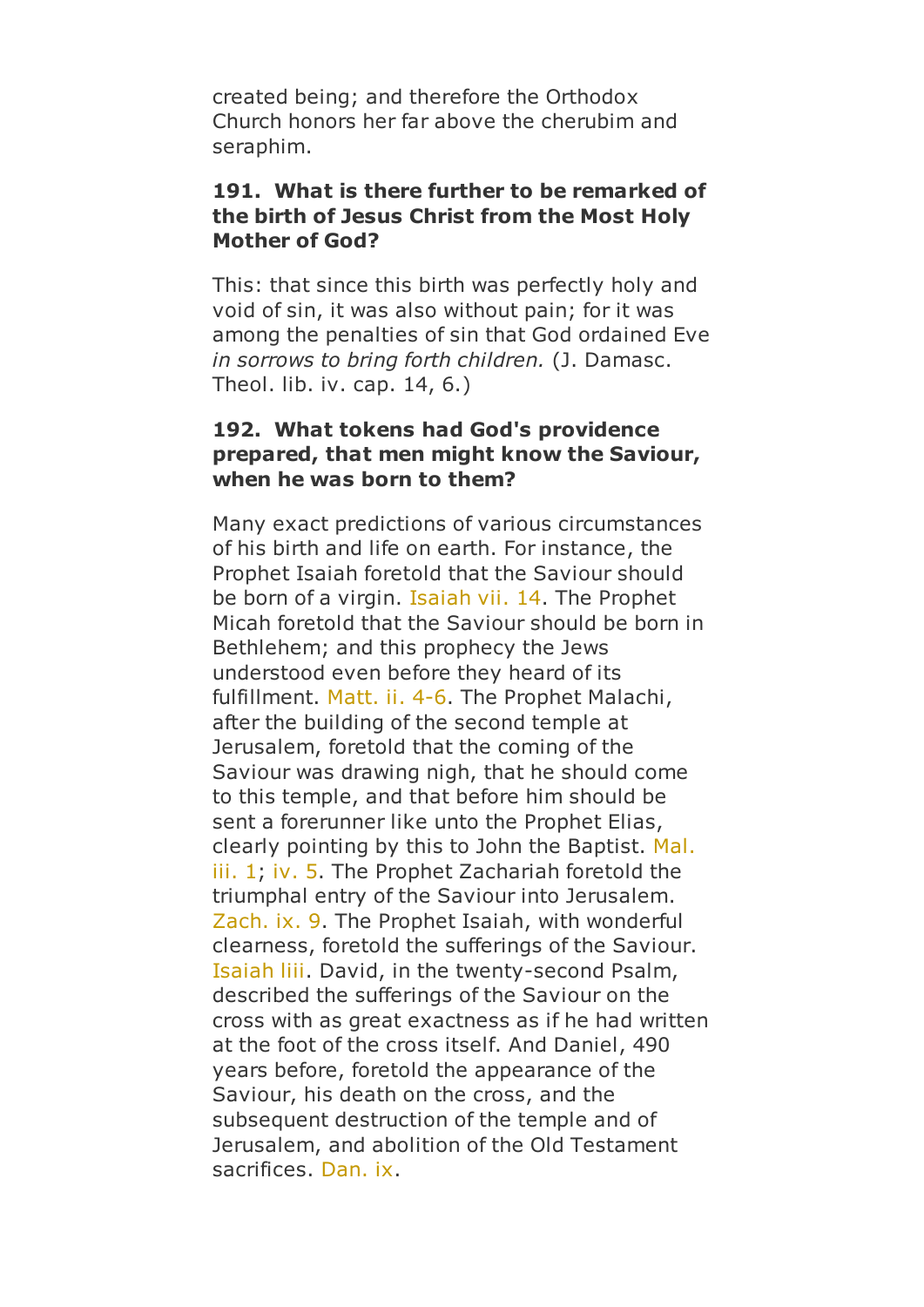### **193. Did men, in fact, recognize Jesus Christ as the Saviour at the time that he was born and lived upon earth?**

Many did recognize him by various ways. The wise men of the East recognized him by a star, which before his birth appeared in the East. The shepherds of Bethlehem knew of him from angels, who distinctly told them that the Saviour was born in the City of David. Simeon and Anna, by special revelation of the Holy Ghost, knew him when he was brought, forty days after his birth, into the temple. John the Baptist, at the river Jordan, at his baptism, knew him by revelation, by the descent of the Holy Ghost upon him in the form of a dove, and by a voice from heaven from God the Father: *This is my beloved Son, in whom I am well pleased.* Matt. iii. 17. A like voice was heard of him by the Apostles Peter, James, and John, at the time of his transfiguration on the mount: *This is my beloved Son, in whom I am well pleased: hear him.* Mark ix. 7. Besides this, very many recognized him by the excellence of his doctrine, and especially by the miracles which he wrought.

## **194. What miracles did Jesus Christ work?**

People suffering under incurable diseases, and possessed by demons, were healed by him in the twinkling of an eye, by a single word, or by the touch of his hand, and even through their touching his garment. Once with five, at another time with seven loaves he fed in the wilderness several thousand men. He walked on the waters, and by a word calmed the storm. He raised the dead: the son of the widow of Nain, the daughter of Jairus, and Lazarus on the fourth day after his death.

### **195. You said that the Son of God was incarnate for our salvation: in what way did he effect it?**

By his doctrine, his life, his death, and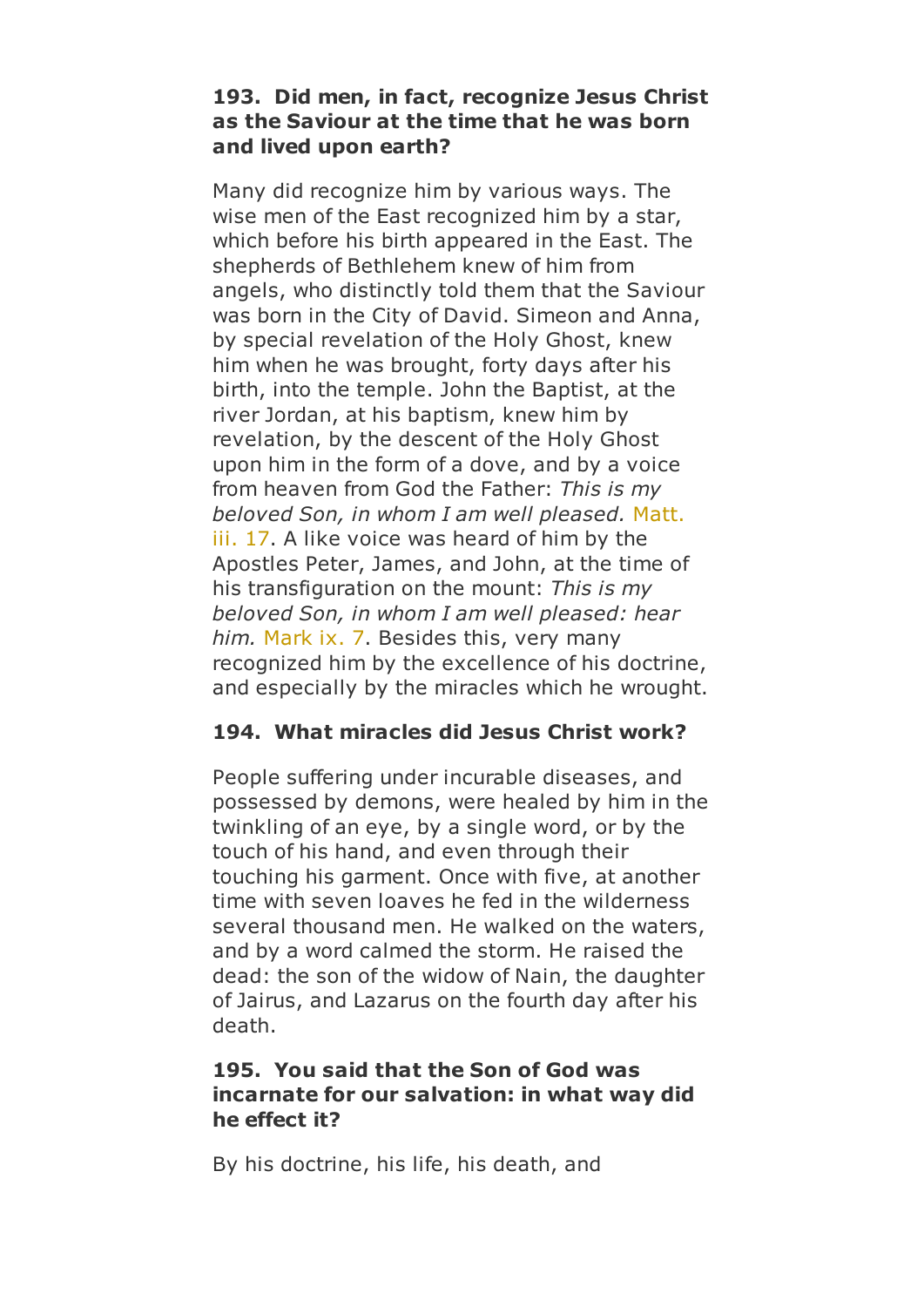resurrection.

#### **196. What was Christ's doctrine?**

*The Gospel of the kingdom of God*, or, in other words, the doctrine of salvation and eternal happiness, the same that is now taught in the Orthodox Church. Mark i. 14, 15.

## **197. How have we salvation by Christ's doctrine?**

When we receive it with all our heart, and walk according to it. For, as the lying words of the devil, received by our first parents, became in them the seed of sin and death; so, on the contrary, the true Word of Christ, heartily received by Christians, becomes in them the seed of a holy and immortal life. They are, in the words of the Apostle Peter, *born again, not of corruptible seed, but of incorruptible, by the Word of God, which liveth and abideth forever.* 1 Peter i. 23.

#### **198. How have we salvation by Christ's life?**

When we imitate it. For he says, *If any one serve me, let him follow me; and where I am, there shall also my servant be.* John xii. 26.

## **On the Fourth Article.**

#### **199. How came it to pass that Jesus Christ was** *crucified***, when his doctrine and works should have moved all to reverence him?**

The elders of the Jews and the scribes hated him, because he rebuked their false doctrine and evil lives, and envied him, because the people, which heard him teach and saw his miracles, esteemed him more than them; and hence they falsely accused him, and condemned him to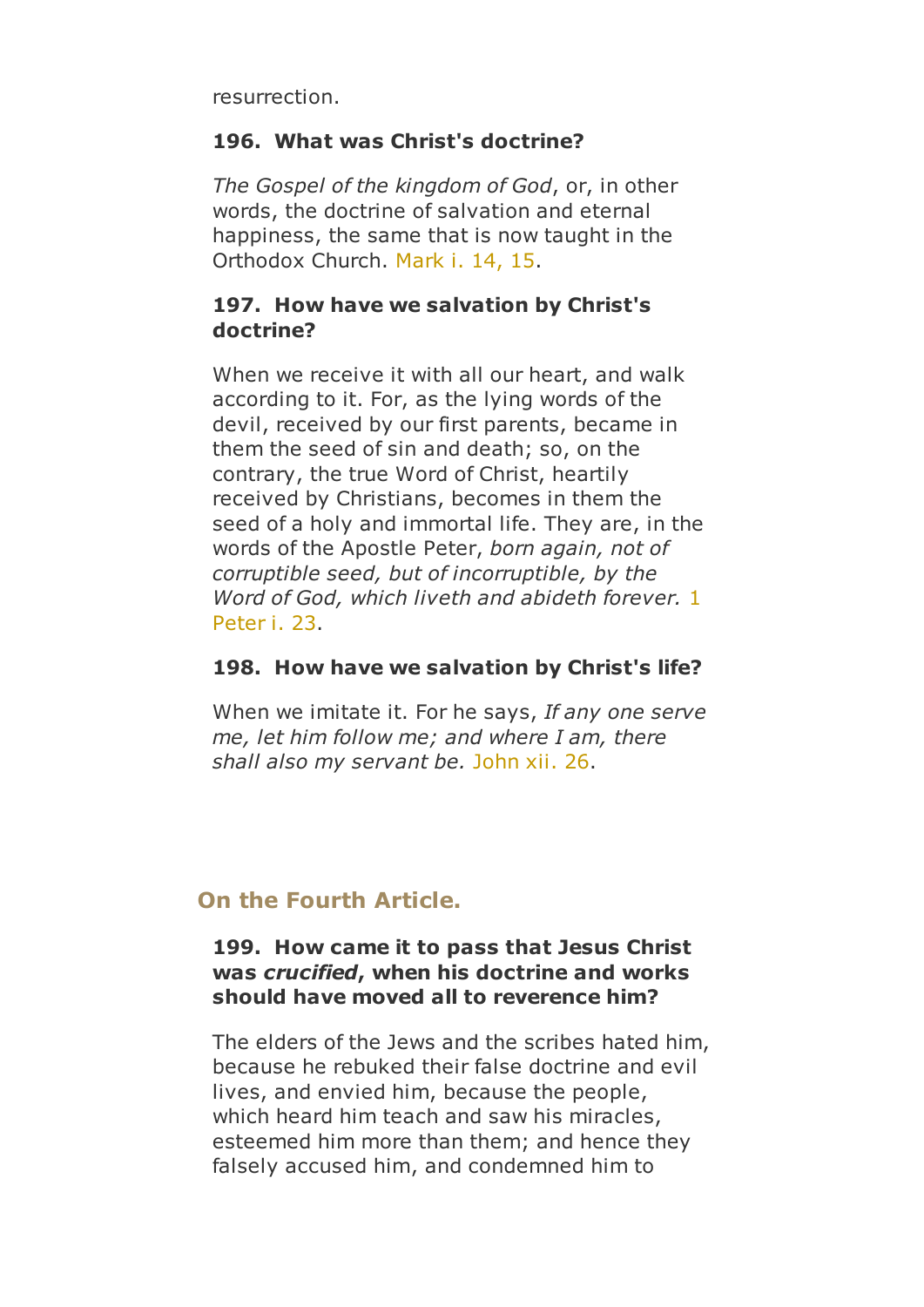death.

#### **200. Why is it said that Jesus Christ was crucified** *under Pontius Pilate***?**

To mark the time when he was crucified.

### **201. Who was Pontius Pilate?**

The Roman governor of Judæa, which had become subject to the Romans.

#### **202. Why is this circumstance worthy of remark?**

Because in it we see the fulfillment of Jacob's prophecy: *The sceptre shall not depart from Judah, nor a lawgiver from between his feet, until Shiloh come: and He is the desire of the nations.* Gen. xlix. 10.

### **203. Why is it not only said in the Creed that Jesus Christ was** *crucified***, but also added that he** *suffered?*

To show that his crucifixion was not only a semblance of suffering and death, as some heretics said, but a real suffering and death.

### **204. Why is it also mentioned that he was** *buried?*

This likewise is to assure us that he really died, and rose again; for his enemies even set a watch at his sepulchre, and sealed it.

### **205. How could Jesus Christ suffer and die when he was God?**

He suffered and died, not in his Godhead, but in his manhood; and this not because he could not avoid it, but because it pleased him to suffer.

He himself had said: *I lay down my life, that I may take it again. No man taketh it from me, but I lay it down of myself. I have power to lay it down, and I have power to take it again.* John x.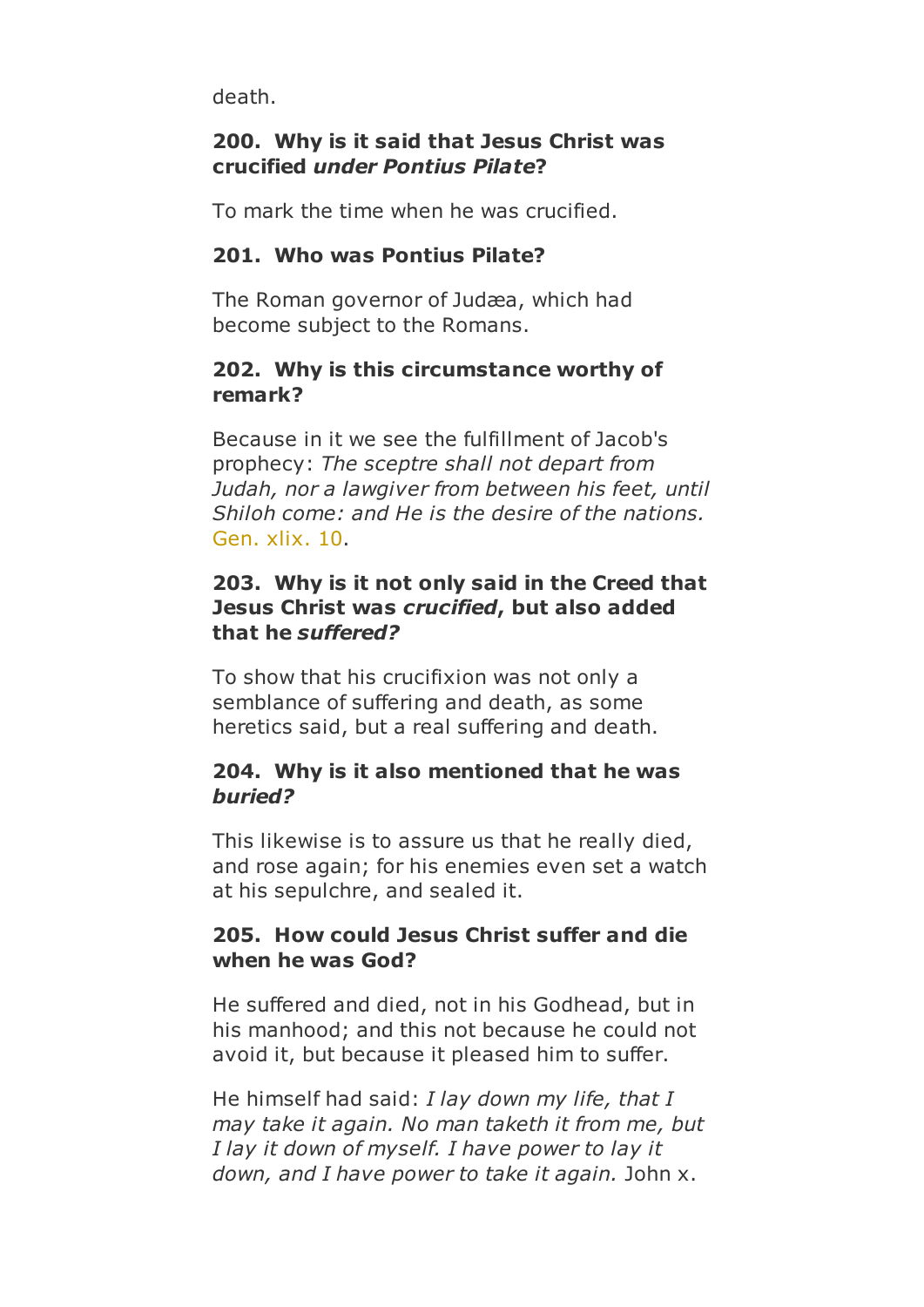17,18.

#### **206. In what sense is it said that Jesus Christ was** *crucified for us?*

In this sense: that he, by his death on the cross, delivered us from *sin*, the *curse*, and *death.*

### **207. How does holy Scripture speak of this deliverance?**

Of deliverance from sin: *In whom we have redemption through his blood, the forgiveness of sins, according to the riches of his grace.* Ephes. i. 7.

Of deliverance from the curse: *Christ has redeemed us from the curse of the law being made a curse for us.* Gal. iii. 13.

Of deliverance from death: *Forasmuch then as the children are partakers of flesh and blood, he also himself likewise took part of the same; that through death he might destroy him that hath the power of death, that is, the devil; and deliver them who, through fear of death, were all their lifetime subject to bondage.* Heb. ii. 14, 15.

#### **208. How does the death of Jesus Christ upon the cross deliver us from sin, the curse, and death?**

That we may the more readily believe this mystery, the Word of God teaches us of it, so much as we may be able to receive, by the comparison of Jesus Christ with Adam. Adam is by nature the head of all mankind, which is one with him by natural descent from him. Jesus Christ, in whom the Godhead is united with manhood, graciously made himself the new almighty Head of men, whom he unites to himself through faith. Therefore as in Adam we had fallen under sin, the curse, and death, so we are delivered from sin, the curse, and death in Jesus Christ. His voluntary suffering and death on the cross for us, being of infinite value and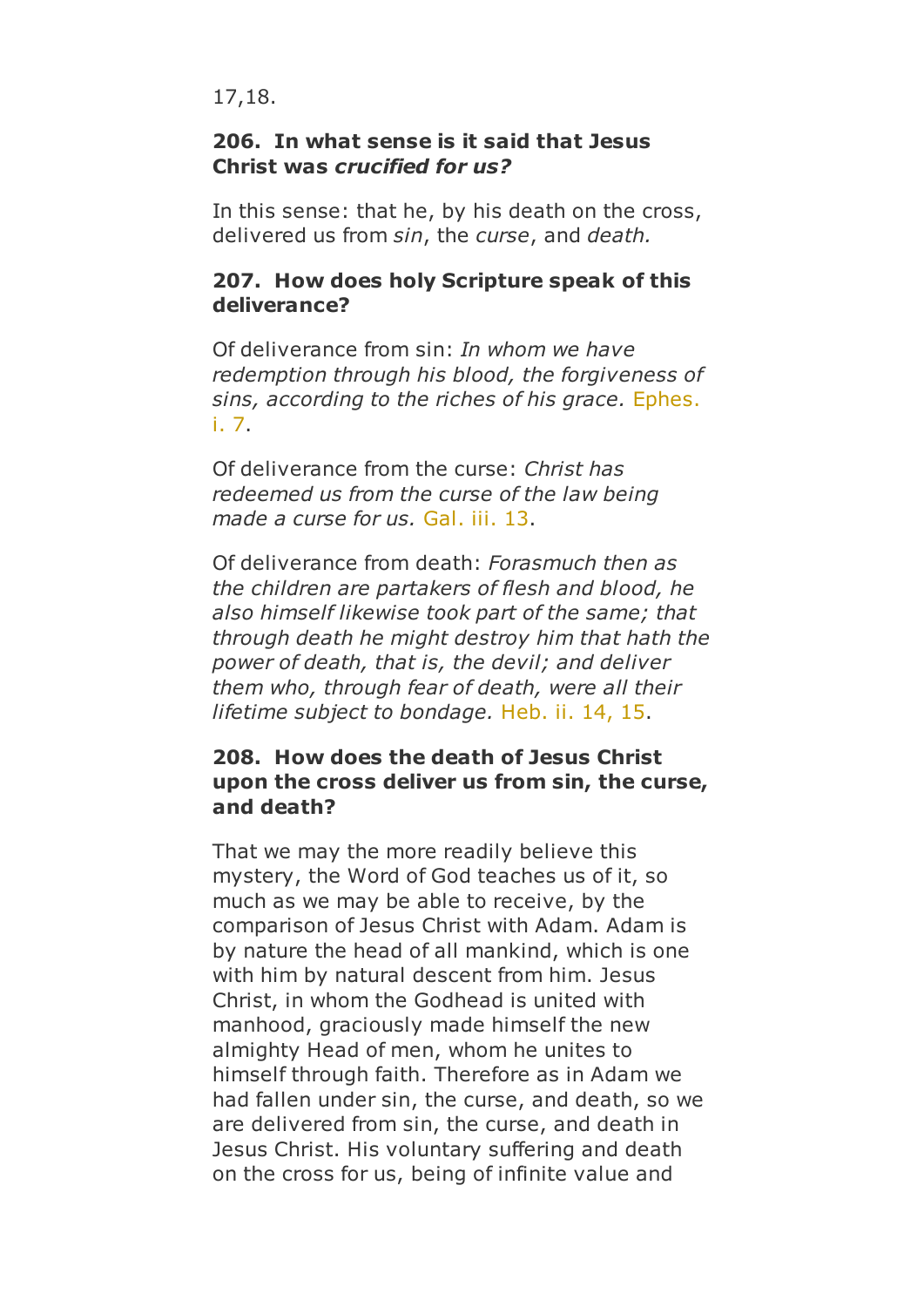merit, as the death of one sinless, God and man in one person, is both a perfect satisfaction to the justice of God, which had condemned us for sin to death, and a fund of infinite merit, which has obtained him the right, without prejudice to justice, to give us sinners pardon of our sins, and grace to have victory over sin and death.

*God hath willed to make known to his saints what is the riches of the glory of this mystery of the Gentiles, which is Christ in you, the hope of glory.* Col. i. 26, 27.

*For if by one man's offense death reigned by one, much more they which receive abundance of grace and of the gift of righteousness shall reign in life by one, Jesus Christ.* Rom. v. 17.

*There is therefore now no condemnation to them which are in Christ Jesus, who walk not after the flesh, but after the spirit. For the law of the spirit of life in Christ Jesus hath made me free from the law of sin and, death. For what the law could not do, in that it was weak through the flesh, God sending his own Son in the likeness of sinful flesh, and for sin, condemned sin in the flesh; that the righteousness of the law might be fulfilled in us, who walk not after the flesh, but after the spirit.* Rom. viii. 1-4.

#### **209. Was it for us all, strictly speaking, that Jesus Christ suffered?**

For his part, he offered himself as a sacrifice strictly for all, and obtained for all grace and salvation; but this benefits only those of us who, for their parts, of their own free will, have *fellowship in his sufferings, being made conformable unto his death.* Phil. iii. 10.

### **210. How can we** *have fellowship in the sufferings and death of Jesus Christ?*

We have fellowship in the sufferings and death of Jesus Christ through a lively and hearty faith,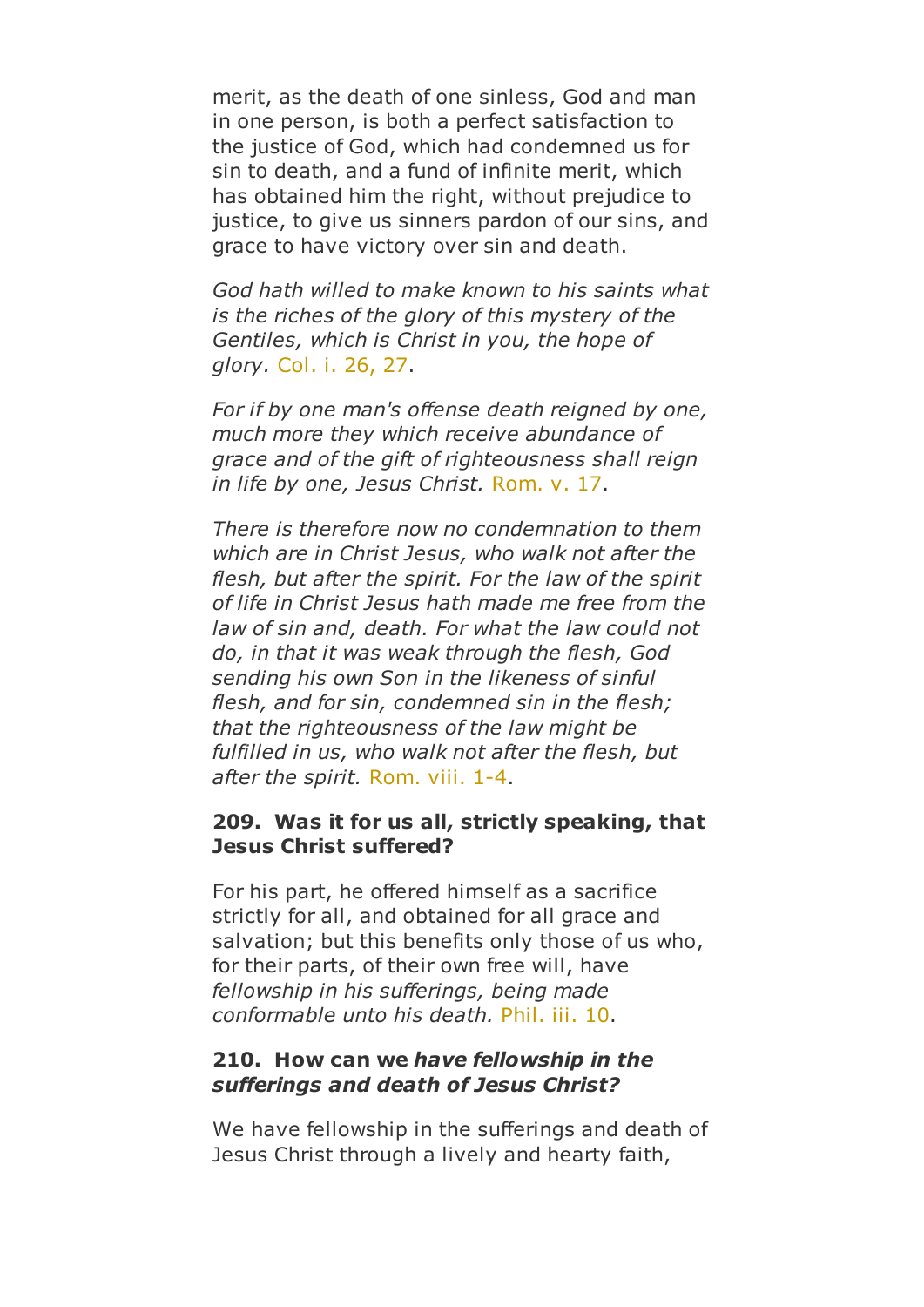through the Sacraments, in which is contained and sealed the virtue of his saving sufferings and death, and, lastly, through the crucifixion of our flesh with its affections and lusts.

*I*, says the Apostle, *through the law, am dead to the law, that I may live unto God. I am crucified with Christ: nevertheless I live; yet not I, but Christ liveth in me: and the life which I now live in the flesh I live by the faith of the Son of God, who loved me and gave himself for me.* Gal. ii. 19, 20.

*Know ye not, that as many of us as were baptized into Jesus Christ, were baptized into his death?* Rom. vi. 3.

*For as often as ye eat this bread, and drink this cup, ye do show the Lord's death till he come.* 1 Cor. xi. 26.

*They that are Christ's have crucified the flesh with the affections and lusts.* Gal. v. 24.

#### **211. How can we** *crucify the flesh* **with the affections and lusts?**

By bridling the affections and lusts, and by doing what is contrary to them. For instance, when anger prompts us to revile an enemy and to do him harm, but we resist the wish, and, remembering how Jesus Christ on the cross prayed for his enemies, pray likewise for ours; we thus crucify the affection of anger.

## **On the Fifth Article.**

#### **212. What is the first proof and earnest given by Jesus Christ that his sufferings and death have wrought salvation for us men?**

This: that he rose again, and so laid the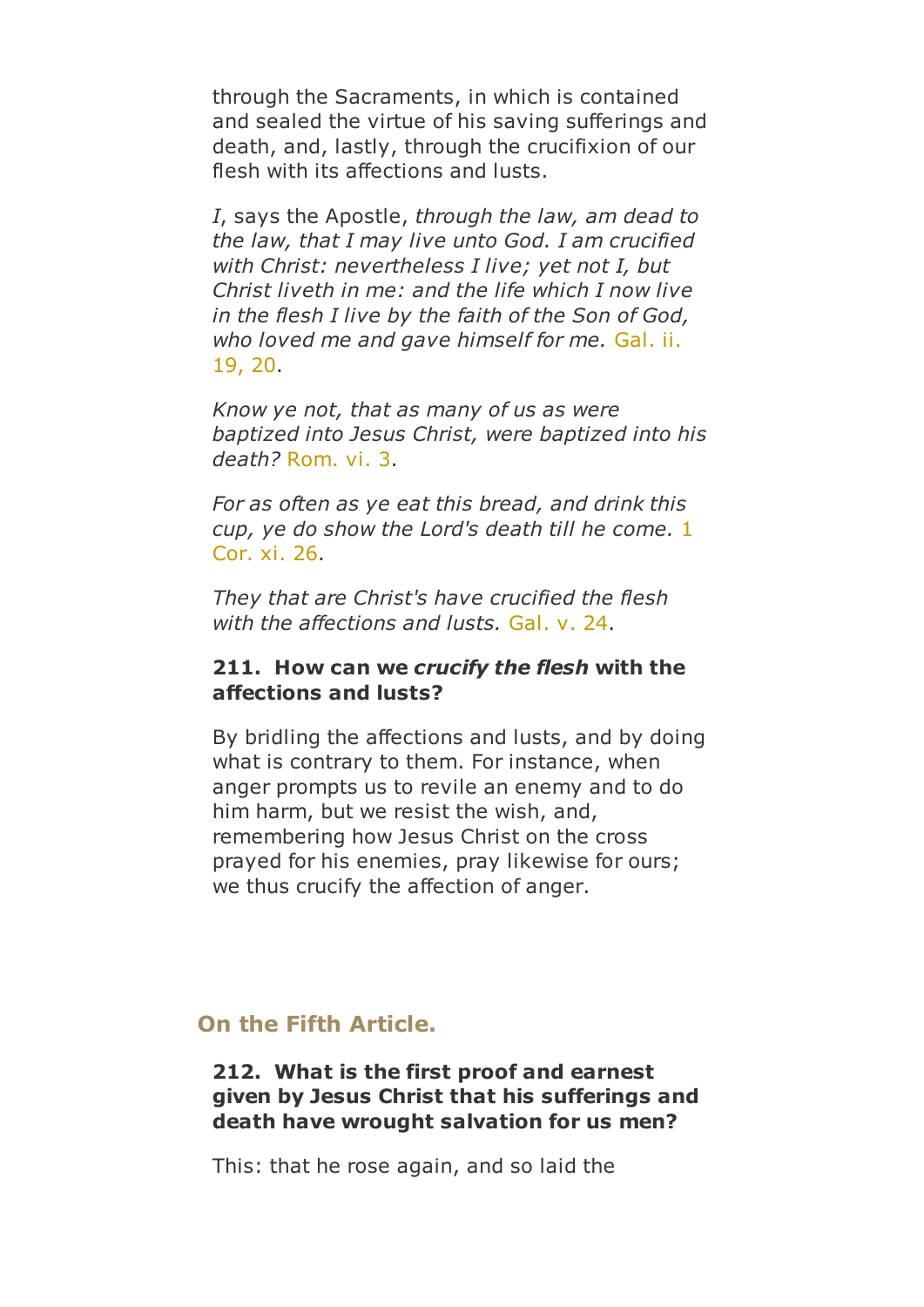foundation for our like blessed resurrection.

*Now is Christ risen from the dead, and become the first-fruits of them that slept.* 1 Cor. xv. 20.

#### **213. What should we think of the state in which Jesus Christ was after his death, and before his resurrection?**

This is described in the following hymn of the Church: *In the grave as to the flesh, in hades with thy soul, as God, in paradise with the thief, and on the throne wert thou, O Christ, together with the Father and the Spirit, filling all things, thyself uncircumscribed.*

## **214. What is** *hades* **or** *hell?*

Hades is a Greek word, and means a place *void of light.* In divinity, by this name is understood a spiritual prison, that is, the state of those spirits which are separated by sin from the sight of God's countenance, and from the light and blessedness which it confers. Jude i. 6; Octoich. tom. v.; sticher. ii. 4.

215. Wherefore did Jesus Christ descend into hell?

To the end that he might there also preach his victory over death, and deliver the souls which with faith awaited his coming.

## **216. Does holy Scripture speak of this?**

It is referred to in the following passage: *For Christ also hath once suffered for sins, the just for the unjust, that he may bring us to God, being put to death in the flesh, but quickened in the Spirit; in which also he went and preached unto the spirits in prison.* 1 Pet. iii. 18, 19.

### **217. What is there for us to remark on the next words of the Creed:** *and rose again the third day, according to the Scripture?*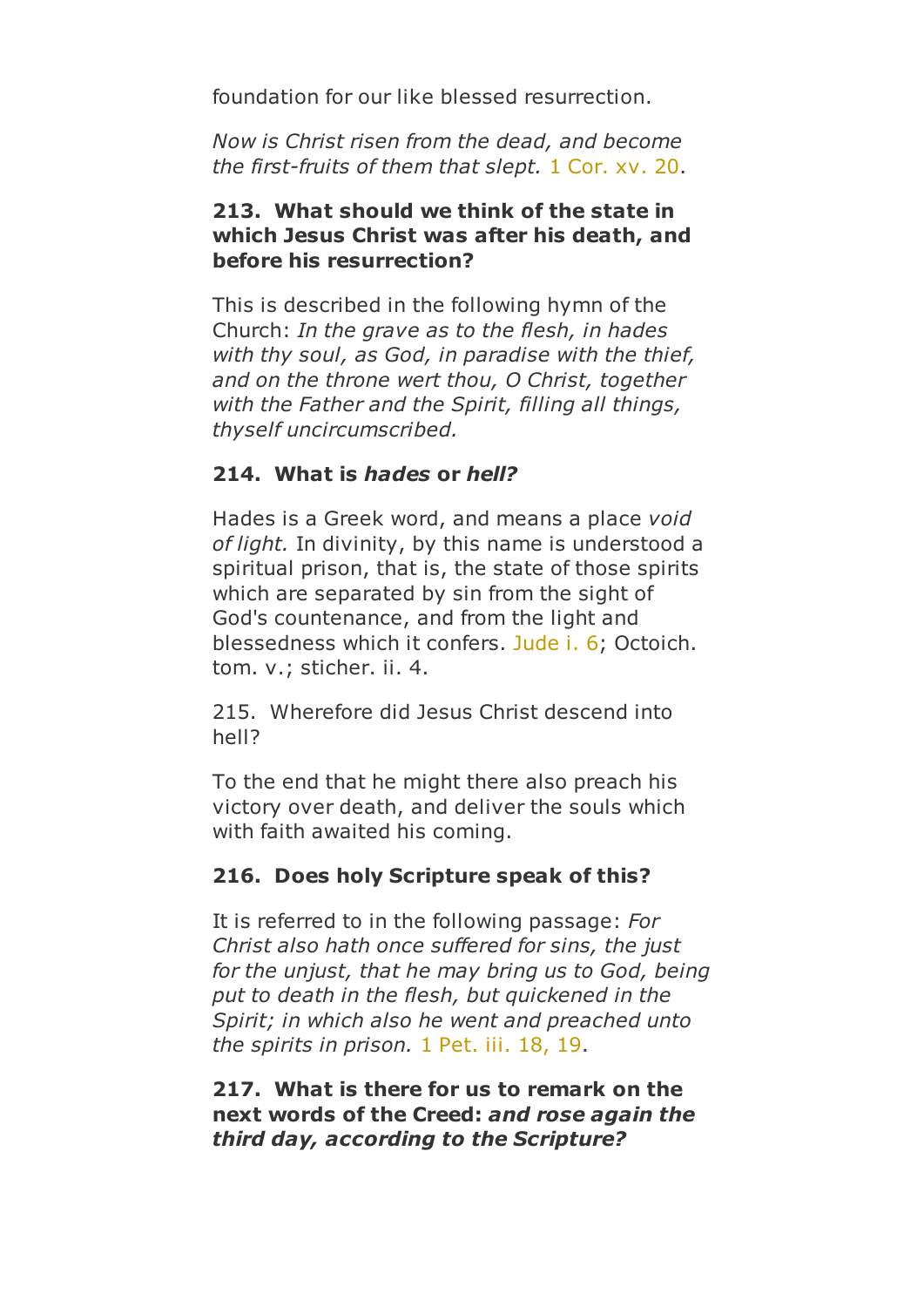These words were put into the Creed from the following passage in the Epistle to the Corinthians: *For I delivered unto you first of all that which I also received, how that Christ died for our sins, according to the Scripture; and that he was buried, and that he rose again the third day, according to the Scripture.* 1 Cor. xv. 3, 4.

### **218. What force is there in these words:** *according to the Scripture?*

By this is shown that Jesus Christ died and rose again, precisely as had been written of him prophetically in the books of the Old Testament.

## **219. Where, for instance, is there any thing written of this?**

In the fifty-third chapter of the book of the Prophet Isaiah, for instance, the suffering and death of Jesus Christ is imaged forth with many particular traits: as, *He was wounded for our transgressions, he was bruised for our iniquities: the chastisement of our peace was upon him; and with his stripes we are healed.* Isaiah liii. 5.

Of the resurrection of Christ the Apostle Peter quotes the words of the sixteenth Psalm: *For why? thou shalt not leave my soul in hell, neither shalt thou suffer thy holy one to see corruption.* Acts ii. 27.

### **220. Is this also in the Scripture of the Old Testament, that Jesus Christ should rise again precisely** *on the third day?*

A prophetic type of this was set forth in the Prophet Jonah: *And Jonah was in the belly of the fish three days and three nights.* Jonah i. 17.

## **221. How was it known that Jesus Christ had risen?**

The soldiers who watched his sepulchre knew this with terror, because an angel of the Lord rolled away the stone which closed his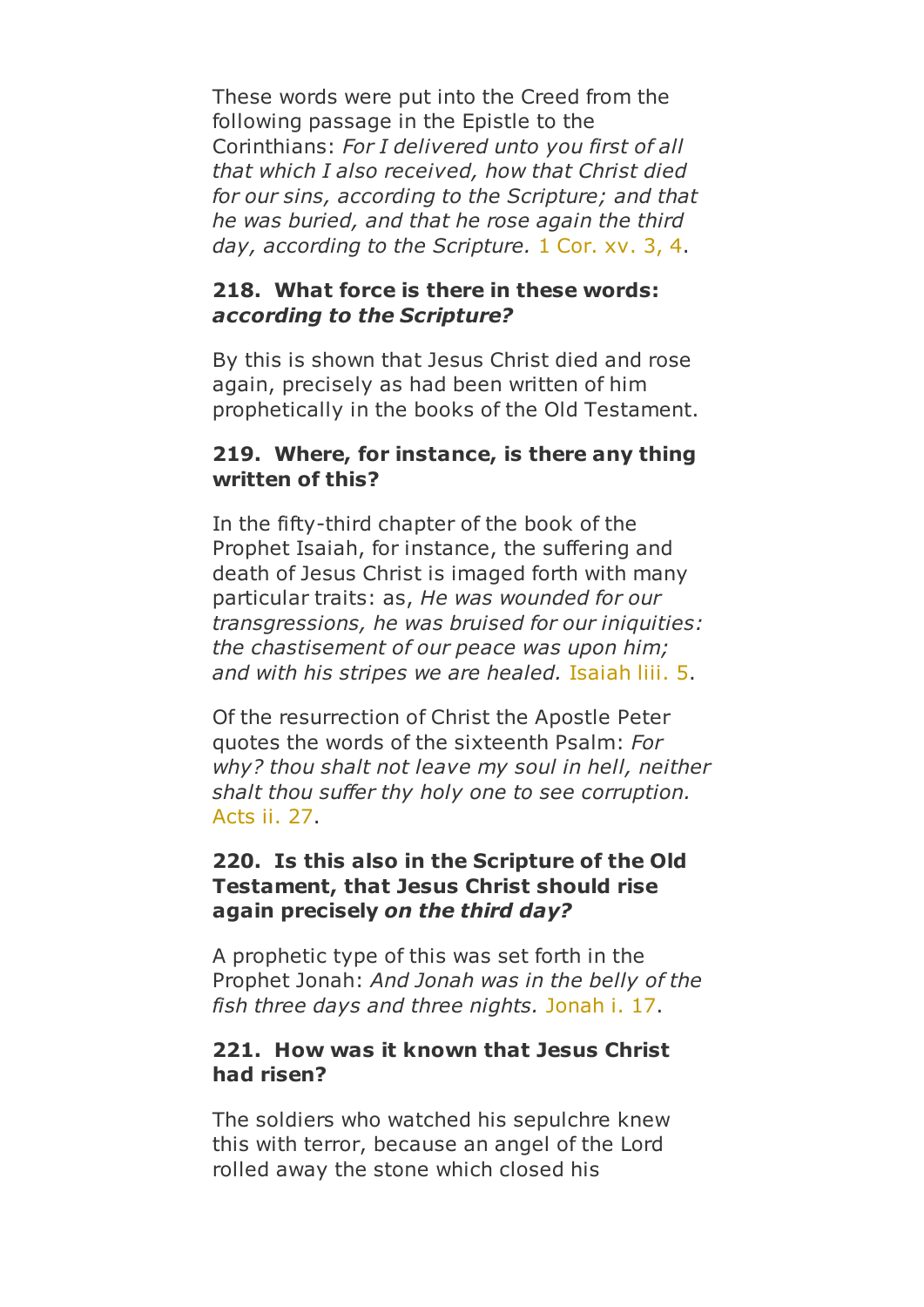sepulchre, and at the same time there was a great earthquake. Angels likewise announced the resurrection of Christ to Mary Magdalene and some others. Jesus Christ himself on the very day of his resurrection appeared to many: as to the women bringing spices, to Peter, to the two disciples going to Emmaus, and, lastly, to all the Apostles in the house, the doors being shut. Afterwards he oftentimes showed himself to them during the space of forty days; and one day he was seen of more than five hundred believers at once. 1 Cor. xv. 6.

#### **222. Why did Jesus Christ after his resurrection show himself to the Apostles during the space of forty days?**

During this time he continued to teach them the mysteries of the kingdom of God. Acts i. 3.

## **On the Sixth Article.**

#### **223. Is the statement of our Lord's ascension in the sixth article of the Creed taken from holy Scripture?**

It is taken from the following passages of holy Scripture: *He that descended is the same also that ascended up far above all heavens, that he might fill all things.* Eph. iv. 10. *We have such a High-Priest, who is set on the right hand of the throne of the majesty in the heavens.* Heb. viii. 1.

### **224. Was it in his Godhead or his manhood that Jesus Christ ascended into heaven?**

In his manhood. In his Godhead he ever was and is in heaven.

**225. How does Jesus Christ** *sit at the right hand of God the Father***, seeing that God is**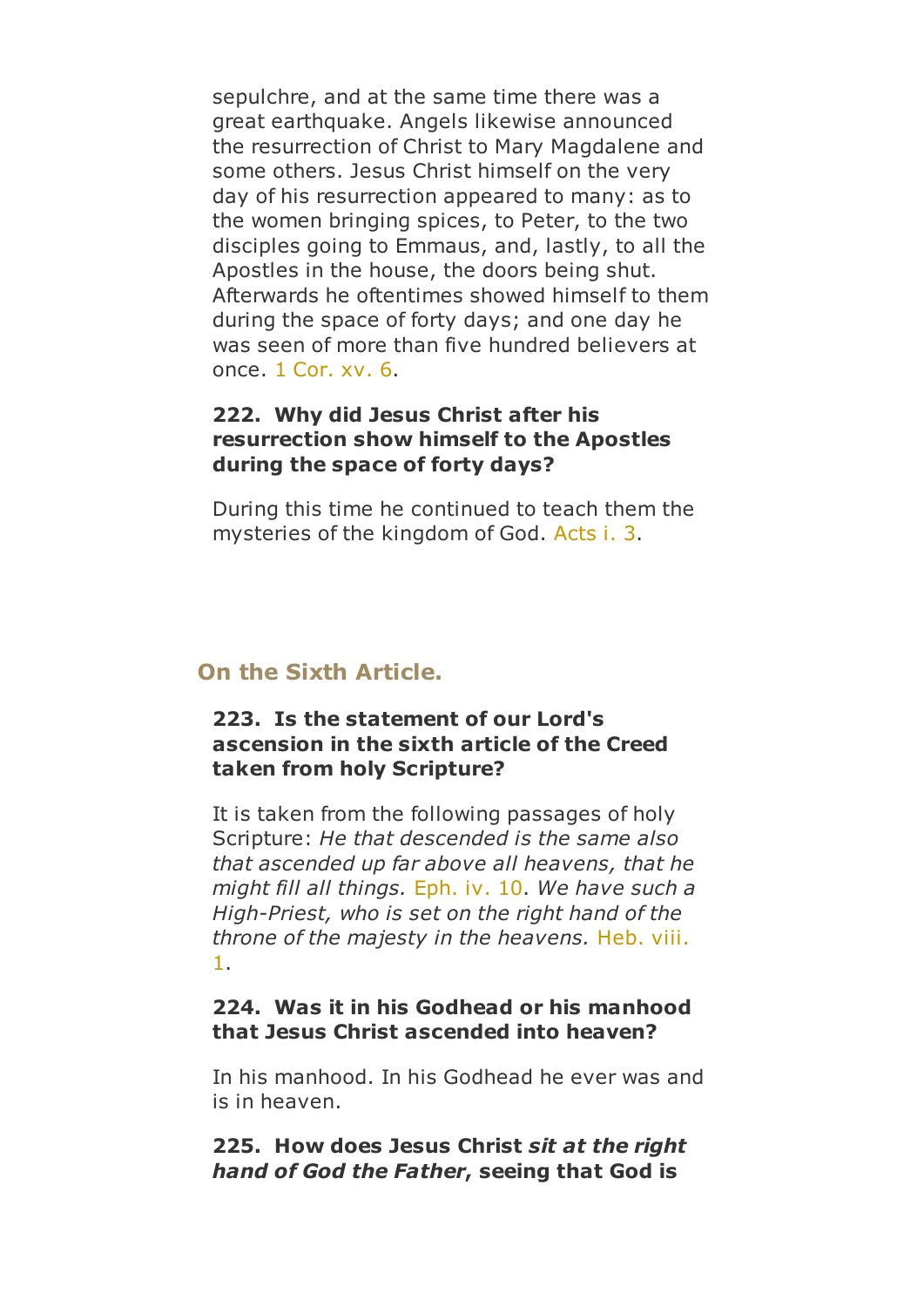#### **every where?**

This must be understood spiritually; that is, Jesus Christ has one and the same majesty and glory with God the Father.

## **On the Seventh Article.**

#### **226. How does holy Scripture speak of Christ's coming again?**

*This Jesus, which is taken up from you into heaven, shall so come in like manner as ye have seen him go into heaven.* Acts i. 11. This was said to the Apostles by angels at the very time of our Lord's ascension.

### **227. How does it speak of his future judgment?**

*The hour is coming, in which all that are in the graves shall hear the voice of the Son of God, and shall come forth: they that have done good, unto the resurrection of life; and they that have done evil, unto the resurrection of damnation.* John v. 28, 29. These are the words of Christ himself.

#### **228. How does it speak of his kingdom which is to have no end?**

*He shall be great, and shall be called the Son of the Highest; and the Lord God shall give unto him the throne of his father David; and he shall reign over the house of Jacob forever; and of his kingdom there shall be no end.* Luke i. 32, 33. These are the words of the angel to the Mother of God

### **229. Will the second coming of Christ be like his first?**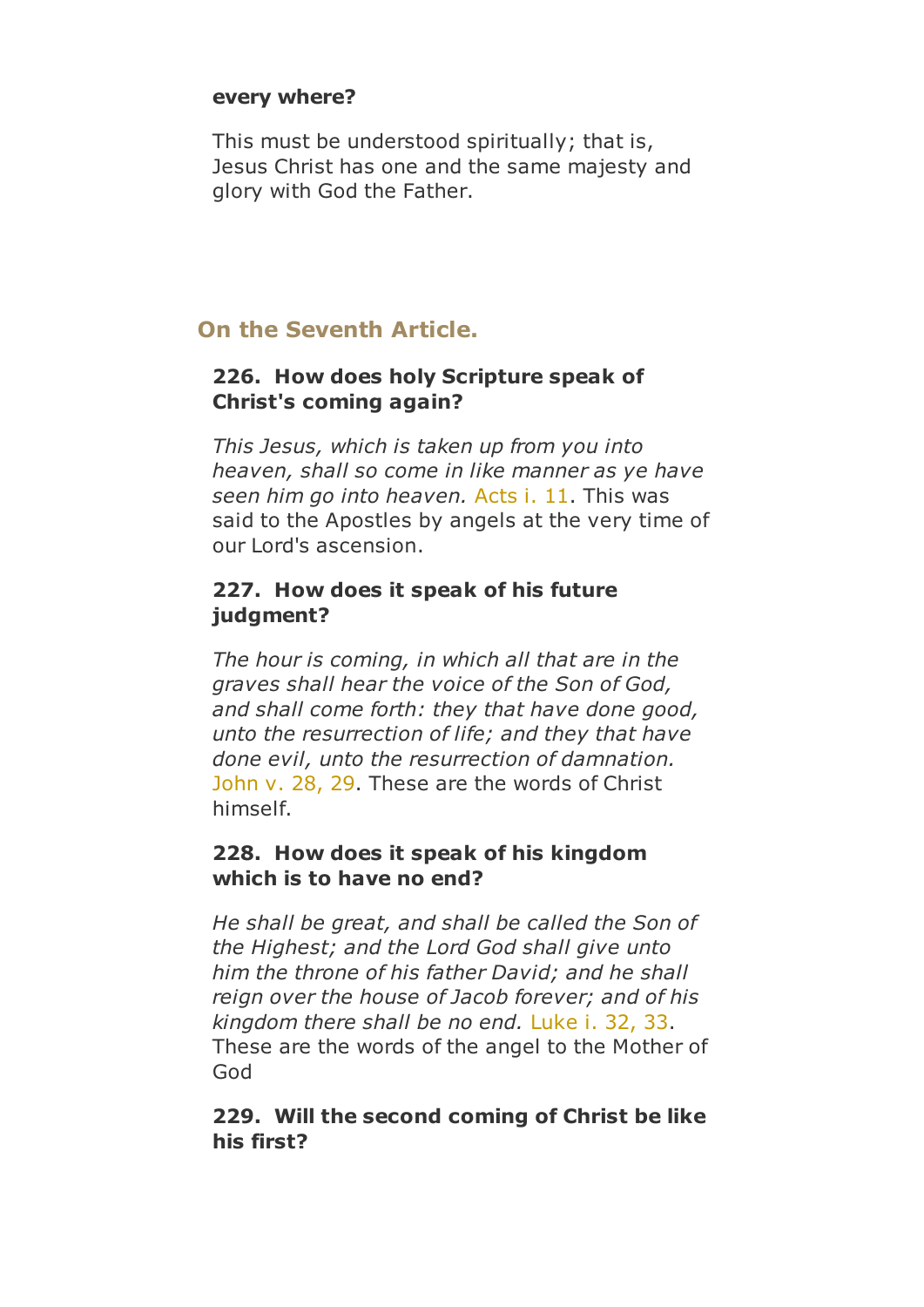No; very different. He came to suffer for us in great humility, but he shall come to judge us *in his glory, and all the holy angels with him.* Matt. xxv. 31.

## **230. Will he judge all men?**

Yes. All, without exception.

## **231. How will he judge them?**

The conscience of every man shall be laid open before all, and not only all deeds which he has ever done in his whole life upon earth be revealed, but also all the words he has spoken, and all his secret wishes and thoughts. *The Lord shall come, who will bring to light the hidden things of darkness, and will make manifest the counsels of the heart: and then shall every man have praise of God.* 1 Cor. iv. 5.

## **232. Will he then condemn us even for evil words or thoughts?**

Without doubt he will, unless we efface them by repentance, faith, and amendment of life. *I say unto you, that every idle word that men shall speak, they shall give account thereof in the day of judgment.* Matt. xii. 36.

## **233. Will Jesus Christ soon come to judgment?**

We know not. Therefore we should live so as to be always ready. *The Lord is not slack concerning his promise, as some men count slackness; but is long-suffering to us-ward, not willing that any should perish, but that all should come to repentance. But the day of the Lord will come as a thief in the night.* 2 Pet. iii. 9, 10. *Watch, therefore, for ye know neither the day nor the hour wherein the Son of man cometh.* Matt. xxv. 13.

234. Are there not, however, revealed to us some *signs* of the nearer approach of Christ's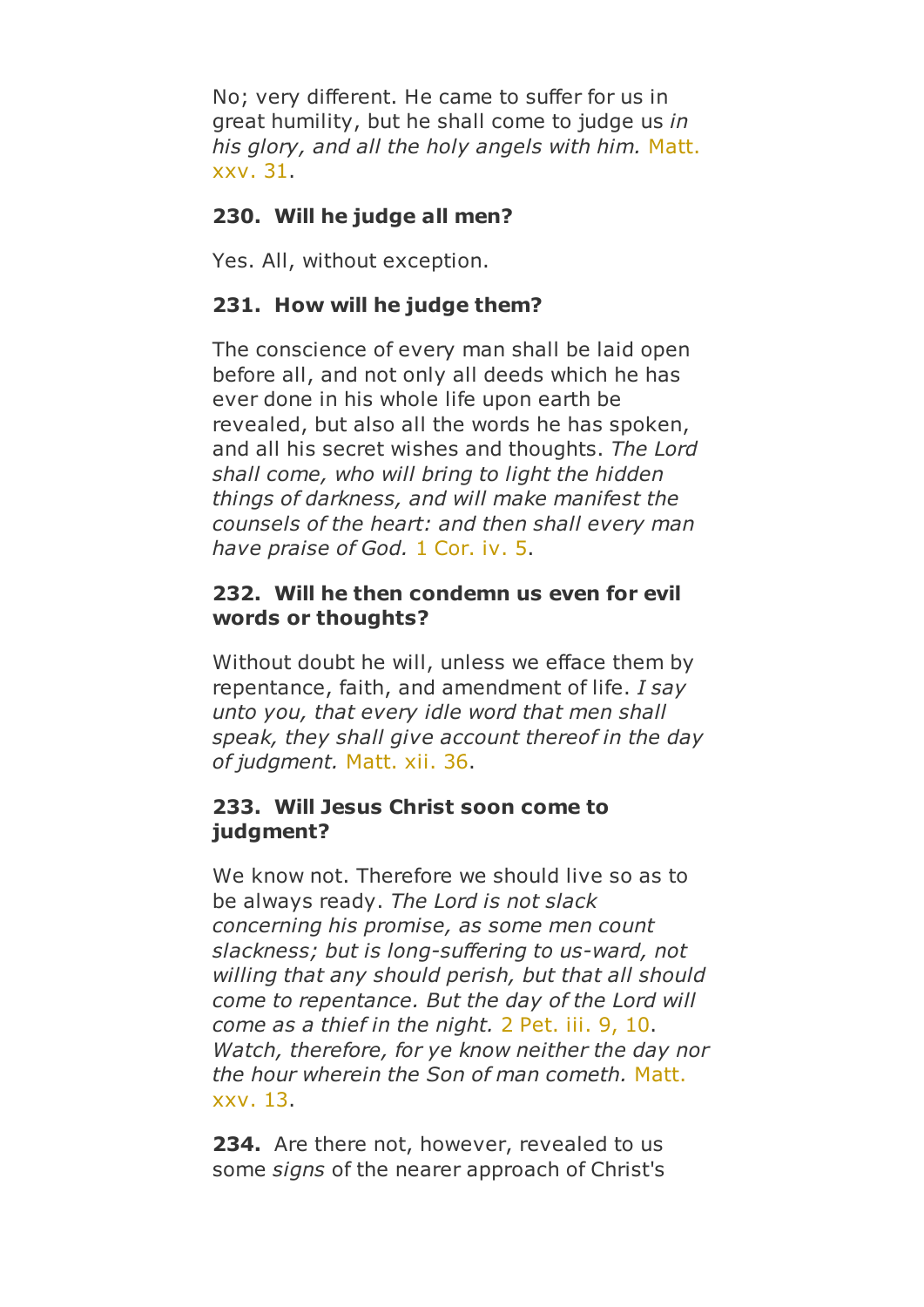coming?

In the Word of God certain signs are revealed, as the decrease of faith and love among men, the abounding of iniquity and calamities, the preaching of the Gospel to all nations, and the coming of Antichrist. Matt. xxiv.

## **235. What is** *Antichrist?*

An adversary of Christ, who will strive to overthrow Christianity, but instead of doing so shall himself come to a fearful end. 2 Thess. ii. 8.

## **236. What is Christ's kingdom?**

Christ's kingdom is, first, the whole world; secondly, all believers upon earth; thirdly, all the blessed in heaven.

The first is called the kingdom of *nature;* the second, the kingdom of *grace;* the third, the kingdom of *glory.*

## **237. Which of these is meant when it is said in the Creed that of Christ's kingdom** *there shall be no end?*

The kingdom of glory.

# **On the Eighth Article.**

## **238. In what sense is the Holy Ghost called** *the Lord?*

In the same sense as the Son of God, that is, as very God.

## **239. Is this witnessed by holy Scripture?**

It is plain from the words spoken by the Apostle Peter to rebuke Ananias: *Why hath Satan fitted thine heart to lie to the Holy Ghost?* and further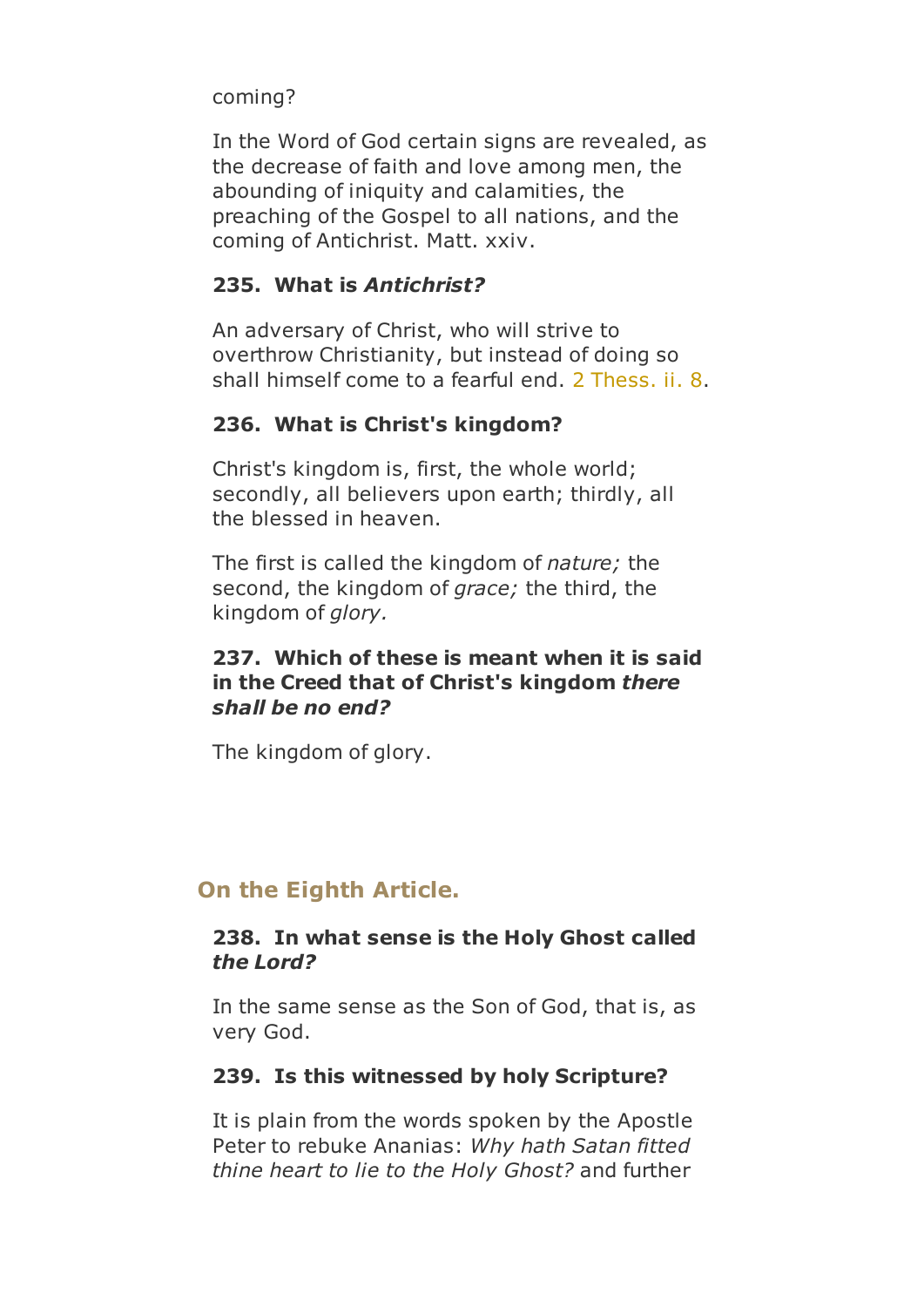on, *Thou hast not lied unto men, but unto God.* Acts v. 3, 4.

#### **240. What are we to understand by this, that the Holy Ghost is called** *the Giver of life?*

That he, together with God the Father and the Son, giveth life to all creatures, especially spiritual life to men.

*Except a man be born of water and of the Spirit, he can not enter into the kingdom of God.* John iii. 5.

#### **241. Whence know we that the Holy Ghost** *proceedeth from the Father?*

This we know from the following words of Jesus Christ himself: *But when the Comforter is come, whom I will send unto you from the Father, even the Spirit of truth, which proceedeth from the Father, he shall testify of me.* John xv. 26.

#### **242. Does the doctrine of the procession of the Holy Ghost from the Father admit of any change or supplement?**

No. First, because the Orthodox Church, in this doctrine, repeats the very words of Jesus Christ; and his words, without doubt, are an exact and perfect expression of the truth. Secondly, because the second œcumenical Council, whose chief object was to establish the true doctrine respecting the Holy Ghost, has without doubt sufficiently set forth the same in the Creed; and the Catholic Church has acknowledged this so decidedly, that the third œcumenical Council in its seventh canon forbade the composition of any new Creed.

For this cause John Damascene writes: *Of the Holy Ghost, we both say that he is from the Father, and call him the Spirit of the Father; while we nowise say that he is from the Son, but only call him the Spirit of the Son.* (Theol. lib. i. c. 11; v. 4.)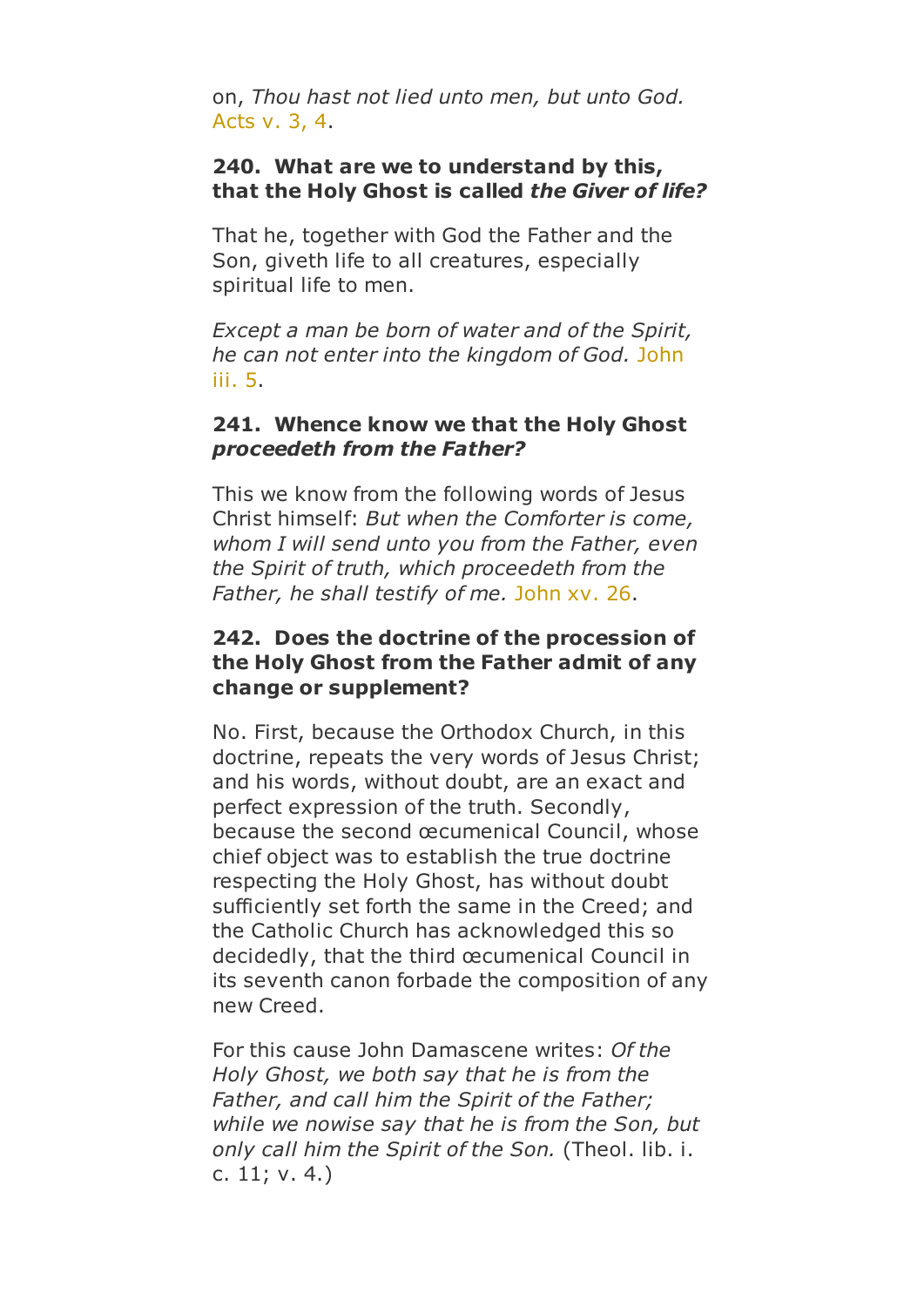#### **243. Whence does it appear that the Holy Ghost is equally** *with the Father and the Son***, and,** *together* **with them,** *to be worshiped and glorified?*

It appears from this, that Jesus Christ commanded to *baptize in the name of the Father, and of the Son, and of the Holy Ghost.* Matt. xxviii. 19.

### **244. Why is it said in the Creed that the Holy Ghost** *spake by the prophets?*

This is said against certain heretics, who taught that the books of the Old Testament were not written by the Holy Ghost.

## **245. Does holy Scripture witness that the Holy Ghost really spake by the prophets?**

The Apostle Peter writes: *For prophecy came not in old time by the will of man; but holy men of God spake as they were moved by the Holy Ghost.* 2 Pet. i. 21.

## **246. Did not the Holy Ghost speak also by the Apostles?**

Certainly he did. *Unto the prophets*, says also the Apostle Peter, *it was revealed, that not unto themselves, but unto us they did minister the things which are now reported unto you by them that have preached the Gospel unto you by the Holy Ghost sent down from heaven.* Pet. i. 12.

## **247. Why, then, is there no mention of the Apostles in the Creed?**

Because when the Creed was composed none doubted of the inspiration of the Apostles.

### **248. Was not the Holy Ghost manifested to men in some very special manner?**

Yes. He came down upon the Apostles, in the form of fiery tongues, on the fiftieth day after the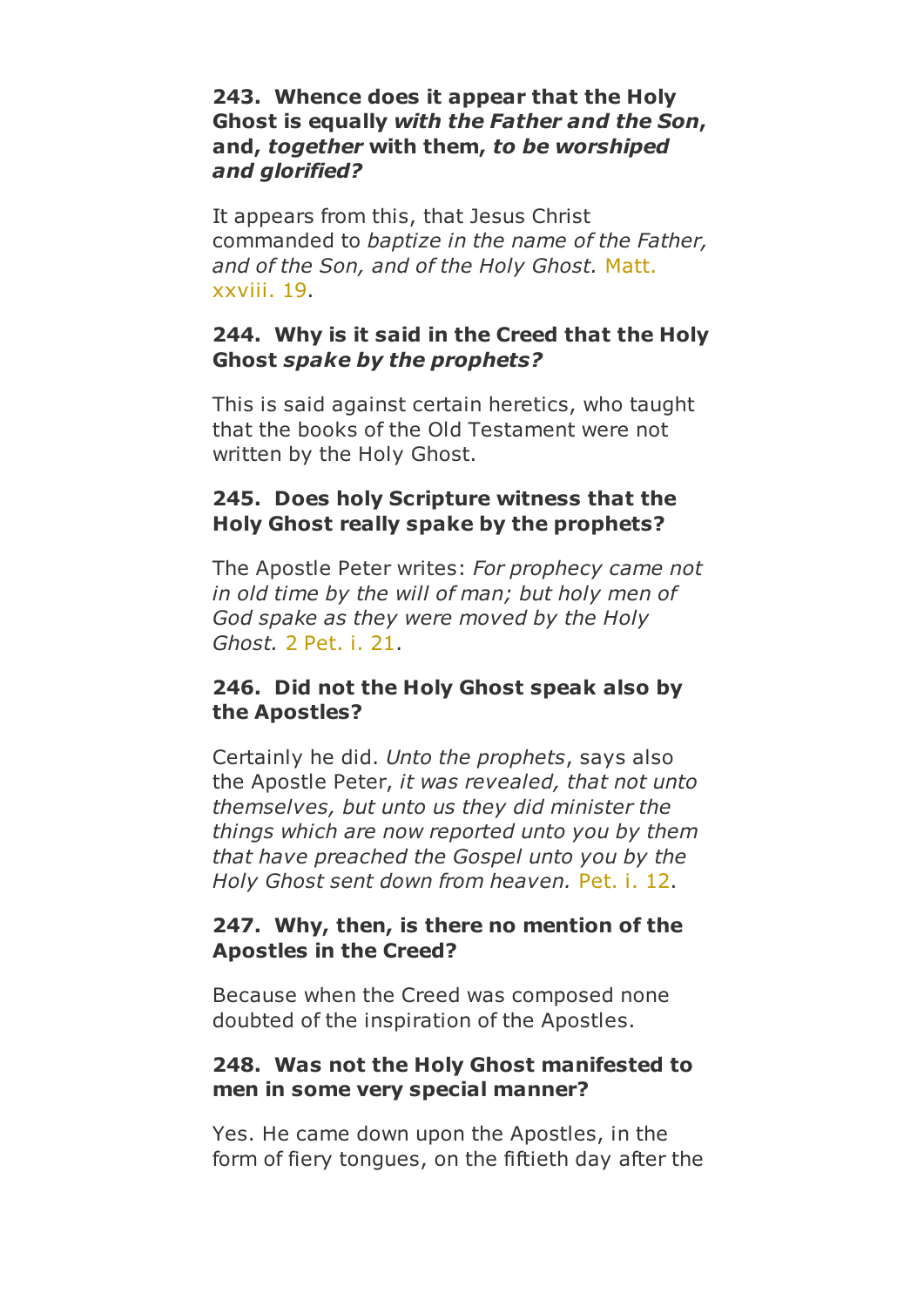resurrection of Jesus Christ.

#### **249. Is the Holy Ghost communicated to men even now likewise?**

He is communicated to all true Christians. *Know ye not that ye are the temple of God, and that the Spirit of God dwelleth in you?* 1 Cor. iii. 16.

#### **250. How may we be made partakers of the Holy Ghost?**

Through fervent prayer, and through the Sacraments.

*If ye then, being evil, know how to give good gifts unto your children, how much more shall your heavenly Father give the Holy Spirit to them that ask him?* Luke xi. 13.

*But after that the kindness and love of God our Saviour toward man appeared, not by works of righteousness which we have done, but according to his mercy he saved us, by the washing of regeneration, and renewing of the Holy Ghost, which he shed on us abundantly through Jesus Christ our Saviour.* Titus iii. 4-6.

### **251. What are the chief** *gifts of the Holy Ghost?*

The chief and more general are, as reckoned by the Prophet Isaiah, the following seven: the spirit of the fear of God, the spirit of knowledge, the spirit of might, the spirit of counsel, the spirit of understanding, the spirit of wisdom, the spirit of the Lord, or the gift of piety and inspiration in the highest degree. Isaiah xi. 2.

## **On the Ninth Article.**

**252. What is the** *Church?*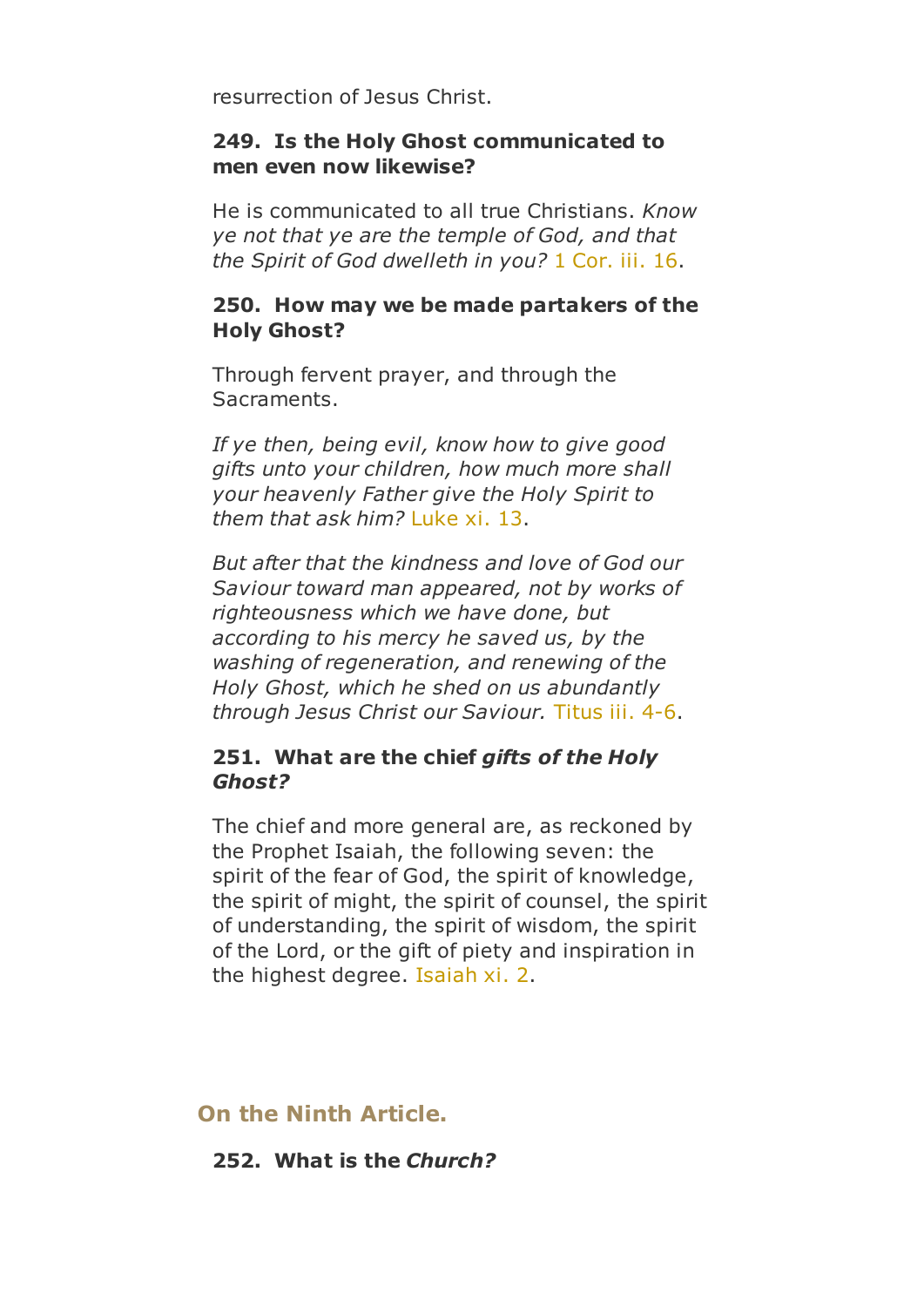The Church is a divinely instituted community of men, united by the orthodox faith, the law of God, the hierarchy, and the Sacraments.

## **253. What is it to** *believe in the Church?*

It is piously to honor the true Church of Christ, and to obey her doctrine and commandments, from a conviction that grace ever abides in her. and works, teaches, and governs unto salvation, flowing from her one only everlasting Head, the Lord Jesus Christ.

## **254. How can the Church, which is visible, be the object of faith, when faith, as the Apostle says, is** *the evidence of things not seen?*

First, though the Church be visible, the grace of God, which dwells in her, and in those who are sanctified in her, is not so; and this it is which properly constitutes the object of faith in the Church.

Secondly, the Church, though visible so far as she is upon earth, and contains all Orthodox Christians living upon earth, still is at the same time invisible, so far as she is also partially in heaven, and contains all those that have departed hence in true faith and holiness.

### **255. On what may we ground the idea that the Church is at once upon earth and in heaven?**

On the following words of the Apostle Paul, addressed to Christians: *Ye are come unto Mount Sion, and unto the city of the living God, the heavenly Jerusalem, and to an innumerable company of angels, to the general assembly and Church of the first-born, which are written in heaven, and to God the Judge of all, and to the spirits of just men made perfect, and to Jesus Christ the Mediator of the new covenant.* Heb. xii. 22-24.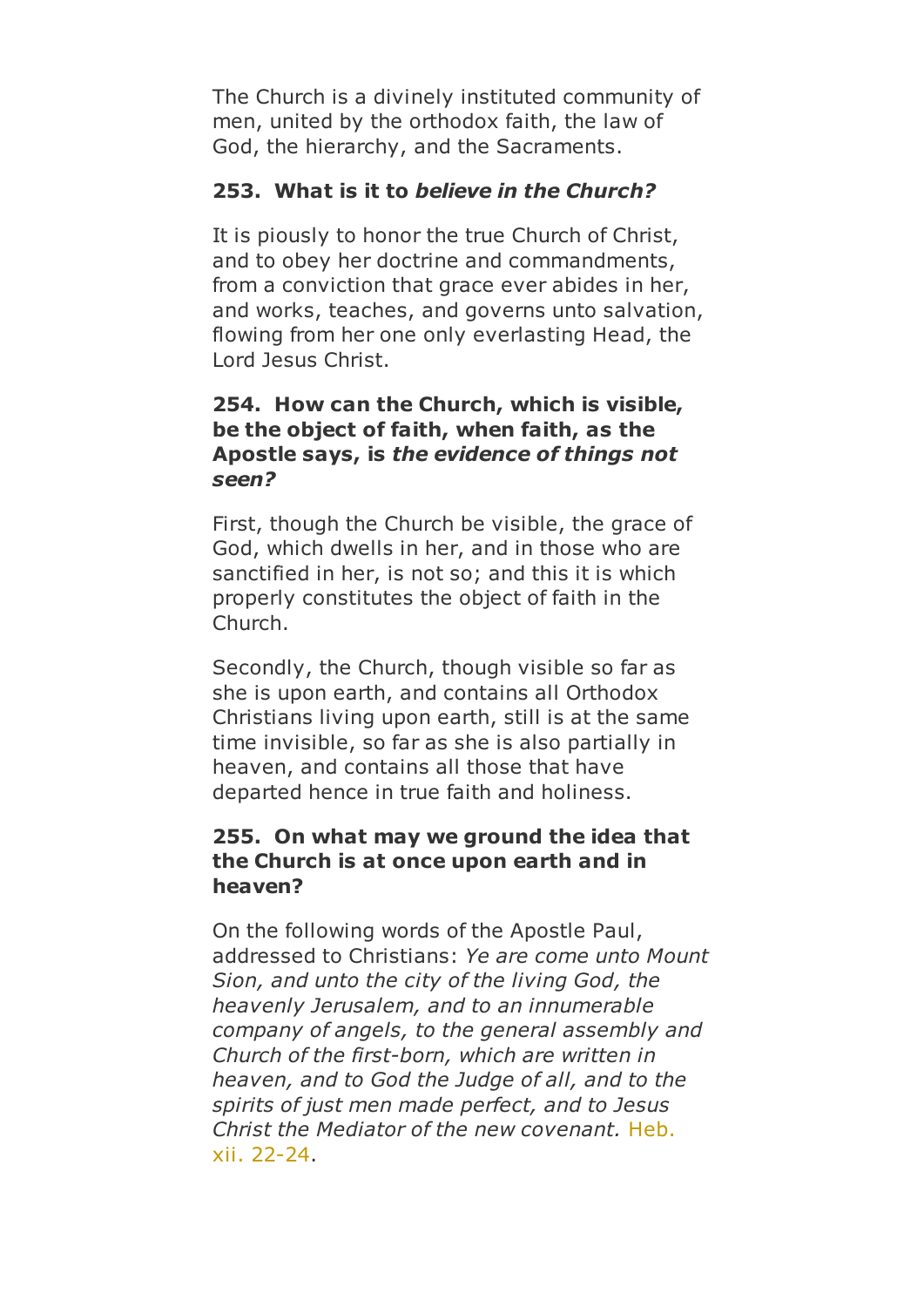### **256. How are we assured that the grace of God abides in the true Church?**

First, by this: that her Head is Jesus Christ, God and man in one person, *full of grace and truth*, who fills his body also, that is, the Church, with like grace and truth. John i. 14, 17.

Secondly, by this: that he has promised his disciples the Holy Ghost to *abide with them forever*, and that, according to this promise, the Holy Ghost appoints the pastors of the Church. John xiv. 16.

The Apostle Paul says of Jesus Christ, that God the Father *gave him to be head over all things to the Church, which is his body.* Eph. i. 22, 23. The same Apostle says to the pastors of the Church: *Take heed therefore unto yourselves, and to all the flock, over which the Holy Ghost hath made you Bishops, to feed the Church of our Lord and God, which he hath purchased with his own blood.* Acts xx. 28.

#### **257. How are we further assured that the grace of God abides in the Church even till now, and shall abide in it to the end of the world?**

Of this we are assured by the following sayings of Jesus Christ himself and his Apostle: *I will build my Church, and the gates of hell shall not prevail against it.* Matt. xvi. 18. *I am with you alway, even unto the end of the world. Amen.* Matt. xxviii. 20. *Unto him*, God the Father, *be glory in the Church by Christ Jesus throughout all ages, world without end. Amen.* Eph. iii. 21.

#### **258. Why is the Church** *one?*

Because she is one spiritual Body, has one Head, Christ, and is animated by one Spirit of God. *There is one body and one Spirit, even as ye are called in one hope of your calling; one Lord, one faith, one baptism, one God and Father*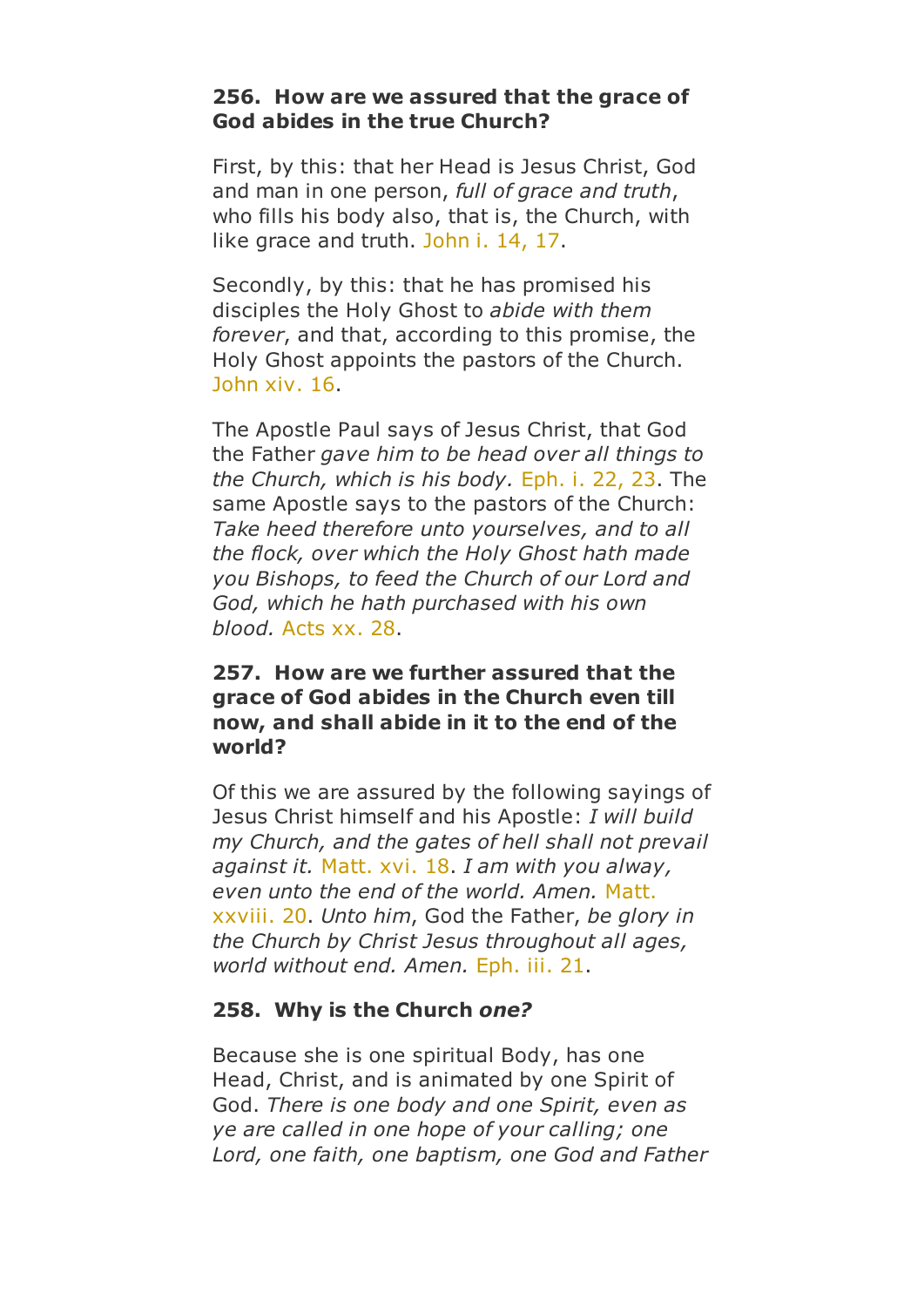*of all.* Eph. iv. 4-6.

#### **259. Are we still more expressly assured that Jesus Christ is the one only Head of the one Church?**

The Apostle Paul writes, that for the Church, as *the building of God, other foundation can no man lay than that is laid, which is Jesus Christ.* 1 Cor. iii. 10, 11. Wherefore the Church, as the Body of Christ, can have no other Head than Jesus Christ.

The Church, being to abide through all generations of time, needs also an ever-abiding head; and such is Jesus Christ alone.

Wherefore, also, the Apostles take no higher title than that of *ministers of the Church.* Col. i. 24, 25.

#### **260. What duty does the unity of the Church lay on us?**

That of *endeavoring to keep the unity of the Spirit in the bond of peace.* Eph. iv. 3.

### **261. How does it agree with the unity of the Church, that there are many separate and independent churches, as those of Jerusalem, Antioch, Alexandria, Constantinople, Russia?**

These are particular churches, or parts of the one Catholic Church: the separateness of their visible organization does not hinder them from being all spiritually great members of the one body of the Universal Church, from having one Head, Christ, and one spirit of faith and grace. This unity is expressed outwardly by unity of Creed, and by communion in prayer and Sacraments.

#### **262. Is there likewise unity between the Church on earth and the Church in heaven?**

Doubtless there is, both by their common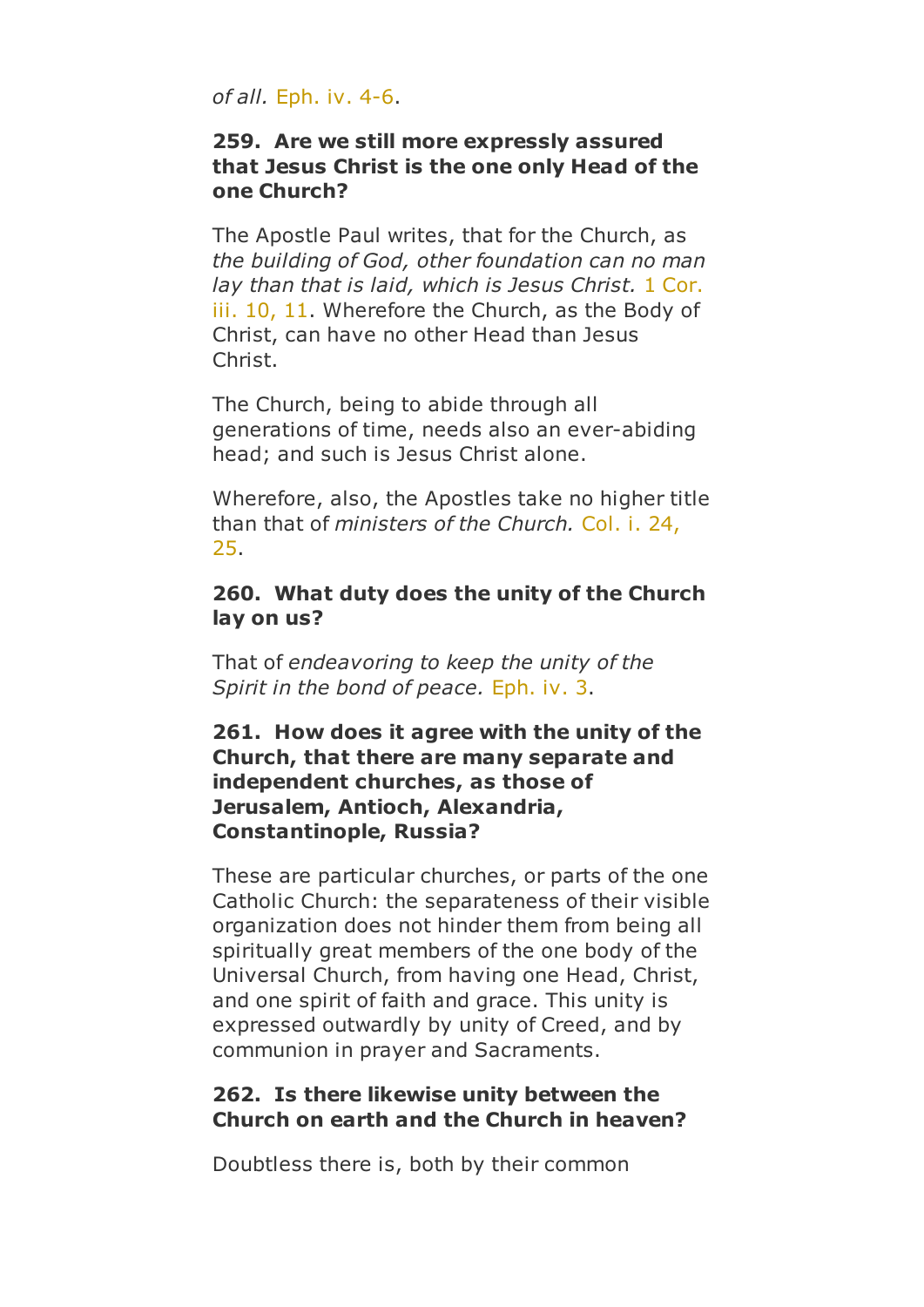relation to one Head, our Lord Jesus Christ, and by mutual communion with one another.

#### **263. What means of communion has the Church on earth with the Church in heaven?**

The prayer of faith and love. The faithful who belong to the Church militant upon earth, in offering their prayers to God, call at the same time to their aid the saints who belong to the Church in heaven; and these, standing on the highest steps of approach to God, by their prayers and intercessions purify, strengthen, and offer before God the prayers of the faithful living upon earth, and by the will of God work graciously and beneficently upon them, either by invisible virtue, or by distinct apparitions, and in divers other ways.

### **264. On what is grounded the rule of the Church upon earth** *to invoke in prayer the saints* **of the Church in heaven?**

On a holy tradition, the principle of which is to be seen also in holy Scripture. For instance, when the Prophet David cries out in prayer, *O Lord God of Abraham, Isaac, and of Israel our fathers*, he makes mention of saints in aid of his prayer, exactly as now the Orthodox Church calls upon *Christ our true God, by the prayers of his most pure Mother and all his saints.* See 1 Chron. xxix. 18.

Cyril of Jerusalem, in his explanation of the divine Liturgy, says: *We make mention also of those who are before departed, first, of the Patriarchs, Prophets, Apostles, and Martyrs, that by their entreaties and intercession God may receive our prayers.* (Cat. Myst. v. c. 9.)

Basil the Great, in his sermon on the day of the Forty Holy Martyrs, says: *Whoever is afflicted has recourse to the Forty, and whoever is joyful runs to the same; the one that he may find relief from his sorrows, the other that he may keep his*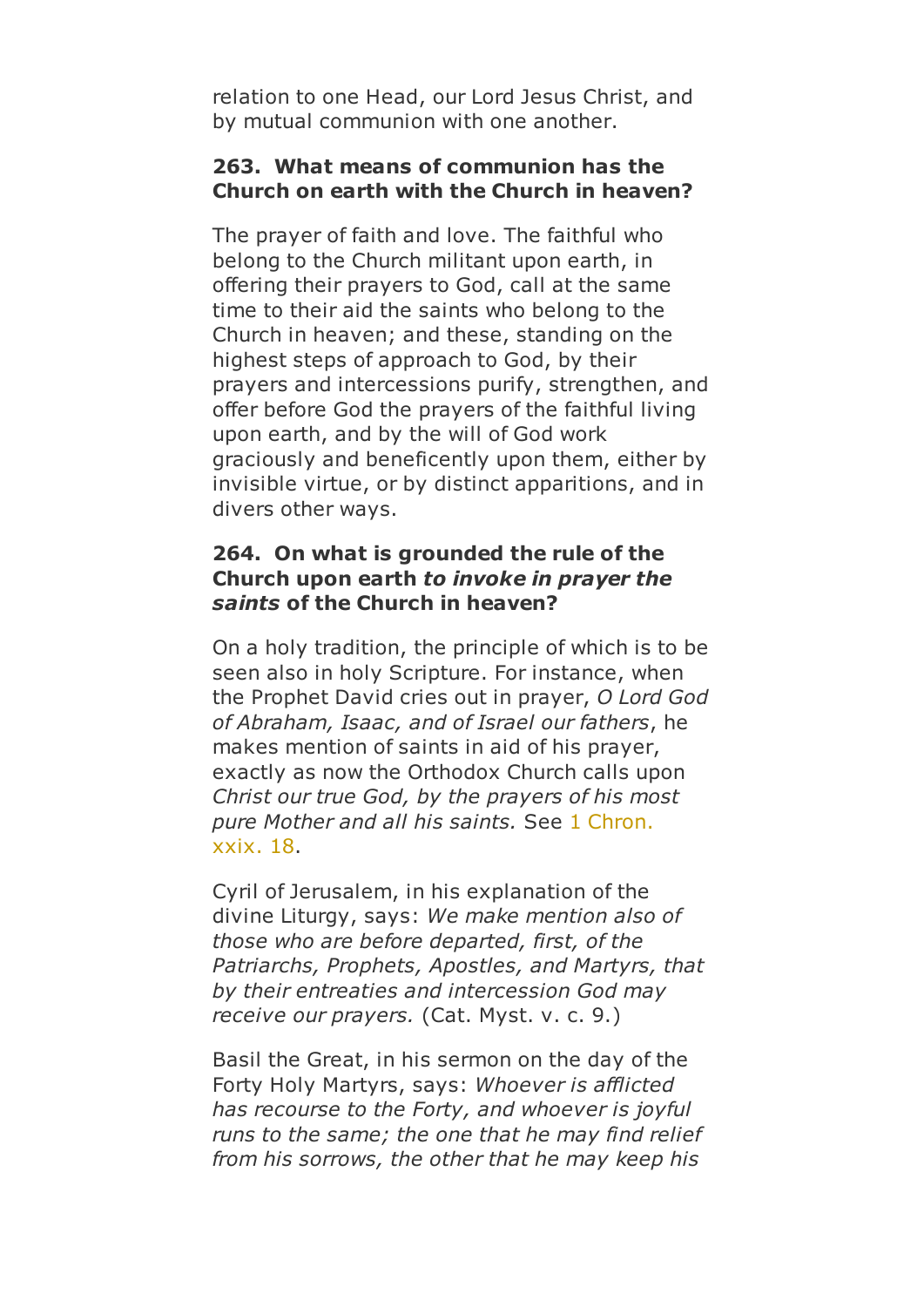*happiness. Here the pious wife is to be seen praying for her children; another asks the return of her absent husband; another the restoration of health to the sick. Yes; let your petitions be with the Martyrs.*

### **265. Is there any testimony of holy Scripture to the** *mediatory prayer* **of the saints in heaven?**

The Evangelist John, in the Revelation, saw in heaven an angel, to whom *was given much incense, that he should offer it, by the prayers of all saints, upon the golden altar which was before the throne; and the smoke of the incense ascended up by the prayers of the saints out of the hands of the angel before God.* Rev. viii. 3, 4.

#### **266. Is there any testimony of holy Scripture to beneficent** *apparitions of saints* **from heaven?**

The Evangelist St. Matthew relates that after the death of our Lord Jesus Christ upon the cross, *many bodies of the saints which slept arose, and came out of the graves, after his resurrection, and went into the holy city, and appeared unto many.* Matt. xxvii. 52, 53. And since a miracle so great could not be without some adequate end, we must suppose that the saints which then arose appeared for this, that they might announce the descent of Jesus Christ into hell, and his triumphal resurrection; and so move men born in the Church of the Old Testament to pass over the more readily into that of the New, then opened.

### **267. What testimonies are there to confirm us in the belief that** *the saints***, after their departure,** *work miracles* **through certain earthly means?**

The second (fourth in the Greek) book of Kings testifies that by touching the bones of the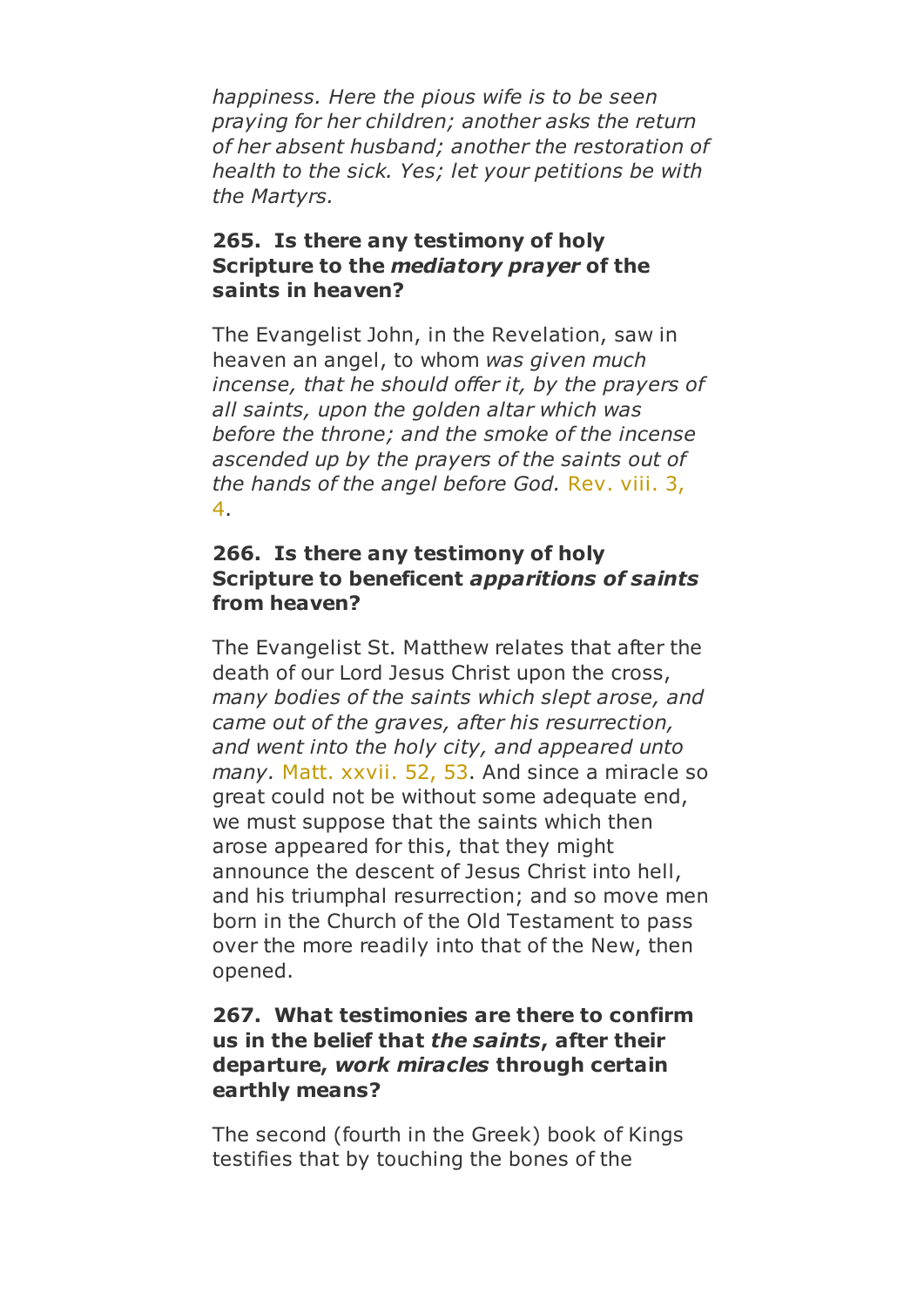Prophet Elisha a dead man was raised to life. 2 (4) Kings xiii. 21.

The Apostle Paul not only in his own immediate person wrought healings and miracles, but the same was done also in his absence by handkerchiefs and aprons taken from his body. Acts xix. 12. By this example we may understand that the saints, even after their deaths, may in like manner work beneficently through earthly means, which have received from them holy virtue.

Gregory the Divine, in his first discourse against Julian, says: *Thou wast not abashed by the sacrifices offered for Christ, nor didst fear the great athletes, John, Peter, Paul, James, Stephen, Luke, Andrew, Thecla, and the rest, who before and after these suffered for the truth; who withstood both fire and sword, the torturers, and all sufferings present or threatened, as if their bodies were not their own, or they had had no bodies at all. For what? That they might not, so much as by a word, betray their religion. To whom also great honors and triumphs are with just reason awarded: by whom devils are expelled and diseases healed: who appear in visions, and prophecy: whose very bodies, though separate, when touched or reverenced, have like power with their holy souls; and drops of whose blood, those least tokens of their suffering, like power with their bodies.*

John Damascene writes thus: *The relics of the saints have been given us by our Lord Jesus Christ as salutary springs, from which manifold blessings flow.* And as if in explanation of this, he remarks, that *through the mind their bodies also were inhabited of God.* (Theol. lib. iv. cap. 15, 3, 4.)

#### **268. Why is the Church** *holy?*

Because she is sanctified by Jesus Christ through his passion, through his doctrine, through his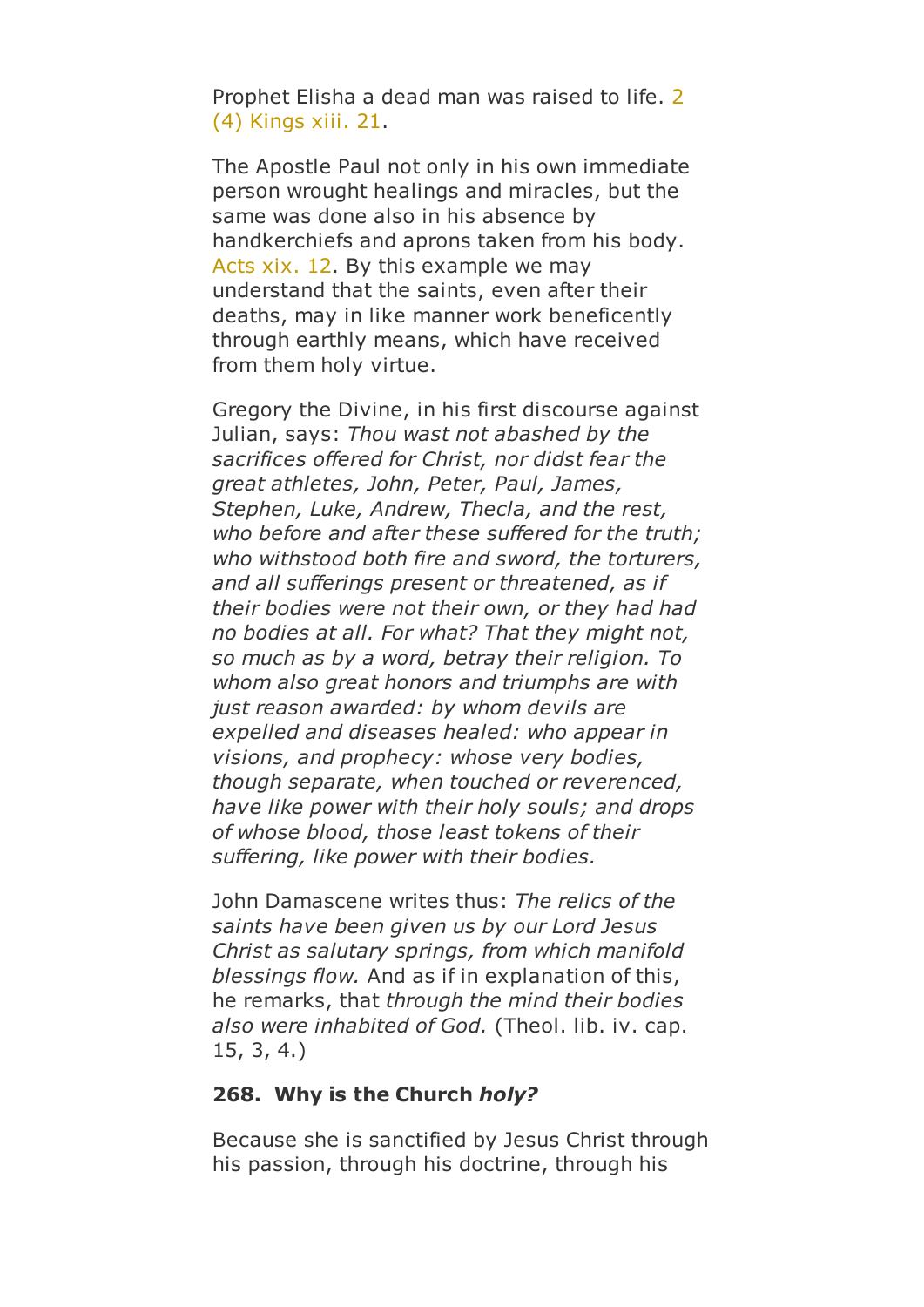prayer, and through the Sacraments. *Christ loved the Church, and gave himself for it; that he might sanctify it, having cleansed it with the washing of water by the Word, that he might present it to himself a glorious Church, not having spot, or wrinkle, or any such thing, but that it should be holy, and without blemish.* Eph. v. 25-27.

In his prayer to God the Father for believers, Jesus Christ said among other things: *Sanctify them through thy truth: thy Word is truth. And for their sakes I sanctify myself, that they also may be sanctified in truth.* John xvii.17, 19.

#### **269. How is the Church holy, when she has in her sinners?**

Men, who sin, but purify themselves by true repentance, hinder not the Church from being holy; but impenitent sinners, either by the visible act of Church authority, or by the invisible judgment of God, are cut off from the body of the Church; and so she is, in respect of these, also kept holy.

*Put away from among yourselves that wicked person.* 1 Cor. v. 13. *Nevertheless the foundation of God standeth sure, having this seal: The Lord knoweth them that are his. And, Let every one that nameth the name of Christ depart from iniquity.* 2 Tim. ii. 19.

#### **270. Why is the Church called** *Catholic***, or, which is the same thing,** *Universal?*

Because she is not limited to any place, nor time, nor people, but contains true believers of all places, times, and peoples.

The Apostle Paul says that *the Word of the Gospel* is *in all the world; and bringeth forth fruit* (Coloss. i. 5, 6), and that in the Christian Church *there is neither Greek nor Jew, circumcision nor uncircumcision, barbarian nor Scythian, bond nor*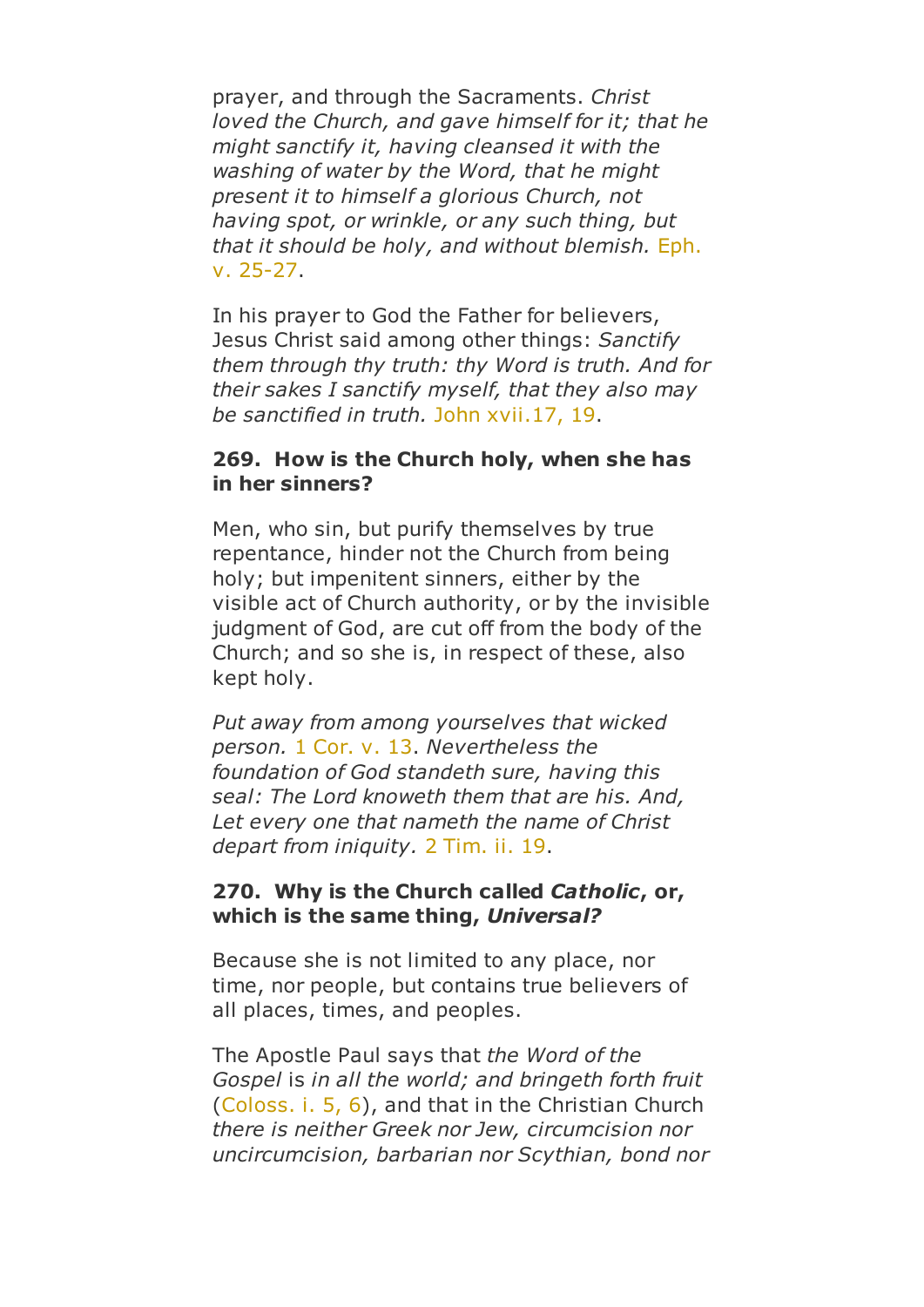*free: but Christ is all, and in all.* Coloss. iii. 11. *They which be of faith, are blessed with faithful Abraham.* Gal. iii. 9.

## **271. What great privilege has the Catholic Church?**

She alone has the sublime promises *that the gates of hell shall not prevail against her;* that the Lord shall *be with* her *even to the end of the world;* that in her shall abide *the glory* of God *in Christ Jesus throughout all generations forever;* and consequently that she shall never apostatize from the faith, nor sin against the truth of the faith, or fall into error.

*We undoubtingly confess, as sure truth, that the Catholic Church can not sin, nor err, nor utter falsehood in place of truth; for the Holy Ghost, ever working through his faithful ministers the fathers and doctors of the Church, preserves her from all error.* (Missive of the Eastern Patriarchs on the Orthodox Faith, Art. 12.)

### **272. If the Catholic Church contains all true believers in the world, must we not acknowledge it to be necessary for salvation that every believer should belong to her?**

Exactly so. Since Jesus Christ, in the words of St. Paul, *is the Head of the Church, and he is the Saviour of the Body*, it follows that, to have part in his salvation, we must necessarily be members of his body, that is, of the Catholic Church. Eph. v. 23.

The Apostle Peter writes that *baptism saveth us* after the figure of *the ark of Noah.* All who were saved from the general deluge were saved only in the ark; so all who obtain everlasting salvation obtain it only in the one Catholic Church.

### **273. What thoughts and remembrances should we associate with the name of the**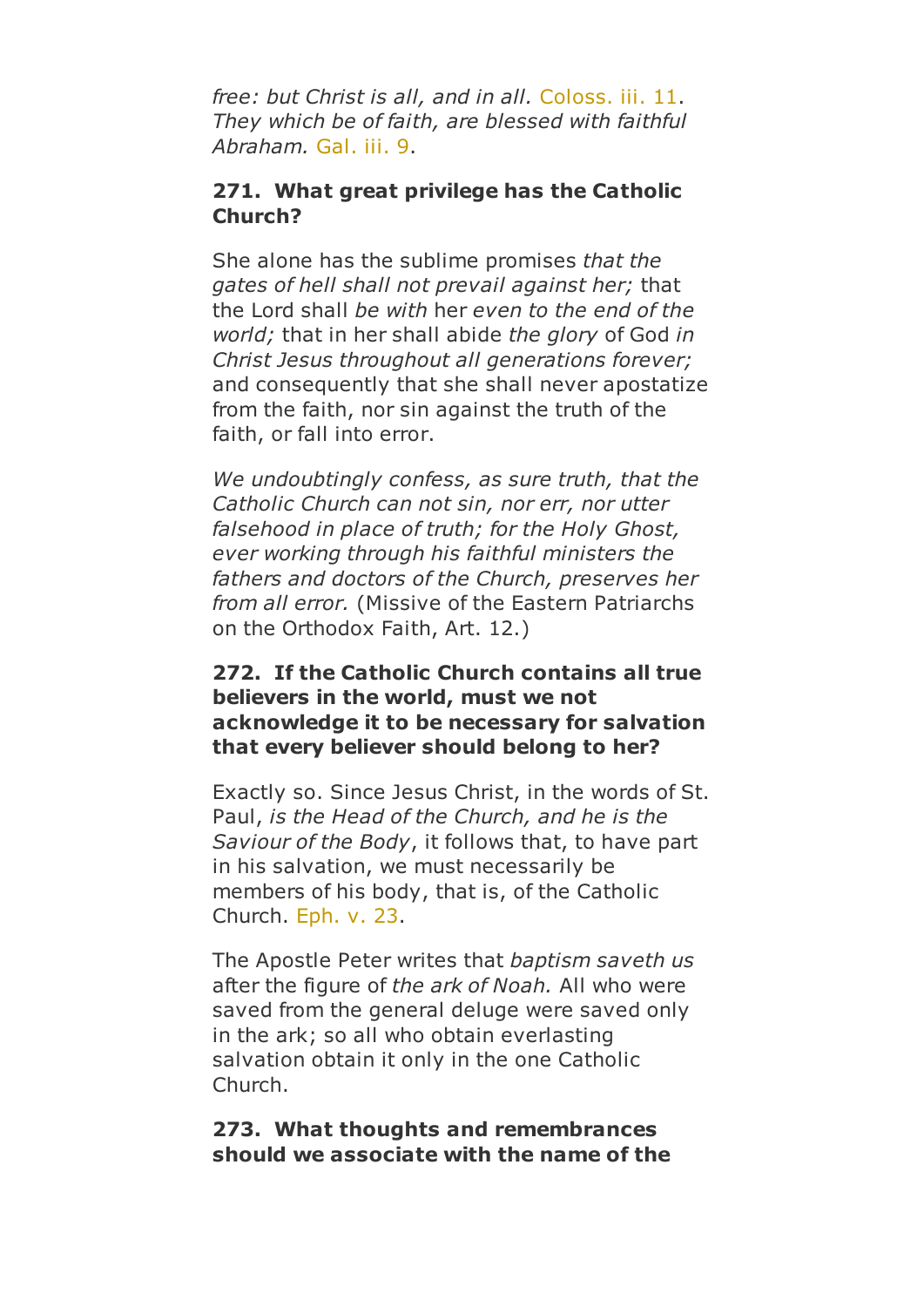## *Eastern* **Church?**

In Paradise, planted in the East, was founded the first Church of our parents in innocence; and in the East, after the fall, was laid a new foundation of the Church of the redeemed, in the promise of a Saviour. In the East, in the land of Judæa, our Lord Jesus Christ, having finished the work of our salvation, laid the foundation of his own proper Christian Church: from thence she spread herself over the whole universe; and to this day the orthodox Catholic œcumenical faith, confirmed by the seven œcumenical Councils, is preserved unchanged in its original purity in the ancient Churches of the East, and in such as agree with them, as does by God's grace the Church of Russia.

## **274. Why is the Church called** *Apostolic?*

Because she has from the Apostles, without break or change, both her doctrine and the succession of the gifts of the Holy Ghost, through the laying on of consecrated, hands. In the same sense the Church is called also *Orthodox*, or *Rightly-believing.*

*Ye are no more strangers and foreigners, but fellow-citizens with the saints, and of the household of God, and are built on the foundation of the Apostles and Prophets, Jesus Christ himself being the chief corner-stone.* Eph. ii. 19, 20.

### **275. What does the Creed teach us, when it calls the Church** *Apostolic?*

It teaches us to hold fast the *Apostolical doctrine* and *tradition*, and eschew such doctrine and such teachers as are not warranted by the doctrine of the Apostles.

The Apostle Paul says: *Therefore, brethren, stand fast, and hold the traditions which ye have been taught, whether by word or our epistle.* 2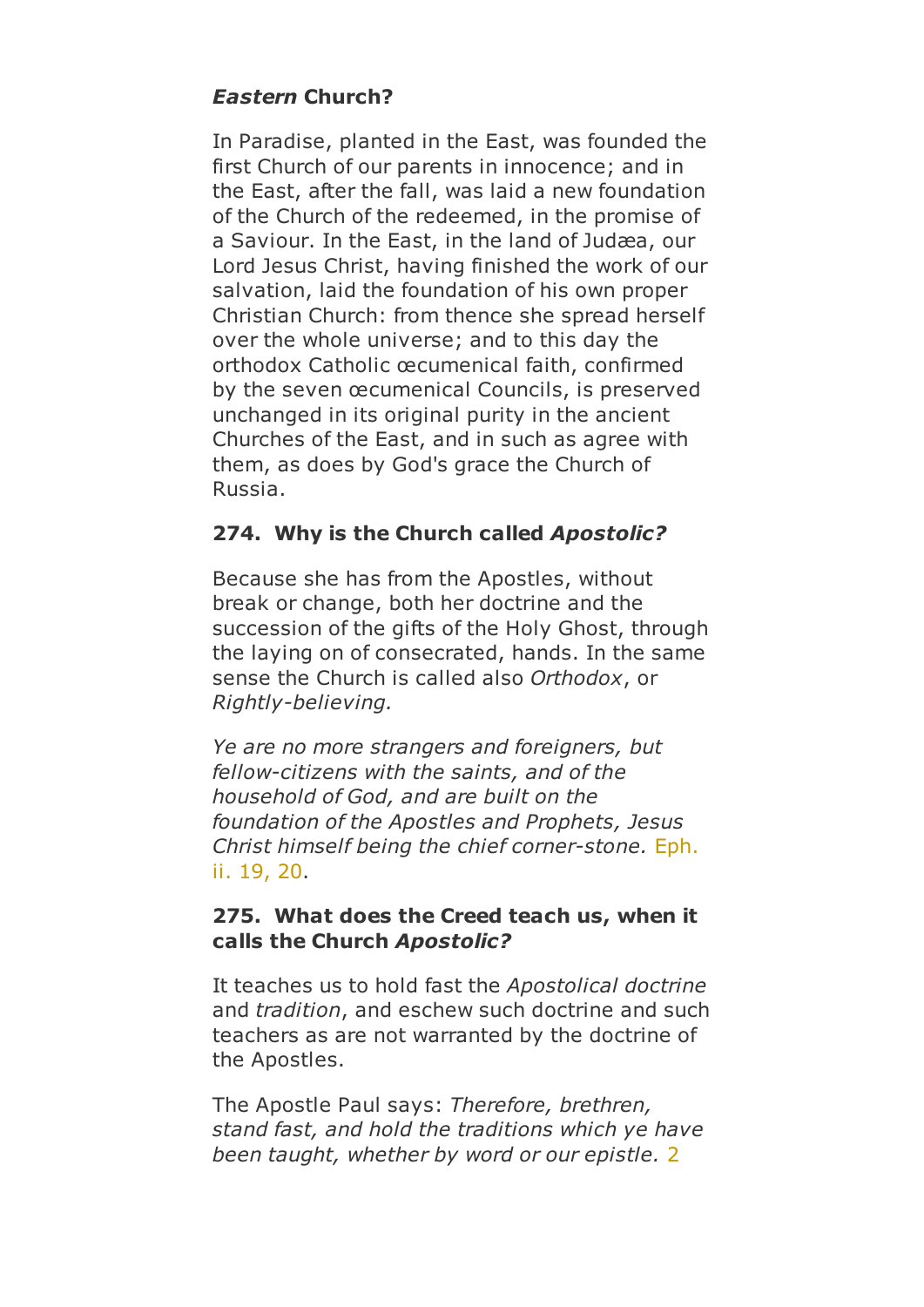Thess. ii. 15. *A man that is a heretic after the first and second admonition reject.* Titus iii. 10. *For there are many unruly, vain talkers and deceivers, especially they of the circumcision, whose mouths must be stopped; who subvert whole houses, teaching things which they ought not, for filthy lucre's sake.* Titus i. 10, 11. *But if* thy brother *neglect to hear the Church, let him be to thee as a heathen man and a publican.* Matt. xviii. 17.

#### **276. What ecclesiastical institution is there through which the succession of the Apostolical ministry is preserved?**

The ecclesiastical *Hierarchy.*

## **277. Whence originates the Hierarchy of the Orthodox Christian Church?**

From Jesus Christ himself, and from the descent of the Holy Ghost on the Apostles; from which time it is continued, in unbroken succession, through the laying on of hands, in the Sacrament of Orders. *And he gave some, Apostles; and some, Prophets; and some, Evangelists; and some, Pastors and Teachers; for the perfecting of the saints, for the work of the ministry, for the edifying of the Body of Christ.* Eph. iv. 11, 12.

## **278. What hierarchical authority is there which can extend its sphere of action over the whole Catholic Church?**

An œcumenical Council.

## **279. Under what hierarchical authority are the chief divisions of the Catholic Church?**

Under the Orthodox Patriarchs and the Most Holy Synod.

### **280. Under what ecclesiastical authority are lesser orthodox provinces and cities?**

Under Metropolitans, Archbishops, and Bishops.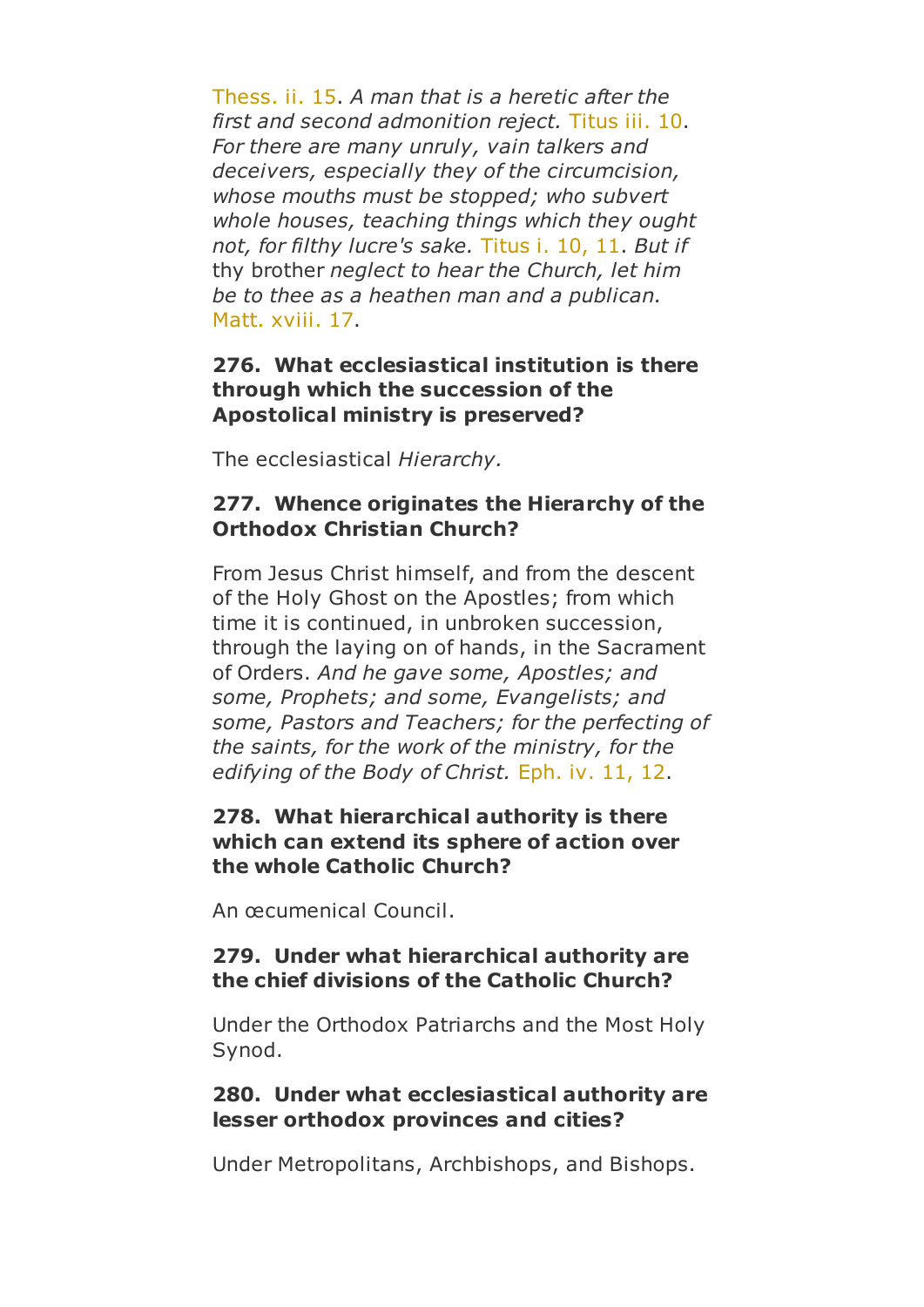## **281. What rank in the Hierarchy is held by the Most Holy Russian Synod?**

The same rank with the Most Holy Orthodox Patriarchs. (See the Letters of the M. H. Patriarchs on the institution of the M. H. Synod.)

## **282. If any one desire to fulfill his duty of obedience to the Church, how may he learn what she requires of her children?**

This may be learned from holy Scripture, from the canons of the holy Apostles, the holy œcumenical and provincial Councils, and the holy Fathers, and from the books of Ecclesiastical Rules and Rubrics.

# **On the Tenth Article.**

## **283. Why does the Creed mention Baptism?**

Because faith is sealed by Baptism, and the other Mysteries or Sacraments.

## **284. What is a** *Mystery* **or Sacrament?**

A Mystery or Sacrament is a holy act, through which *grace,* or, in other words, the saving power of God, works *mysteriously* upon man.

## **285. How many are the Sacraments?**

Seven: 1. Baptism; 2. Unction with Chrism; 3. Communion; 4. Penitence; 5. Orders; 6. Matrimony; 7. Unction with Oil.

### **286. What virtue is there in each of these Sacraments?**

1. In Baptism man is mysteriously born to a spiritual life.

2. In Unction with Chrism he receives a grace of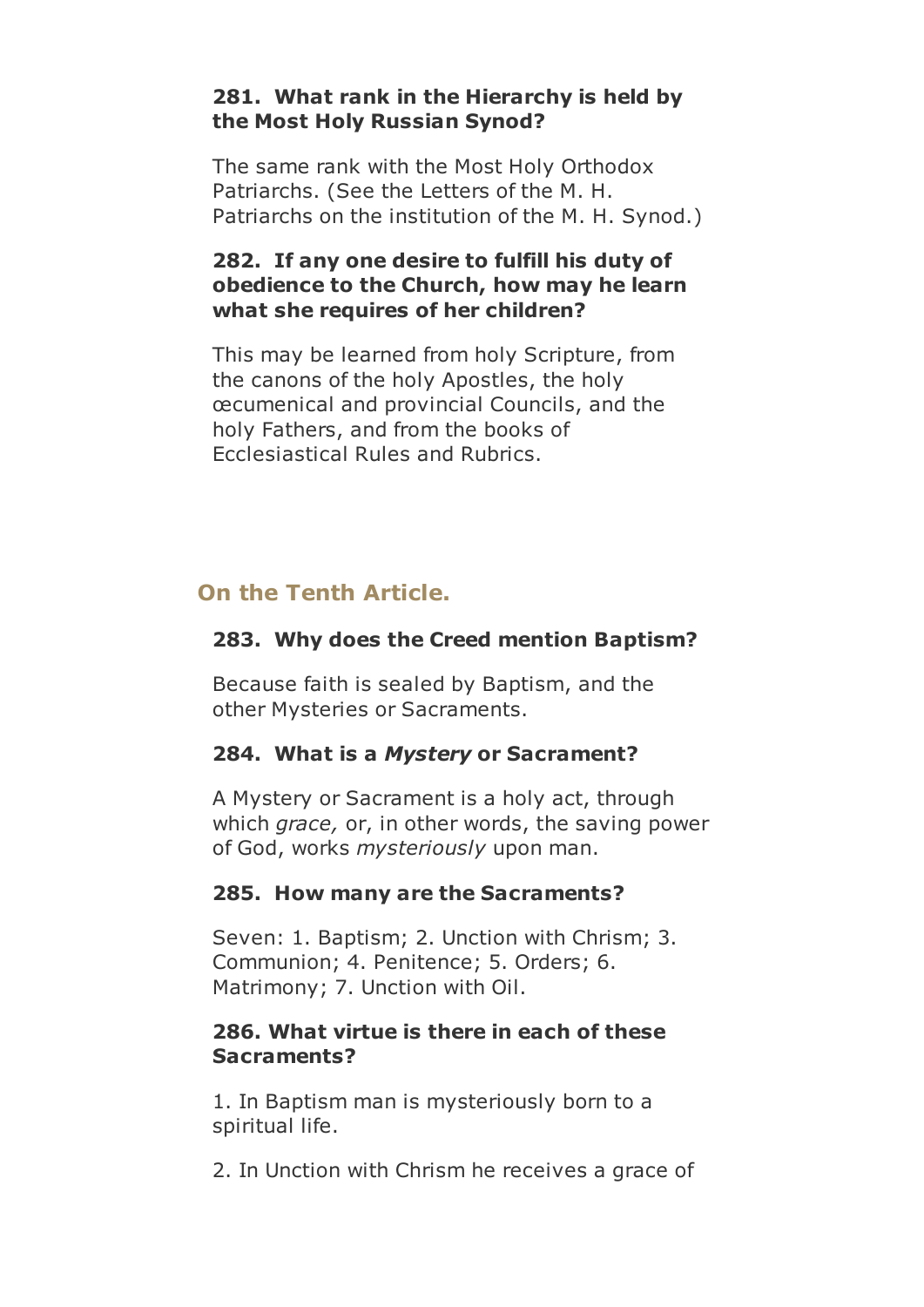spiritual growth and strength.

3. In the Communion he is spiritually fed.

4. In Penitence he is healed of spiritual diseases, that is, of sin.

5. In Orders he receives grace spiritually to regenerate, feed, and nurture others, by doctrine and Sacraments.

6. In Matrimony he receives a grace sanctifying the married life, and the natural procreation and nurture of children.

7. In Unction with Oil he has medicine even for bodily diseases, in that he is healed of spiritual.

#### **287. But why does not the Creed mention all these Sacraments, instead of mentioning Baptism only?**

Because Baptism was the subject of a question, whether some people, as heretics, ought not to be rebaptized; and this required a decision, which so came to be put into the Creed.

## **On Baptism.**

## **288. What is Baptism?**

Baptism is a Sacrament, in which a man who believes, having his body thrice plunged in water in the name of God the Father, the Son, and the Holy Ghost, dies to the carnal life of sin, and is born again of the Holy Ghost to a life spiritual and holy. *Except a, man be born of water and, of the Spirit, he can not enter into the kingdom of God.* John iii. 5.

## **289. When and how began Baptism?**

First, *John baptized with the baptism of repentance, saying unto the people, that they*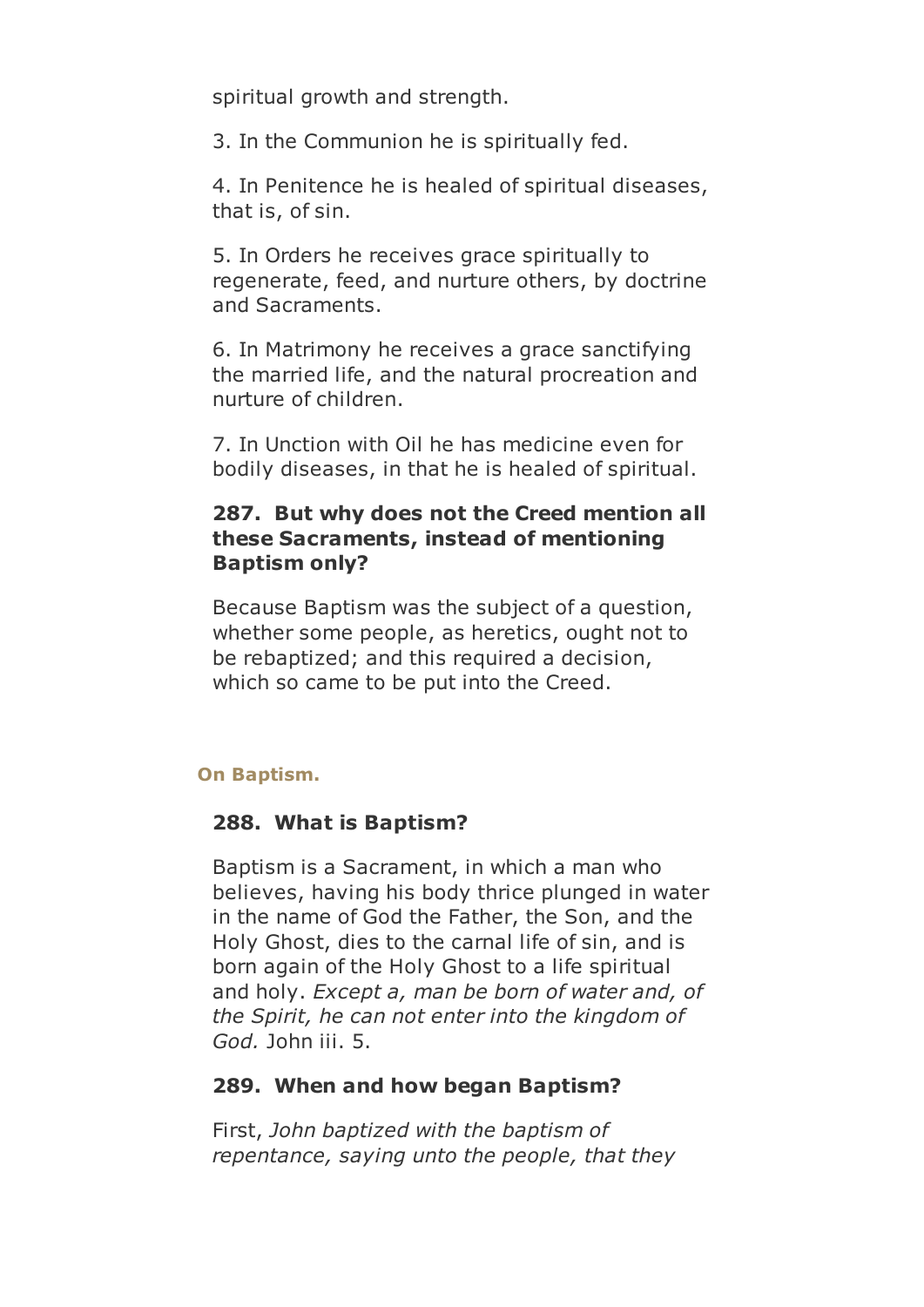*should believe on him which should come after him, that is, on Christ Jesus.* Acts xix. 4. Afterwards, Jesus Christ, by his own example, sanctified Baptism, when he received it from John. Lastly, after his resurrection, he gave the Apostles this solemn commandment: *Go ye and teach all nations, baptizing them in the name of the Father, and of the Son, and of the Holy Ghost.* Matt. xxviii. 19.

## **290. What is most essential in the administration of Baptism?**

Trine immersion in water, in the name of the Father, and of the Son, and of the Holy Ghost.

## **291. What is required of him that seeks to be baptized?**

Repentance and faith; for which cause, also, before Baptism the? recite the Creed. *Repent, and be baptized every one of you in the name of Jesus Christ for the remission of sins, and ye shall receive the gift of the Holy Ghost.* Acts ii. 38. *He that believeth and is baptized shall be saved.* Mark xvi. 16.

## **292. But why, then, are children baptized?**

For the faith of their parents and sponsors, who are also bound to teach them the faith so soon as they are of sufficient age to learn.

## **293. How can you show from holy Scripture that we ought to baptize infants?**

In the time of the Old Testament, infants were circumcised when eight days old; but Baptism in the New Testament takes the place of circumcision; consequently infants should also be baptized.

## **294. Whence does it appear that** *Baptism* **takes the place** *of circumcision?*

From the following words of the Apostle to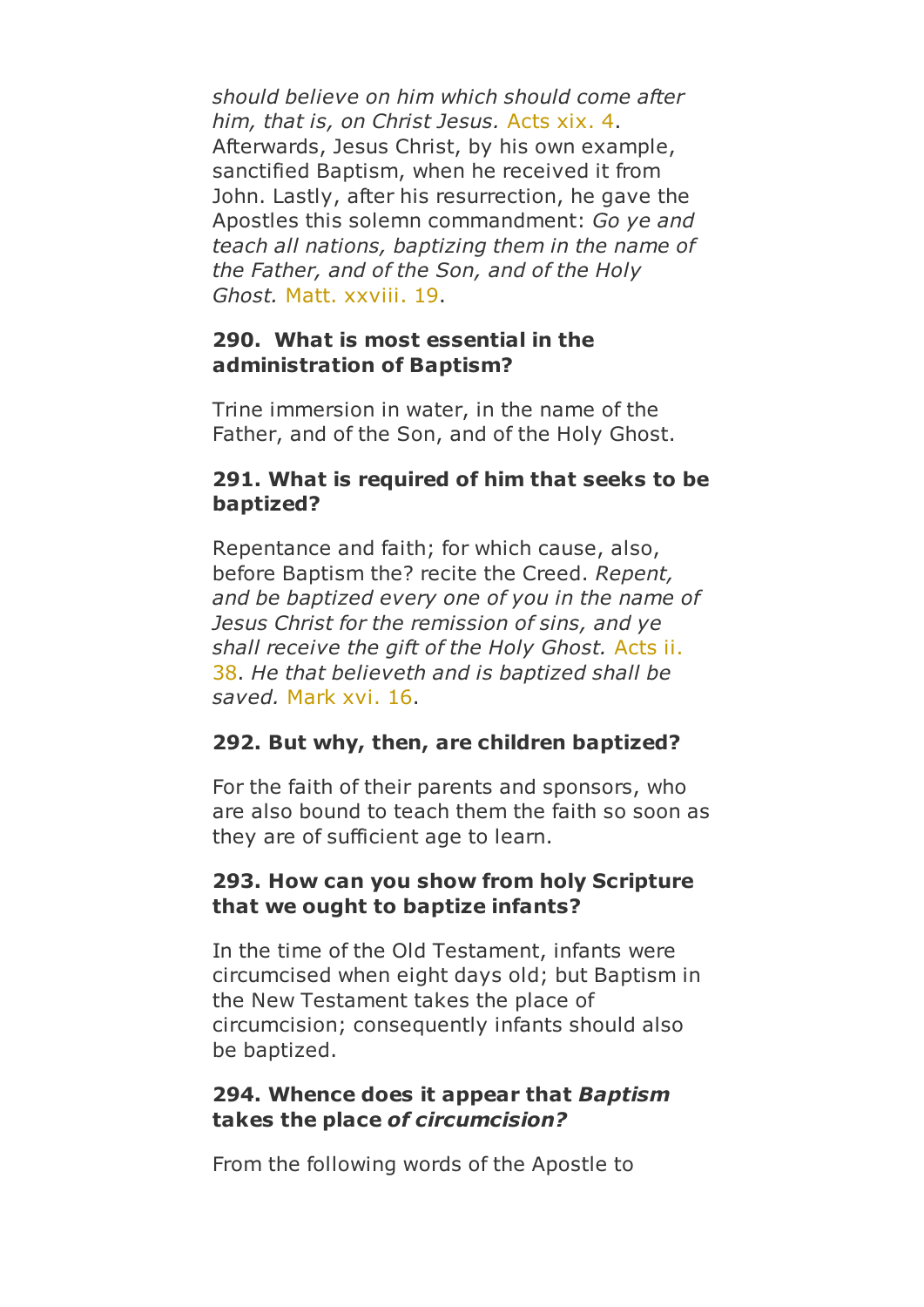believers: *Ye are circumcised with the circumcision made without hands, in putting off the body of the sins of the flesh, by the circumcision of Christ, buried with him in Baptism.* Coloss. ii. 11, 12.

## **295. Why are there sponsors at Baptism?**

In order that they may stand sureties before the Church for the faith of the baptized, and after Baptism may take him in charge, to confirm him in the faith. (See Dion. Areop. on the Eccl. Hier. cap. ii.)

#### **296. Why before baptizing do we use** *exorcism?*

To drive away the devil, who since Adam's fall has had access to men, and power over them, as his captives and slaves.

The Apostle Paul says, that all men, without grace, *walk according to the course of this world, according to the prince of the power of the air, the spirit that now worketh in the children of disobedience.* Eph. ii. 2.

## **297. Wherein lies the force of exorcism?**

*In the name of Jesus Christ*, invoked with prayer and faith. Jesus Christ gave to believers this promise: *In my name shall they cast out devils.* Mark xvi. 17.

## **298. What force has** *the sign of the* **cross used on this and other occasions?**

What the name of Jesus Christ crucified is when pronounced with faith by motion of the lips, the very same is also the sign of the cross when made with faith by motion of the hand, or represented in any other way.

Cyril of Jerusalem writes: *Let us not be ashamed to confess the Crucified; let us boldly make the sign of the Cross on the forehead, and on every*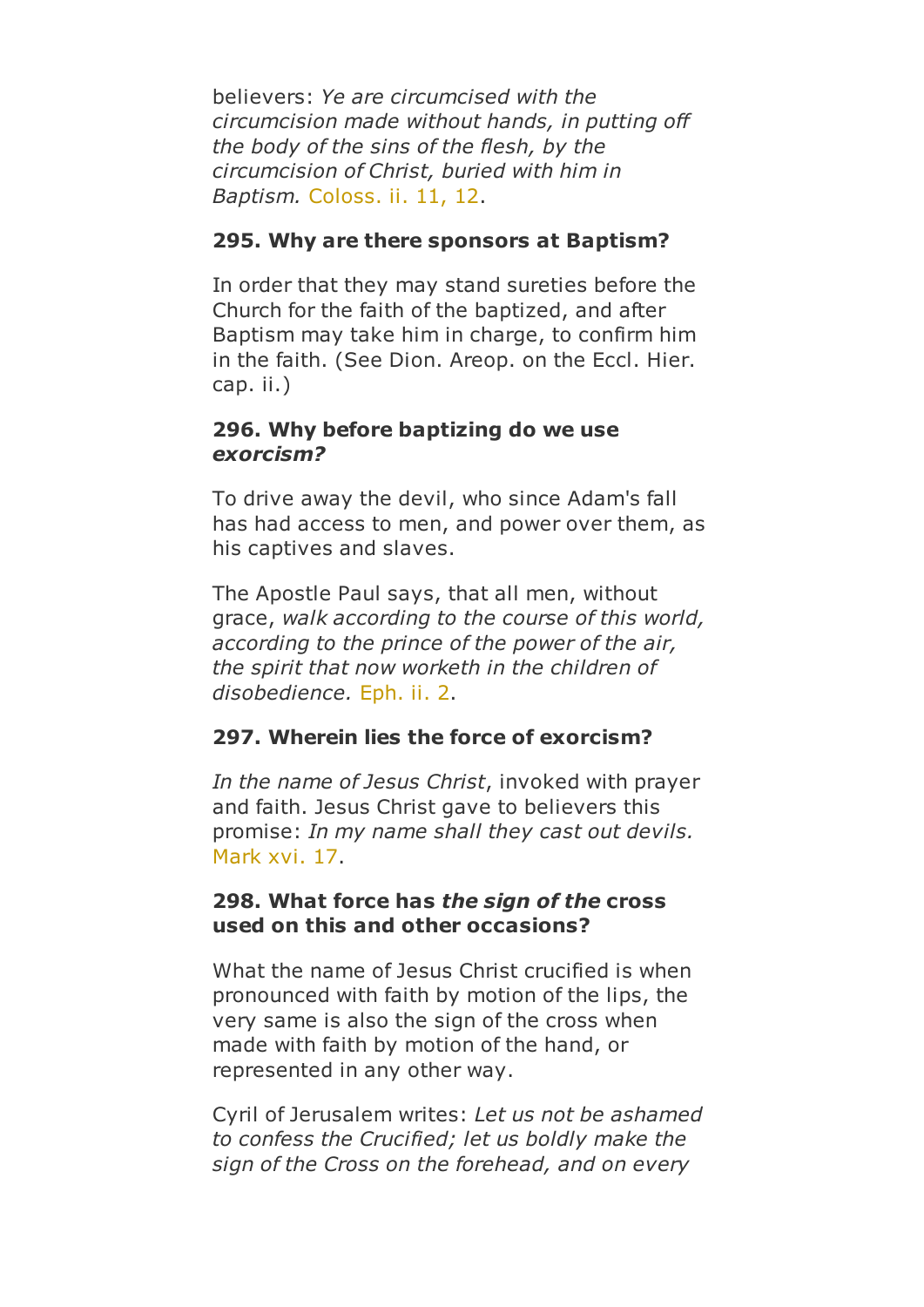*thing; on the bread which we eat; on the cups from which we drink; let us make it at our going out, and coming in; when we lie down to sleep, and when we rise; when we journey, and when we rest: it is a great safeguard, given to the poor without price, to the weak without labor. For this is the grace of God; a token for the faithful, and a terror for evil spirits.* (Cat. Lect. xiii. 36.)

## **299. Whence have we the use of the sign of the Cross?**

From the very times of the Apostles. (See Dion. Areop. on the Eccl. Hier. cap. ii. and v.; also Tertull. de Coron. cap. iii.; de Resurr. cap. viii.)

## **300. What means the** *white garment* **which is put on after Baptism?**

The purity of the soul, and of the Christian life.

## **301. Why do they hang upon the baptized a** *Cross?*

As a visible expression and continual remembrance of Christ's command: *If any man will come after me, let him deny himself, and take up his cross, and follow me.* Matt. xvi. 24.

# **302. What means the** *procession* **of the baptized round the font with a** *light?*

Spiritual joy, joined with spiritual illumination.

## **303. How is this to be understood, that in the Creed we are made to confess** *one* **Baptism?**

In this sense: that Baptism can not be repeated.

# **304. Why can not Baptism be repeated?**

Baptism is spiritual birth: a man is born but once; therefore he is also baptized but once.

# **305. What is to be thought of those who sin after Baptism?**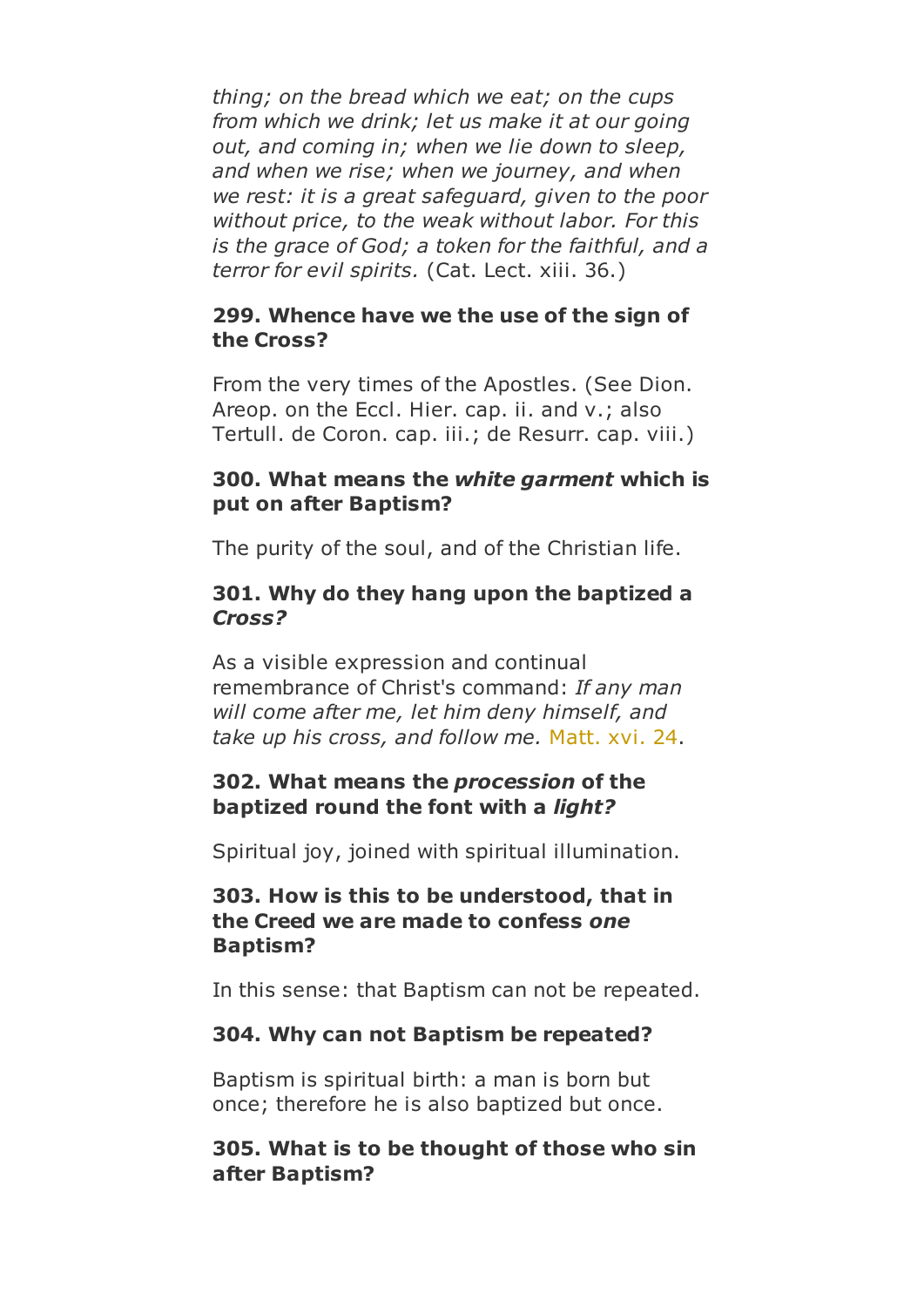That they are more guilty in their sins than the unbaptized, since they had from God special help to do well, and have thrown it away.

*For if after they have escaped the pollutions of the world through the knowledge of the Lord and Saviour Jesus Christ, they are again entangled therein and overcome, the latter end is worse with them than the beginning.* 2 Peter ii. 20.

#### **306. But is there not any way even for such as have sinned after Baptism to obtain pardon?**

There is a way, which is penitence.

## **On Unction with Chrism.**

## **307. What is** *Unction with Chrism ?*

Unction with Chrism is a Sacrament, in which the baptized believer, being anointed with holy chrism on certain parts of the body in the name of the Holy Ghost, receives the gifts of the Holy Ghost for growth and strength in spiritual life.

## **308. Is this Sacrament mentioned in holy Scripture?**

The inward grace of this Sacrament is spoken of by the Apostle John, as follows: *But ye have an unction from the Holy One, and ye know all things. And the anointing which ye have received of him abideth in you, and ye need not that any man teach you; but as the same anointing teacheth you of all things, and is truth, and is no lie; and even as it hath taught you, abide therein.* 1 John ii. 20, 27.

In like manner the Apostle Paul also says: *Now he which stablisheth us with you in Christ, and hath anointed us, is God; who hath also sealed us, and given the earnest of the Spirit in our hearts.* 2 Cor. i. 21, 22.

Hence are taken the words pronounced at the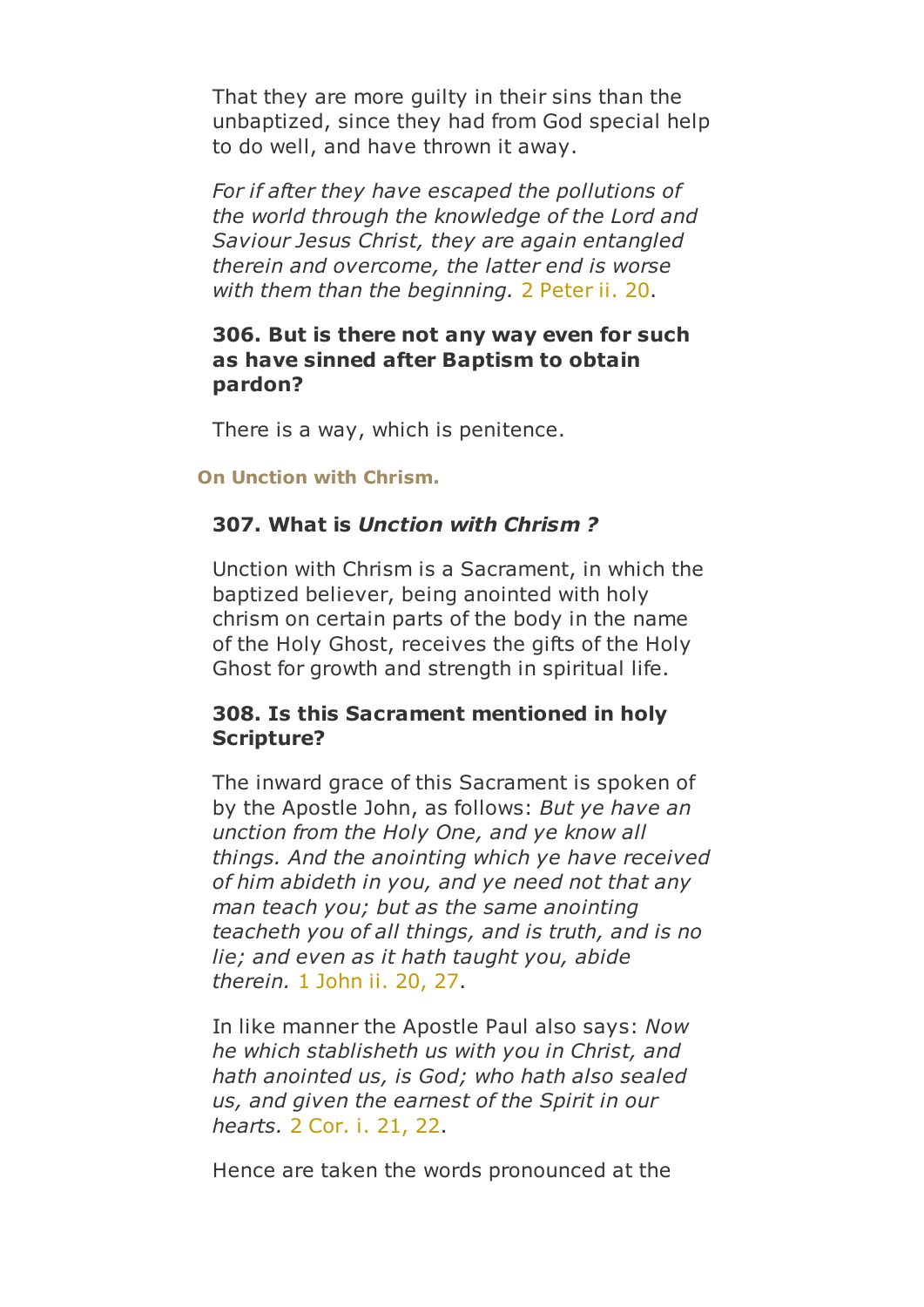Unction: *The seal of the gift of the Holy Ghost.*

## **309. Is the outward form of Unction with Chrism mentioned in holy Scripture?**

It may well be supposed that the words of St. John refer to a visible as well as to an inward unction; but it is more certain that the Apostles, for imparting to the baptized the gifts of the Holy Ghost, used *imposition of hands.* Acts viii. 14, 16. The successors of the Apostles, however, in place of this, introduced unction with chrism, drawing, it may be, their precedent from the unction used in the Old Testament. Exod. xxx. 25; 1 (3 in the Greek) Kings i. 39. (Dion. Areop. de Eccl. Hier. cap. iv.)

## **310. What is to be remarked of the** *holy Chrism?*

This: that its consecration is reserved to the heads of the Hierarchy, as successors of the Apostles, who used the laying on of their own hands to communicate the gifts of the Holy Ghost.

## **311. What is specially signified by** *anointing the forehead?*

The sanctification of the mind, or thoughts.

## **312. What by anointing the** *chest?*

The sanctification of the heart, or desires.

## **313. What by anointing the** *eyes, ears***, and** *lips?*

The sanctification of the senses.

# **314. What by anointing the** *hands and feet?*

The sanctification of the works and whole walk of the Christian.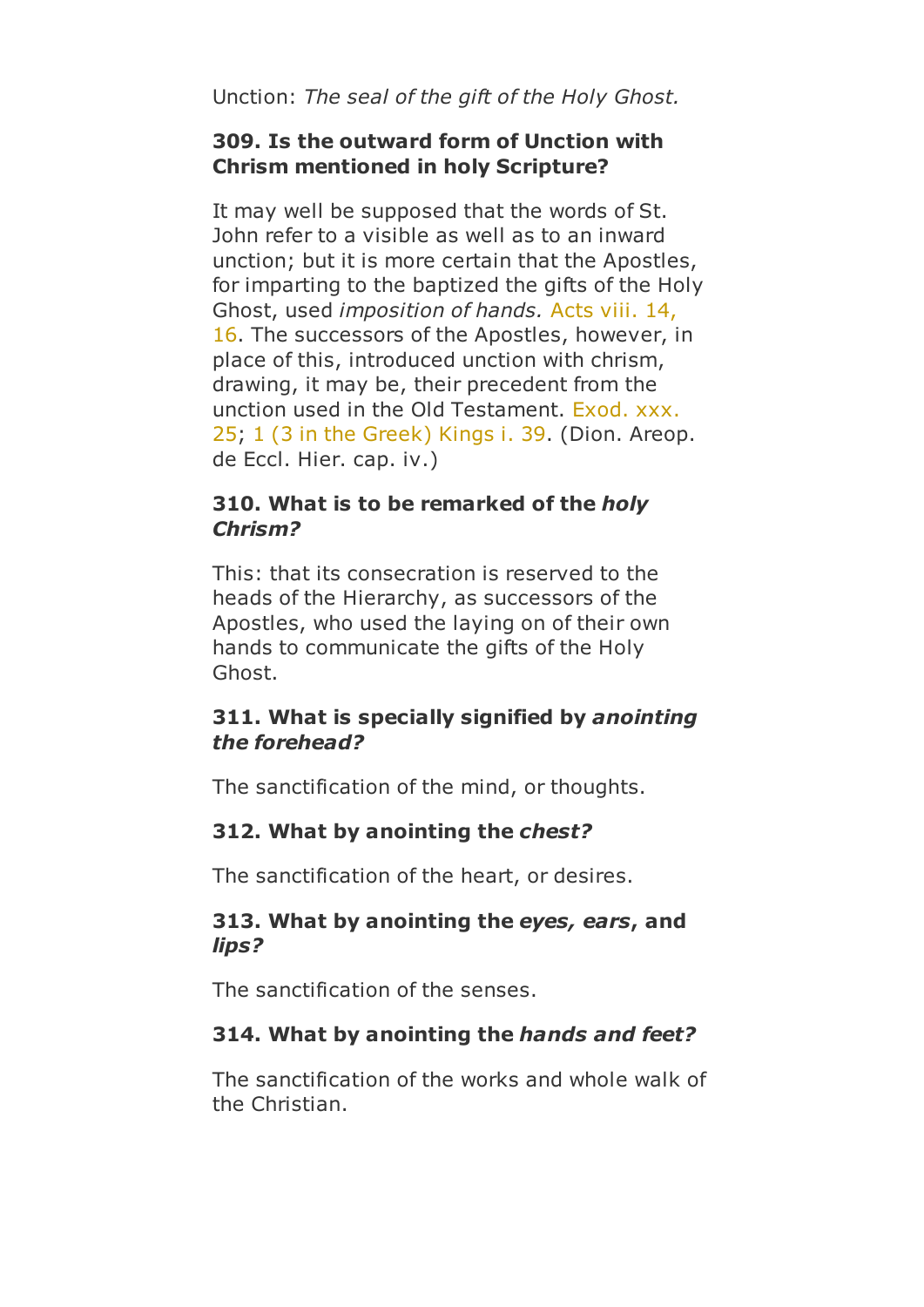#### **On the Communion.**

#### **315. What is the** *Communion?*

The Communion is a Sacrament, in which the believer, under the forms of bread and wine, partakes of the very Body and Blood of Christ, to everlasting life.

#### **316. How was this Sacrament instituted?**

Jesus Christ, immediately before his passion, consecrated it for the first time, exhibiting in it by anticipation a lively image of his sufferings for our salvation; and after having administered it to the Apostles, he gave them at the same time a commandment ever after to perpetuate this Sacrament.

#### **317. What is to be noticed of the Sacrament of the Communion in regard to divine service in the Church?**

This: that it forms the chief and most essential part of divine service.

#### **318. What is the name of that service in which the Sacrament of the Communion is consecrated?**

The Liturgy.

#### **319. What means the word** *Liturgy t*

*Common service*, but the name Liturgy is specially appropriated to that divine service in which the Sacrament of the Communion is consecrated.

#### **320. What is to be noted of the** *place* **where the Liturgy is celebrated?**

It must always be consecrated in a *temple*, the table in which, or at least, if there be no such table, the *antimense* on which the Sacrament is consecrated, must have been consecrated by a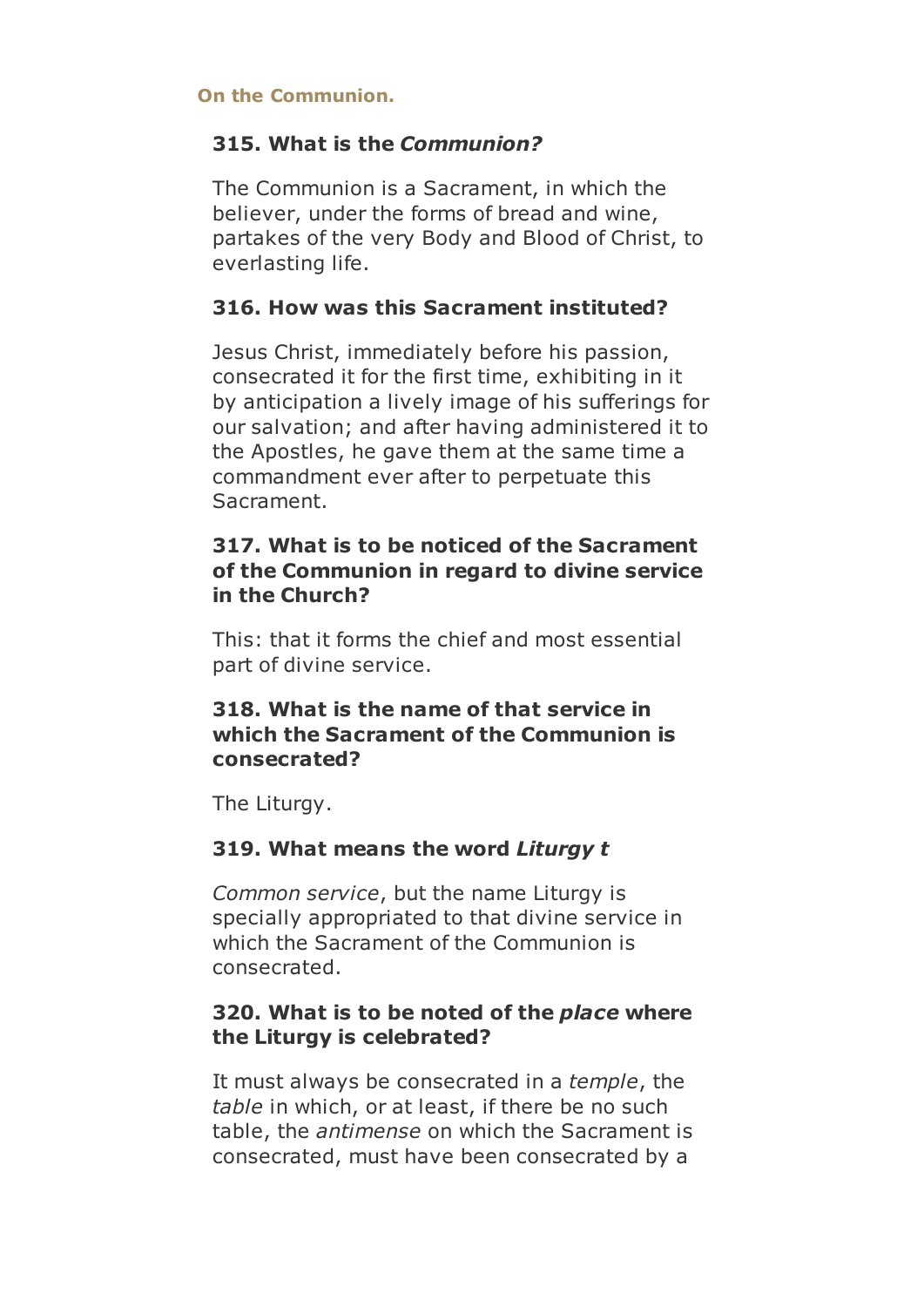Bishop.

# **321. Why is the** *temple* **called a** *church T*

Because the faithful, who compose the Church, meet in it for prayer and Sacraments.

## **322. Why is the table, on which the Sacrament of the Communion is consecrated, called** *the throne?*

Because on it Jesus Christ, as King, is mystically present.

## **323. What general** *order of parts* **may be remarked in the Liturgy?**

This: that first the elements are prepared for the Sacrament; secondly, the faithful are prepared for the Sacrament; lastly, the Sacrament itself is consecrated.

#### **324. What is the name for that part of the Liturgy in which the elements are prepared for the Sacrament?**

*Proskomidè*, προσκομιδή .

#### **325. What is the meaning of the word** *Proskomidè?*

*Offertory.*

## **326. Why is this name given to the first part of the Liturgy?**

From the custom of the primitive Christians to offer in the Church bread and wine for the celebration of the Sacrament. On the same account this bread is called *prosphora*, which means *oblation.*

## **327. In what consists the Offertory, as a part of the Liturgy?**

In this: that with mention made of the prophecies and types, and partly also of the events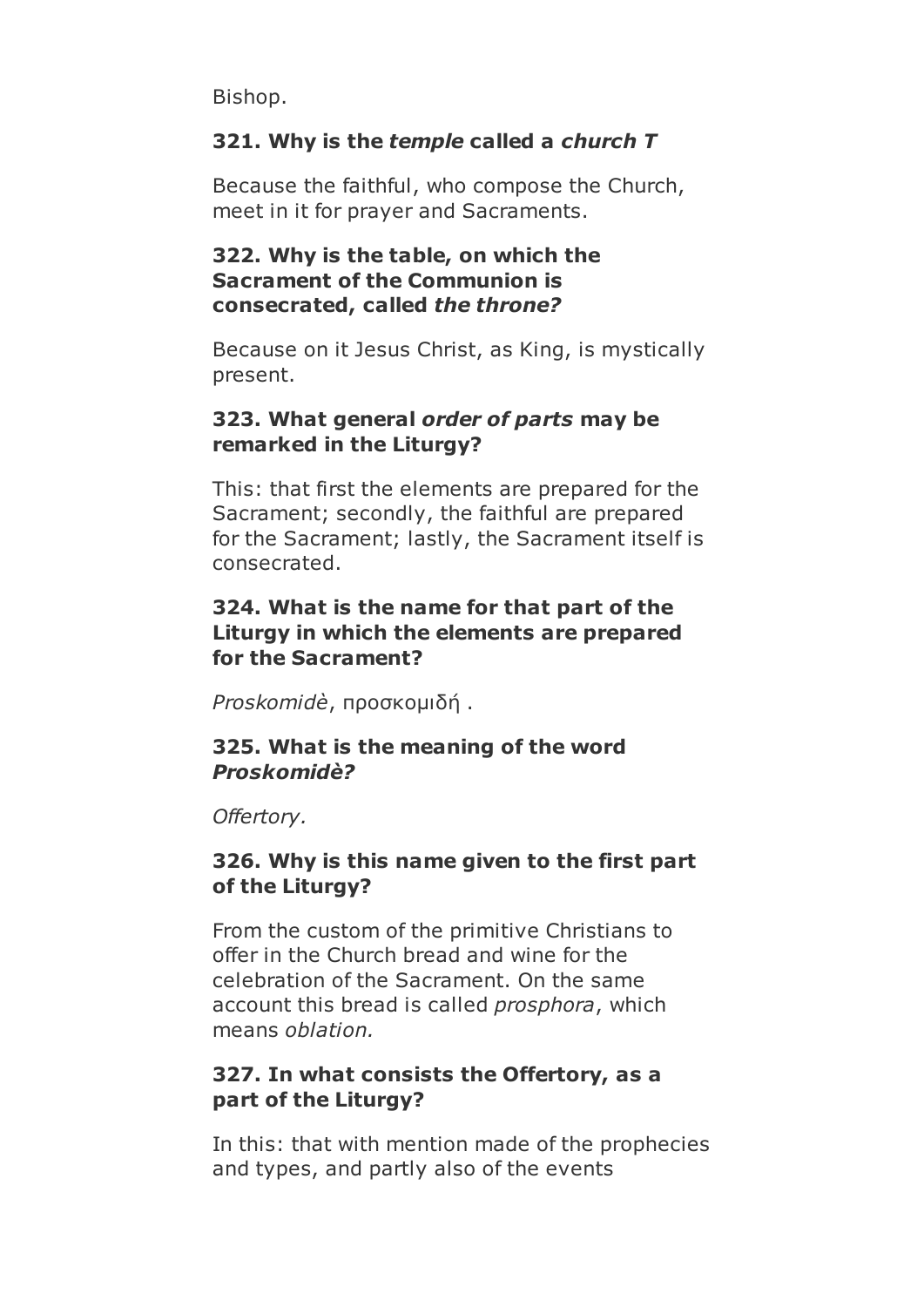themselves, relating to the birth and suffering of Jesus Christ, a portion is taken from the prosphora for use in the Sacrament, and likewise a portion of wine mixed with water is poured off into the holy chalice, while the celebrator makes commemoration of the whole Church, honors the glorified saints, prays for the living and the departed, especially for the ruling powers, and for those who, of their own faith and zeal, have brought prosphoræ, or oblations.

#### **328. Of what kind should be the** *bread* **for the Sacrament?**

Such as the name itself of bread, the holiness of the Mystery, and the example of Jesus Christ and the Apostles all require; that is, leavened, pure, wheaten bread.

## **329. What is signified by this, that the** *bread* **or loaf which is strictly to be used for the Communion is only** *one T*

It signifies, as the Apostle explains, that *we, being many, are one bread, and one body; for we are all partakers of that one bread.* lCor.x.17.

## **330. Why is the bread, when prepared for the Communion, called** *the Lamb?*

Because it is the figure of Jesus Christ suffering, as was in the Old Testament *the Paschal Lamb.*

#### **331. What was the Paschal Lamb?**

The lamb which the Israelites, by God's command, killed and ate in memory of their deliverance from destruction in Egypt.

## **332. Why is the** *wine* **for the Sacrament of the Communion mixed** *with water?*

Because the whole of this celebration is ordered so as to figure forth the sufferings of Christ; and when he suffered there flowed from his pierced side *blood and water.*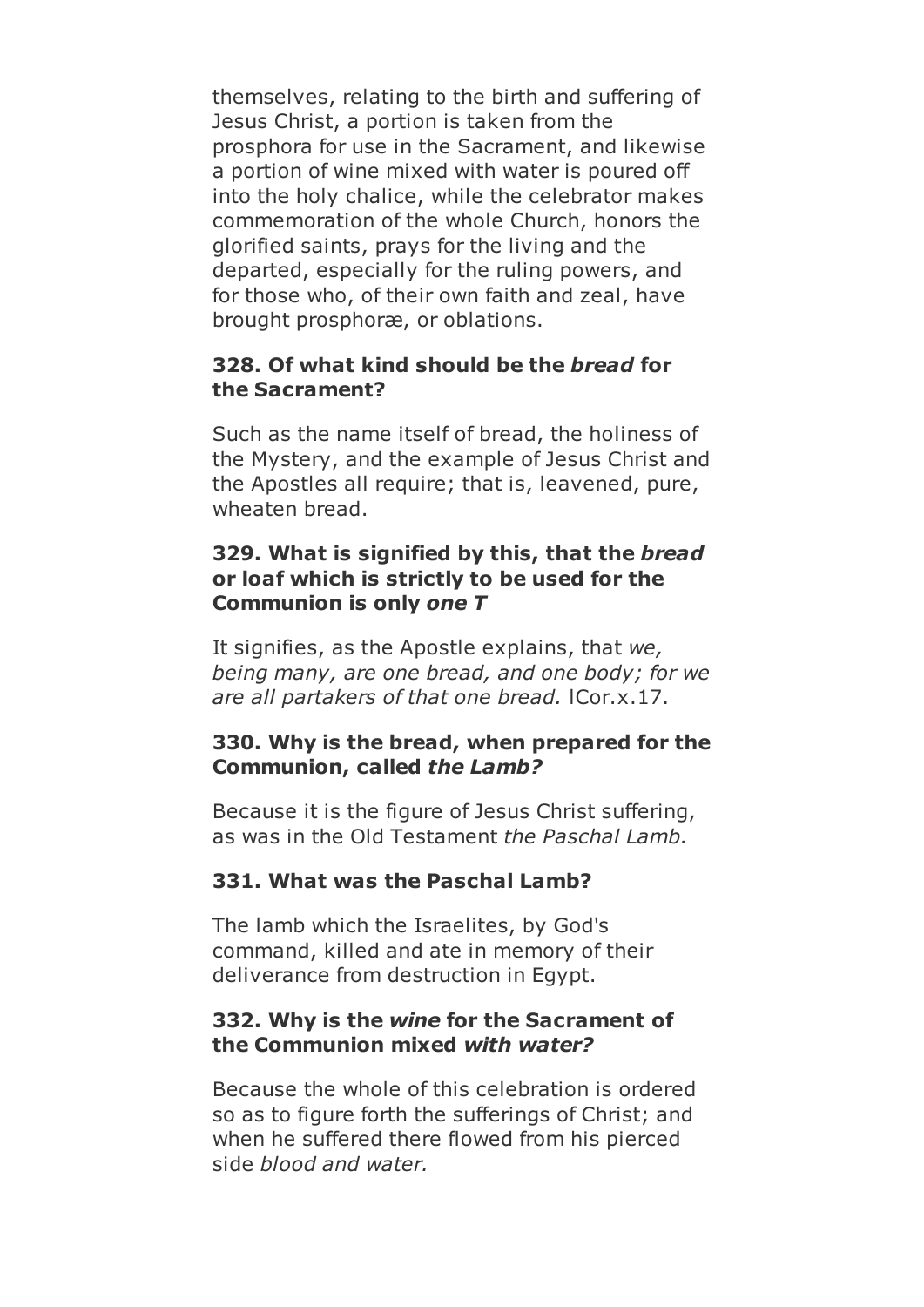## **333. What name has that part of the Liturgy in which the faithful are prepared for the Sacrament?**

The ancients called it *the Liturgy of the Catechumens;* because, besides baptized communicants, the catechumens, also, who are preparing for Baptism, and the penitents, who are not admitted to communion, may be present at it.

## **334. With what does this part of the Liturgy begin?**

With the Blessing, or glorification of the Kingdom of the Most Holy Trinity.

## **335. In what consists this part of the Liturgy?**

In prayers, singing, and reading from the books of the Apostles, and from the Gospel.

# **336. "With what does it end?**

With the order given to the catechumens to go out and leave the church.

## **337. What is the name for that part of the Liturgy in which the Sacrament itself is celebrated and consecrated?**

The *Liturgy of the Faithful;* because the faithful only, that is, the baptized, have the right to be present at this service.

# **338. What is the most essential act in this part of the Liturgy?**

The utterance of the words which Jesus Christ spake in instituting the Sacrament: *Take, eat; this is my body. Drink ye all of it; for this is my Blood of the New Testament.* Matt. xxvi. 26, 27, 28. And after this the invocation of the Holy Ghost, and the blessing the gifts, that is, the bread and wine which have been offered.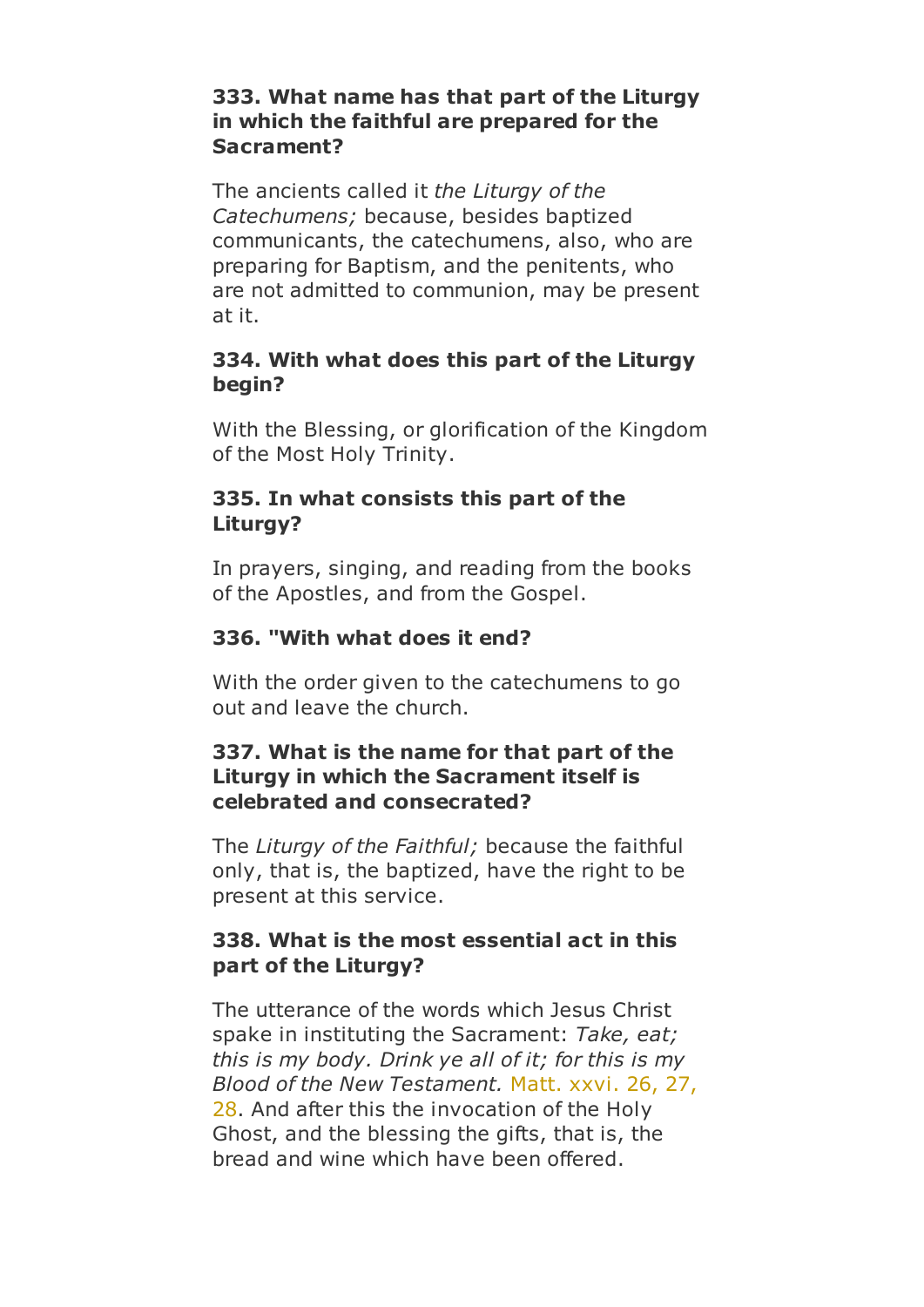## **339. Why is this so essential?**

Because at the moment of this act the bread and wine are changed, or transubstantiated, into the very Body of Christ, and into the very Blood of Christ.

#### **340. How are we to understand the word** *transubstantiation T*

In the exposition of the faith by the Eastern Patriarchs, it is said that the word transubstantiation is not to be taken to define the manner in which the bread and wine are changed into the Body and Blood of the Lord; for this none can understand but God; but only thus much is signified, that the bread truly, really, and substantially becomes the very true Body of the Lord, and the wine the very Blood of the Lord. In like manner John Damascene, treating of the Holy and Immaculate Mysteries of the Lord, writes thus: *It is truly that Body, united with Godhead, which had its origin from the Holy Virgin; not as though that Body which ascended came down from heaven, but because the bread and wine themselves are changed into the Body and Blood of God. But if thou seekest after the manner how this is, let it suffice thee to be told that it is by the Holy Ghost; in like manner as, by the same Holy Ghost, the Lord formed flesh to himself, and in himself, from the Mother of God; nor know I aught more than this, that the Word of God is true, powerful, and almighty, but its manner of operation unsearchable.* (J. Damasc. Theol. lib. iv. cap. 13, § 7.)

#### **341. What is required individually of every one who desires to approach the Sacrament of the Communion?**

To examine his conscience before God, and to cleanse it from sin by penitence; for doing which he has helps in fasting and prayer.

*Let a man examine himself, and so let him eat of*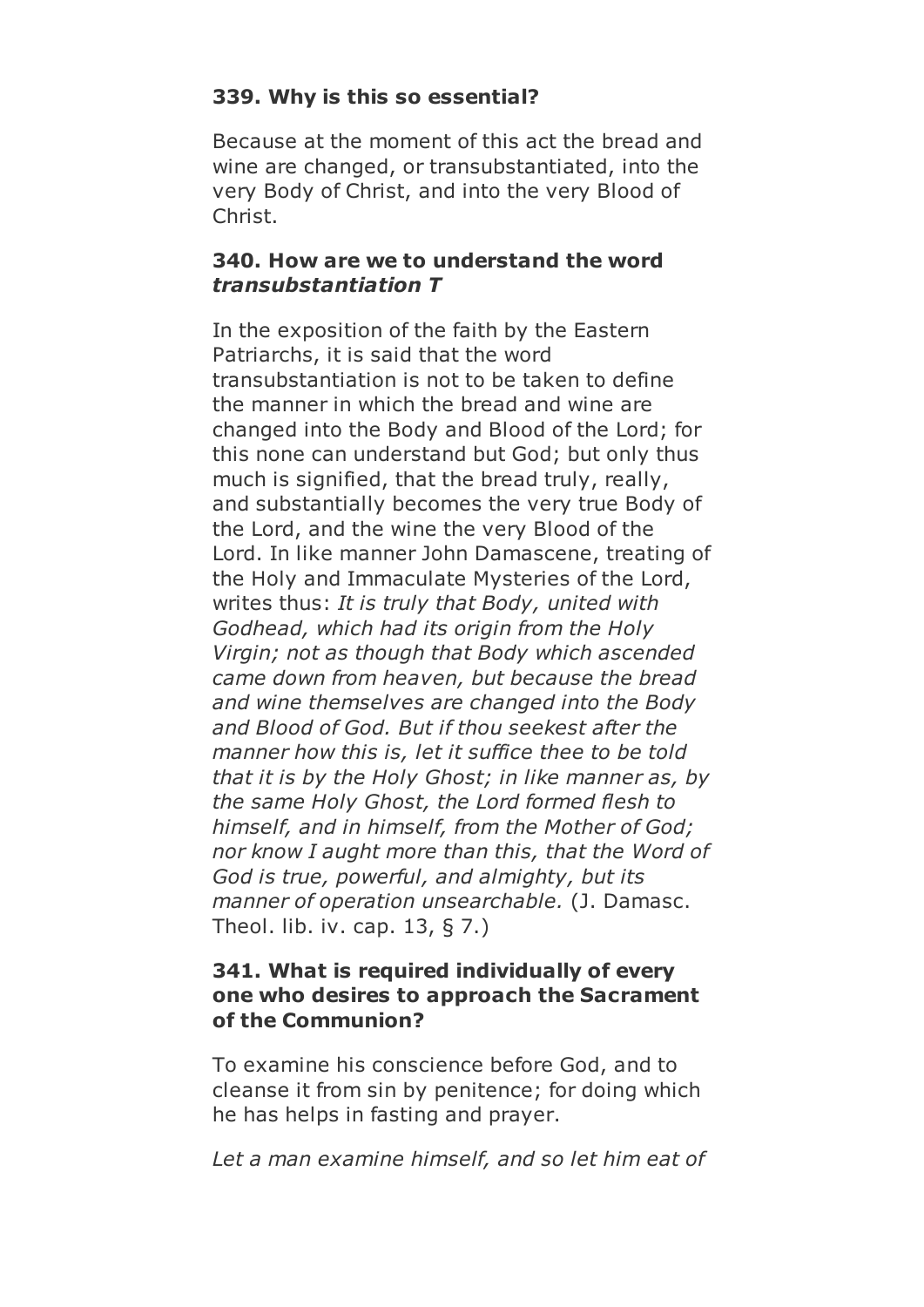*that bread, and drink of that cup; for he that eateth and drinketh unworthily, eateth and drinketh damnation to himself, not discerning the Lord's Body.* 1 Cor. xi. 28, 29.

#### **342. What benefit does he receive who communicates in the Body and Blood of Christ?**

He is in the closest manner united to Jesus Christ himself, and, in him, is made partaker of everlasting life.

*He that eateth my Flesh, and drinketh my Blood, dwelleth in me, and I in him.* John vi. 56. *Whoso eateth my Flesh, and drinketh my Blood, hath eternal life.* John vi. 54.

## **343. Ought we to communicate often in the holy Mysteries?**

The primitive Christians communicated every Lord's Day; but now few have such purity of life as to be always prepared to approach so great a Mystery. Our Mother the Church calls on all, who would live religiously, to confess before their ghostly Father, and communicate in the Body and Blood of Christ, four times yearly, or even every month, but requires all, without exception, to receive it at the least once in the year. (See Orthod. Confess. Pt. I. Q. 90.)

#### **344. What part can they have in the divine Liturgy who only hear it without approaching the holy Communion?**

They may and should take part in the Liturgy by prayer and faith, and especially by a continual remembrance of our Lord Jesus Christ, who expressly has commanded us to *do this in remembrance of him.* Luke xxii. 19.

#### **345. What should we remember at that time in the Liturgy when they make the Procession with the Gospel?**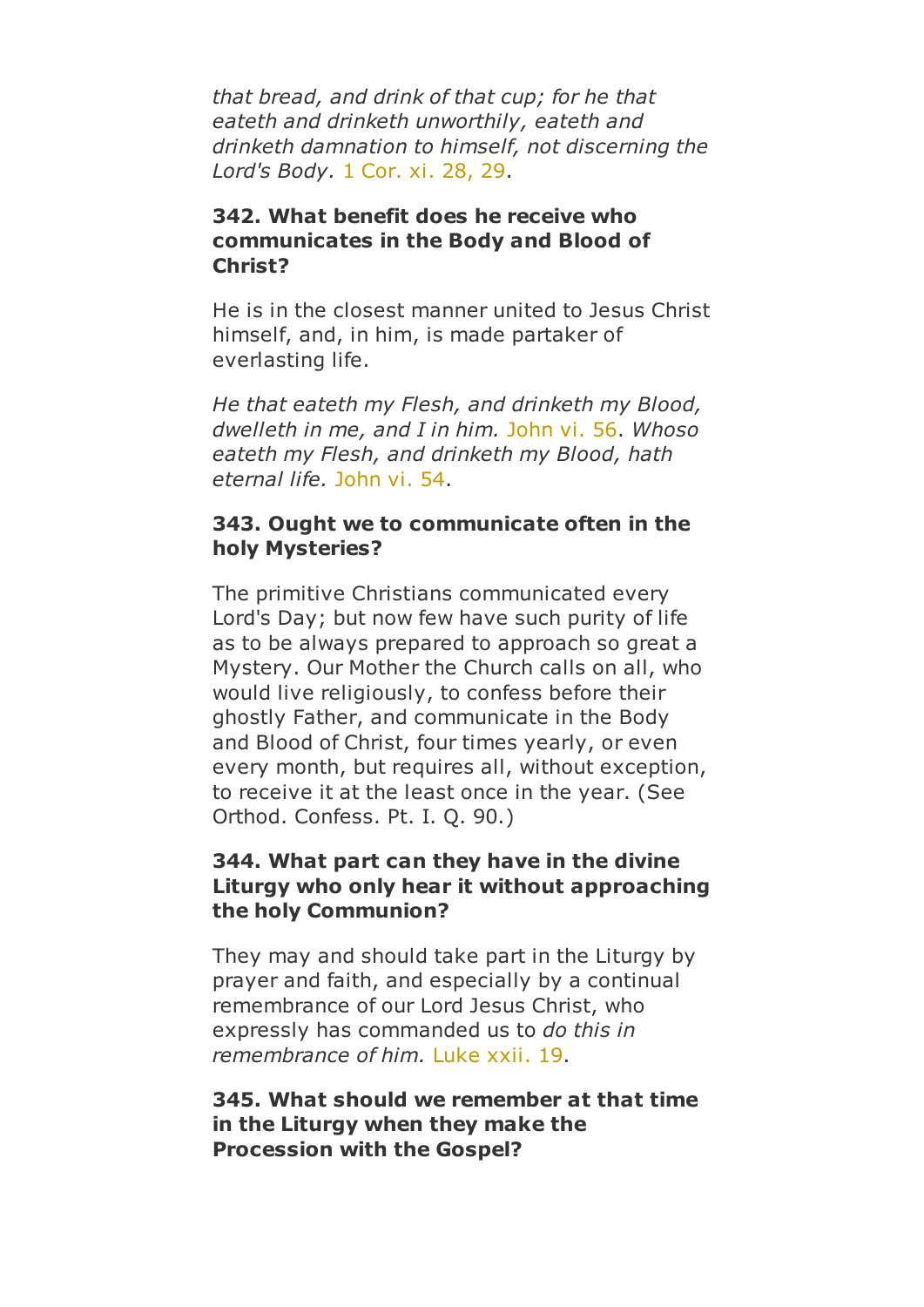Jesus Christ appearing to preach the Gospel. So also while the Gospel is reading, we should have the same attention and reverence as if we saw and heard Jesus Christ himself.

#### **346. What should we remember at that time in the Liturgy when they make the Procession with the gifts from the table of preparation to the altar?**

Jesus Christ going to suffer voluntarily, as a victim to the slaughter, while more than twelve legions of angels were ready around to guard him as their King.

*The King of kings, and Lord of lords, cometh to be slaughtered.* (Hymn for the Liturgy on the Great Sabbath.)

#### **347. What should we remember at the moment of the consecration of the Sacrament, and while the clergy are communicating within the altar?**

The mystical supper of Jesus Christ himself with his Apostles; his suffering, death, and burial.

#### **348. What is set forth after this, by the drawing back of the veil, the opening of the royal doors, and the appearance of the holy gifts?**

The appearance of Jesus Christ himself after his resurrection.

#### **349. What is figured by the last showing of the holy gifts to the people, after which they are hid from view?**

The ascension of Jesus Christ into heaven.

## **350. Will the use of the Sacrament of the holy Communion continue ever in the true Church of Christ?**

Assuredly it will ever continue, even to Christ's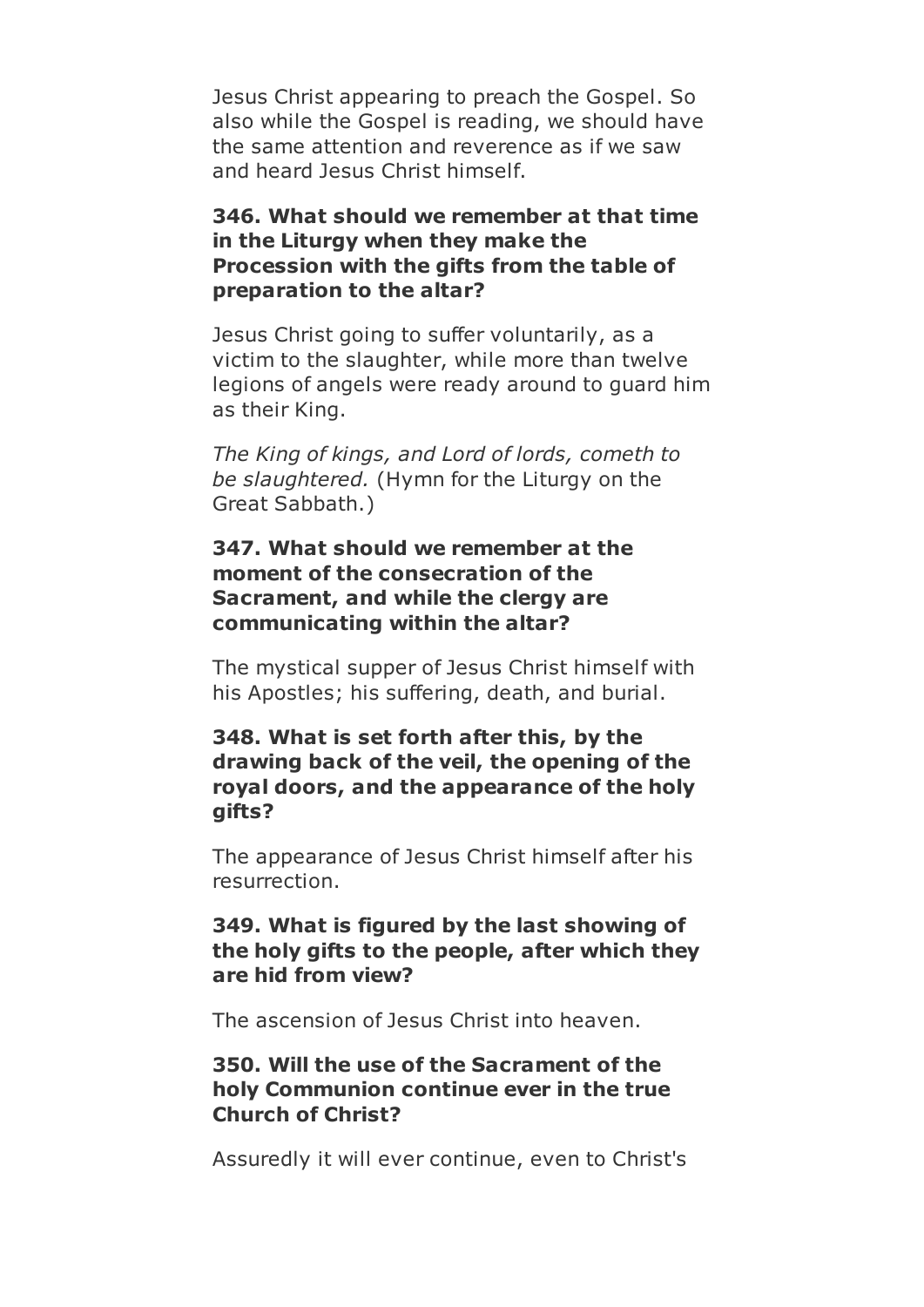coming again, agreeably to the words of the Apostle Paul: *For as oft as ye eat this bread, and drink this cup, ye do show forth the Lord's death till he come.* 1 Cor. xi. 26.

#### **On Penitence.**

## **351. What is** *Penitence?*

Penitence is a Sacrament, in which he who confesses his sins is, on the outward declaration of pardon by the priest, inwardly loosed from his sins by Jesus Christ himself.

## **352. What is the origin of this Sacrament?**

They who came to John the Baptist, who *preached the baptism of repentance for the remission of sins, confessed their sins.* Mark i. 4, 5. The Apostles were promised by Jesus Christ power to forgive sins, when he said, *Whatsoever ye shall bind on earth, shall be bound in heaven; and whatsoever ye shall loose on earth, shall be loosed in heaven.* Matt. xviii. 18. And after his resurrection he actually gave them this power, saying, *Receive ye the Holy Ghost: whosesoever sins ye remit, they are remitted unto them and whosesoever sins ye retain, they are retained.* John xx. 22, 23.

#### **353. What is required of the penitent?**

Contrition for his sins, with a full purpose of amendment of life, faith in Jesus Christ, and hope in his mercy.

*For godly sorrow worketh repentance to salvation, not to be repented of.* 2 Cor. vii. 10. *But if the wicked turn from his wickedness, and do that which is lawful and right, he shall live thereby.* Ezek. xxxiii. 19. *To him*, that is to Jesus Christ, *give all the Prophets witness, that*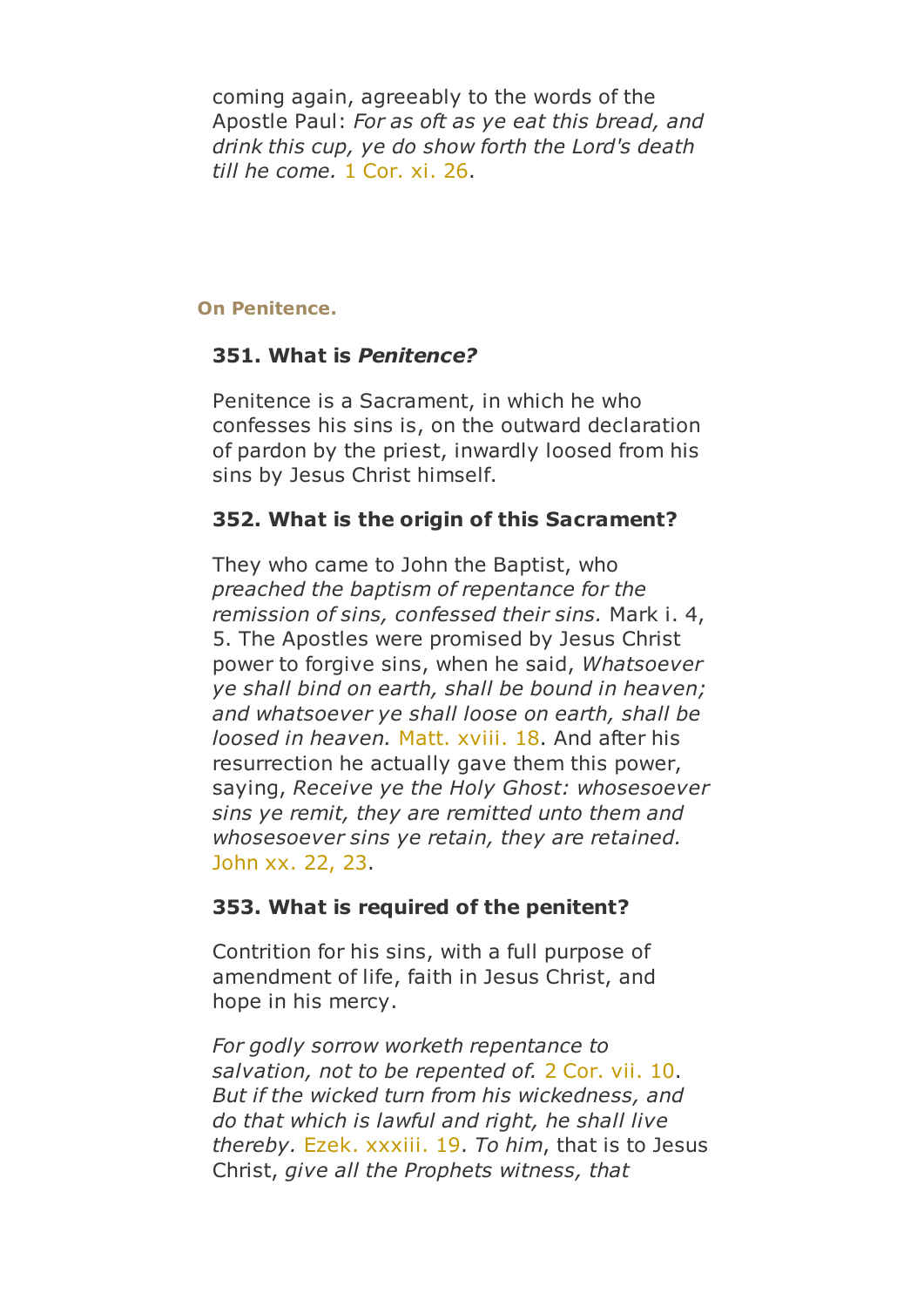*through his name whosoever believeth in him shall receive remission of sins.* Acts x. 43.

#### **354. Are there not besides certain preparations and aids to Penitence?**

Such are fasting and prayer.

#### **355. Is there not besides these a certain special mean used by holy Church for cleansing and giving peace to the conscience of the penitent?**

Such a mean is the *epitimia*, or penance.

## **356. What is the** *epitimia?*

The word means *punishment.* See 2 Cor. ii. 6. Under this name are prescribed to the penitent, according as may be requisite, divers particular exercises of piety, and divers abstinences or privations, serving to efface the unrighteousness of sin, and to subdue sinful habit; as, for instance, fasting beyond what is prescribed for all, or for grievous sins suspension from the holy Communion for a given time.

#### **On Orders.**

#### **357. What are** *Orders*

Orders are a Sacrament, in which the Holy Ghost, by the laying on of the Bishop's hands, ordains them that be rightly chosen to minister sacraments, and to feed the flock of Christ.

*Let a man so account of us, as of the ministers of Christ, and stewards of the mysteries of God.* 1 Cor. iv. 1.

*Take heed therefore unto yourselves, and to all the flock, over the which the Holy Ghost hath made you overseers, to feed the Church of God, which he hath purchased with his own blood.*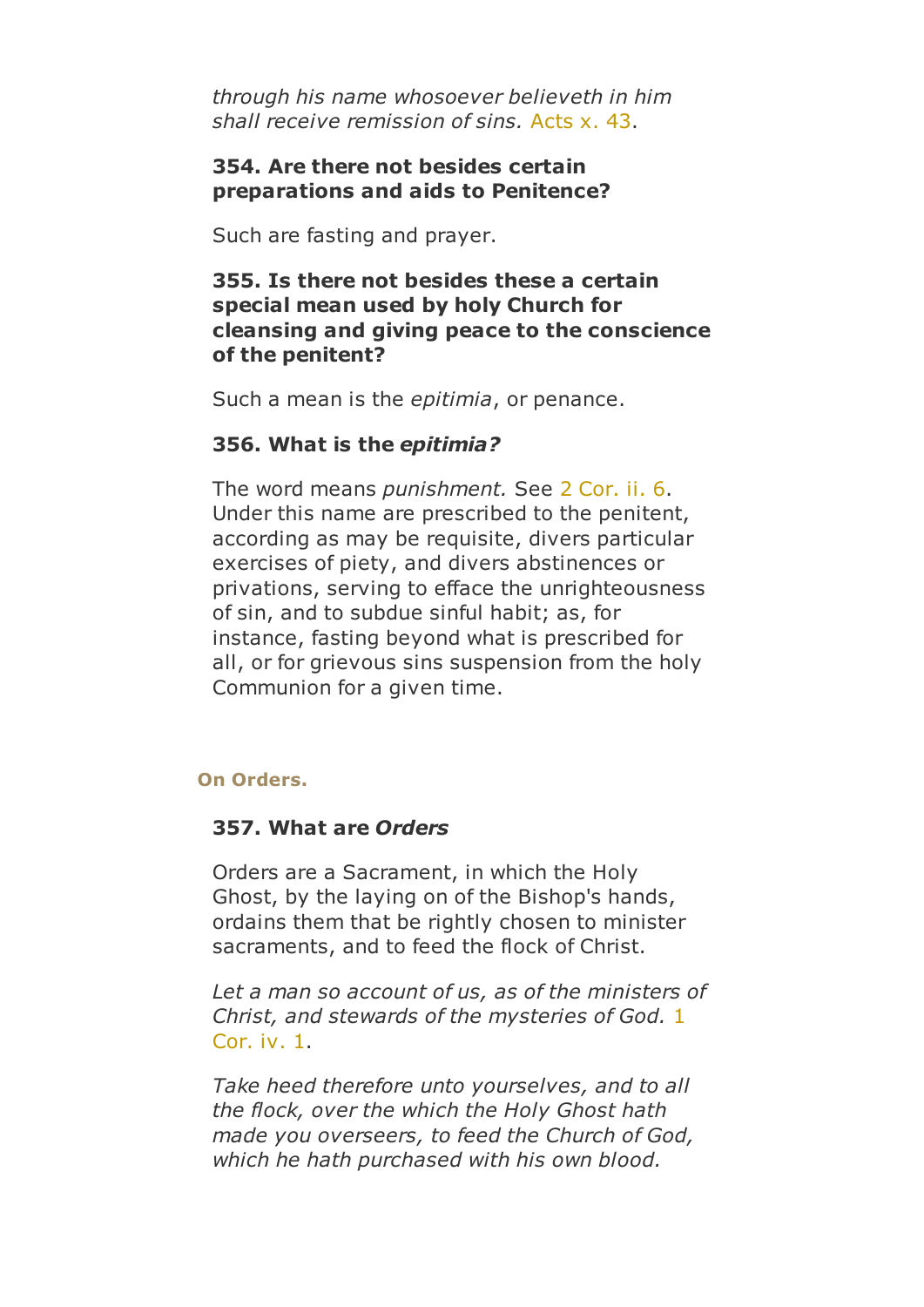Acts xx. 28.

## **358. What is it to feed the Church?**

To instruct the people in faith, piety, and good works.

#### **359. How many necessary** *degrees* **are there of Orders?**

Three: those of *Bishop, Priest*, and *Deacon.*

## **360. What difference is there between them?**

The Deacon serves at the Sacraments; the Priest hallows Sacraments in dependence on the Bishop; the Bishop not only hallows the Sacraments himself, but has power also to impart to others, by the laying on of his hands, the gift and grace to hallow them.

Of the Episcopal power the Apostle Paul thus writes to Titus: *For this cause left I thee in Crete, that thou shouldest set in order the things that are wanting, and ordain elders in every city.* Titus i. 5. And to Timothy: *Lay hands suddenly on no man.* 1 Tim. v. 22.

#### **On Matrimony.**

## **361. What is Matrimony?**

Matrimony is a Sacrament, in which, on the free promise of the man and woman before the priest and the Church to be true to each other, their conjugal union is blessed to be an image of Christ's union with the Church, and grace is asked for them to live together in godly love and honesty, to the procreation and Christian bringing up of children.

## **362. Whence does it appear that Matrimony is a Sacrament?**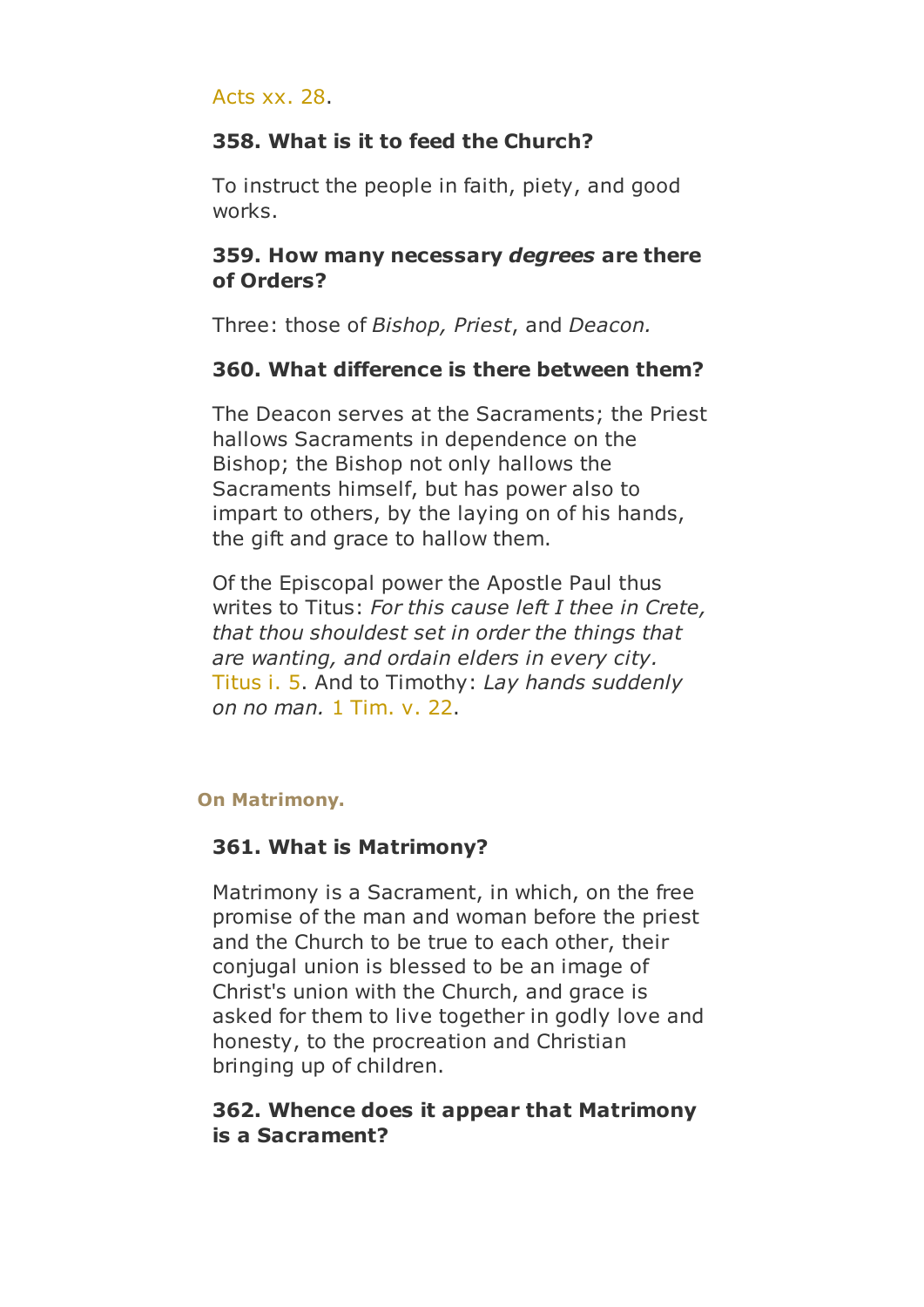From the following words of the Apostle Paul: *A man shall leave his father and mother, and shall be joined unto his wife, and they two shall be one flesh. This Sacrament is great: but I speak concerning Christ and the Church.* Eph. v. 31, 32.

## **363. Is it the duty of all to marry?**

No. Virginity is better than wedlock, if any have the gift to keep it undefiled.

Of this Jesus Christ has said expressly: *All men can not receive this saying, save they to whom it is given. He that is able to receive it, let him receive it.* Matt. xix. 11, 12.

And the Apostle says: *I say therefore to the unmarried and widows, It is good for them if they abide even as I; but if they can not contain, let them marry. . . . He that is unmarried careth for the things that belong to the Lord, how he may please the Lord; but he that is I married careth for the things that are of the world, how he may please his wife. . . . He that giveth his virgin in marriage doeth well; but he that giveth her not in marriage doeth better.* 1 Cor. vii. 8, 9, 32, 33, 38.

## **On Unction with Oil.**

## **364. What is Unction with Oil? I**

Unction with Oil is a Sacrament, in which, while the body is anointed with oil, God's grace is invoked on the sick, to heal him of spiritual and bodily infirmities.

## **365. Whence is the origin of this Sacrament?**

From the Apostles, who, having received power from Jesus Christ, *anointed with oil many that were sick, and healed them.* Mark vi. 13.

The Apostles left this Sacrament to the priests of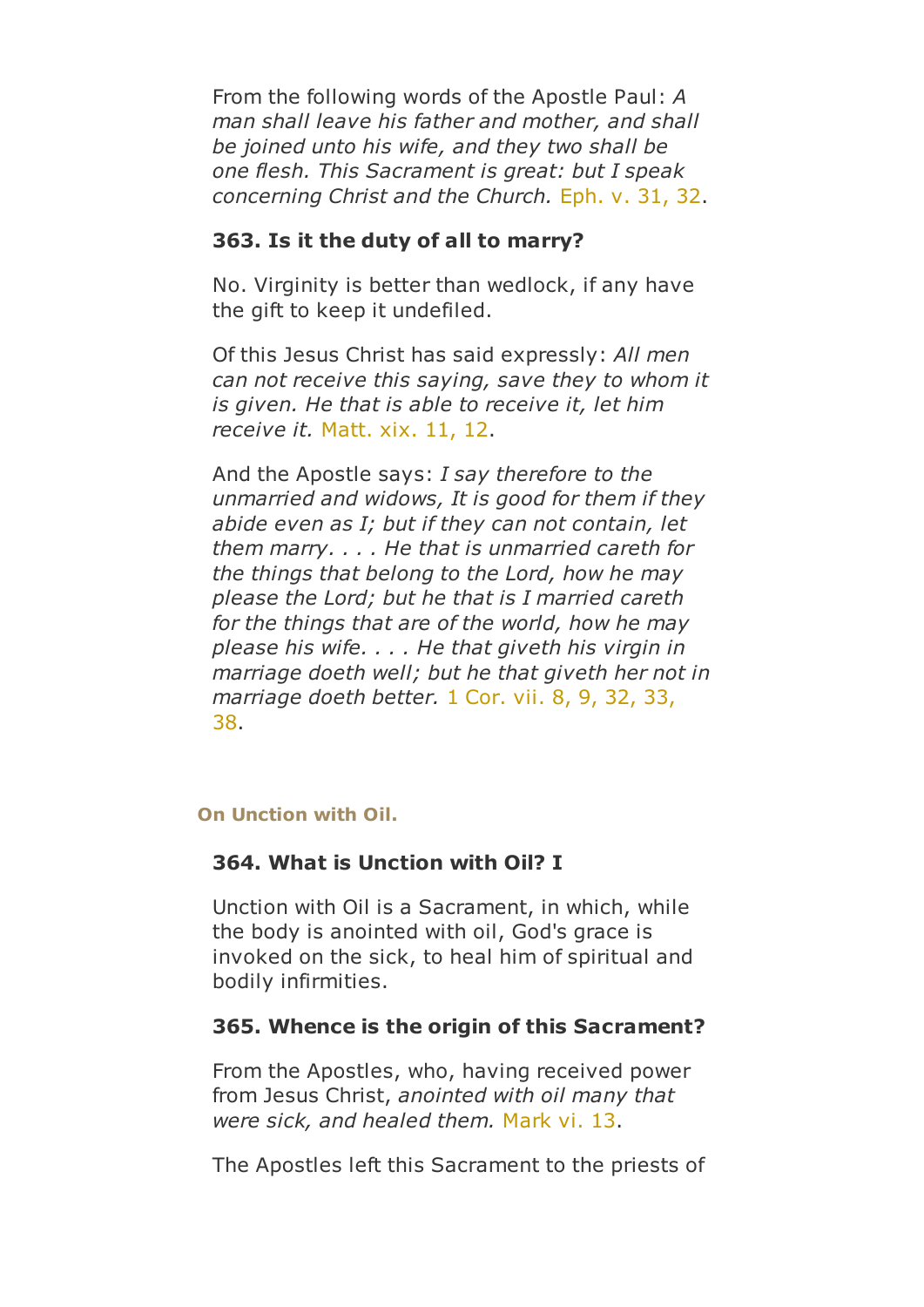the Church, as is evident from the following words of the Apostle James: *Is any sick among you? let him call for the elders of the Church; and let them pray over him, anointing him with oil in the name of the Lord; and the prayer of faith shall save the sick, and the Lord shall raise him up; and if he have committed sins, they shall be forgiven him.* James v. 14, 16.

# **On the Eleventh Article.**

#### **366. What is the** *resurrection of the dead***, which, in the words of the Creed, we** *look for* **or expect?**

An act of the almighty power of God, by which all bodies of dead men, being reunited to their souls, shall return to life, and shall thenceforth be spiritual and immortal.

*It is sown a natural body, it is raised a spiritual body.* 1 Cor. xv. 44. *For this corruptible must put on incorruption, and this mortal must put on immortality.* 1 Cor. xv. 53.

## **367. How shall the body rise again after it has rotted and perished in the ground?**

Since God formed the body from the ground originally, he can equally restore it after it has perished in the ground. The Apostle Paul illustrates this by the analogy of a grain of seed, which rots in the earth, but from which there springs up afterwards a plant, or tree. *That which thou sowest is not quickened except it die.* 1 Cor. xv. 36.

#### **368. Shall all, strictly speaking, rise again?**

All, without exception, that have died; but they who at the time of the general resurrection shall be still alive shall have their present gross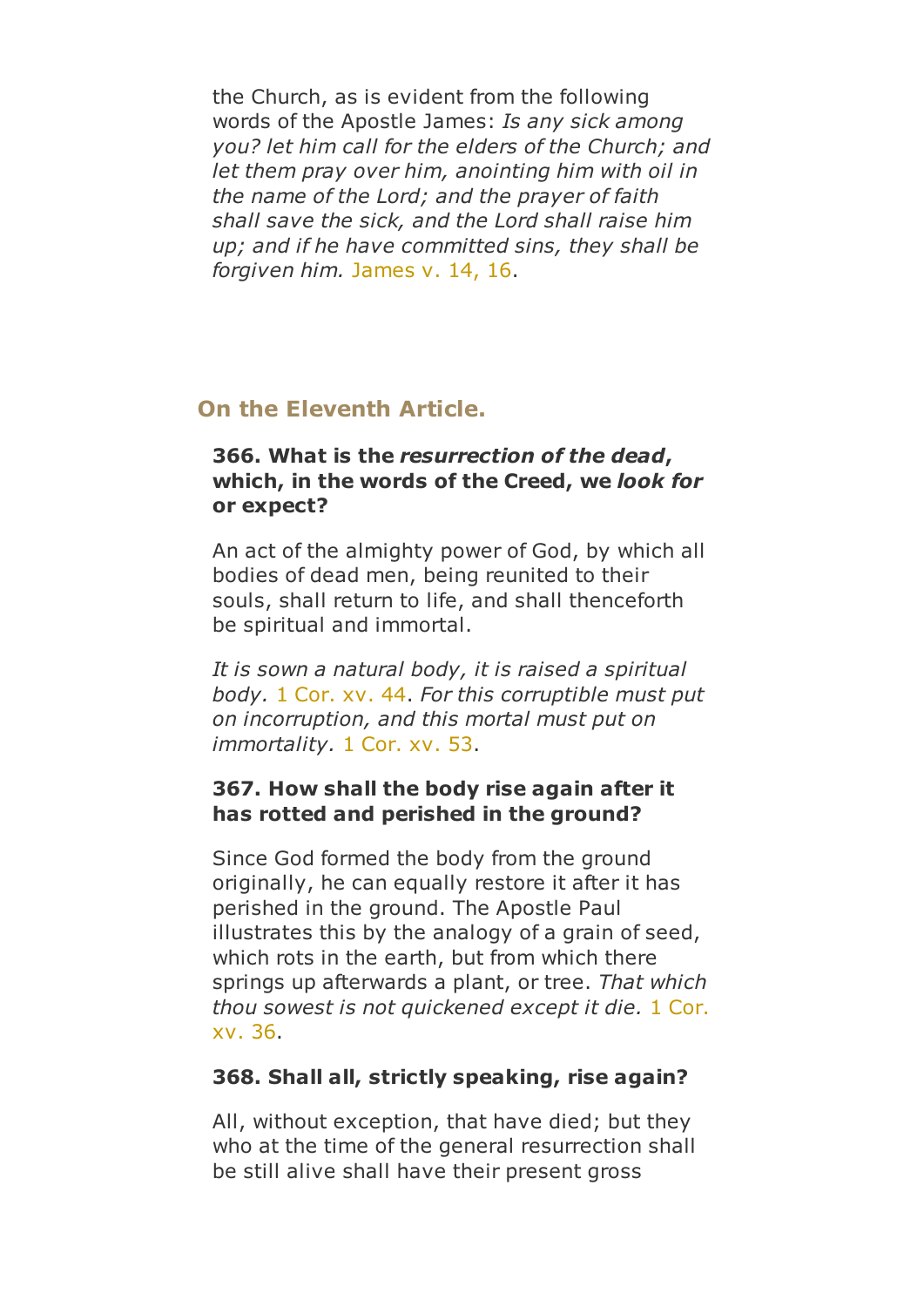bodies changed in a moment, so as to become spiritual and immortal.

*We shall not all sleep, but we shall all be changed, in a moment, in the twinkling of an eye, at the last trump; for the trumpet shall sound, and the dead shall be raised incorruptible, and we shall be changed.* 1 Cor. xv. 51, 52.

#### **369. When shall the resurrection of the dead be?**

At the end of this visible world?

## **370. Shall the world then too come to an end?**

Yes; this corruptible world shall come to an end, and shall be transformed into another, incorruptible.

*Because the creature itself also shall be delivered from the bondage of corruption into the glorious liberty of the children of God.* Rom. viii. 21. *Nevertheless we, according to his promise, look for new heavens and a new earth, wherein dwelleth righteousness.* 2 Peter iii. 13.

# **371. How shall the world be transformed?**

By fire. *The heavens and the earth, which are now, by the same*, that is, by God's *word, are kept in store, reserved unto fire against the day of judgment and perdition of ungodly men.* 2 Peter iii. 7.

## **372. In what state are the souls of the dead till the general resurrection?**

The souls of the righteous are in light and rest, with a foretaste of eternal happiness; but the souls of the wicked are in a state the reverse of this.

## **373. Why may we not ascribe to the souls of**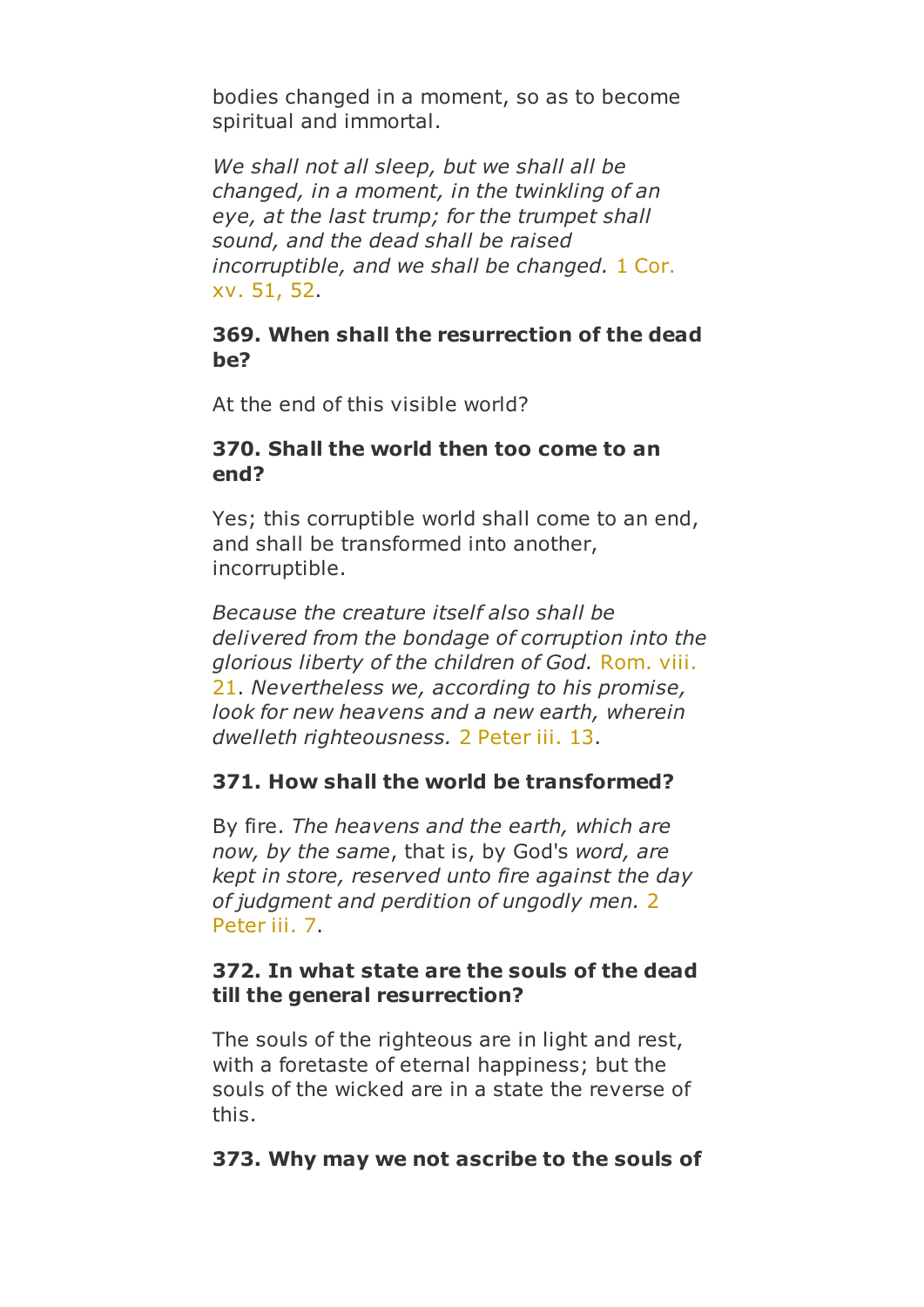#### **the righteous perfect happiness immediately after death?**

Because it is ordained that the perfect retribution according to works shall be received by the perfect man after the resurrection of the body and God's last judgment.

The Apostle Paul says: *Henceforth there is laid up for me a crown of righteousness, which the Lord, the righteous Judge, shall give me at that day; and not to me only, but unto all them also that love his appearing.* 2 Tim. iv. 8. And again: *We must all appear before the judgment-seat of Christ; that every one may receive the things done in his body, according to that he hath done, whether it be good or bad.* 2 Cor. v. 10.

#### **374. Why do we ascribe to the souls of the righteous a foretaste of bliss before the last judgment?**

On the testimony of Jesus Christ himself, who says in the parable that the righteous Lazarus was immediately after death carried into Abraham's bosom. Luke xvi. 22.

## **375. Is this foretaste of bliss joined with a sight of Christ's own countenance?**

It is so more especially with the saints, as we are given to understand by the Apostle Paul, who *had a desire to depart, and to be with Christ.* Phil. i. 23.

#### **376. What is to be remarked of such souls as have departed with faith, but without having had time to bring forth fruits worthy of repentance?**

This: that they may be aided towards the attainment of a blessed resurrection by prayers offered in their behalf, especially such as are offered in union with the oblation of the bloodless sacrifice of the Body and Blood of Christ, and by works of mercy done in faith for their memory.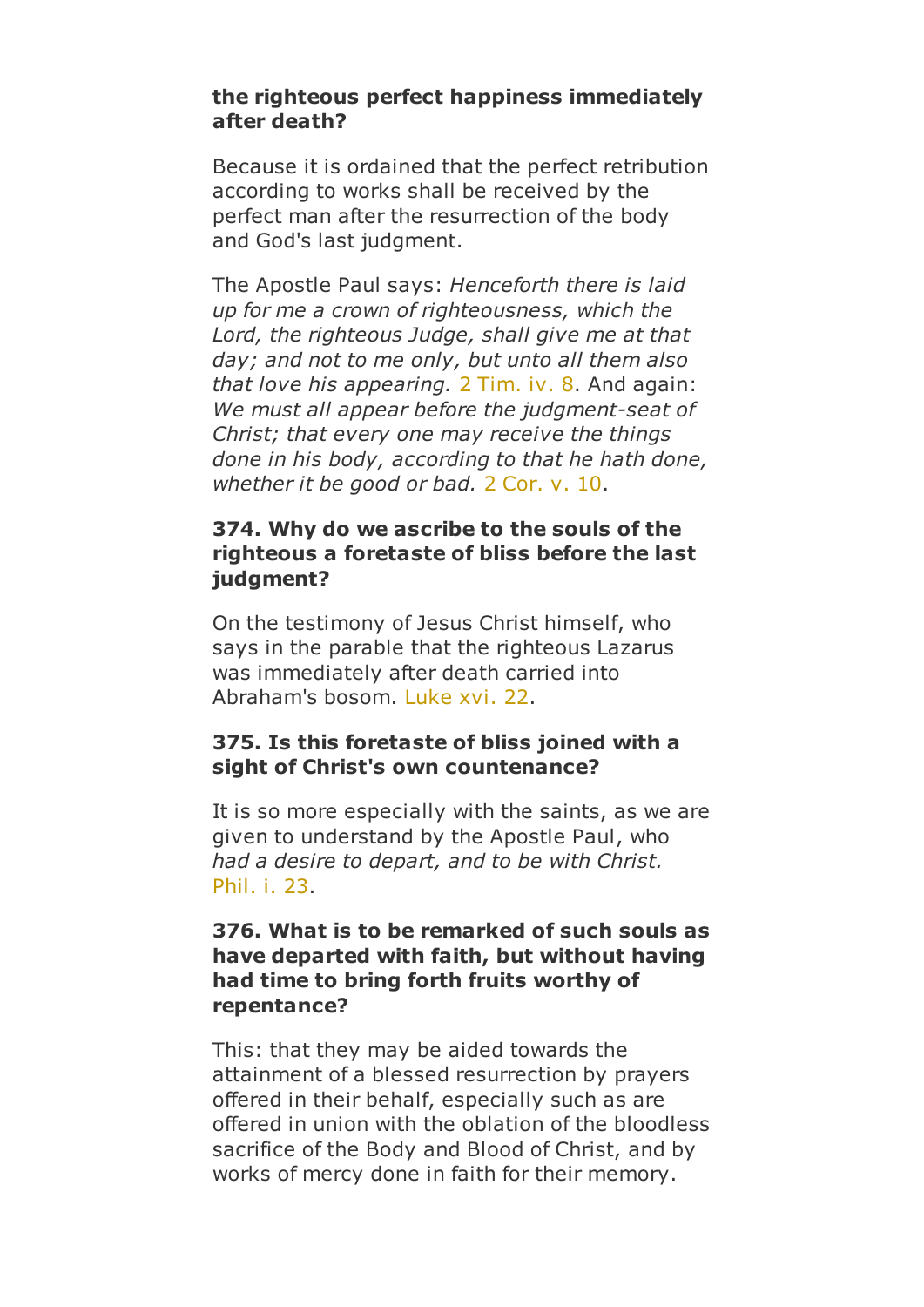# **377. On what is this doctrine grounded?**

On the constant tradition of the Catholic Church; the sources of which may be seen even in the Church of the Old Testament. Judas Maccabæus offered sacrifice for his men that had fallen. 2 Macc. xii. 43. Prayer for the departed has ever formed a fixed part of the divine Liturgy, from the first Liturgy of the Apostle James. St. Cyril of Jerusalem says: *Very great will be the benefit to those souls for which prayer is offered at the moment when the holy and tremendous Sacrifice is lying in view.* (Lect. Myst. v. 9.)

St. Basil the Great, in his prayers for Pentecost, says that the Lord vouchsafes to receive from us propitiatory prayers and sacrifices *for those that are kept in Hades*, and allows us the hope of obtaining for *them peace, relief, and freedom.*

# **On the Twelfth Article.**

#### **378. What is** *the life of the world to come T*

The life that shall be after the resurrection of the dead and the general judgment of Christ.

## **379. What kind of life shall this be?**

For those who believe, who love God, and do what is good, it shall be so happy that we can not now even conceive such happiness. *It doth not yet appear what we shall be.* 1 John iii. 2. *I knew a man in Christ*, says the Apostle Paul, *who was caught up into Paradise, and heard unspeakable words, which it is not lawful for a man to utter.* 2 Cor. xii. 2, 4.

#### **380. Whence shall proceed this so great happiness?**

From the contemplation of God in light and glory,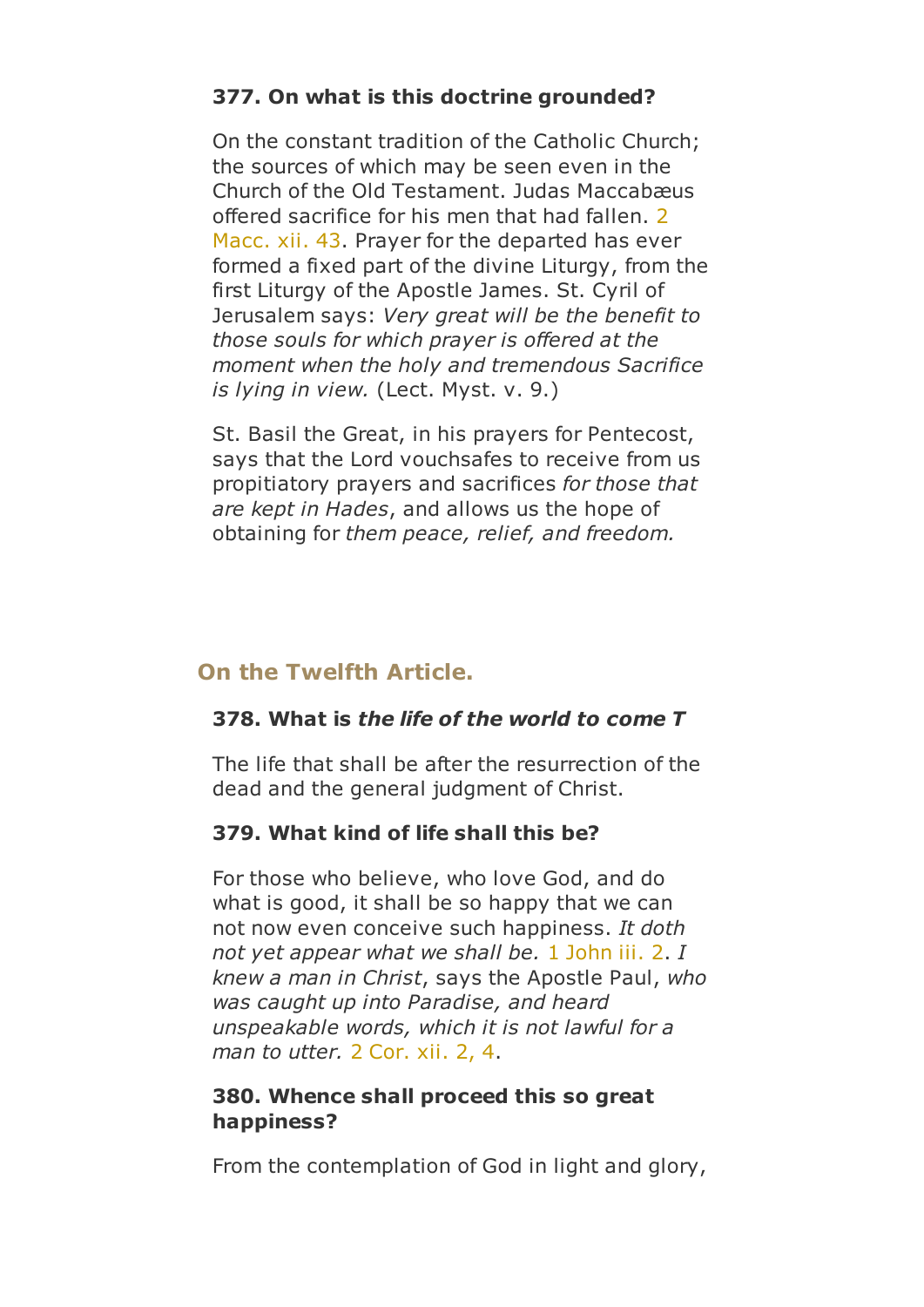and from union with him. *For now we see through a glass darkly, but then face to face: now I know in part, but then shall I know, even as also I am known.* 1 Cor. xiii. 12.

*Then shall the righteous shine forth as the sun, in the kingdom of their Father.* Matt. xiii. 43. *God shall be all in all.* 1 Cor. xv. 28.

#### **381. Shall the body also share in the happiness of the soul?**

Yes; it too will be glorified with the light of God, as Christ's body was at his transfiguration on Mount Tabor.

*It is sown in dishonor, it is raised in glory.* 1 Cor. xv. 43. *As we have borne the image of the earthy*, that is, of Adam, *we shall also bear the image of the heavenly.* 1 Cor. xv. 49.

# **382. Will all be equally happy?**

No. There will be different degrees of happiness, in proportion as every one shall have here endured the fight of faith, love, and good works. *There is one glory of the sun, and another glory of the moon, and another glory of the stars; for one star differeth from another star in glory. So also is the resurrection of the dead.* 1 Cor. xv. 41, 42.

#### **383. But what will be the lot of unbelievers and transgressors?**

They will be given over to everlasting death--that is, to everlasting fire, to everlasting torment, with the devils.

*Whosoever was not found written in the book of life was cast into the lake of fire.* Rev. xx. 15. And, *That is the second death.* Rev. xx. 14. *Depart from me, ye cursed, into everlasting fire, prepared for the devil and his angels.* Matt. xxv. 41. *And these shall go away into everlasting punishment, but the righteous into life eternal.*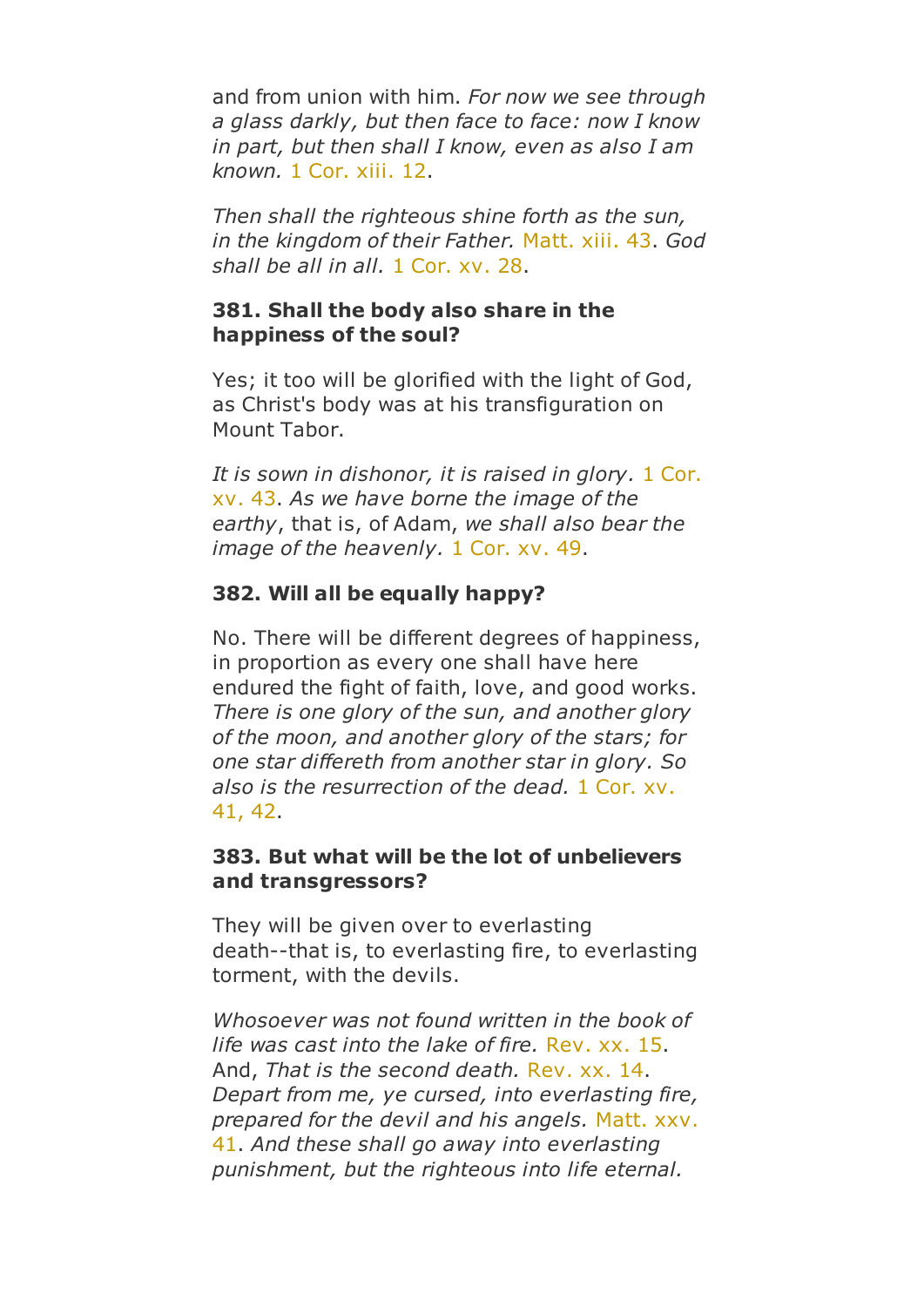Matt. xxv 46. *It is better for thee to enter into the kingdom of God with one eye, than having two eyes to be cast into hell fire: where their worm dieth not, and the fire is not quenched.* Mark ix. 47, 48.

#### **384. Why will such severity be used with sinners?**

Not because God willed them to perish; but they of their own will *perish, because they receive not the love of the truth, that they might be saved.* 2 Thess. ii. 10.

#### **385. Of what benefit will it be to us to meditate on death, on the resurrection, on the last judgment, on everlasting happiness, and on** everlasting torment?

These meditations will assist us to abstain from sin, and to wean our affections from earthly things; they will console ns for the absence or loss of worldly goods, incite us to keep our souls and bodies pure, to live to God and to eternity, and so to attain everlasting salvation.

1 The Greek and the German edition have the following addition: 'But those who freely accept the grace given them, who make good use of the means of grace granted unto them, and who walk in the appointed path of salvation, God has properly foreordained for salvation.'

# **THE SECOND PART OF THE ORTHODOX CATECHISM. ON HOPE.**

**Definition of Christian Hope, its Ground, and the Means thereto.**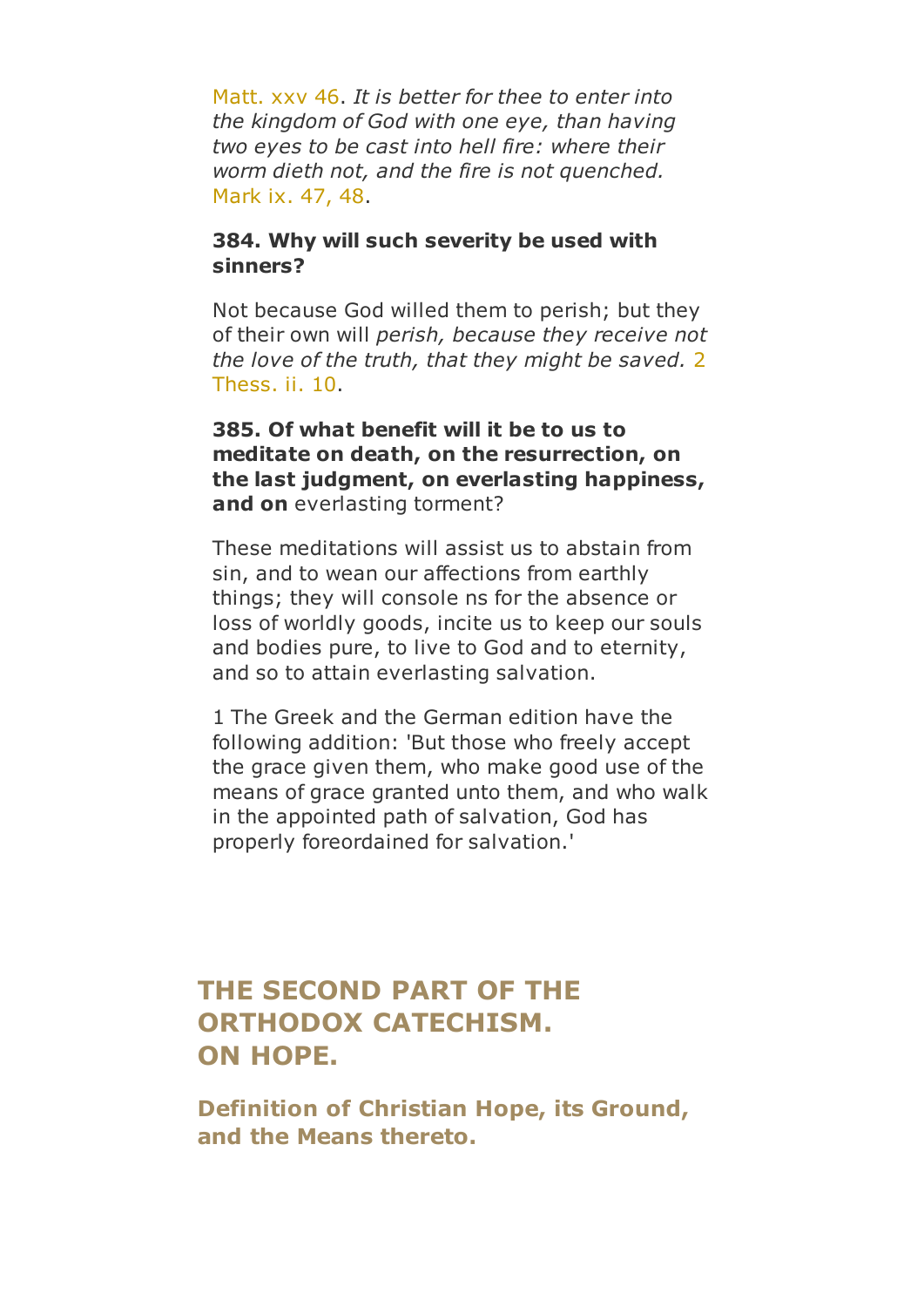#### **386.** What is *Christian hope?*

The resting of the heart on God, with the full trust that he ever cares for our salvation, and will give us the happiness he has promised.

**387.** What is the ground of Christian hope?

The *Lord Jesus Christ is our hope*, or the ground of our hope. 1 Tim. i. 1. *Hope to the end for the grace that is to be brought unto you by the revelation of Jesus Christ.* 1 Peter i. 13.

**388.** What are the means for attaining to a saving hope?

The means to this are, first, prayer; secondly, the true doctrine of blessedness, and its practical application.

# **On Prayer.**

**389.** Is there any testimony of God's Word to this, that prayer is a mean for attaining to a saving hope?

Jesus Christ himself joins the hope of receiving our desire with prayer: *Whatsoever ye shall ask* of the Father *in my name, that will I do, that the Father may be glorified in the Son.* John xiv. 13.

**390.** What is *Prayer?*

The lifting up of man's mind and heart to God, manifested by devout words.

**391.** What should the Christian do when he lifts up his mind and heart to God?

First, he should *glorify* him for his divine perfections; secondly, *give thanks* to him for his mercies; thirdly, *ask* him for what he needs. So there are three chief forms of prayer: *Praise, Thanksgiving,* and *Petition.*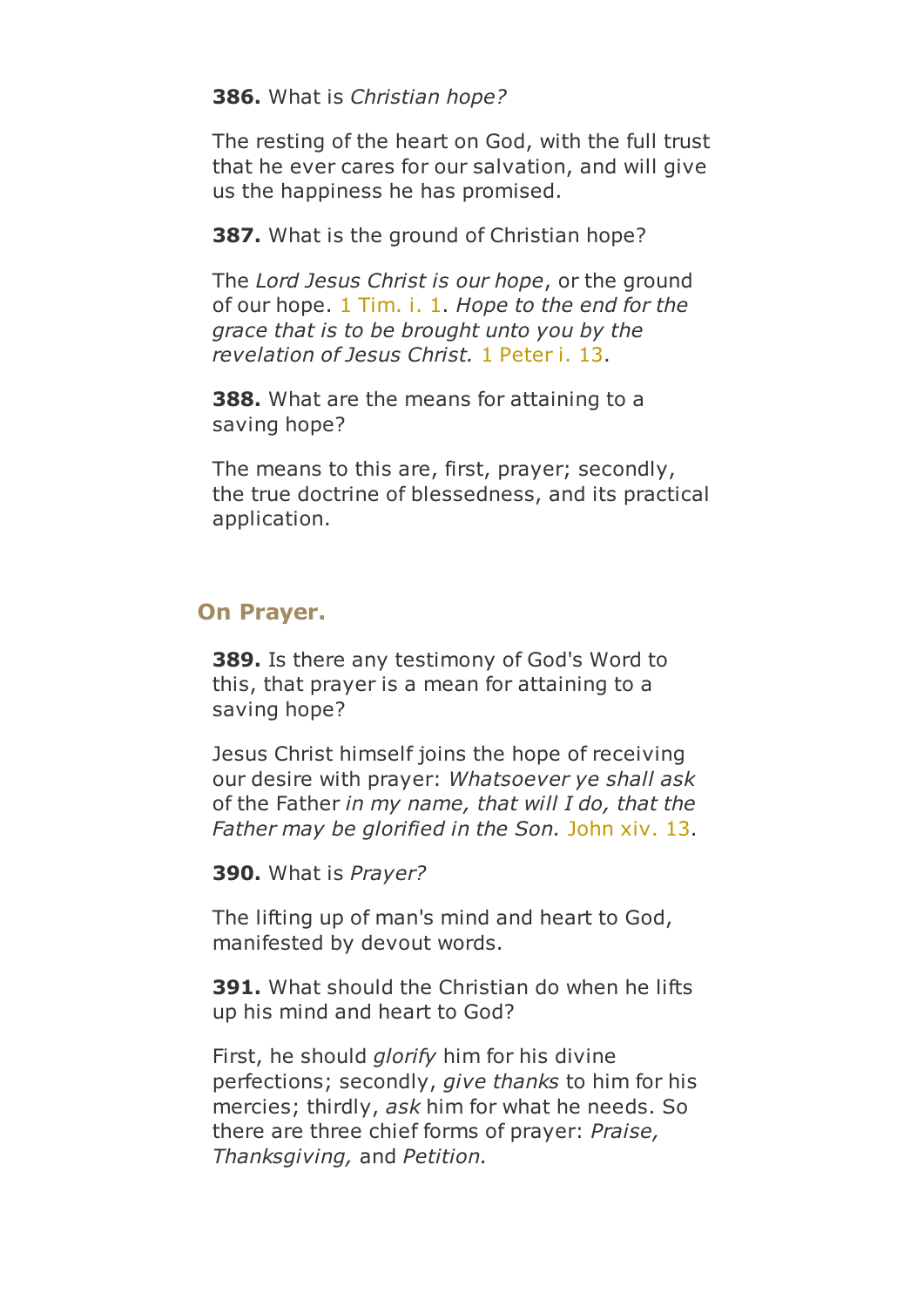**392.** Can a man pray without words?

He can: in mind and heart. An example of this may be seen in Moses before the passage through the Red Sea. Exod. xiv. 15.

**393.** Has not such prayer a name of its own?

It is called *spiritual*, or prayer of the *heart* and *mind*, in one word, *inward* prayer; while, on the other hand, prayer expressed in words, and accompanied by other marks of devotion, is called *oral* or *outward* prayer.

**394.** Can there be outward prayer without inward?

There can: if any man utter words of prayer without attention or earnestness.

**395.** Does outward prayer alone suffice to obtain grace?

So far is it from sufficing to obtain grace, that contrariwise it provokes God to anger.

God has himself declared his displeasure at such prayer: *This people draweth nigh unto me with their mouth, and honoreth me with their lips, but their heart is far from me: but in vain do they worship me.* Matt. xv. 8, 9.

**396.** Does not inward prayer alone suffice without outward?

This question is as if one should ask whether soul alone might not suffice for man without body. It is idle to ask this, seeing that God has been pleased to make man consist of soul and body; likewise idle it is to ask whether inward prayer alone may not suffice without outward. Since we have both soul and body, we ought to *glorify God in our bodies, and in our souls, which are God's:* this being besides natural, *that out of the abundance of the heart the mouth* should *speak.* Our Lord Jesus Christ was spiritual in the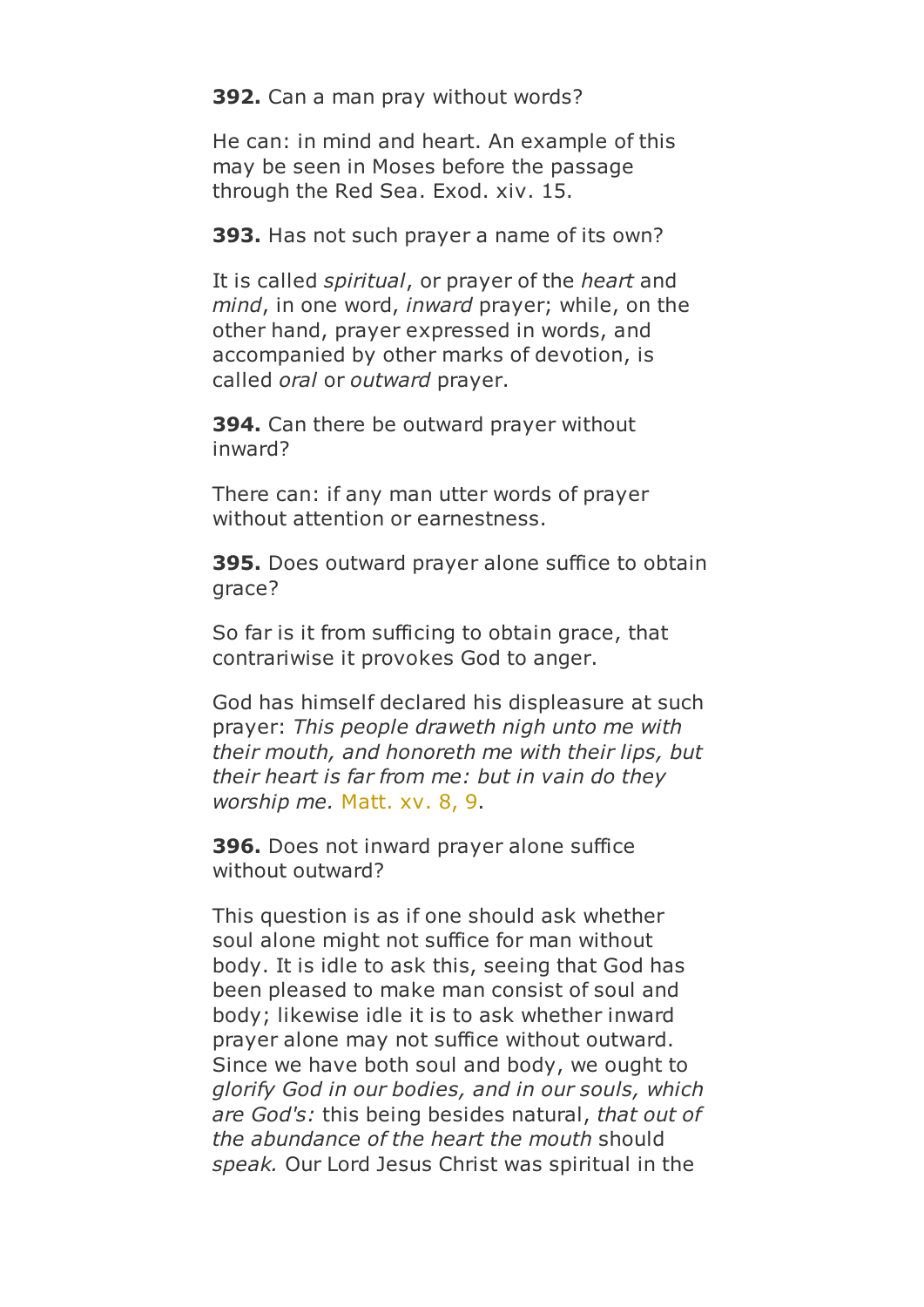highest degree, but even he expressed his spiritual prayer both by words and by devout gestures of body, sometimes, for instance, lifting up his eyes to heaven, sometimes kneeling, or falling on his face to the ground. 1 Cor. vi. 20; Matt. xii. 34; John xvii. 1; Luke xxii. 41; Matt. xxvi. 39.

# **On the Lord's Prayer.**

**397.** Is there not a prayer which may be termed the common Christian prayer, and pattern of all prayers?

Such is the Lord's Prayer.

**398.** What is the *Lord's Prayer?*

A prayer which our Lord Jesus Christ taught the Apostles, and which they delivered to all believers.

**399.** Repeat it.

*Our father, who art in heaven?*

- 1. *Hallowed be thy Name;*
- 2. *Thy kingdom come;*
- 3. *Thy will be done, as in heaven, so in earth;*
- 4. *Give us this day our bread for subsistence;*

5. *And forgive us our debts, as we forgive our debtors,*

6. *And lead us not into temptation;*

7. *But deliver us from evil.*

*For thine is the kingdom, the power, and the glory, forever and ever. Amen.* Matt. vi. 9--13.

**400.** In order the better to understand the Lord's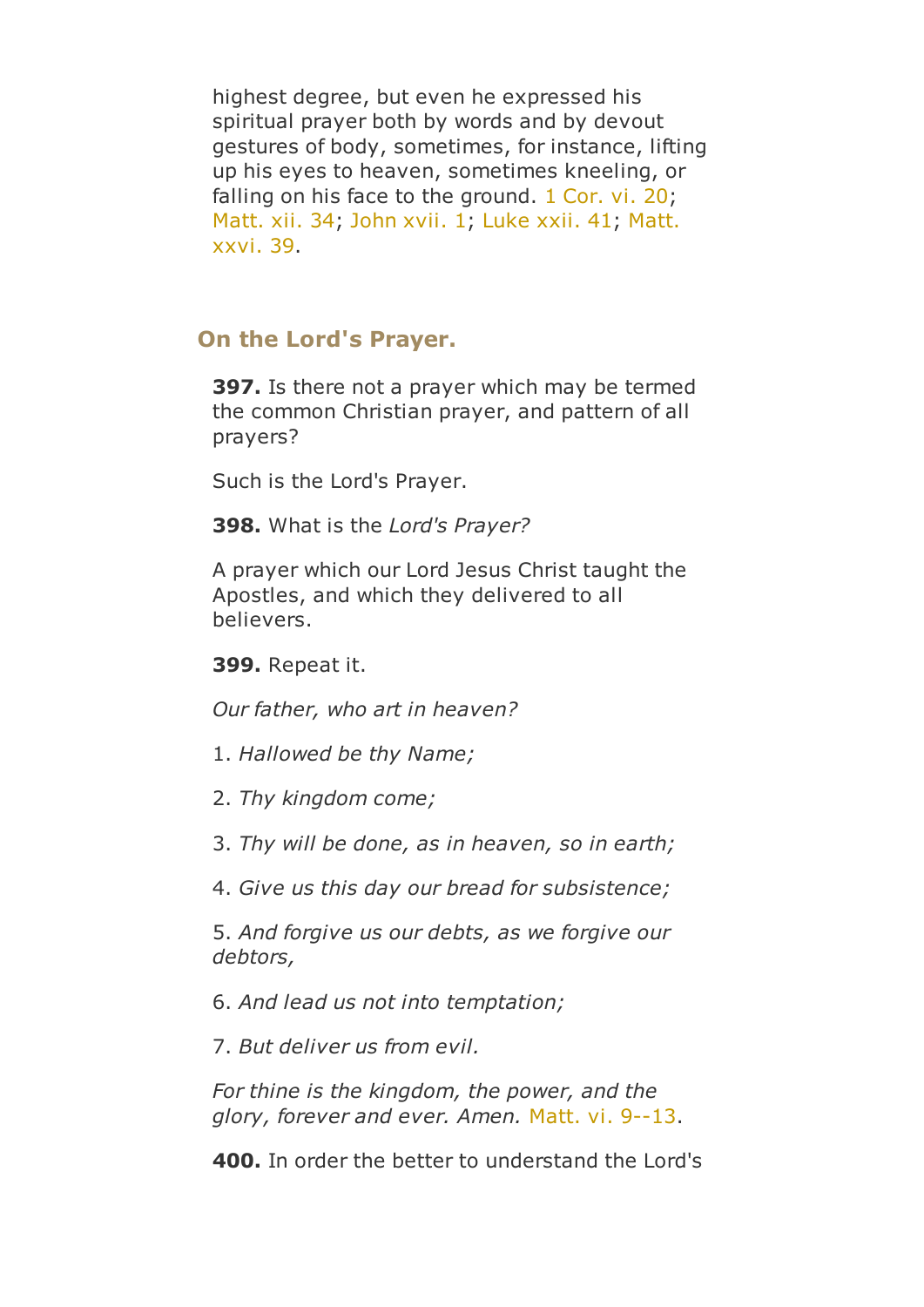Prayer, how may we divide it?

Into the *invocation*, seven *petitions*, and the *doxology.*

On the Invocation.

**401.** How dare we call God *Father?*

By faith in Jesus Christ, and by the grace of regeneration.

*As many as received him, to them, gave he power to become the sons of God, even to them that believe on his name: which were born, not of blood, nor of the will of the flesh, nor of the will of man, but of God.* John i. 12, 13.

**402.** Must we say *Our Father* even when we pray alone?

Certainly we must.

**403.** Why so?

Because Christian charity requires us to call upon God, and ask good things of him, for all our brethren, no less than for ourselves.

**404.** Why in the invocation do we say, *Who art in heaven?*

That, entering upon prayer, we may leave every thing earthly and corruptible, and raise our minds and hearts to what is heavenly, everlasting, and divine.

# **On the First Petition.**

**405.** Is not God's name holy?

Doubtless it is holy in itself. *Holy is his name.* Luke i. 49.

**406.** How, then, can it yet be hallowed?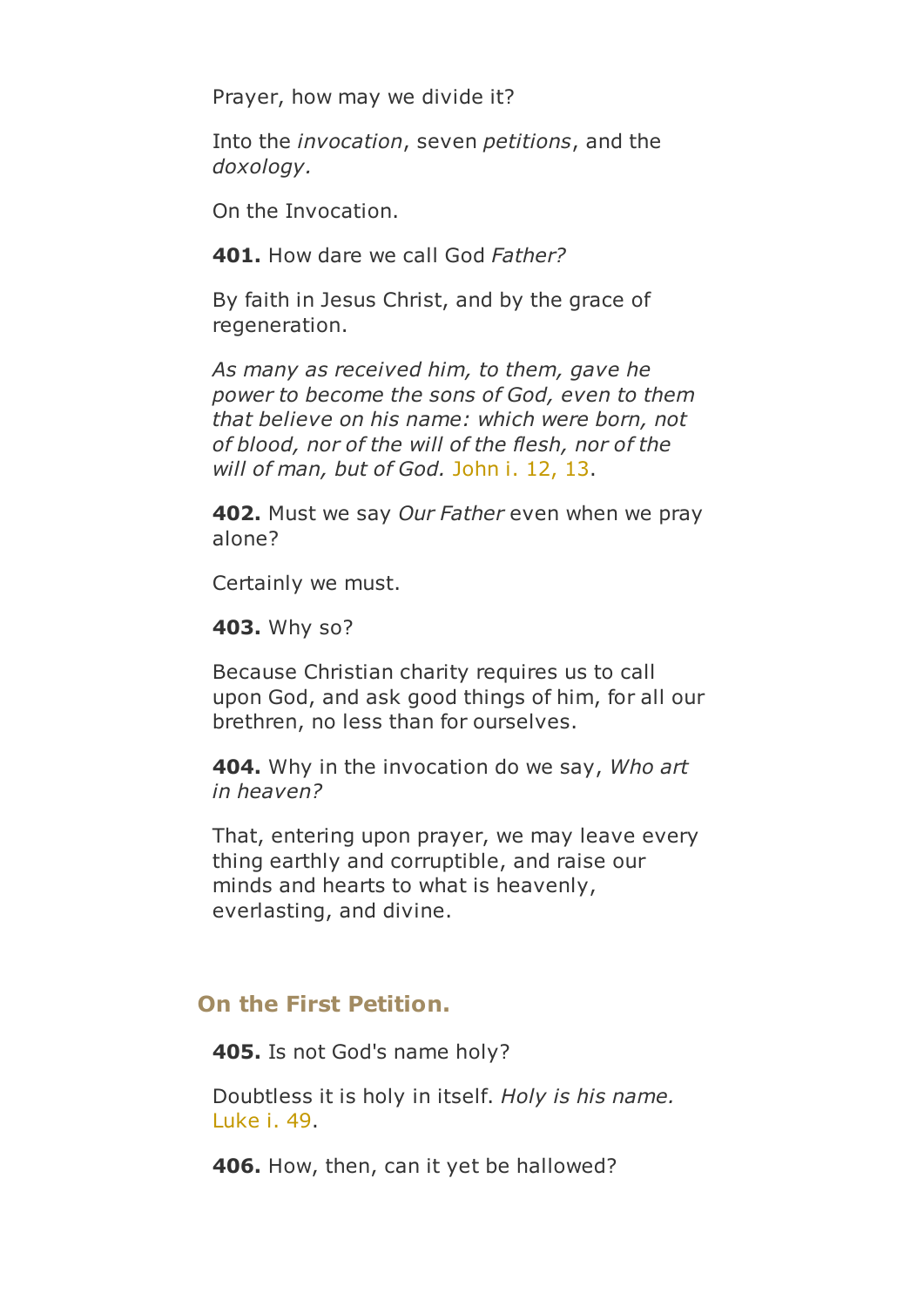It may be hallowed in men; that is, his eternal holiness may be manifested in them.

#### **407.** How?

First, when we, having in our thoughts and heart the name of God, so live as his holiness requires, and thus glorify God; secondly, when others also, seeing our good lives, glorify God.

*Let your light so shine before men, that they may see your good works, and glorify your Father which is in heaven.* Matt. v. 16.

## **On the Second Petition.**

**408.** What is the *kingdom of* God spoken of in the second petition of the Lord's Prayer?

The kingdom of *grace*, which, as St. Paul says, is *righteousness, and peace, and joy in the Holy Ghost.* Rom. xiv. 17.

**409.** Is not this kingdom come already?

To some it has not yet come in its full sense; while to others it has not yet come at all inasmuch as *sin still reigns in their mortal bodies, that they should obey it in the lusts thereof.* Rom. vi. 12.

**410.** How does it come?

Secretly, and inwardly. *The kingdom of God cometh not with observation; for, behold, the kingdom of God is within you.* Luke xvii. 20, 21.

**411.** May not the Christian ask for something further under the name of God's kingdom?

He may ask for the kingdom of *glory--*that is, for the perfect bliss of the faithful.

*Having a desire to depart, and be with Christ.* Phil. i. 23.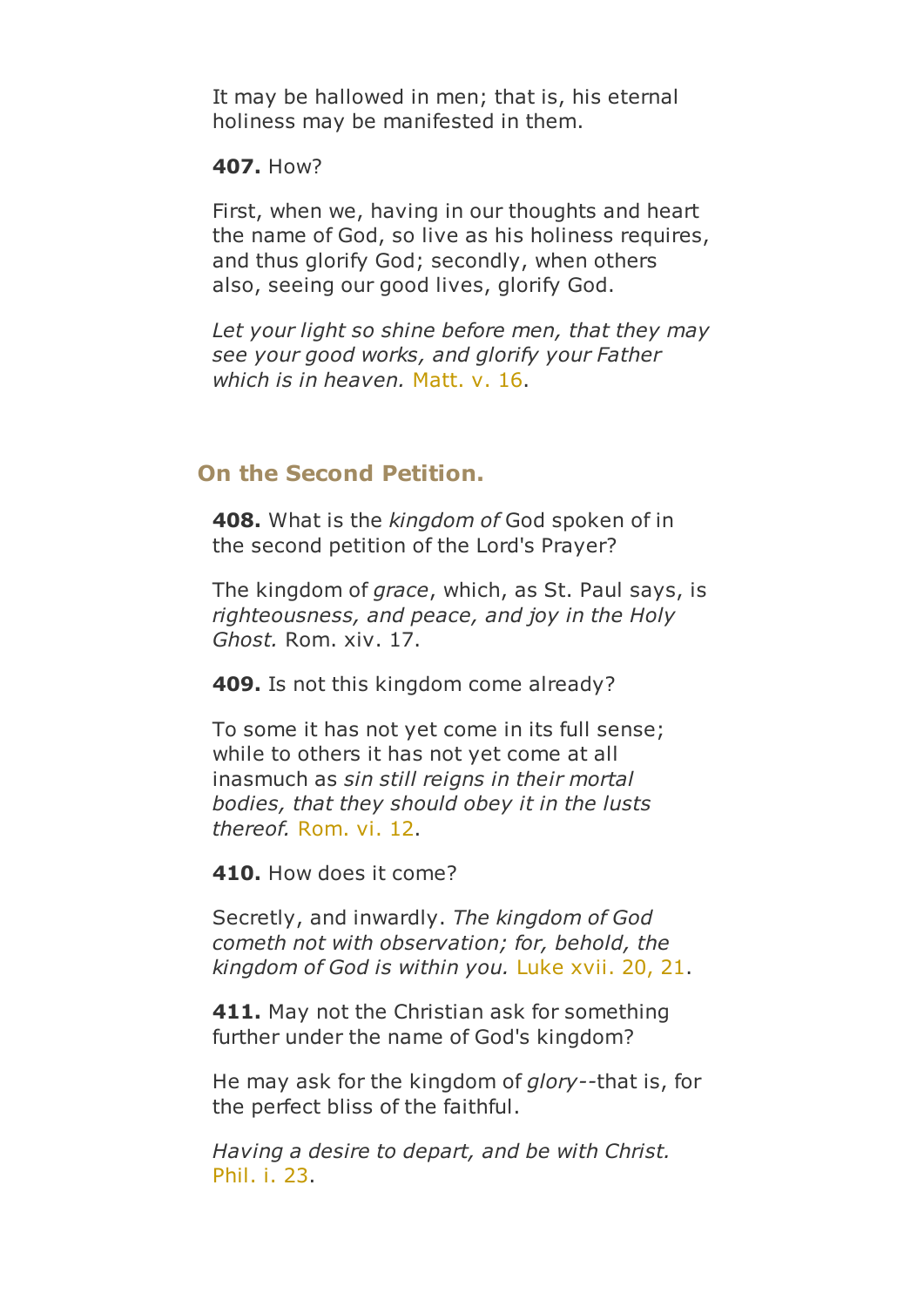# **On the Third Petition.**

**412.** What means the petition, *Thy will be done?*

Hereby we ask of God that all we do, and all that befalls us, may be ordered not as we will, but as pleases him.

**413.** Why need we ask this?

Because we often err in our wishes; but God unerringly, and incomparably more than we ourselves, wishes for us all that is good, and is ever ready to bestow it, unless he be prevented by our willfulness and obstinacy.

*Unto him that is able to do exceeding abundantly above all that we ask or think, according to the power that worketh in us, unto him be glory in the Church.* Eph. iii. 20, 21.

**414.** Why do we ask that God's will be done in earth *as in heaven?*

Because in heaven the holy angels and saints in bliss, all without exception, always, and in all things, do God's will.

# **On the Fourth Petition.**

**415.** What is *bread for subsistence?*<sup>1</sup>

The bread which we need in order to subsist or live.

**416.** With what thoughts should we ask of God this bread?

Agreeably with the instruction of our Lord Jesus Christ, we should ask no more than *bread for subsistence;* that is, necessary food, and such clothing and shelter as is likewise necessary for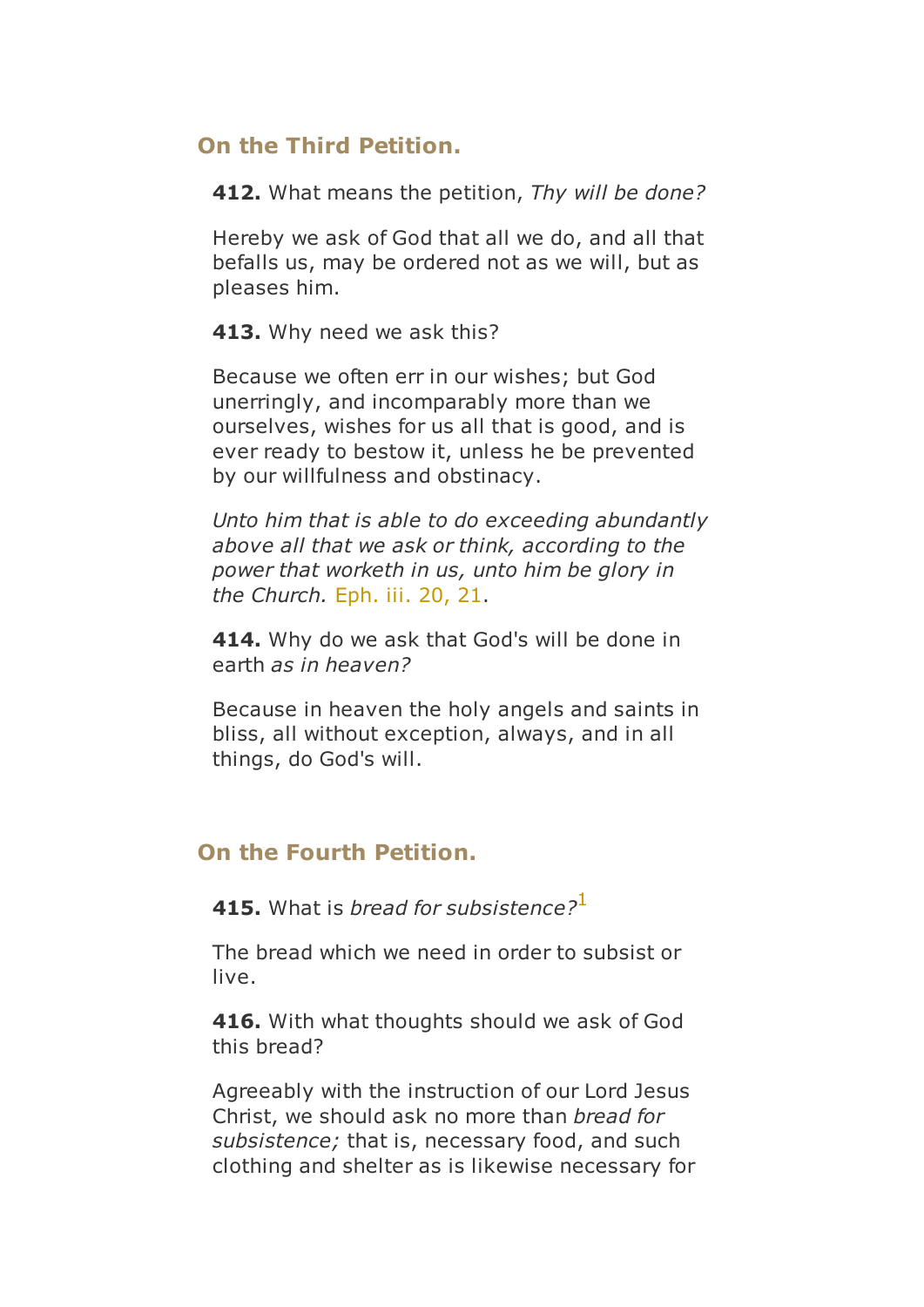life; but whatever is beyond this, and serves not so much for necessity as for gratification, we should leave to the will of God; and if it be given, return thanks to him; if it be not given, we should be content without it.

**417.** Why are we directed to ask for bread for subsistence only for *this day ?*

That we may not be too anxious about the future, but trust for that to God. *Take therefore no thought for the morrow, for the morrow shall take thought for the things of itself: sufficient unto the day is the evil thereof.* Matt. vi. 34. *For your heavenly Father knoweth that ye have need of all these things.* Matt. vi. 32.

**418.** May we not ask for something farther under the name of bread for subsistence?

Since man is made of both a bodily and a spiritual substance, and the substance of the soul far excels that of the body, we may and should seek for the soul also that bread of subsistence without which the inward man must perish of hunger.

(See Cyril. Hier. Lect, Myst. iv. 15; Orthod. Confess. Pt. II. Q. 19.)

**419.** What is the bread of subsistence for the soul?

The Word of God, and the Body and Blood of Christ.

*Man shall not live by bread alone, but by every word that proceedeth out of the mouth of God.* Matt. iv. 4. *My flesh is meat indeed, and my blood is drink indeed.* John vi. 55.

# **On the Fifth Petition.**

**420.** What is meant in the Lord's Prayer by *our debts?*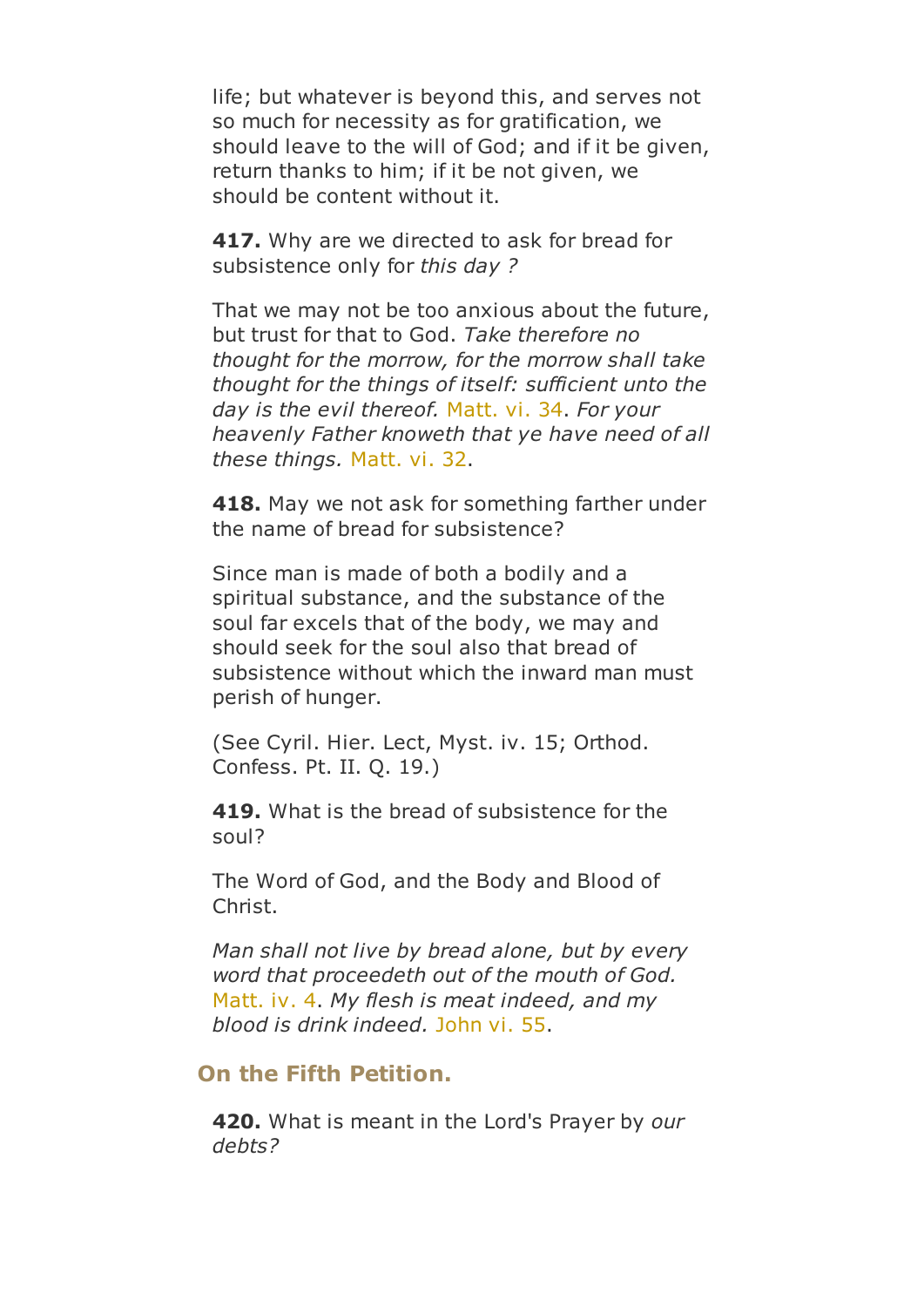Our sins.

**421.** Why are our sins called debts?

Because we, having received all from God, ought to render all back to him--that is, subject all to his will and law; which if we do not, we are left debtors to his justice.

#### **422.** But who are *our debtors?*

People who have not rendered us that which they owed us by the law of God; as, for instance, have not shown us love, but malice.

**423.** If God is just, how can we be forgiven our debts?

Through the mediation of Jesus Christ.

*For there is one God, and one Mediator between God and man, the man Jesus Christ, who gave himself a ransom for all.* 1 Tim. ii. 5, 6.

**424.** What will be the consequence, if we ask God to forgive us our sins without ourselves forgiving others?

In that case neither shall we be forgiven.

*For if ye forgive men their trespasses, your heavenly Father will also forgive you; but if ye forgive not men their trespasses, neither will your Father forgive you your trespasses.* Matt. vi. 14, 15.

**425.** Why will not God forgive us if we do not forgive others?

Because we hereby show ourselves evil, and so alienate from us God's goodness and

**426.** What disposition, then, must we have to use aright those words of the Lord's Prayer, *As we forgive our debtors?*

These words absolutely require that when we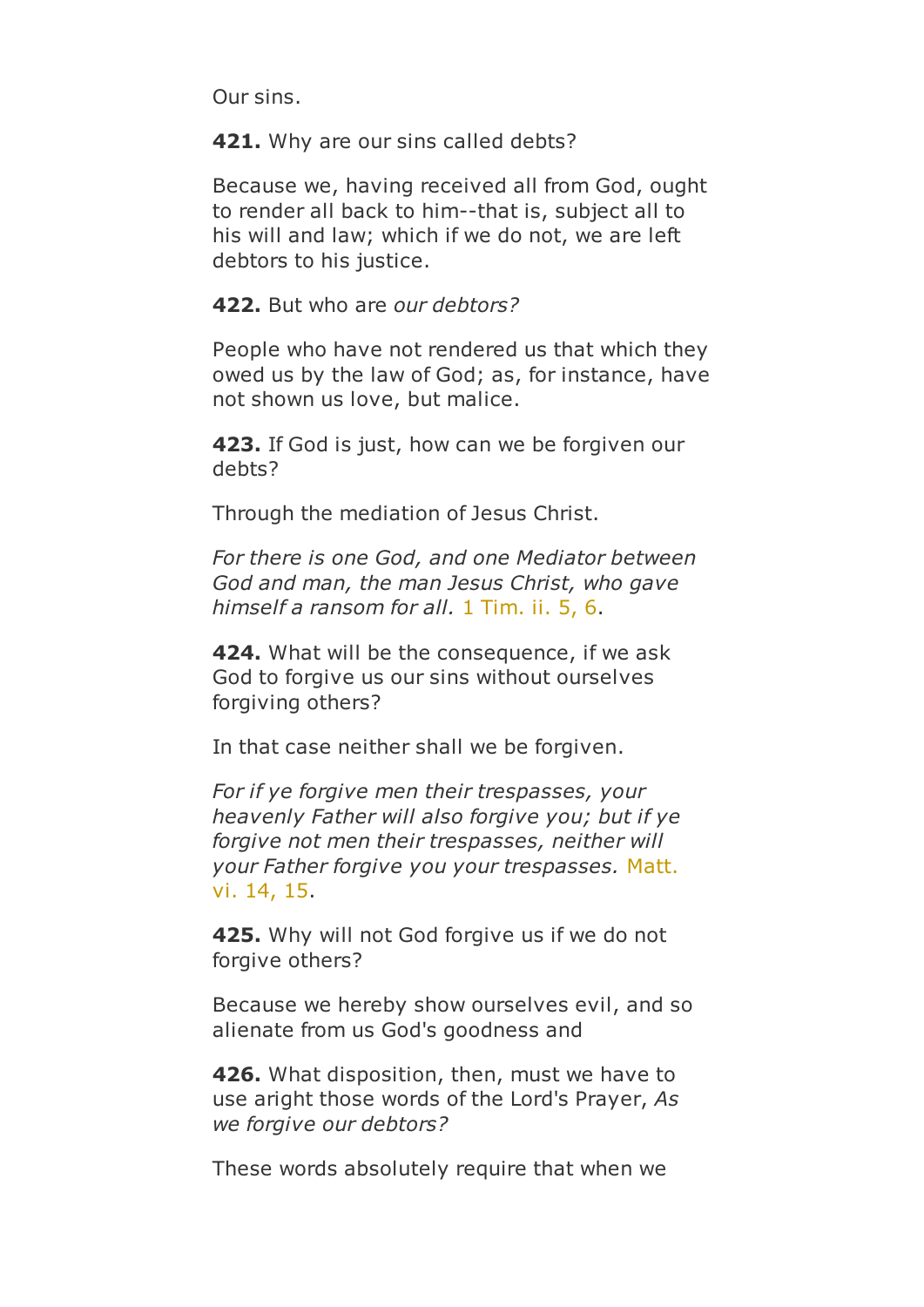pray we should bear no malice nor hatred, but be in peace and charity with all men.

*Therefore if thou bring thy gift to the altar, and, there rememberest that thy brother hath aught against thee, leave there thy gift before the altar, and go thy way: first be reconciled to thy brother, and then come and offer thy gift.* Matt. v. 23, 24.

**427.** But what am I to do if I can not readily find him who hath aught against me, or if he show himself unwilling to be reconciled?

In such a case it is enough to be reconciled with him in heart, before the eyes of the all-seeing God.

*If it be possible, as much as lieth in you, live peaceably with all men.* Rom. xii. 18.

## **On the Sixth Petition.**

**428.** What is meant in the Lord's Prayer by *temptation* ?

Any conjuncture of circumstances in which there is imminent danger of losing the faith, or falling into great sin.

**429.** Whence come such temptations?

From *our flesh*, from the *world*, or other people, and from the *devil.*

**430.** What do we ask in these words of the prayer, *Lead us not into temptation?*

First, that God suffer us not to be led into temptation; secondly, that if it be needful for us to be tried and purified through temptation, he give us not up wholly to temptation, nor suffer us to fall.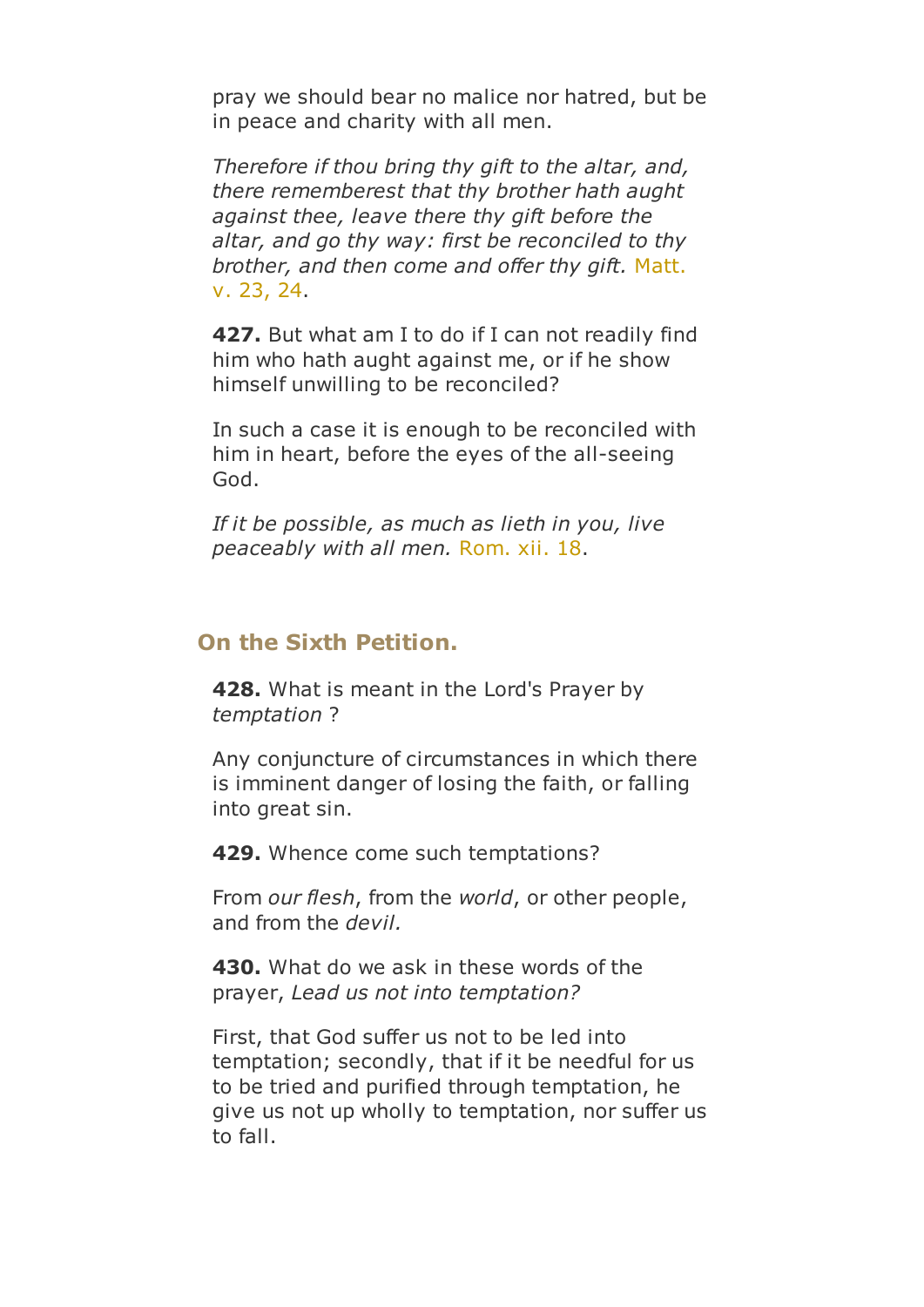## **On the Seventh Petition.**

**431.** What do we ask in these words of the prayer, *Deliver as from evil?*

We ask for deliverance from all evil that can reach us in the *world*, which since the fall *lieth in wickedness* (1 John v. 19): but especially from the evil of sin, and from the evil suggestions and snares of the spirit of evil, which is the devil.

## **On the Doxology.**

**432.** Why after the Lord's Prayer do we subjoin the *Doxology?*

First, that when we ask mercies for ourselves from our heavenly Father, we may at the same time render him that honor which is his due; secondly, that by the thought of his everlasting *kingdom, power,* and *glory*, we may be more and more established in the hope that he will give us what we ask, because this is in his power, and makes to his glory.

**433.** What means the word *Amen T*

It means *verily*, or *so be it.*

**434.** Why is this word added to the Doxology?

To signify that we offer the prayer in faith, and without doubting, as we are taught to do by the Apostle James. James i. 6.

# **On the Doctrine of Blessedness.**

**435.** What must we join with prayer in order to be grounded in the hope of salvation and blessedness?

Our own exertions for the attainment of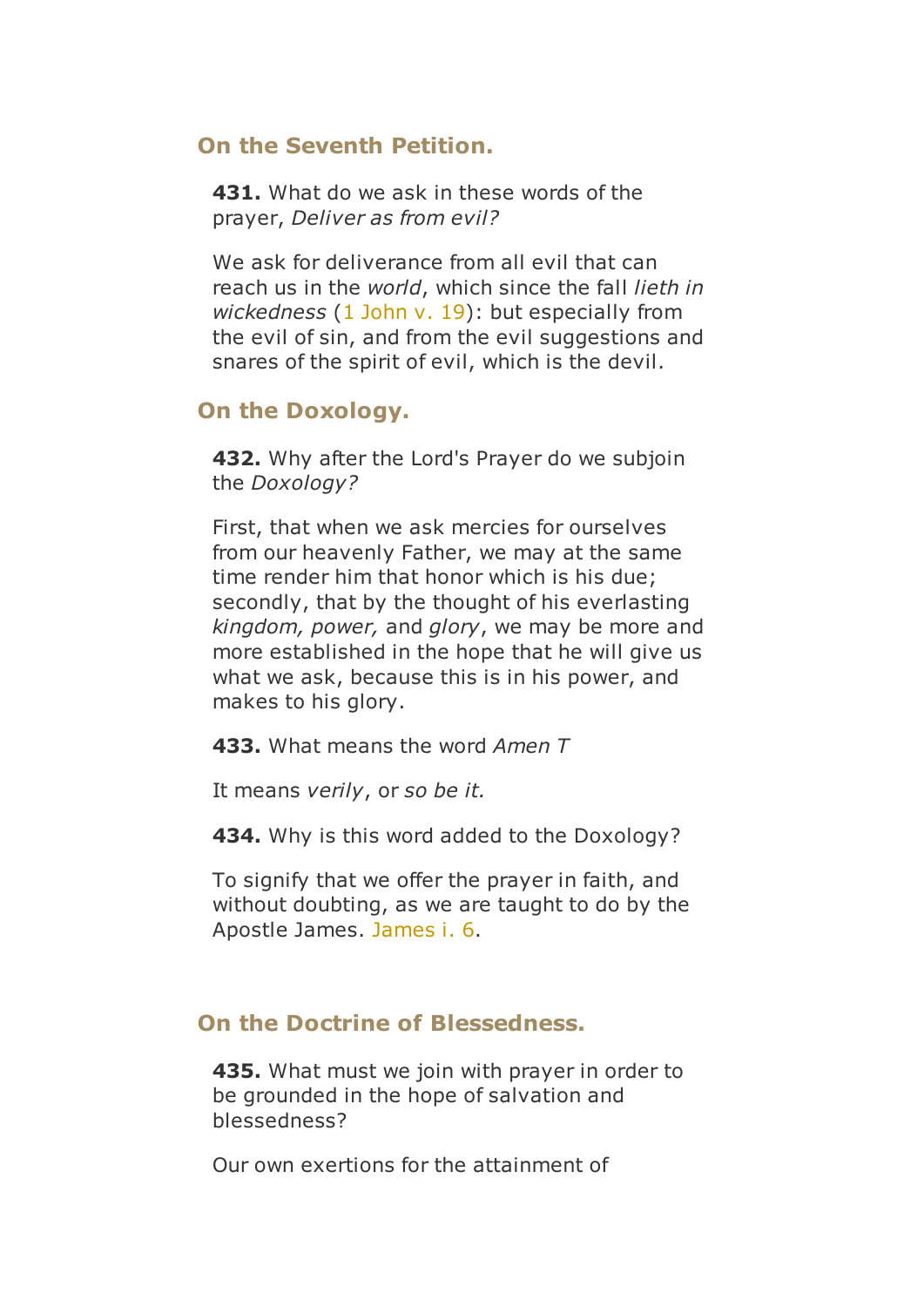blessedness.

Of this point the Lord himself says: *Why call ye me Lord, Lord, and do not the things which I say?* Luke vi. 46. *Not every one that saith unto me Lord, Lord, shall enter into the kingdom of heaven, but he that doeth the will of my Father which is in heaven.* Matt. vii. 21.

**436.** What doctrine may we take as our guide in these exertions?

The doctrine of our Lord Jesus Christ, which is briefly set forth in his *Beatitudes*, or sentences on blessedness.

**437.** How many such sentences are there? The nine following:

1. *Blessed are the poor in spirit: for theirs is the kingdom of heaven.*

2. *Blessed are they that mourn: for they shall be comforted.*

3. *Blessed are the meek: for they shall inherit the earth.*

4. *Blessed are they which do hunger and thirst after righteousness: for they shall be filed.*

5. *Blessed are the merciful: for they shall obtain mercy.*

6. *Blessed are the pure in heart: for they shall see God.*

7. *Blessed are the peacemakers: for they shall be called the children of God.*

8. *Blessed are they which are persecuted for righteousness' sake: for theirs is the kingdom of heaven.*

9. *Blessed are ye, when men shall revile you, and persecute you, and shall say all manner of evil against you falsely, for my sake. Rejoice,*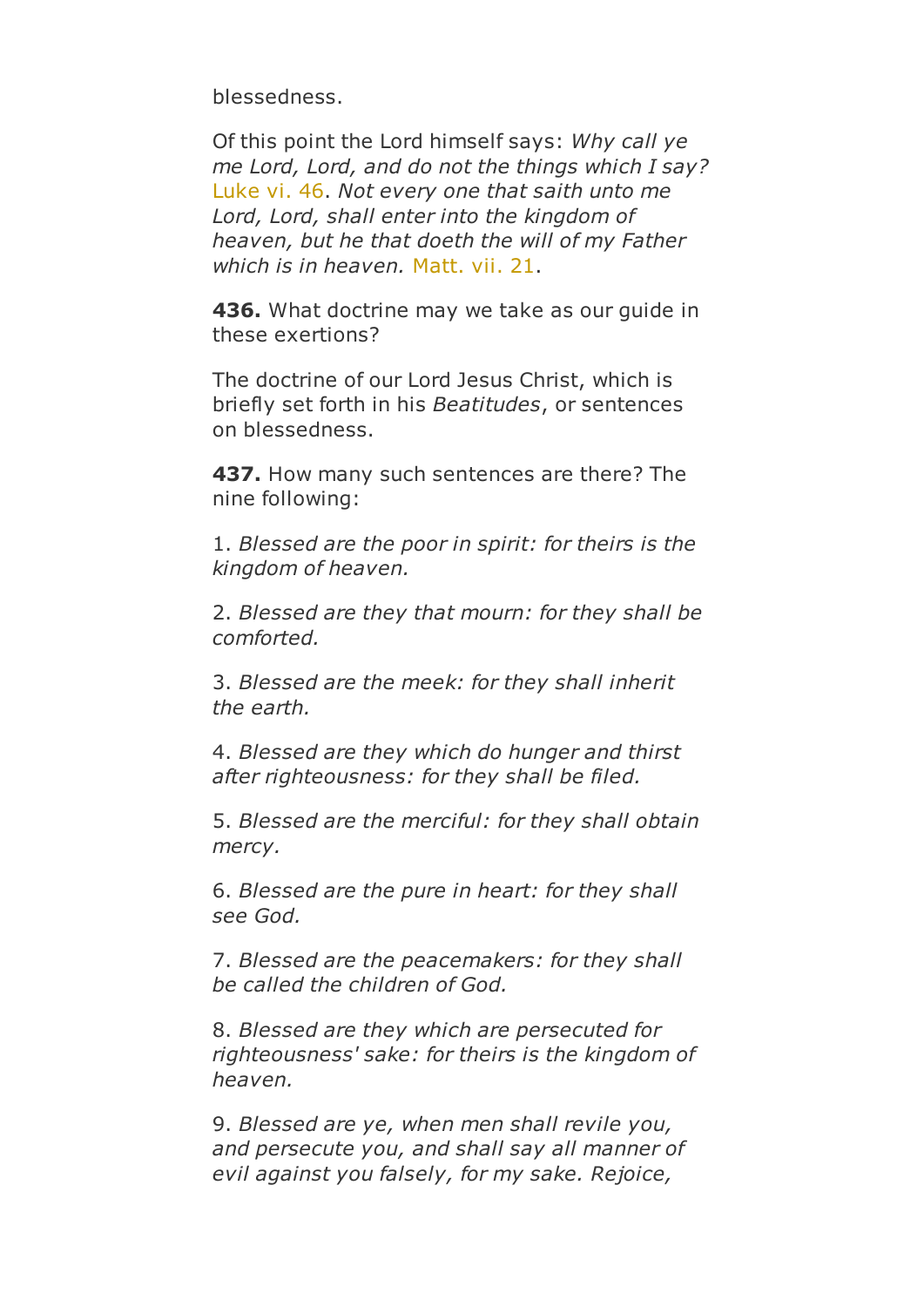*and be exceeding glad: for great is your reward in heaven.* Matt. v. 3-12.

**438.** What is to be observed of all these sentences in order to their right understanding?

This: that the Lord proposed in these sentences a *doctrine* for the attainment of blessedness, as is expressly said in the Gospel: *He opened his mouth, and taught;* but, being meek and lowly of heart, he proposed his doctrine not in the form of commandment, but of blessing, to those who should of their own free will receive and fulfill it. Consequently in each sentence or Beatitude we must consider, first, the doctrine or precept; secondly, the blessing or promise of reward.

## **On the First Beatitude.**

**439.** What is the Lord's first precept of blessedness?

They who would be blessed must be poor in spirit.

**440.** What is it to be *poor in spirit?*

It is to have a spiritual conviction that we have nothing of our own, nothing but what God bestows upon us, and that we can do nothing good without God's help and grace, thus counting ourselves as nothing, and in all throwing ourselves upon the mercy of God; in brief, as St. Chrysostom explains it, *spiritual poverty is humility.* (Hom. in Matt. xv.)

**441.** Can the rich, too, be poor in spirit?

Doubtless they can: if they consider that visible riches are corruptible and soon pass away, and can never compensate for the want of spiritual goods. *What is a man profited, if he gain the whole world, and lose his own soul for what shall a man give in exchange for his soul?* Matt. xvi.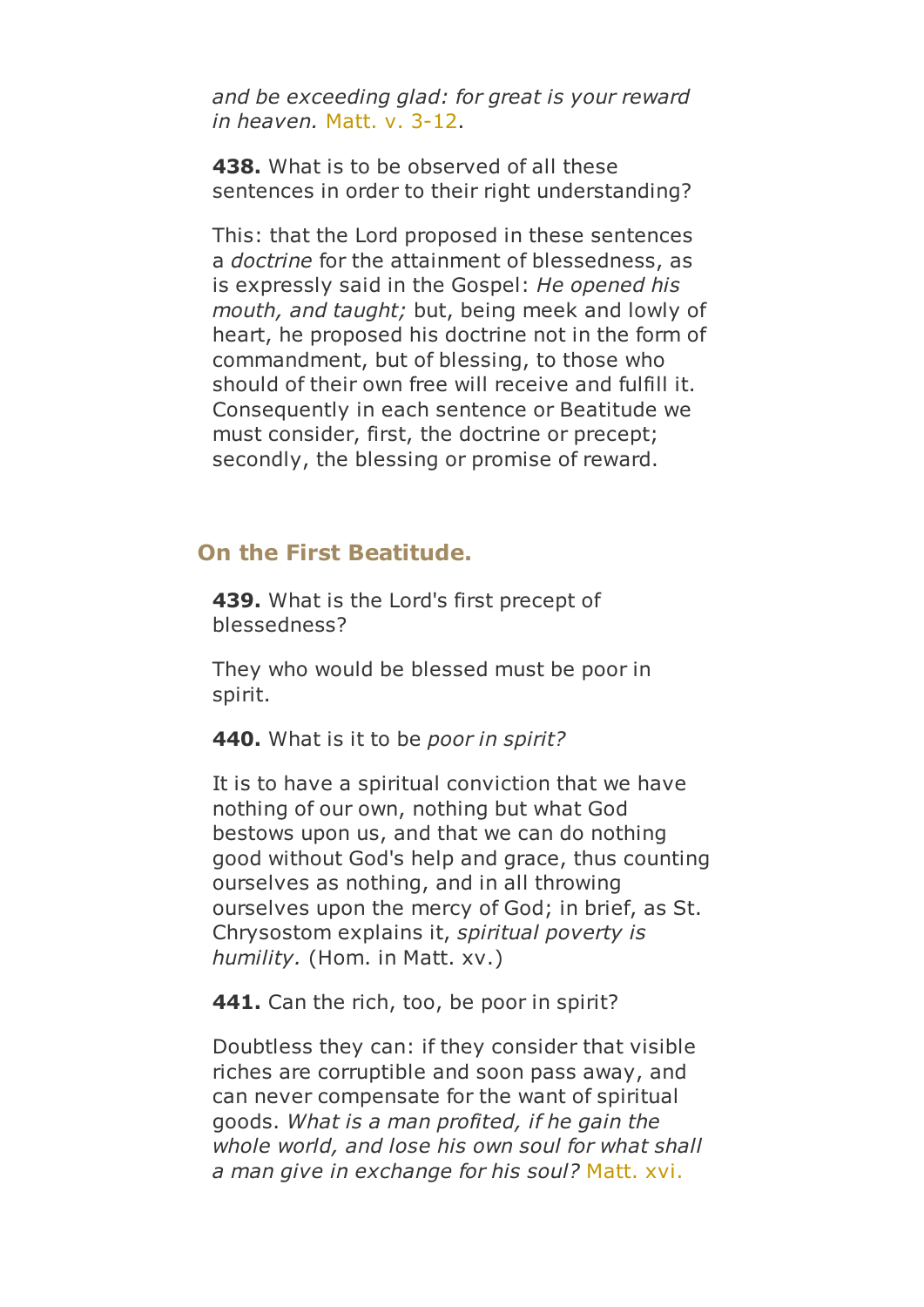26.

**442.** May not bodily poverty serve to the perfection of spiritual?

It may, if the Christian choose it voluntarily, for God's sake. Of this, Jesus Christ himself said to the rich man: *If thou wilt be perfect, go, sell that thou hast, and give to the poor, and thou shalt have treasure in heaven; and come and follow me.* Matt. xix. 21.

**443.** What does our Lord promise to the poor in spirit?

The kingdom of heaven.

**444.** How is the kingdom of heaven theirs?

In the present life inwardly, and inchoately,  $2$  by faith and hope; but in the life to come perfectly, by their being made partakers of everlasting blessedness.

# **On the Second Beatitude.**

**445.** What is the Lord's second precept for blessedness?

They who would be blessed must *mourn.*

**446.** What is meant in this precept by the word *mourn?*

Sorrow and contrition of heart, with unfeigned tears, for that we so imperfectly and unworthily serve the Lord, or even rather deserve big anger by our sins, *for godly sorrow worketh repentance unto salvation not to be repented of; but the sorrow of this world worketh death.* 2 Cor. vii. 10.

**447.** What special promise does the Lord make to mourners?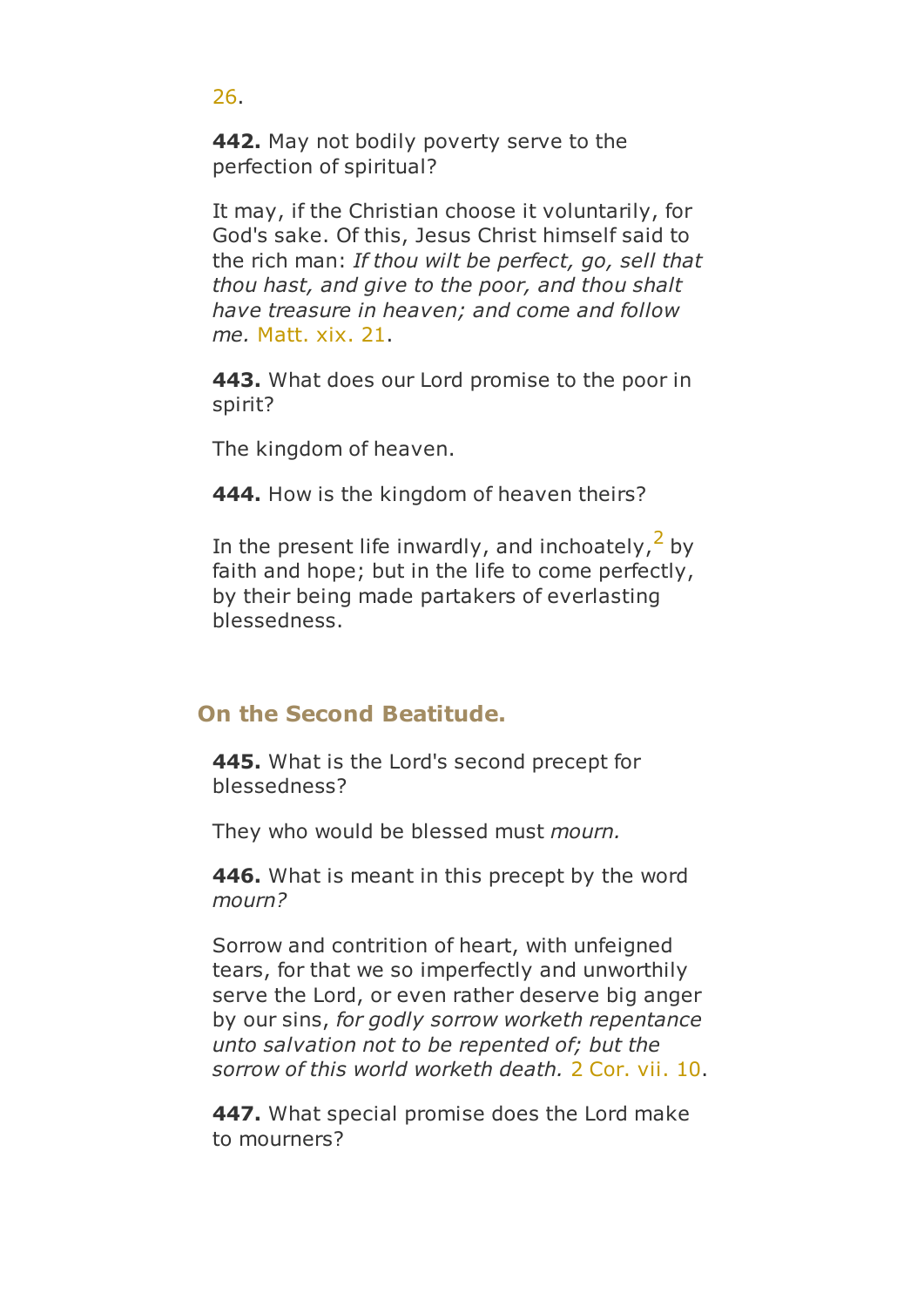That they *shall be comforted.*

**448.** What comfort is here to be understood?

That of grace, consisting in the pardon of sin, and in peace of conscience.

**449.** Why is this promise added to the precept for mourning?

In order that sorrow for sin may not reach to despair.

#### **On the Third Beatitude.**

**450.** What is the Lord's third precept for blessedness?

They who would be blessed must be *meek.*

**451.** What is *meekness?*

A quiet disposition of spirit, joined with care neither to offend any man, nor be offended at any thing one's self.

**452.** What are the special effects of Christian meekness?

These: that we never murmur against God, nor even against men, when any thing falls out against our wishes, nor give way to anger, nor set ourselves up.

**453.** What is promised by the Lord to the meek?

That they *shall inherit the earth.*

**454.** How are we to understand this promise?

As regards Christ's followers generally it is a prediction which has been literally fulfilled; for the ever-meek Christians, instead of being destroyed by the fury of the heathen, have inherited the universe which the heathen formerly possessed. But the further sense of this promise, as regards Christians both generally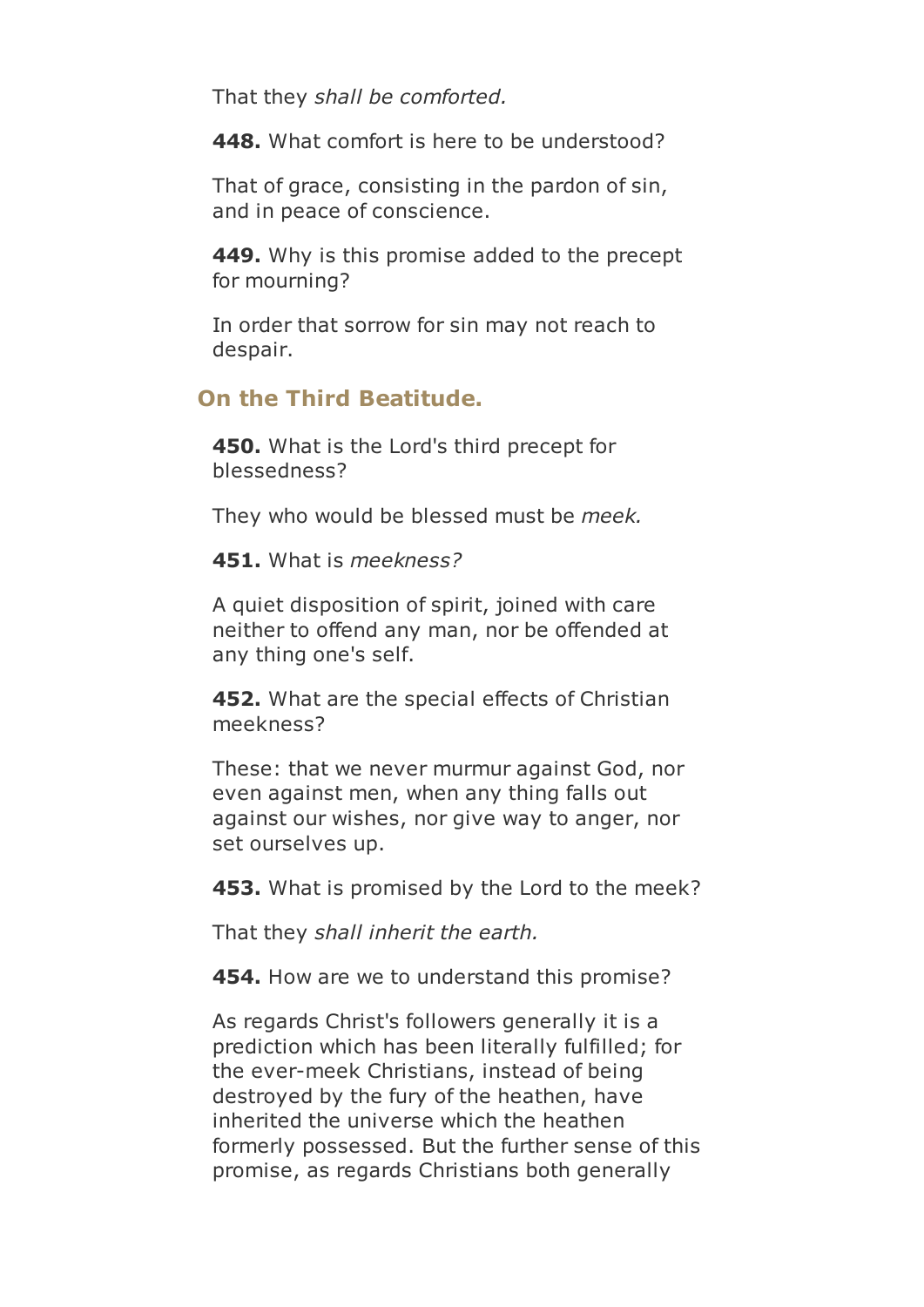and individually, is this, that they shall receive an inheritance, as the Psalmist says, *in the land of the living;* that is, where men live and never die; in other words, that they shall receive everlasting blessedness. See Psalm xxvii. 13.

#### **On the Fourth Beatitude.**

**455.** What is the Lord's fourth precept for blessedness?

They who would be blessed must *hunger and thirst after righteousness.*

**456.** What is meant here by the word *righteousness* ?

Though this word may well stand for every virtue which the Christian ought to desire even as his meat and drink, yet should we here specially understand that righteousness of which, in the book of Daniel, it is said, *An everlasting righteousness shall be brought in;* that is, the justification of guilty man through grace and faith in Jesus Christ. Dan. ix. 24.

The Apostle Paul speaks thus: *The righteousness of God which is by faith of Jesus Christ unto all, and upon all them that believe; for there is no difference: for all have sinned, and come short of the glory of God*/ *being justified freely by his grace through the redemption that is in Christ Jesus, whom God hath set forth to be a propitiation through faith in his blood, to declare his righteousness for the remission of sins that are past.* Rom. iii. 22-25.

**457.** Who are they that *hunger and thirst after righteousness?*

They who, while they love to do good, yet count not themselves righteous, nor rest on their own good works, but acknowledge themselves sinners, and guilty before God; and who, by the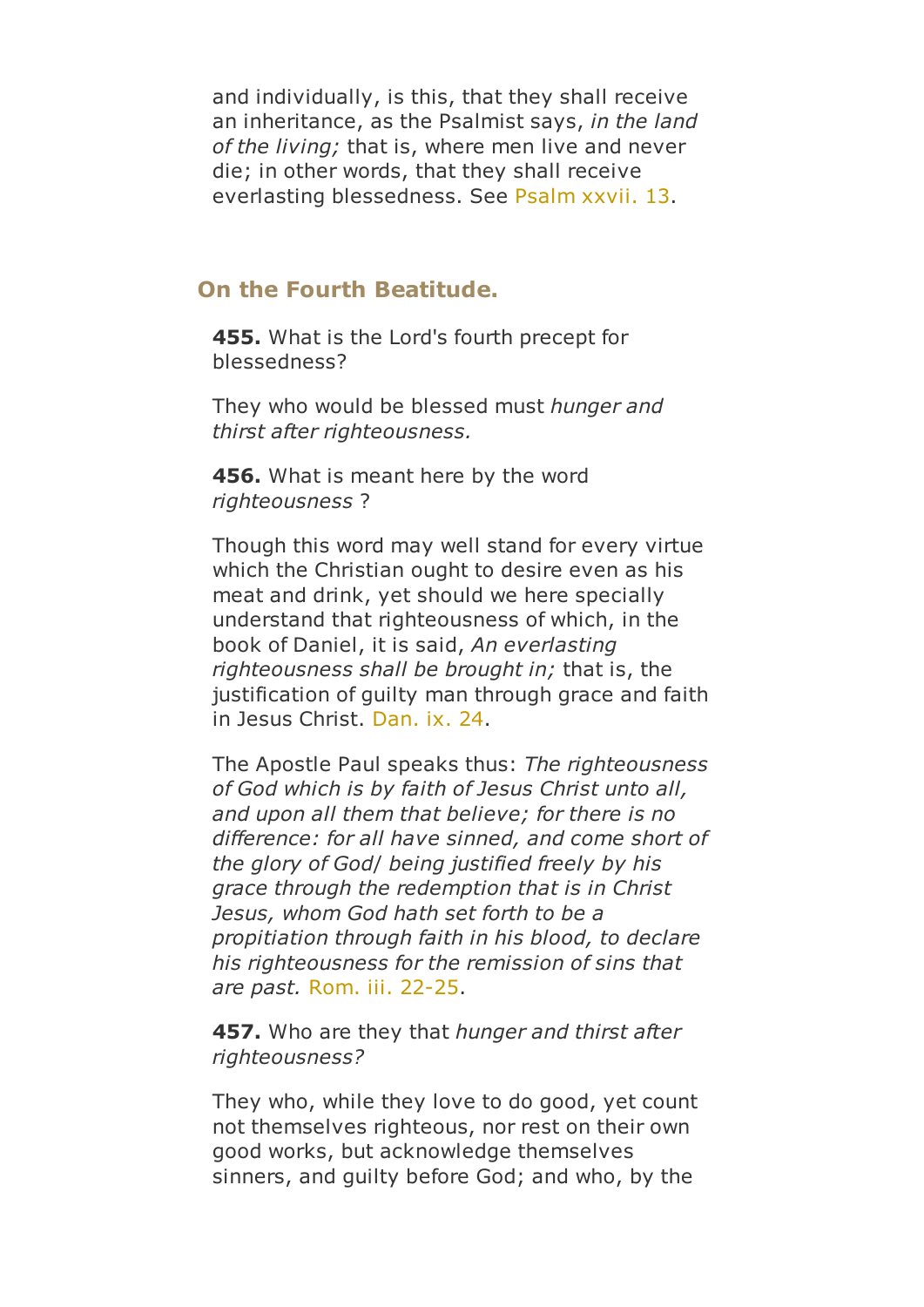wish and prayer of faith, hunger and thirst after the justification of grace through Jesus Christ, as after spiritual meat and drink.

**458.** What does the Lord promise to them who hunger and thirst after righteousness?

That they *shall be filled.*

**459.** What is meant here by *being filled?*

As the filling or satisfying of the body produces, first, the cessation of the sense of hunger and thirst; secondly, the strengthening the body by food, so the filling of the soul means, first, the inward peace of the pardoned sinner; secondly, the acquisition of strength to do good, given by justifying grace. The perfect filling, however, of the soul created for the enjoyment of endless good is to follow in the life eternal, according to the words of the Psalmist: *When I awake up after thy likeness, I shall be satisfied with it.* Psalm xvii. 15.

# **On the Fifth Beatitude.**

**460.** What is the Lord's fifth precept for blessedness?

They who would be blessed must be *merciful.*

**461.** How are we to fulfill this precept?

By works of mercy, corporal and spiritual; for, as St. Chrysostom says, *the forms of mercy are manifold, and this commandment is broad.* (Hom. in Matt. xv.)

**462.** Which are the *corporal works of mercy t*

1. To feed the hungry.

2. To give drink to the thirsty.

3. To clothe the naked, or such as have not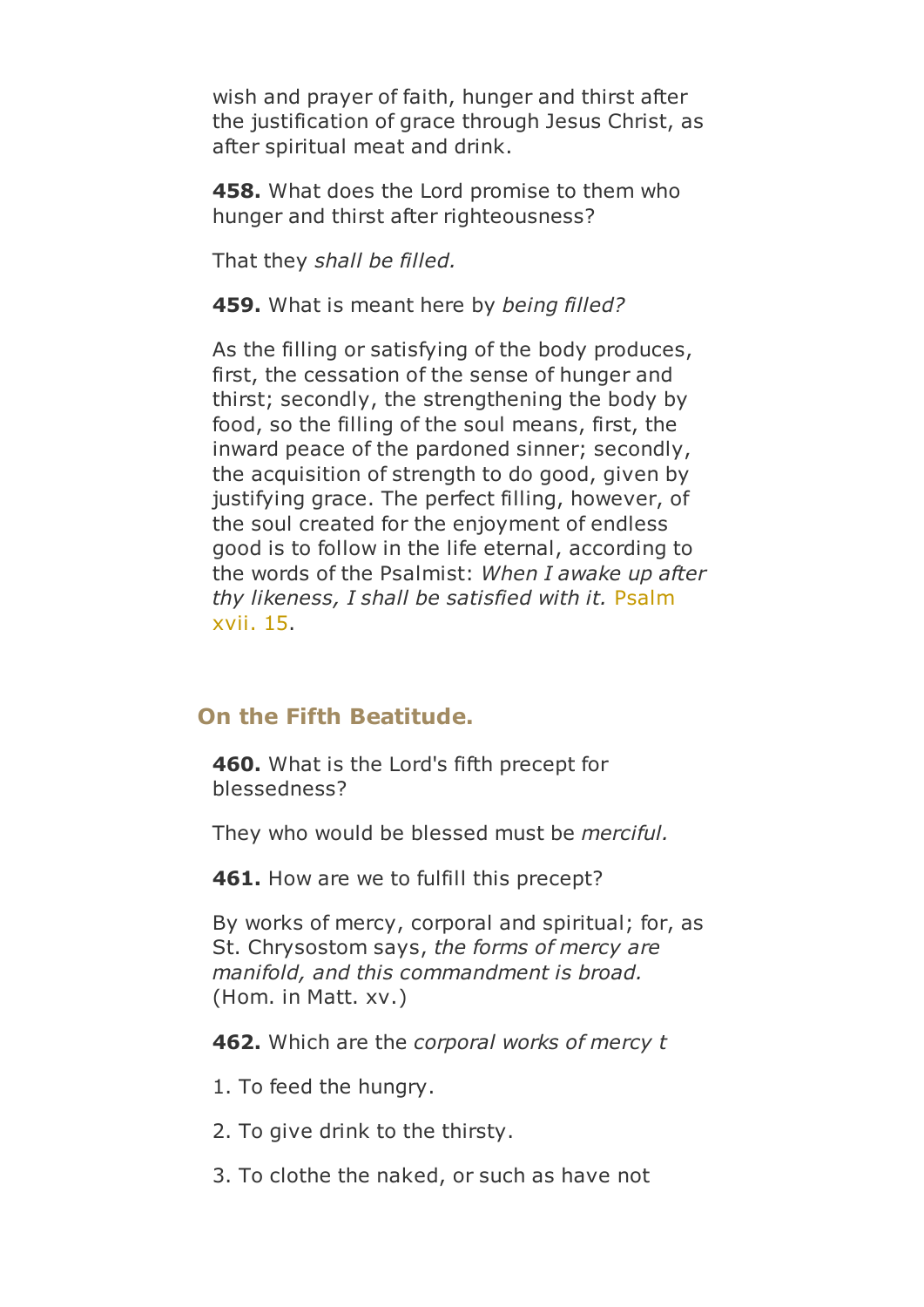necessary and decent clothing.

4. To visit them that are in prison.

5. To visit the sick, minister to them, and forward their recovery, or aid them to a Christian preparation for death.

6. To show hospitality to strangers.

7. To bury them that have died in poverty.

**463.** Which are the *spiritual works of mercy?*

1. By exhortation *to convert the sinner from the error of his way.* James v. 20.

2. To instruct the ignorant in truth and virtue.

3. To give our neighbor good and seasonable advice in difficulty, or in any danger of which he is unaware.

4. To pray for others to God.

5. To comfort the afflicted.

6. Not to return the evil which others may have done us.

7. To forgive injuries from our heart.

**464.** Is it not contrary to the precept of mercy for civil justice to punish criminals?

Not in the least; if this be done as of duty, and with a good intent, that is, in order to correct them, or to preserve the innocent from their crimes.

**465.** What does the Lord promise to the merciful?

That they *shall obtain mercy.*

**466.** What mercy is here to be understood?

That of being delivered from everlasting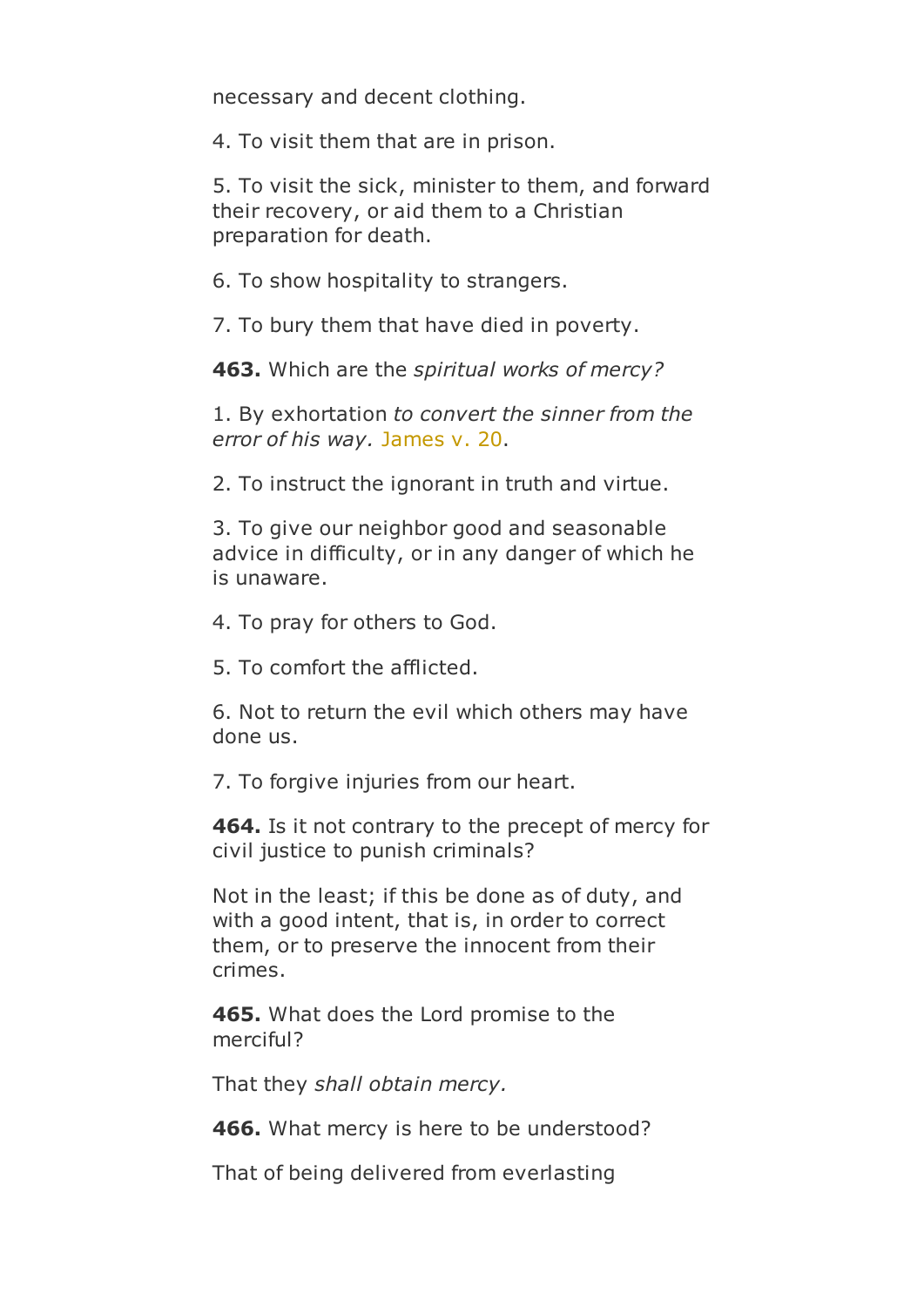condemnation for sin at God's Judgment.

#### **On the Sixth Beatitude.**

**467.** What is the Lord's sixth precept for blessedness?

They who would be blessed must be *pure in heart.*

**468.** Is *not purity of heart* the same thing as sincerity?

Sincerity which feigns not any good dispositions foreign to the heart, but shows the really good dispositions of the heart by good deeds, is only the lowest degree of purity of heart. This last a man attains by constant and strict watchfulness over himself, driving away from his heart every unlawful wish and thought, and every affection for earthly things, and ever keeping there the remembrance of God and our Lord Jesus Christ with faith and charity.

**469.** What does the Lord promise to the pure in heart? That they *shall see God.*

**470.** How are we to understand this promise?

The Word of God compares the heart of man to the eye, and ascribes to perfect Christians *enlightened, eyes of the heart.* Eph. i. 18. As the eye that is clear can see the light, so the heart that is pure can behold God. But since the sight of God's countenance is the very source of everlasting blessedness, the promise of seeing God is the promise of the highest degree of everlasting blessedness.

#### **On the Seventh Beatitude.**

**471.** What is the Lord's seventh precept for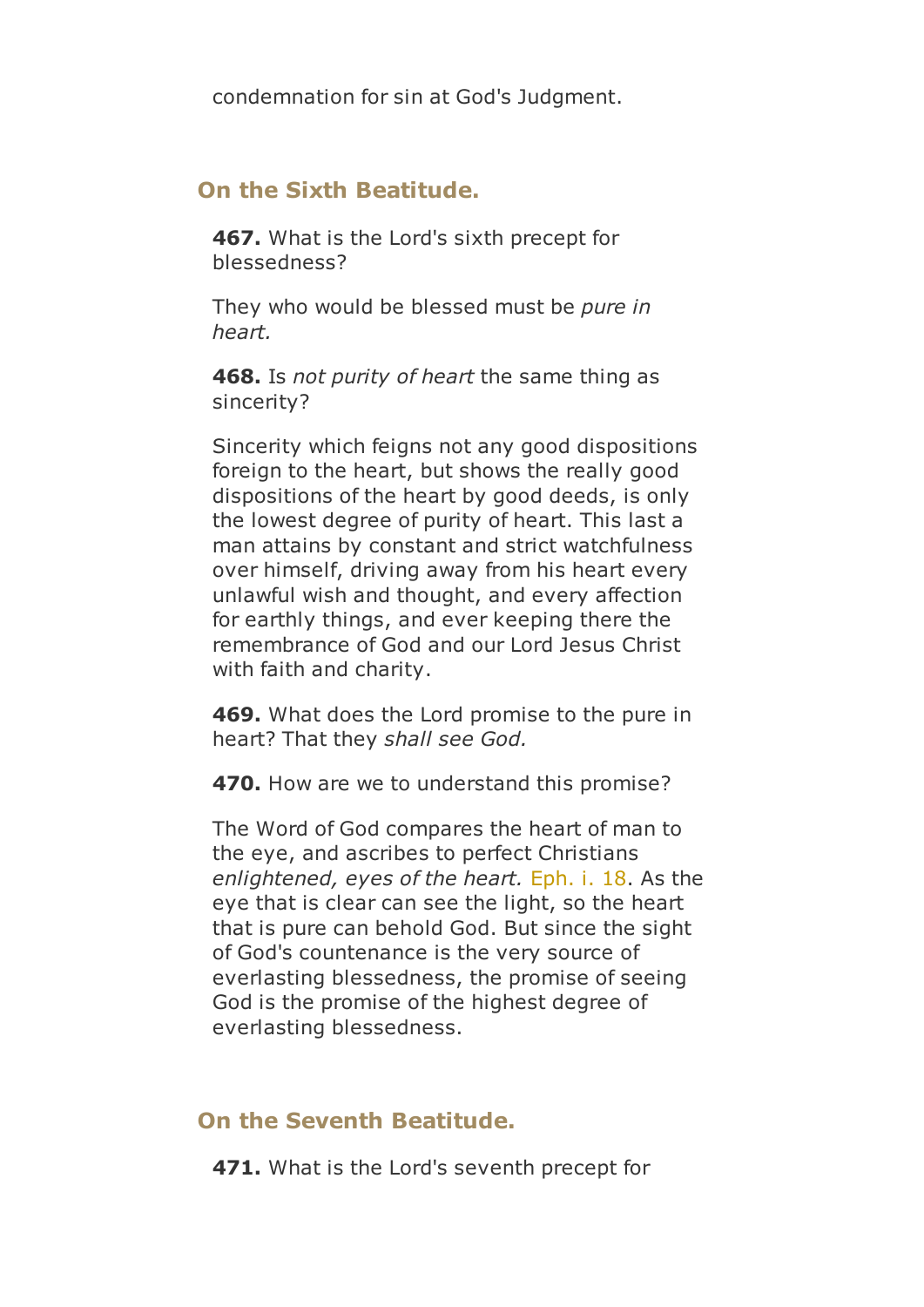blessedness?

They who would be blessed must be *peacemakers.*

**472.** How are we to fulfill this commandment?

We must live friendly with all men, and give no occasion for disagreement: if any arise, we must try all possible ways to put a stop to it, even by yielding our own right, unless this be against duty, or hurtful to any other: if others are at enmity, we must do all we can to reconcile them; and if we fail, we must pray to God for their reconciliation.

**473.** What does the Lord promise to peacemakers?

That they *shall be called the Sons of God.*

**474.** What is signified by this promise?

The sublimity both of their office and of their reward. Since in what they do they imitate the only-begotten Son of God, who came upon earth to reconcile fallen man with God's justice, they are for this promised the gracious name of Sons of God, and without doubt a degree of blessedness answering thereto.

# **On the Eighth Beatitude.**

**475.** What is the Lord's eighth precept for blessedness?

They who would be blessed must be ready *to endure persecution for righteousness' sake*, without betraying it.

**476.** What qualities are required by this precept?

Love of righteousness, constancy and firmness in virtue, fortitude and patience, when one is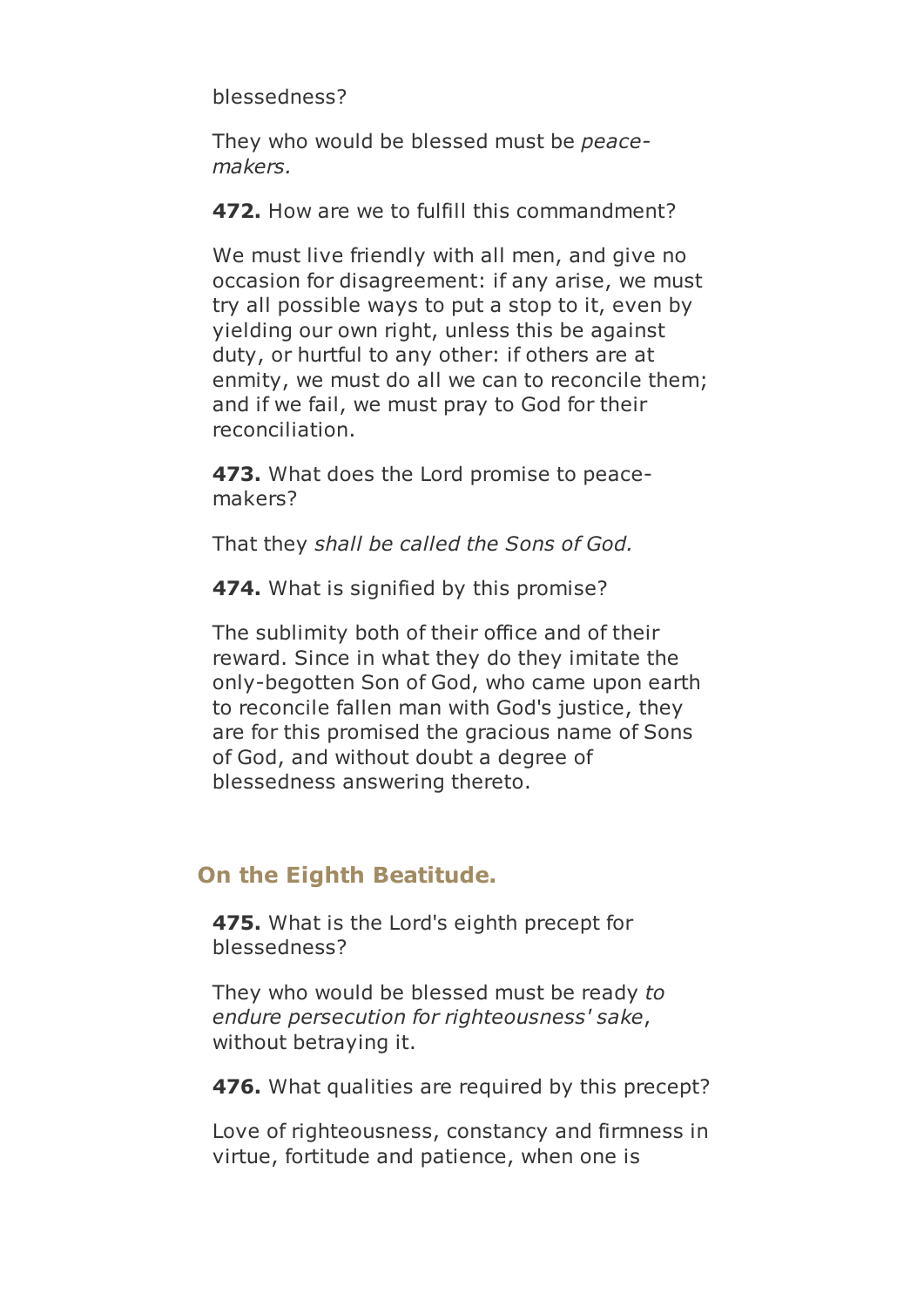subjected to calamity or danger for refusing to betray truth and virtue.

**477.** What does the Lord promise to those who are persecuted for righteousness' sake?

The *kingdom of heaven*, as if in recompense for what they lose through persecution; in like manner as the same is promised to the poor in spirit, to make up for the feeling of want and privation.

On the Ninth Beatitude.

**478.** What is the Lord's ninth precept for blessedness?

They who would be blessed must be ready *to take with joy reproach, persecution, suffering, and death itself, for the name of Christ, and for the true orthodox faith.*

**479.** What is the name for the course required by this precept?

The course of *martyrdom.*

**480.** What does the Lord promise for this course?

*A great reward in heaven;* that is, a special and high degree of blessedness.

# **THE THIRD PART OF THE ORTHODOX CATECHISM. ON LOVE.**

**On the Union between Faith and Love.**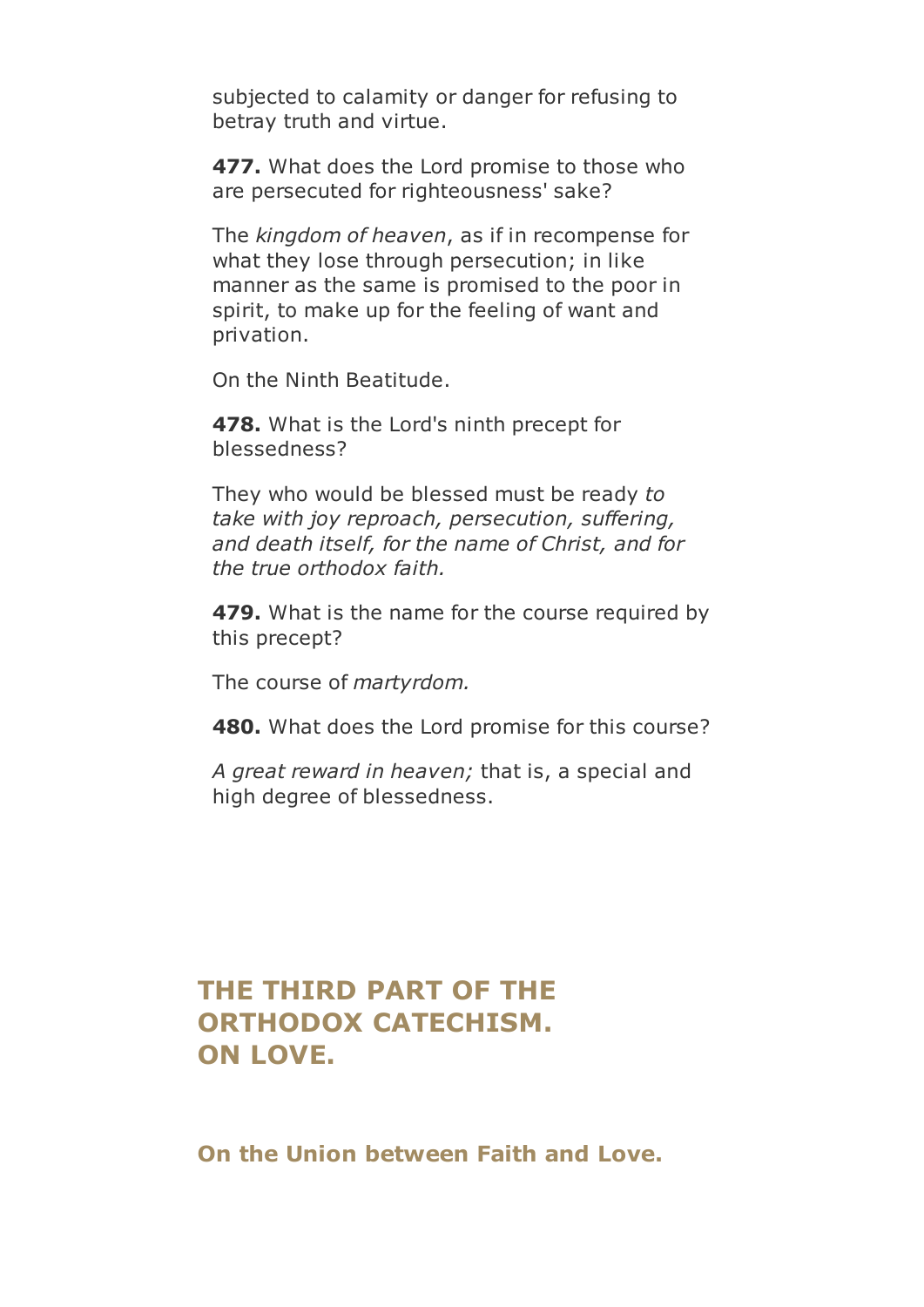**481.** What should be the effect and fruit of true faith in the Christian?

*Love*, and *good works* conformable thereto.

*In Jesus Christ*, says the Apostle Paul, *neither circumcision availeth any thing, nor uncircumcision, but faith which worketh by love.* Gal. v. 6.

**482.** Is not faith alone enough for a Christian, *without love and good works* ?

No; for faith without love and good works is inactive and dead, and so can not lead to eternal life.

*He that loveth not his brother, abideth in death.* 1 John iii. 14. *What doth it profit, my brethren, though a man say he hath faith, and have not works? can faith save him? For as the body without the spirit is dead, so faith without works is dead also.* James ii. 14, 26.

**483.** May not a man, on the other hand, be saved by love and good works, *without faith?*

It is impossible that a man who has not faith in God should really love him; besides, man, being ruined by sin, can not do really good works, unless he receive through faith in Jesus Christ spiritual strength, or grace from God.

*Without faith it is impossible to please God: for he that cometh to God must believe that he is, and that he is a rewarder of them that diligently seek him,* Heb. xi. 6.

*For as many as are of the works of the law are under the curse: for it is written, Cursed is every one that continueth not in all things which are written in the book of the law to do them.* Gal. iii. 10. *For we through the spirit wait for the hope of righteousness by faith.* Gal. v. 5.

*For by grace are ye saved through faith; and that*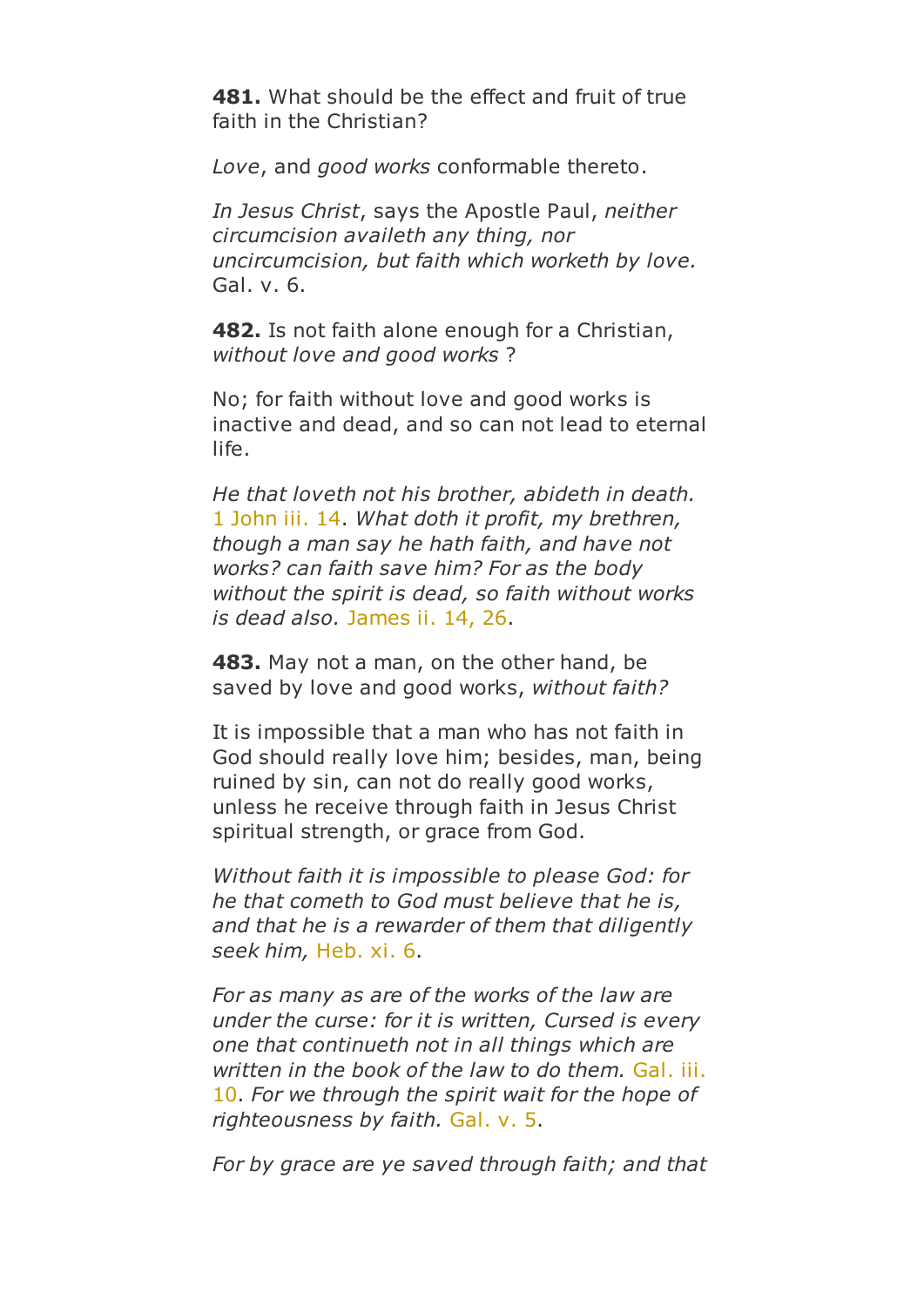*not of yourselves: it is the gift of God: not of works, lest any man should boast.* Eph. ii. 8, 9.

**484.** What is to be thought of such love as is *not accompanied by good works?*

Such love is not real: for true love naturally shows itself by good works. Jesus Christ says: *He that hath my commandments, and keepeth them, he it is that loveth me: if a man love me, he will keep my word.* John xiv. 21, 23.

The Apostle John writes: *For this is the love of God, that we keep his commandments.* 1 John v. 3. *Let us not love in word, neither in tongue, but in deed and in truth.* 1 John iii. 18.

# **On the Law of God and the Commandments.**

**485.** What means have we to know good works from bad?

The *inward law of God*, or the witness of our conscience, and the *outward* law of God, or God's commandments.

**486.** Does holy Scripture speak of the inward law of God?

The Apostle Paul says of the heathen: *Which show the work of the law written in their hearts, their conscience also bearing witness, and their thoughts the mean while accusing or else excusing one another.* Rom. ii. 15.

**487.** If there is in man's heart an *inward* law, why was the *outward* given?

It was given because men obeyed not the inward law, but led carnal and sinful lives, and stifled within themselves the voice of the spiritual law,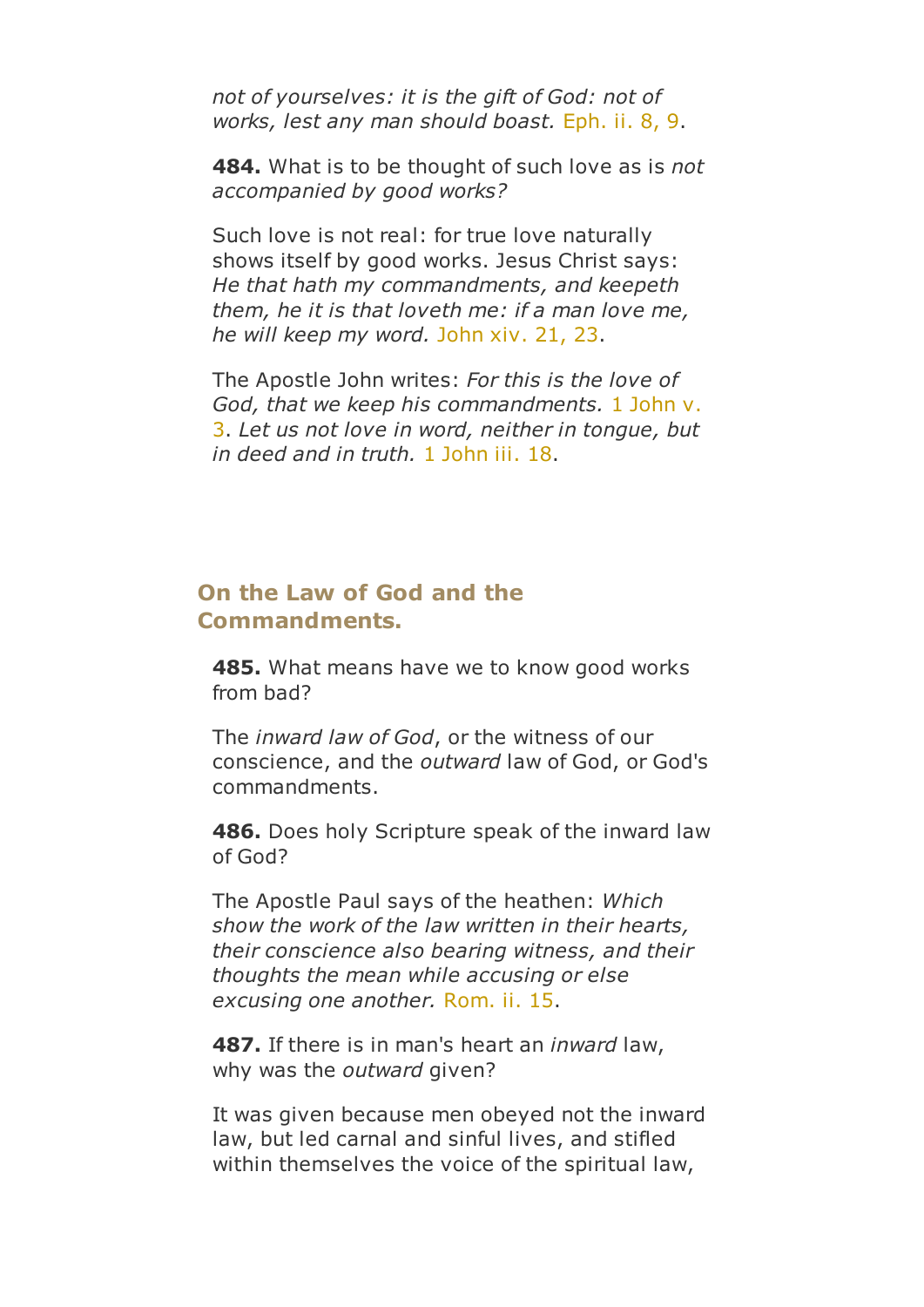so that it was necessary to put them in mind of it outwardly through the Commandments. *Wherefore then serveth the law? It was added because of transgressions.*. Gal. iii. 19.

**488.** When and how was God's outward law given to men?

When the Hebrew people, descended from Abraham, had been miraculously delivered from bondage in Egypt, on their way to the promised land, in the desert, on Mount Sinai, God manifested his presence in fire and clouds, and gave them the law, by the hand of Moses, their leader.

**489.** Which are the chief and general commandments of this law?

The following t*en*, which were written *on two tables of stone:*

1. *I am the Lord thy God: thou shalt have none other gods beside me.*

2. *Thou shalt not make unto thyself any graven image, nor the likeness of any thing that is in heaven above, or that is in the earth beneath, or that is in the waters under the earth: thou shalt not bow down to them, nor serve them.*

3. *Thou shalt not take the name of the Lord thy God in vain.*

4. *Remember the Sabbath day, to keep it holy: six days shalt thou labor, and do all thy work; but the seventh day is the Sabbath to the Lord thy God.*

5. *Honor thy father and thy mother, that it may be well with thee, and that thy days may be long upon the earth.*

6. *Thou shalt not kill.*

7*. Thou shalt not commit adultery.*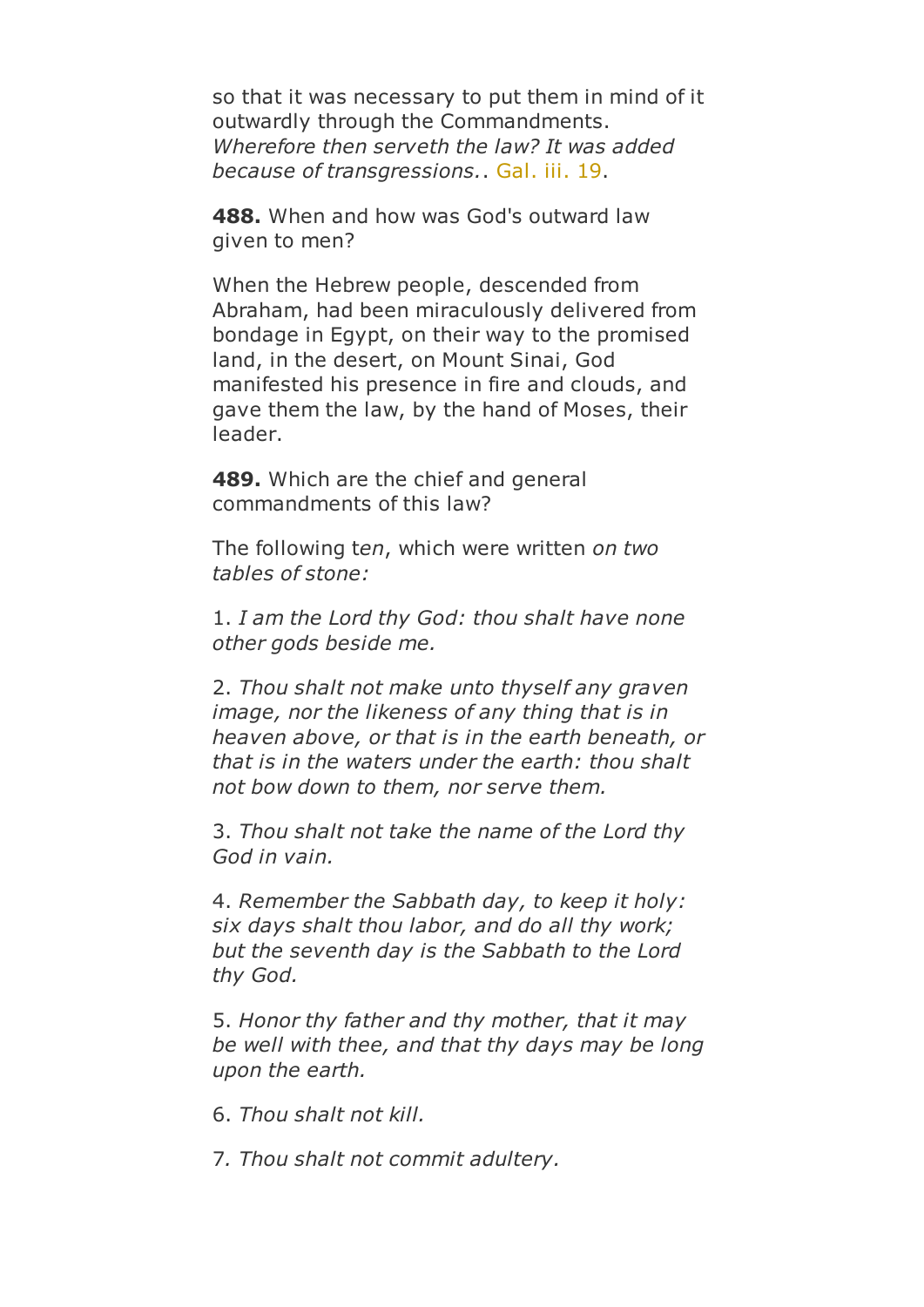8. *Thou shalt not steal.*

9. *Thou shalt not bear false witness against thy neighbor.*

10. *Thou shalt not covet thy neighbor's wife, thou shalt not covet thy neighbor's house, nor his land, nor his man-servant, nor his maid-servant, nor his ox, nor his ass, nor any of his cattle, nor any thing that is thy neighbor's.* Exod. xx. 1-17; Deut. v. 6-21.

**490.** You said that these Commandments were given to the people of Israel: must we, then, also walk by them?

We must: for they are in substance the same law which, in the words of St. Paul, has been *written in the hearts* of all men, that all should walk by it.

**491.** Did Jesus Christ teach men to walk by the Ten Commandments?

He bade men, if they would attain to everlasting life, to *keep the Commandments* and taught us to understand and fulfill them more perfectly than had been done before he came. Matt xix. 17, and v.

On the Division of the Commandments into Two Tables.

**492.** What means the division of the Ten Commandments into *two tables?*

This: that they contain *two kinds of love--*love to *God,* and love to *our neighbor;* and prescribe two corresponding kinds of duties.

**493.** Has not Jesus Christ said something of this?

When asked, *Which is the great commandment in the law?* he replied: *Thou shalt love the Lord thy God with all thy heart, and with all thy soul,*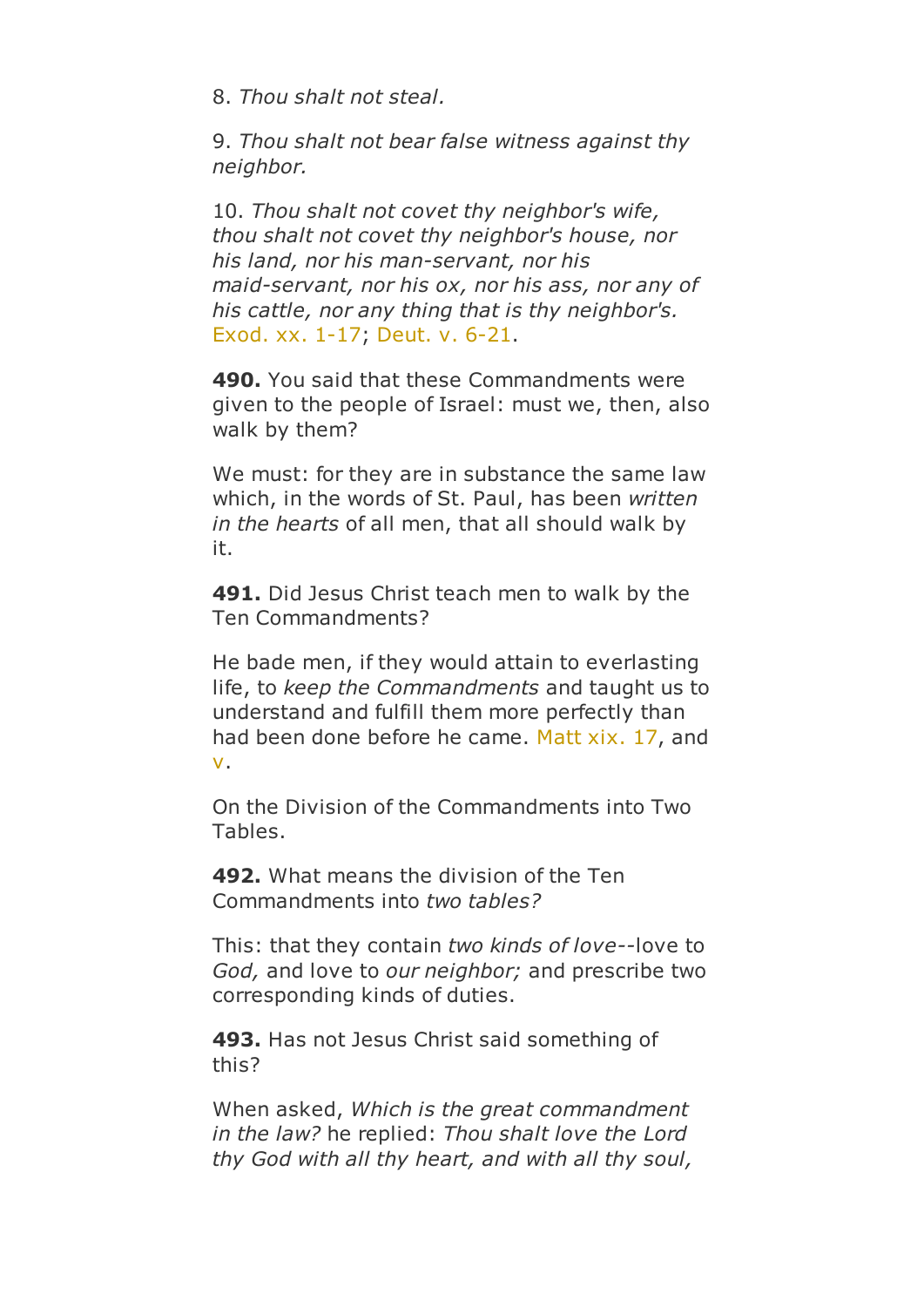*and with all thy mind. This is the first and great commandment. And the second is like unto it: Thou shalt love thy neighbor as thyself. On these two commandments hang all the law and the prophets.* Matt. xxii. 36-40.

**494.** Are all men our *neighbors?*

Yes, all; because all are the creation of one God, and have come from one man: but our neighbors in faith are doubly neighbors to us, as being children of one heavenly Father by faith in Jesus Christ.

**495.** But why is there no commandment of love *to ourselves?*

Because we love ourselves naturally, and without any commandment. *No man ever yet hated his own flesh, but nourisheth and cherisheth it.* Eph. v. 29.

**496.** What relative order should there be in our love to *God,* our *neighbor*, and *ourselves?*

We should love ourselves not for our own, but for God's sake, and partly also for the sake of our neighbors; we should love our neighbor for the sake of God; but we should love God for himself, and above all. Love of self should be sacrificed to the love of our neighbor; but both should be sacrificed to the love of God.

*Greater love hath no man than this, that a man lay down his life for his friends.* John xv. 13.

*He that loveth father or mother more than me*, saith Jesus Christ, *is not worthy of me; and he that loveth son or daughter more than me, is not worthy of me.* Matt. x. 37.

**497.** If the whole law is contained in *two* commandments, why are they divided into *ten?*

In order the more clearly to set forth our duties towards God, and towards our neighbor.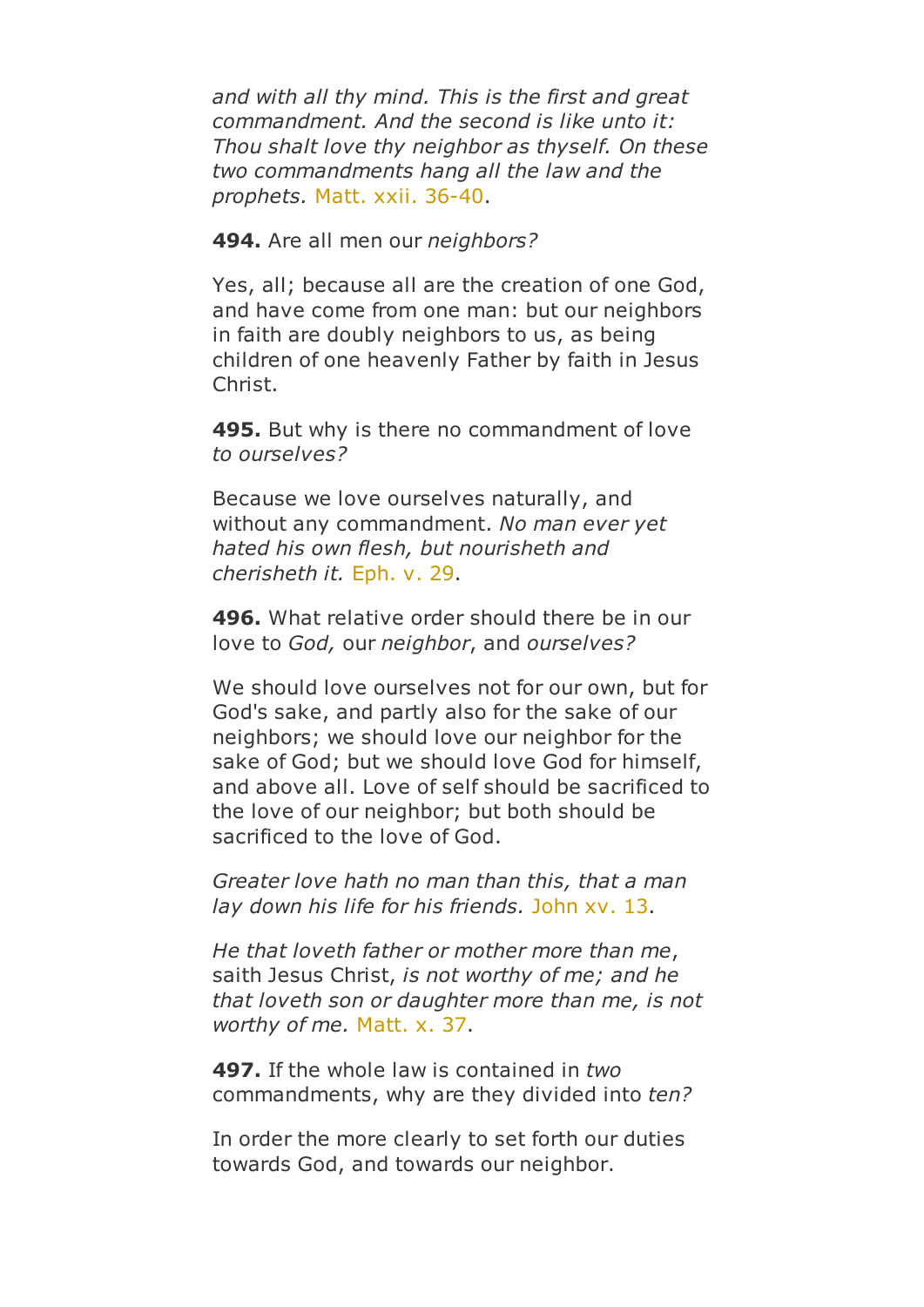**498.** In which of the Ten Commandments are we taught our *duties towards God?*

In the first four.

**499.** What are these duties?

In the first commandment we are taught to *know* and *worship* the true God.

In the second, to abstain *from false* worship.

In the third, not to sin against God's worship even by *word.*

In the fourth, to keep a certain order in the *time* and *acts* of God's worship.

**500.** In which of the Ten Commandments are we taught our *duties towards our neighbor?*

In the last six.

**501.** What are these duties?

In the fifth commandment we are taught to love and *honor* those of our neighbors who are nearest to us, beginning with our parents. In the sixth, not to hurt the *life* of our neighbor. In the seventh, not to hurt *the purity* of his morals. In the eighth, not to hurt *his property.* In the ninth, not to hurt him by *word.* In the tenth, not to *wish* to hurt him.

**502.** Do not the Ten Commandments include also *our duties towards ourselves?*

Yes; these duties are implied in the commandments of the second table relating to our neighbors; for our duty is to love our neighbor *as* ourselves.

#### **On the First Commandment.**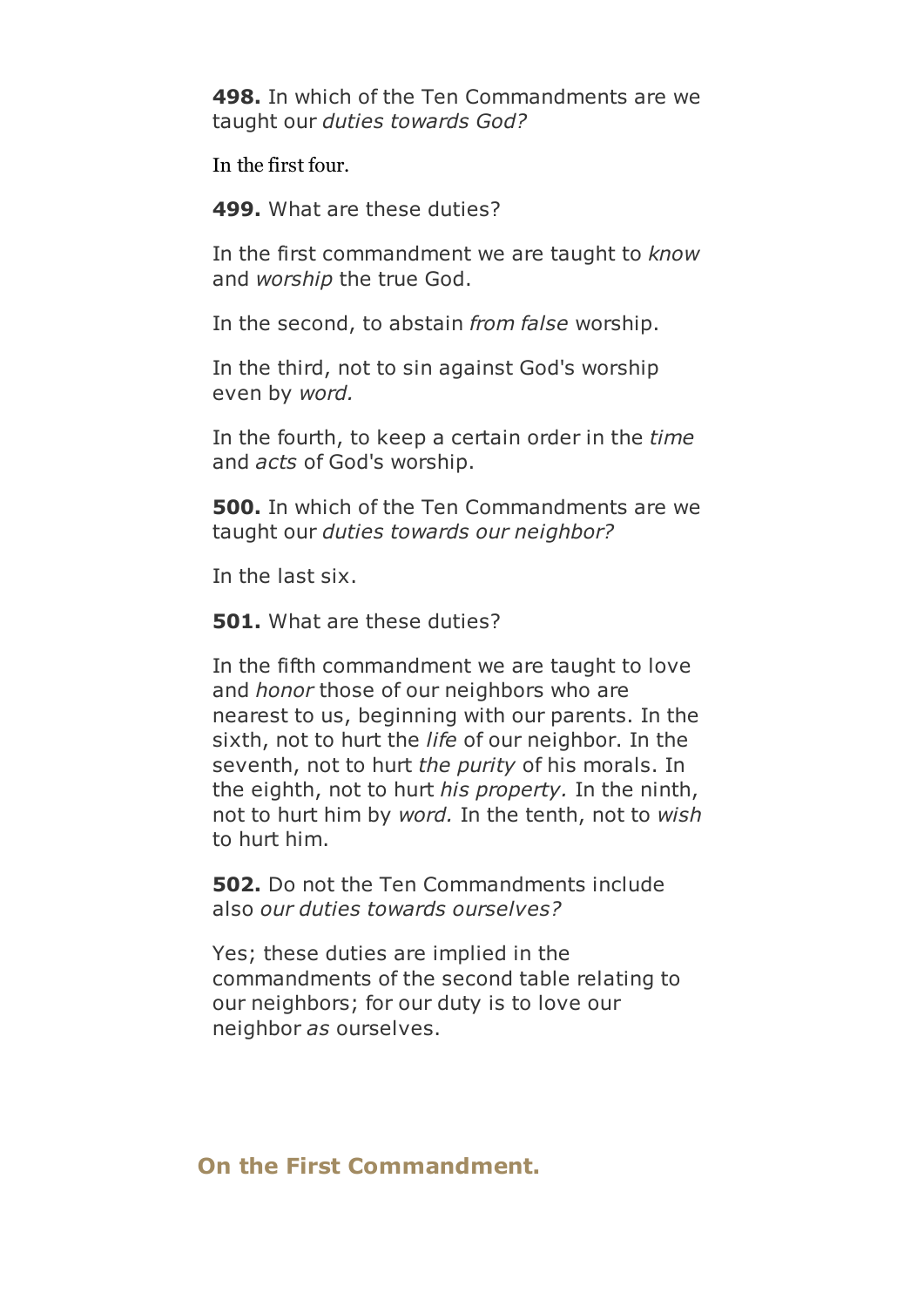**503.** What mean these words, *I am the Lord thy God?*

By these words God, as it were, points himself out to man, and so commands him to *know* the Lord his God.

**504.** What particular duties may we deduce from the commandment to know God?

1. We must *seek to learn the knowledge of God*, as being the most essential of all knowledge.

2. We must listen attentively to *instructions* on God and on his works in church, and to *religious conversations* on the same at home.

3. We must read or hear read books of instruction in the knowledge of God; and in the first place, *holy Scripture;* secondly, *the writings of the holy Fathers.*

**505.** What are we taught in the words, *Thou shalt have none other gods but me?*

We are taught to turn and cleave to the one true God, or, in other words, devoutly *to worship* him.

**506.** What duties are there which refer to the *inward* worship of God?

1. *To believe* in God.

2. *To walk before* God; that is, to be ever mindful of him, and in all things to walk circumspectly, because he seeth not only our actions, but even our most secret thoughts.

3. *To fear* God, or stand in awe of him; that is, to think the anger of our heavenly Father the greatest ill that can befall us, and therefore strive not to offend him.

4. *To trust* in God.

5. *To love* God.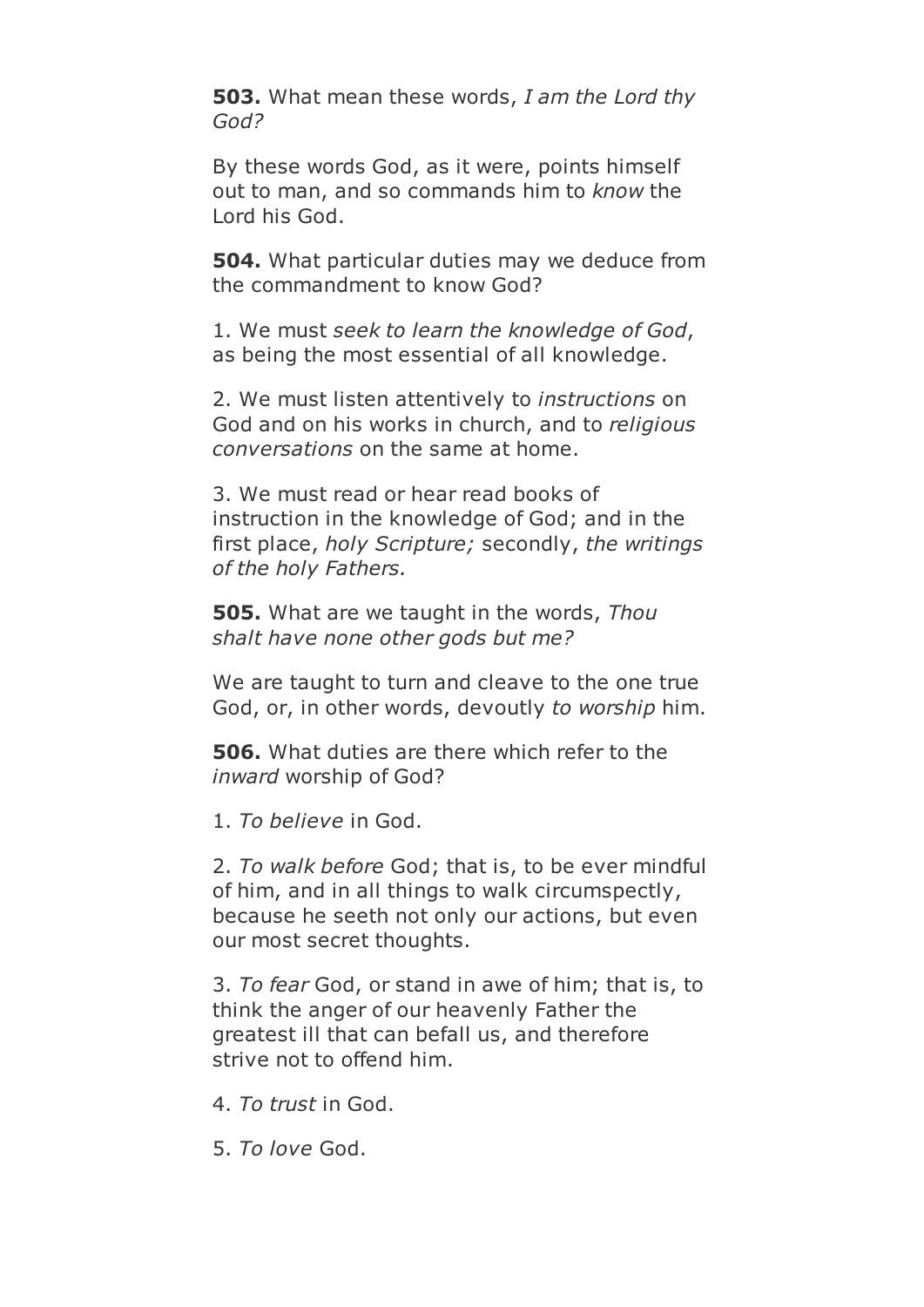6. *To obey* God; that is, to be ever ready to do what he commands, and not to murmur when he deals with us otherwise than we could desire.

7. *To adore* God, as the Supreme Being.

8. *To glorify* God, as being all-perfect.

9. *To give thanks* to God, as our Creator, Provident Sustainer, and Saviour.

10. *To call upon* God, as our all-good and almighty helper, in every good work which we undertake.

**507.** What duties are there which refer to the *outward* worship of God?

1. *To confess* God; that is, to acknowledge that he is our God, and not deny him, although for confessing him we may have to suffer, or even die.

2. To take part *in the public divine service* enjoined by God and appointed by the Orthodox Church.

**508.** In order the more exactly to understand and keep the first commandment, we must know farther what sins there may be against it.

1. *Atheism;* when men, whom the Psalmist justly calls fools, wishing to rid themselves of the fear of God's judgment, *say in their heart, There is no God.* Psalm xiv. 1.

2. *Polytheism;* when, instead of the one true God, men acknowledge a number of false deities.

3. *Infidelity;* when men, who admit the existence of God, disbelieve his providence and his revelation.

4. *Heresy;* when people mix with the doctrine of the faith opinions contrary to divine truth.

5. *Schism;* that is, willful departure from the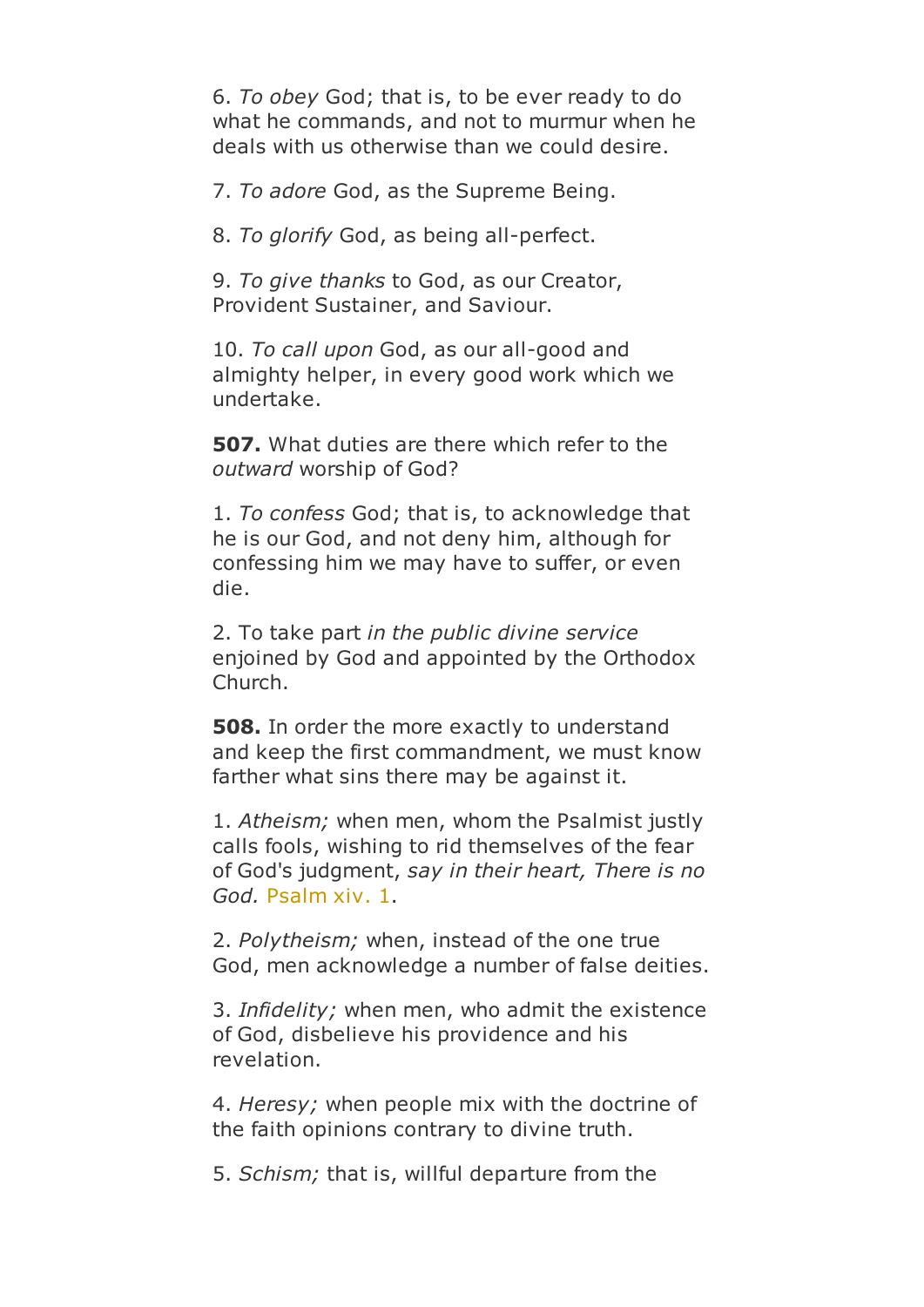unity of divine worship, and from the Orthodox Catholic Church of God.

6. *Apostasy;* when any deny the true faith from fear of man, or for worldly advantage.

7. *Despair;* when men give up all hope of obtaining from God grace and salvation.

*8. Sorcery;* when men, leaving faith in the power of God, put their trust in secret and, for the most part, evil powers of creatures, especially of evil spirits, and seek to work by their means.

9. *Superstition;* when men put faith in any common thing as if it had divine power, and trust in it instead of trusting in God, or fear it instead of fearing God; as, for instance, when they put faith in an old book, and think they can be saved by none other, and must not use a new one, though the new book contain the very same doctrine, and the very same form of divine service.

10. *Sloth*, in respect of learning religion, or in respect of prayer, and the public service of God.

11. *Love of the creature more than of God.*

12. M*en-pleasing;* when they seek to please men, so as for this to be careless of pleasing God.

13. *Trusting in man;* when any one trusts in his own means and strength, or in the means and strength of others, and not in the mercy and help of God,

**509.** Why must we think that men-pleasing and trusting in man are against the first commandment?

Because the man, whom we please, or in whom we trust, so as to forget God, is in some sort to us *another god*, in place of the true God.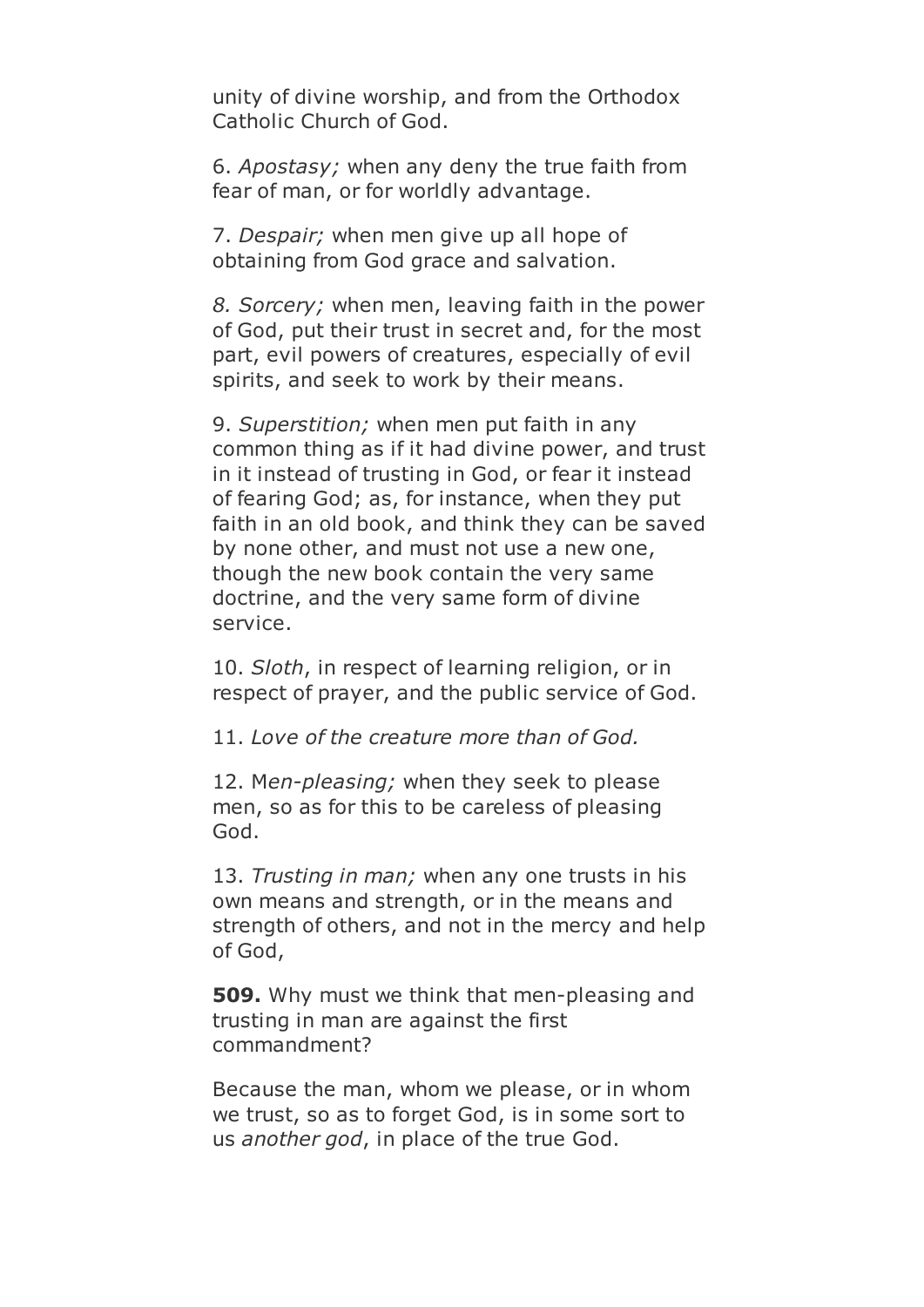**510.** How does holy Scripture speak of men-pleasing?

The Apostle Paul says: *For if I yet pleased men, I should not be the servant of Christ.* Gal. i. 10.

**511.** How does holy Scripture speak of trusting in man?

*Thus saith the Lord: Cursed be the man that trusteth in man, and maketh flesh his arm, and whose heart departeth from the Lord.* Jer. xvii. 5.

**512.** In order to succeed the better in fulfilling his duties to God, how must a man act *by himself?*

He must deny himself.

*Whosoever will come after me*, says Jesus Christ, *let him deny himself.* Mark viii. 34.

**513.** What is it to *deny one's self?*

Basil the Great explains it thus: *He denies himself who puts off the old man with his deeds, which is corrupt, according to the deceitful lusts; who renounces also all worldly affections, which can hinder his intention of godliness. Perfect self-denial consists in this, that he cease to have any affection even for life itself, and bear the judgment of death in himself, that he may not trust in himself.* (Can. Long. Resp. 8.)

**514.** What consolation is there for him who, by denying himself, loses many natural gratifications?

The consolation of grace: a divine consolation, which even sufferings themselves can not impair.

*For as the sufferings of Christ abound in us, so our consolation also aboundeth by Christ.* 2 Cor. i. 5.

**515.** If the first commandment teaches us to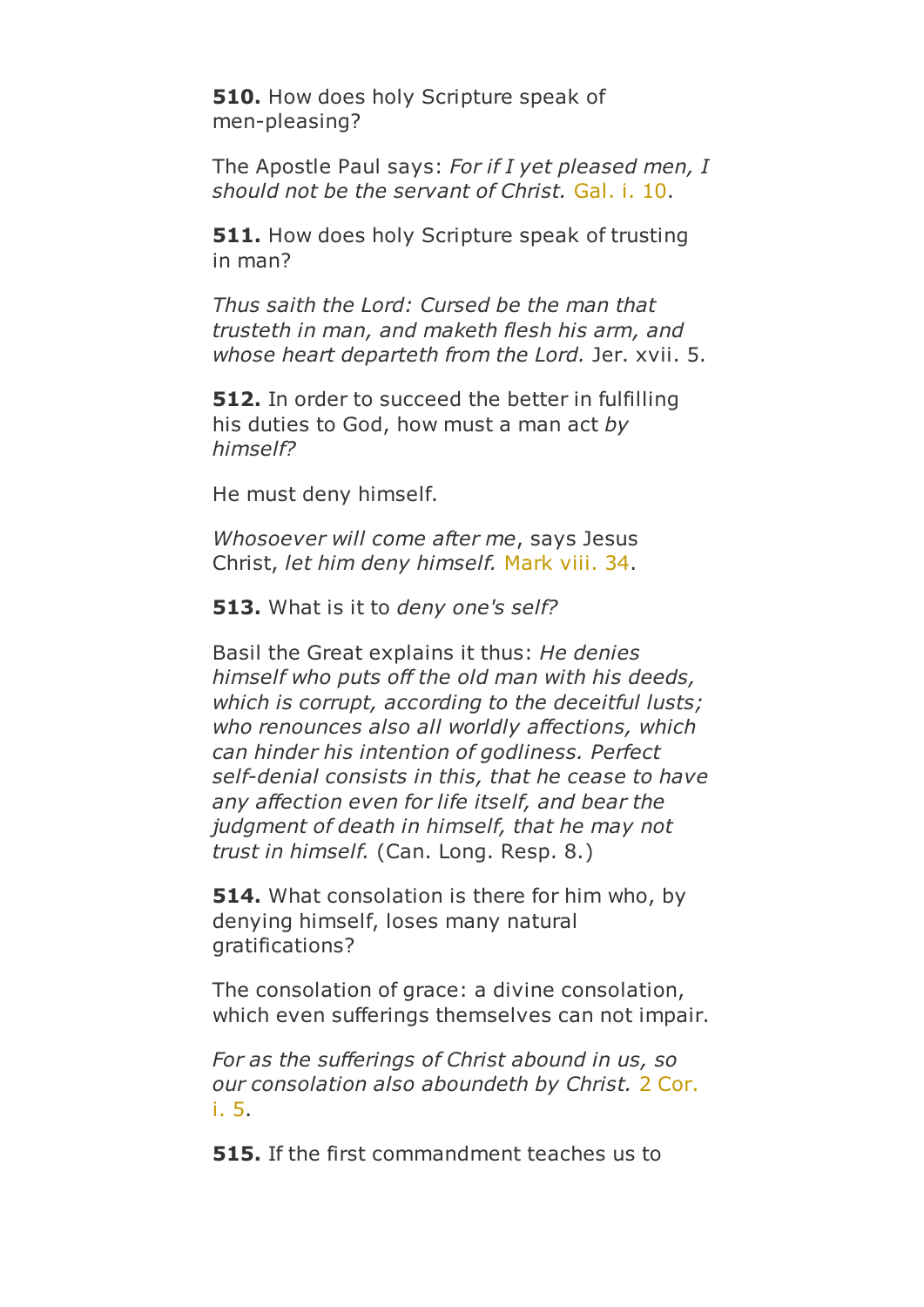worship religiously God alone, how does it agree with this commandment *to honor angels and holy men?*

To pay them due and rightful honor is altogether agreeable to this commandment; because in them we honor the grace of God, which dwells and works in them, and through them seek help from God.

# **On the Second Commandment.**

**516.** What is a *graven image*, as spoken of in the second commandment?

The commandment itself explains that a graven image, or idol, is the likeness of some creature in heaven, or earth, or in the waters, which men bow down to and serve instead of God their Maker.

**517.** What is forbidden, then, by the second commandment?

We are forbidden to bow down to graven images or idols, as to supposed deities, or as to likenesses of false gods.

**518.** Are we not hereby forbidden to have any sacred representations whatever?

By no means. This very plainly appears from hence, that the same Moses through whom God gave the commandment against graven images, received at the same time from God an order to place in the tabernacle, or movable temple of the Israelites, sacred representations of Cherubim in gold, and to place them, too, in that inner part of the temple to which the people turned for the worship of God.

**519.** Why is this example worthy of remark for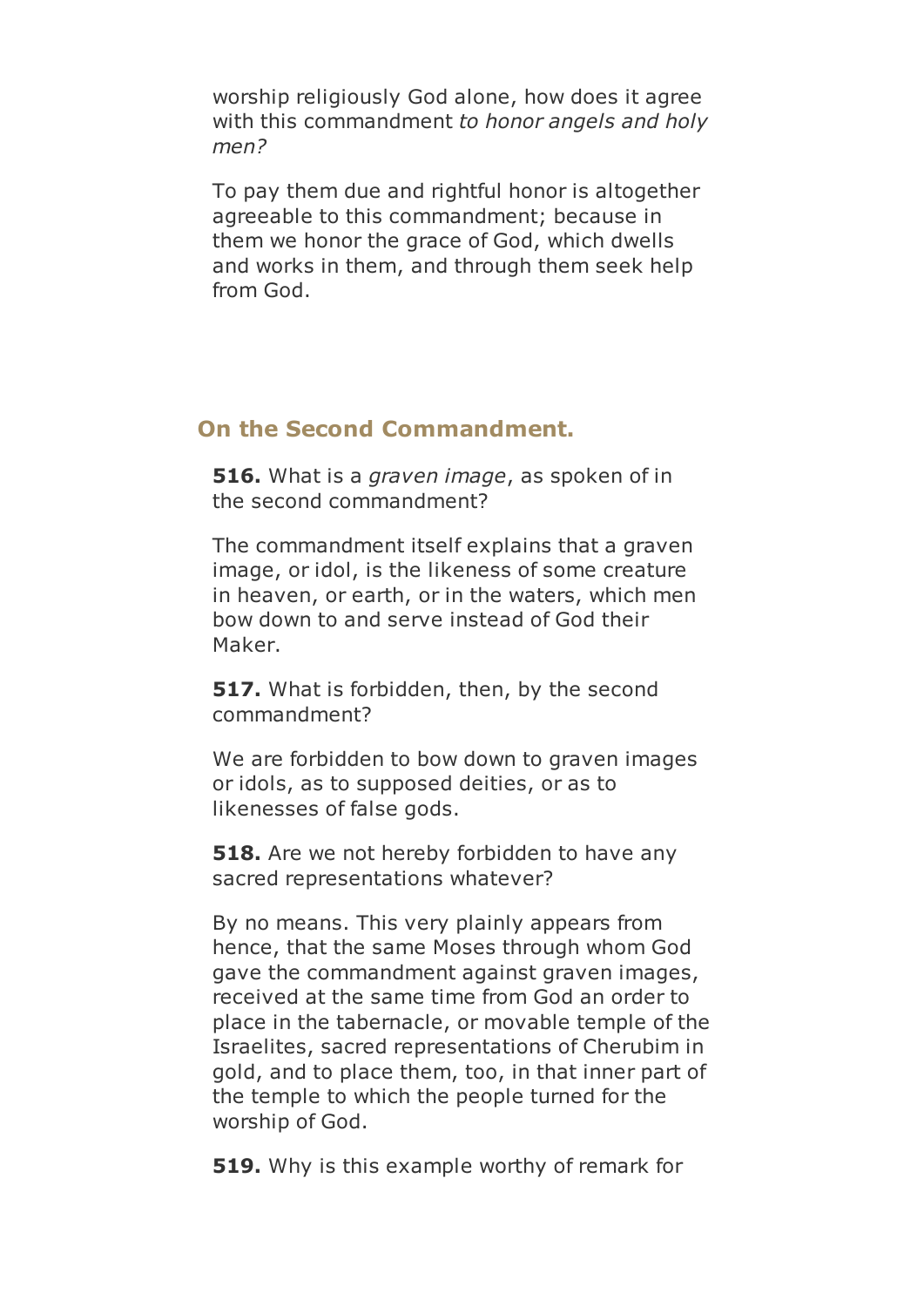the Orthodox Christian Church?

Because it illustrates her use of holy icons.

**520.** What is an icon?

The word is Greek, and means, an *image* or representation. In the Orthodox Church this name designates sacred representations of our Lord Jesus Christ, God incarnate, his immaculate Mother, and his saints.

**521.** Is the use of holy icons agreeable to the second commandment?

It would then, and then only, be otherwise, if any one were to make gods of them; but it is not in the least contrary to this commandment to honor icons as sacred representations, and to use them for the religious remembrance of God's works and of his saints; for when thus used icons are books, written with the forms of persons and things instead of letters. (See Greg. Magn. lib. ix. Ep. 9, ad Seren. Episc.)

**522.** What disposition of mind should we have when we reverence the icons?

While we look on them with our eyes, we should mentally look to God and to the saints, who are represented on them.

**523.** What general name is there for sin against the second commandment?

*Idolatry.*

**524.** Are there not also other sins against this commandment? Besides gross idolatry there is yet another sort more subtle, to which belong--

1. *Covetousness*.

2. *Belly-service* or *sensuality, gluttony*, and *drunkenness.*

*3. Pride*, to which belongs likewise *vanity.*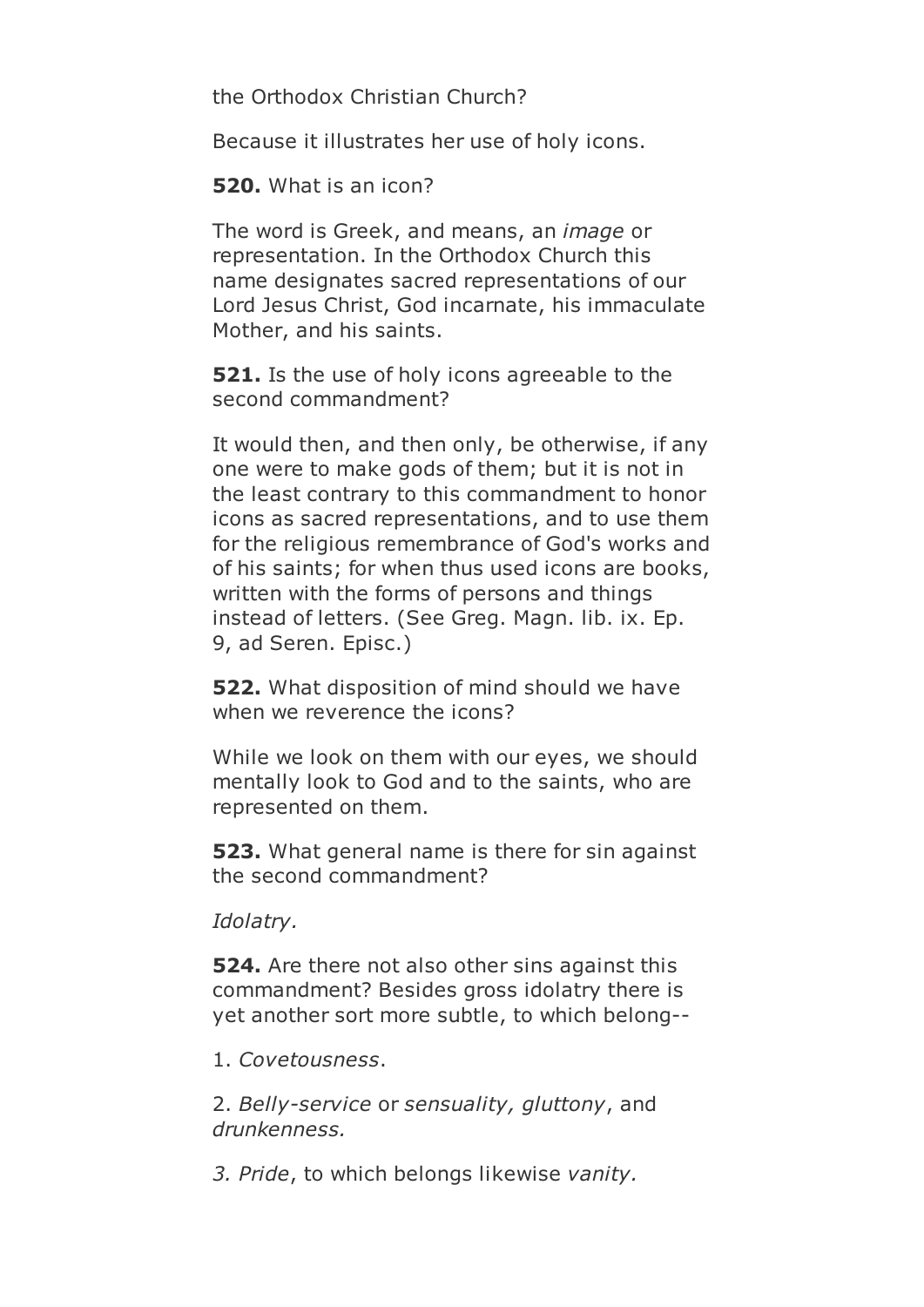**525.** Why is covetousness referred to idolatry?

The Apostle Paul expressly says that *covetousness is idolatry* (Col. iii. 5); because the covetous man serves riches rather than God.

**526.** If the second commandment forbid the love of gain, what contrary duties does it thereby necessarily enjoin?

Those of *contentedness* and *liberality.*

**527.** Why is belly-service referred to idolatry?

Because belly-servers set sensual gratification above every thing, and therefore the Apostle Paul says that *their god is their belly;* or, in other words, that the belly is their idol. Phil. iii. 19.

**528.** If the second commandment forbid bellyservice, what contrary duties does it thereby enjoin?

Those of *temperance and fasting.*

**529.** Why are pride and vanity referred to idolatry?

Because the proud man values above every thing his own abilities and excellences, and so they are his idol; the vain man wishes further that others also should worship the same idol. These proud and vain dispositions were exemplified even sensibly in Nebuchadnezzar, king of Babylon, who first set up for himself a golden idol, and then ordered all to worship it. Dan. iii.

**530.** Is there not still another vice which is near to idolatry?

Such a vice is *hypocrisy;* when a man uses the outward acts of religion, as fasting, and the strict observance of ceremonies, in order to obtain respect from the people, without thinking of the inward amendment of his heart. Matt. vi. 5, 6, 7.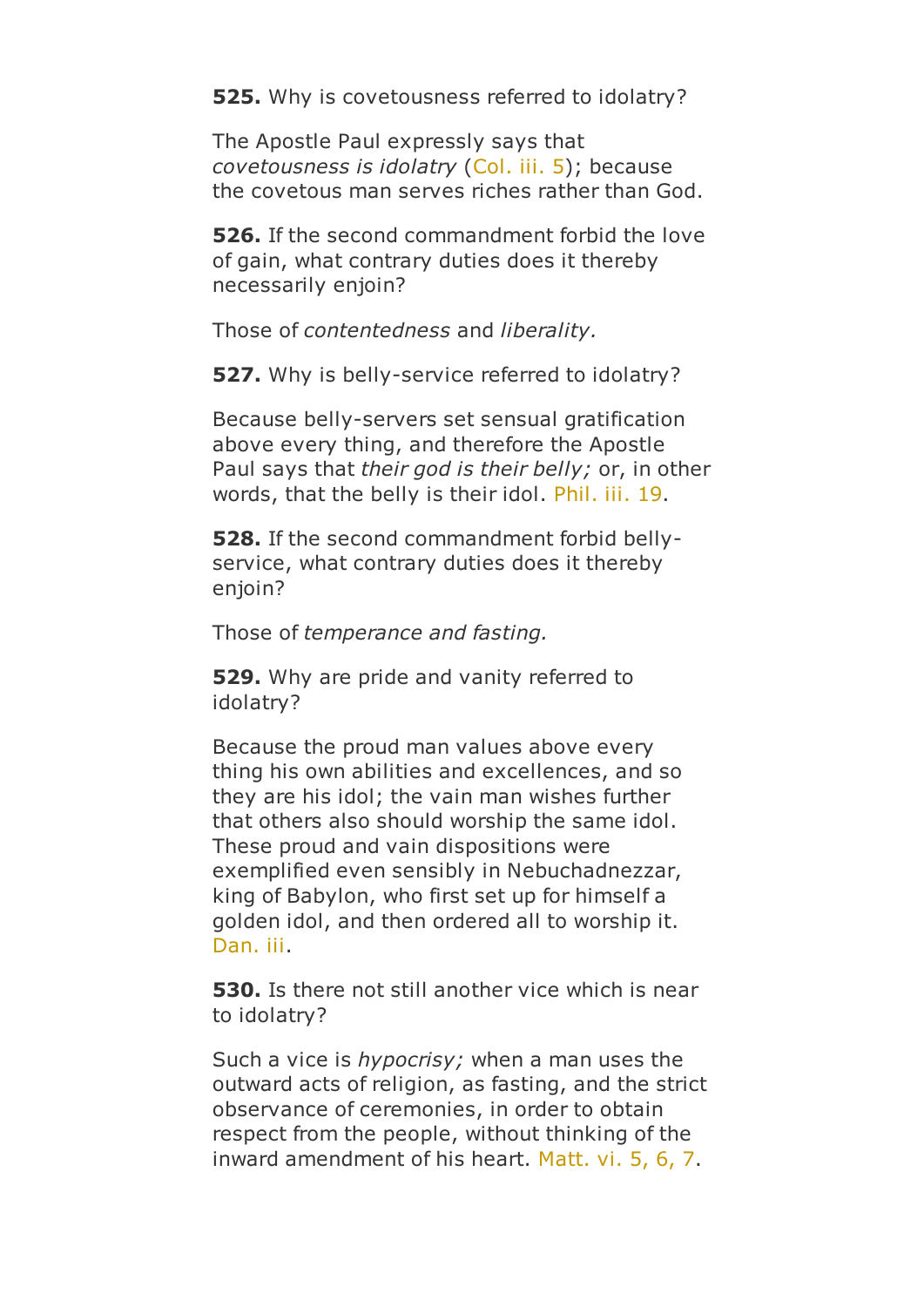**531.** If the second commandment forbid pride, vanity, and hypocrisy, what contrary duties does it thereby enjoin?

Those of *humility*, and *doing good in secret.*

# **On the Third Commandment.**

#### **532.** When is *God's name taken in vain?*

It is taken or uttered in vain when it is uttered in vain and unprofitable talk, and still more so when it is uttered *lyingly* or *irreverently.*

**533.** What sins are forbidden by the third commandment?

1. *Blasphemy*, or daring words against God.

2. *Murmuring*, or complaining against God's providence.

3. *Profaneness;* when holy things are jested on, or insulted.

4. *Inattention in prayer.*

5. *Perjury;* when men affirm with an oath what is false.

6. *Oath-breaking;* when men keep not just and lawful oaths.

7. *Breach of vows* made to God.

8. *Common swearing*, or thoughtless oaths in common talk.

**534.** Are not such oaths specially forbidden in holy Scripture?

The Saviour says: *I say unto you, Swear not at all, but let your communication be, Yea, yea; Nay, nay: for whatsoever is more than these cometh of evil.* Matt. v. 34, 37.

**535.** Does not this go to forbid all *oaths in civil*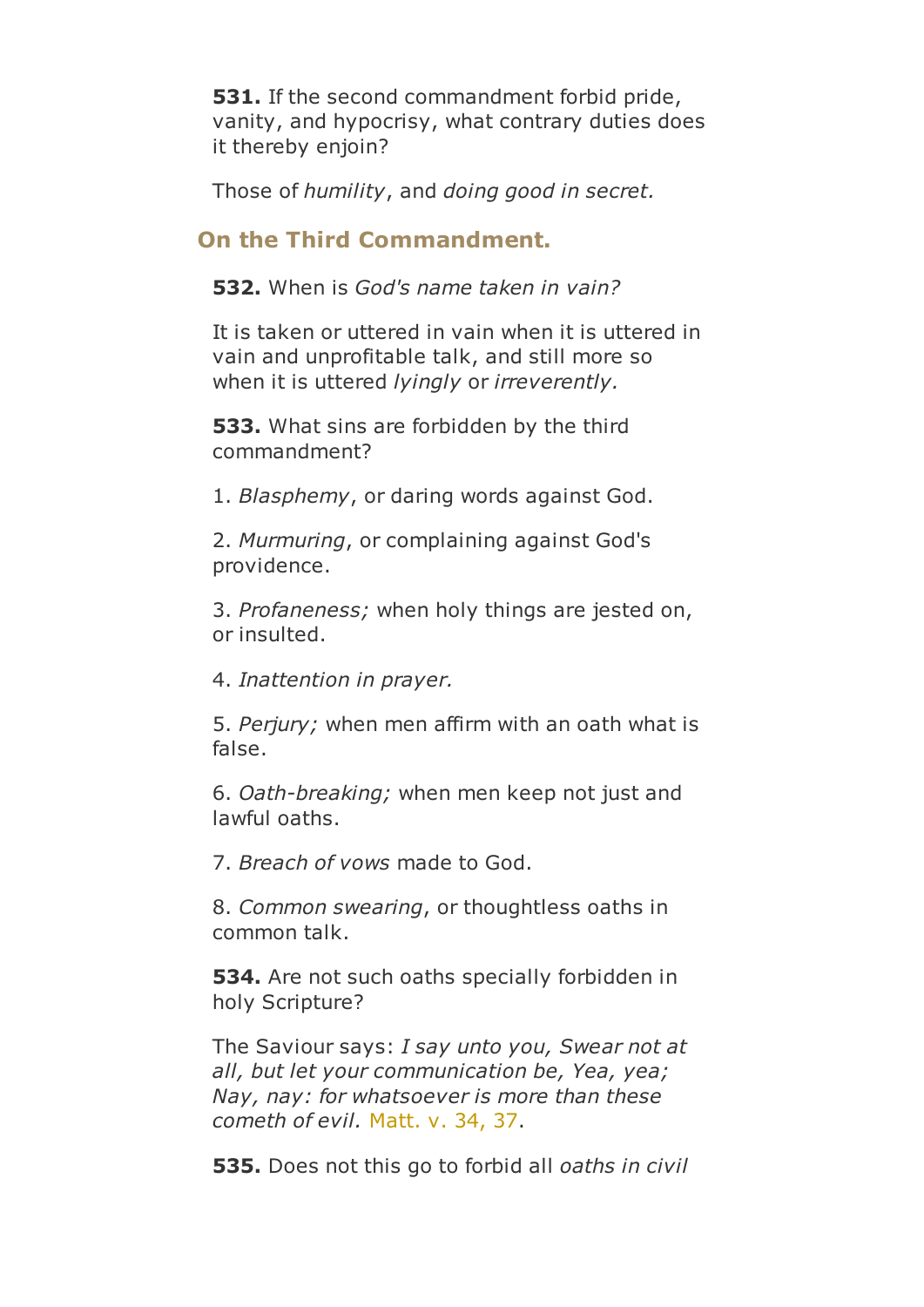*matters?*

The Apostle Paul says: *Men swear by the greater; and an oath for confirmation is to them an end of all strife. Wherein God, willing more abundantly to show unto the heirs of promise the immutability of his counsel, confirmed it by an oath.* Heb. vi. 16, 17. Hence we must conclude, that if God himself for an immutable assurance used an oath, much more may we on grave and necessary occasions, when required by lawful authority, take an oath or vow religiously, with the firm intention of not breaking it.

#### **On the Fourth Commandment.**

**536.** Why is it commanded to keep the *seventh*, rather than any other day, holy to God?

Because God in six days made the world, and on the seventh day rested from the work of creation.

**537.** Is the *Sabbath* kept in the Christian Church?

It is not kept, strictly speaking, as a holy day; but still in memory of the creation of the world, and in continuation of its original observance, it is distinguished from the other days of the week by a relaxation of the rule for fasting.

**538.** How, then, does the Christian Church obey the fourth commandment?

She still to every six days keeps a seventh, only not the last of the seven days, which is the Sabbath, but the first day in every week, which is the *Day of the Resurrection*, or *lord's Day.*

**539.** Since when do we keep the Day of the Resurrection?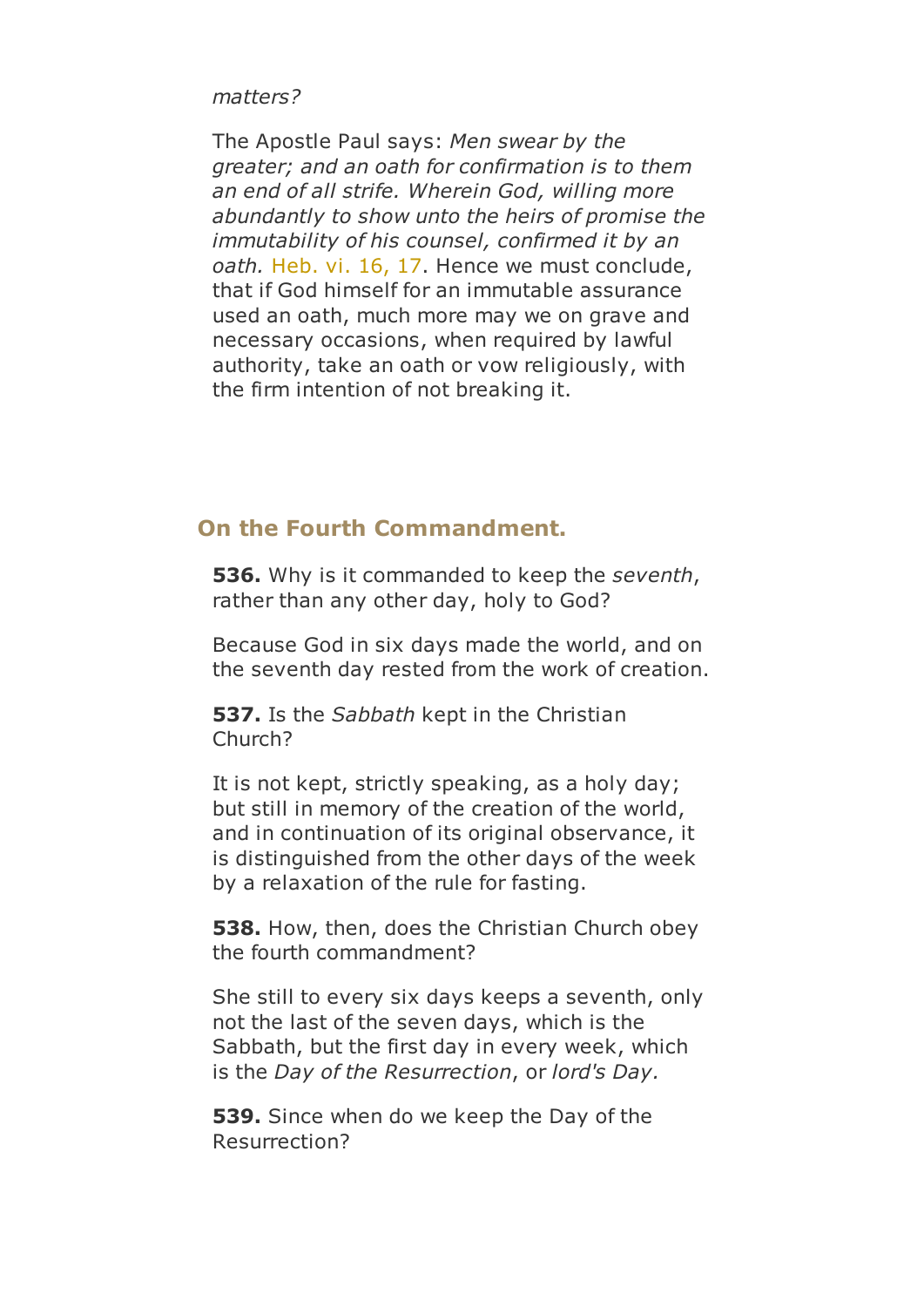From the very time of Christ's resurrection.

**540.** Is there any mention in holy Scripture of keeping the day of the Resurrection?

In the book of the Acts of the Apostles it is mentioned that the disciples--that is, the Christians--came together *on the first day after the Sabbath*, which was the first day of the week, or Day of the Resurrection, *for the breaking of bread*, that is to say, for the celebration of the Sacrament of the Communion. Acts xx. 7. The Apostle and Evangelist John also in the Apocalypse mentions the *Lord's Day*, or the *Day of the Resurrection.*

**541.** Is there not yet something more to be understood under the name of the seventh day, or Sabbath?

As in the Church of the Old Testament the name Sabbath was understood to include divers other days appointed like the Sabbath for festivals or fasts, as *the festival of the Passover*, and *the day of Atonement*, so likewise are we now in the Christian Church bound to keep, besides the Lord's Day, certain others also, which have been appointed as *festivals* to the glory of God and the honor of the Blessed Virgin and other saints, or as *days of fasting.* (See Orthod. Confess. Pt. III. Q. 60; Pt. I. Q. 88.)

**542.** Which are the chief festivals?

Those appointed in memory of the chief events relating to the Incarnation of the Son of God for our salvation, and to the Manifestation of the Godhead; after these, those appointed in honor of the Most Holy Mother of God, as the instrument of the mystery of the Incarnation. Such, in the order of the events, are the following:

1. The day of the birth of the Most Holy Mother of God.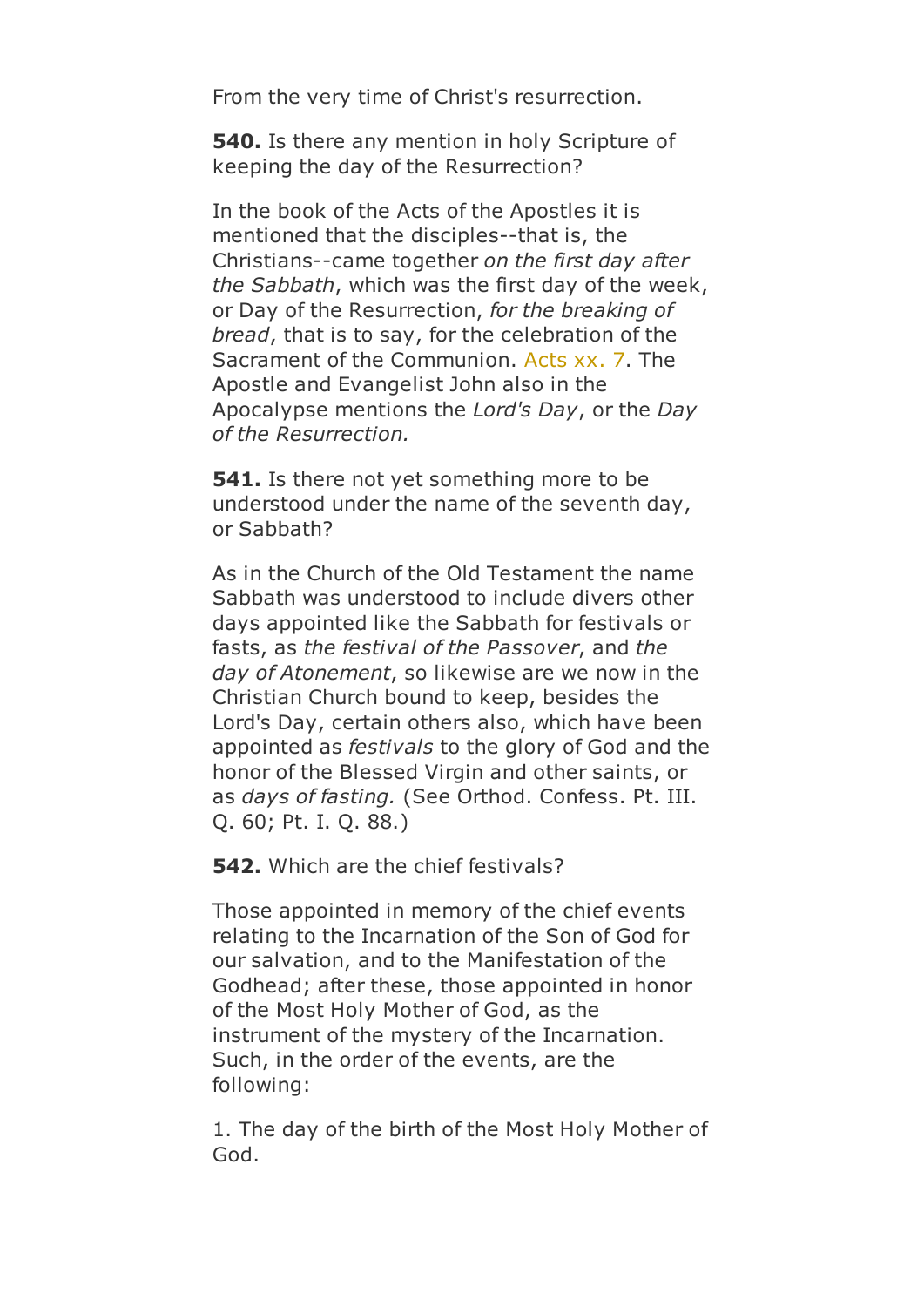2. The day of her being brought to the Temple to be dedicated to God.

3. The day of the Annunciation; that is, when the angel announced to the Most Holy Virgin the Incarnation of the Son of God.

4. The day of the birth of Jesus Christ.

5. The day of the baptism of our Lord, and the Epiphany, or Manifestation of the Most Holy Trinity.

6. The day of our Lord's being met in the Temple by Simeon.

7. The day of our Lord's Transfiguration.

8. The day of our Lord's entry into Jerusalem.

9. Pasch, or Easter: the feast of feasts, the anticipation of the everlasting feast of everlasting blessedness.

10. The day of our Lord's Ascension into heaven.

11. The feast of Pentecost; in memory of the Descent of the Holy Ghost, and in honor of the Most Holy Trinity.

12. The day of the Elevation of the Cross of our Lord, discovered by the Empress Helena.

13. The day of the Rest $^2$  of the Most Holy Mother of God.

**543.** What is the chief fast?

The *great fast;* that is, *Lent*, or *Quadragesima.*

**544.** Why is it called Quadragesima?

Because it continues forty days, besides the week of Christ's Passion.

**545.** Why has it been appointed that the great fast should continue forty days?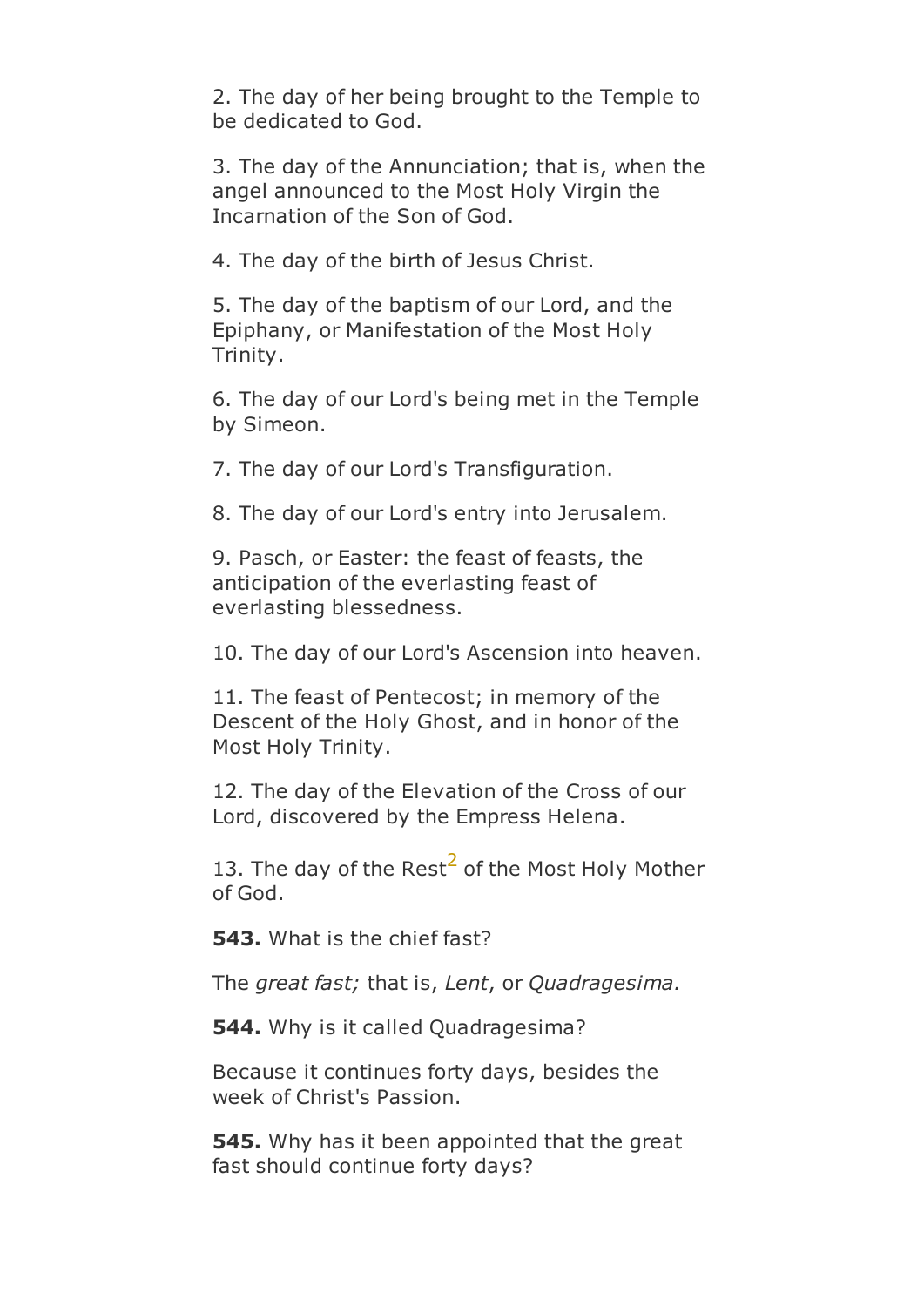After the example of Jesus Christ himself, who fasted forty days. Matt. iv. 2.

**546.** Why has it been appointed to fast on the *Wednesday* and the *Friday?*

On Wednesday, in memory of the betrayal of our Lord Jesus Christ to suffer; and on Friday, in memory of his actual suffering and death.

**547.** For what cause are the fasts before the Nativity, the Rest of the Blessed Virgin and the Day of the Holy Apostles?

The first two as preparatory exercises of abstinence, the better to honor the ensuing feasts of the Nativity, and of the Rest of the Mother of God; the last not only for like reason, but also in imitation of the Apostles, who fasted to prepare themselves for the work of preaching the Gospel. Acts xiii. 3.

**548.** How should we spend our time on Sundays, and the other greater holy days, in order to keep the fourth commandment?

First, on these days we should not *labor*, or do worldly and temporal business; secondly, we should keep them holy, that is, use them for holy and spiritual works, to the glory of God.

**549.** Why are we forbidden to work on holy days?

That we may with the less hindrance employ them in holy and godly works.

**550.** What particular things is it fit to do on holy days?

First, to go to *church*, for the public worship, and for instruction in the Word of God; secondly, when at home, to give ourselves to *prayer* and reading, or edifying conversation; thirdly, to dedicate to God a portion of our means, expending it on the necessities of the Church and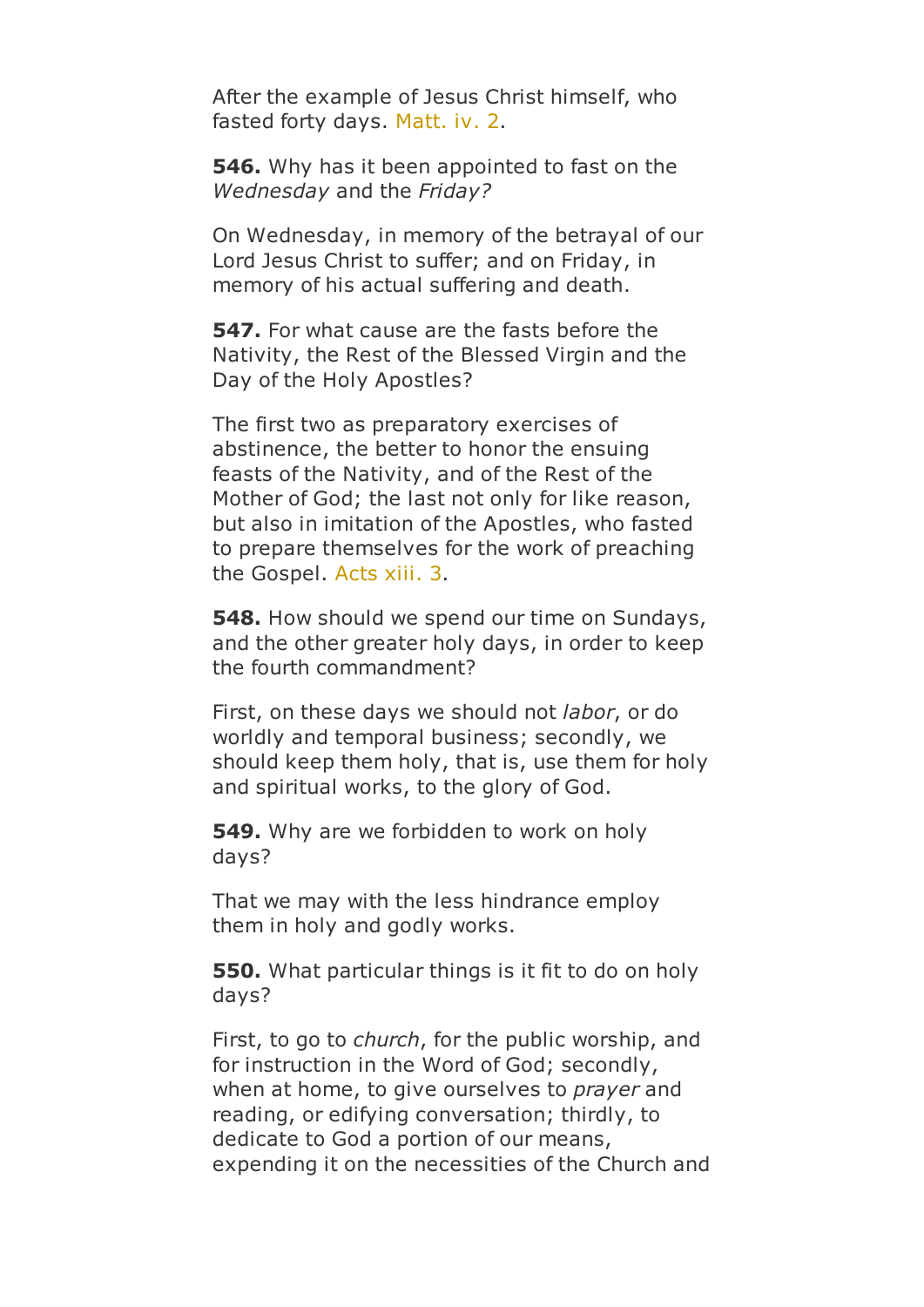her ministers, and in *alms* to the poor, to visit the sick and prisoners, and to do other works of Christian charity.

**551.** But should we not do such things on work-days also?

It is well, if any can; but he whom business prevents should at any rate devote holy days to such works. But as regards prayer, it is certainly our bounden duty to use it every day, morning and evening, before and after both dinner and supper, and, as far as possible, at the beginning and ending of every work.

**552.** What are we to think of those who on holy days allow themselves to indulge in indecent plays and shows, vulgar songs, and intemperance in meat and drink?

Such people greatly desecrate holy days For if even works innocent and useful for this present life are unfit for holy days, much more such as these, which are unprofitable, carnal, and vicious.

**553.** When the fourth commandment speaks of working six days, does it not thereby condemn those who do nothing?

Without doubt it condemns all who on common days do not give themselves to works befitting their calling, but spend their time in idleness and dissipation.

# **On the Fifth Commandment.**

**554.** What special duties are prescribed by the fifth commandment in regard *to parents*, under the general phrase of honoring them?

1. *To behave respectfully* to them.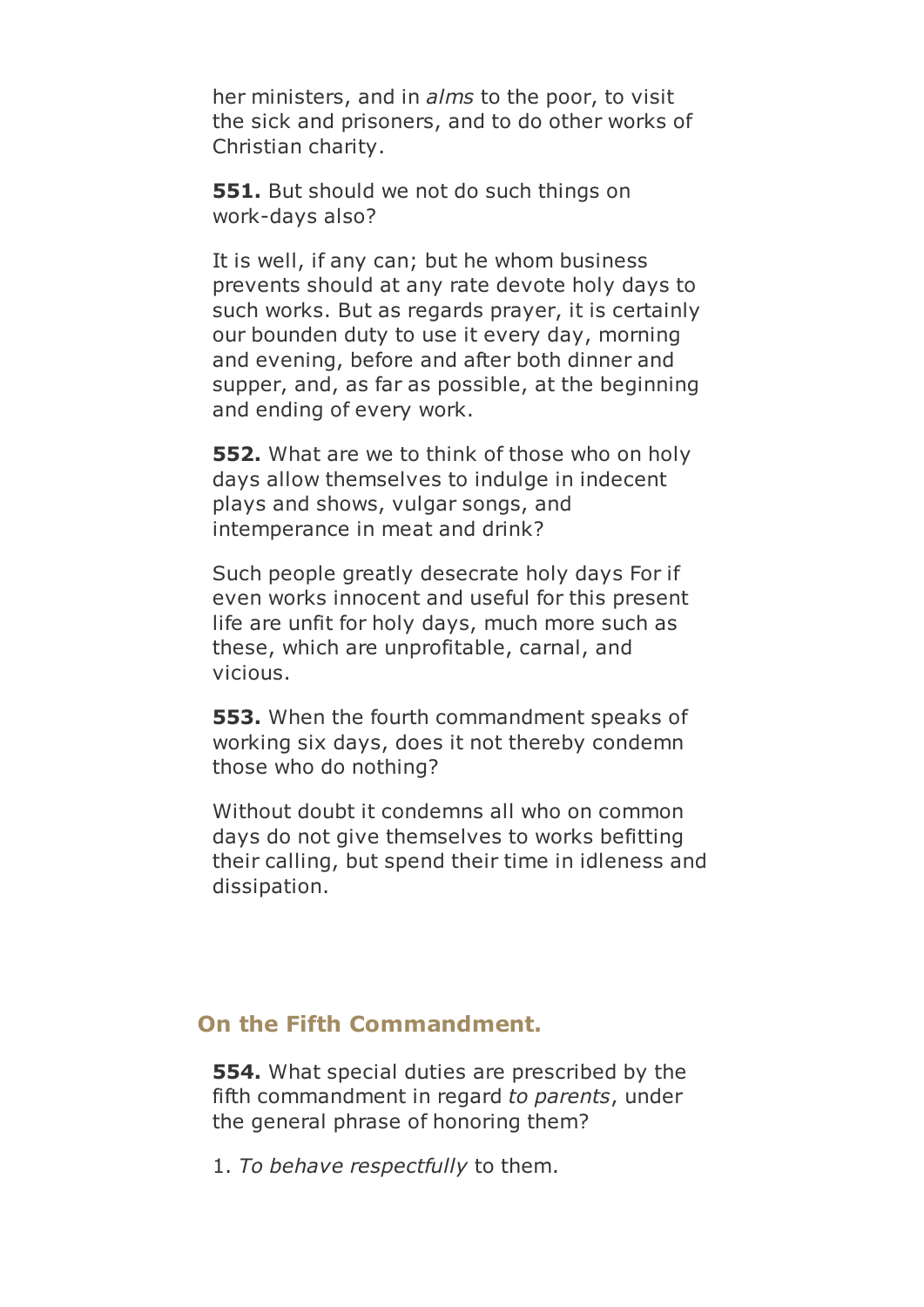2. *To obey them.*

3. To *support* and comfort them in sickness and age.

4. After their death, as well as during their lives, *to pray* for the salvation of their souls; and faithfully to fulfill their *last wills,* so far as they are not contrary to law, divine or civil. See 2 Macc. xii. 43, 44; Jer. xxxv. 18, 19. (J. Damasc. Serm. de Mort.)

**555.** What degree of sin is there in undutifulness to parents?

In proportion as it is easy and natural to love and honor parents, to whom we owe our being, the more grievous is the sin of undutifulness towards them: for this cause in the law of Moses he that cursed father or mother was to be put to death. Exod. xxi. 17.

**556.** Why has this particular commandment to honor parents a promise added to it of prosperity and long life?

That men by a visible reward might be the more moved to fulfill a commandment on which the good order first of families and afterwards of all social life depends.

**557.** How is this promise fulfilled?

The examples of the old Patriarchs or Fathers show that God gives special force to the blessing of parents. Gen. xxvii. *The blessing of the father establisheth the houses of the children.* Ecclus. iii. 9. God of his wise and just providence specially protects the life and promotes the prosperity of such as honor their parents upon earth; but for the perfect reward of the perfect virtue he gives everlasting life and blessedness in the heavenly country.

**558.** Why in those commandments which teach love to our neighbors is mention made first of all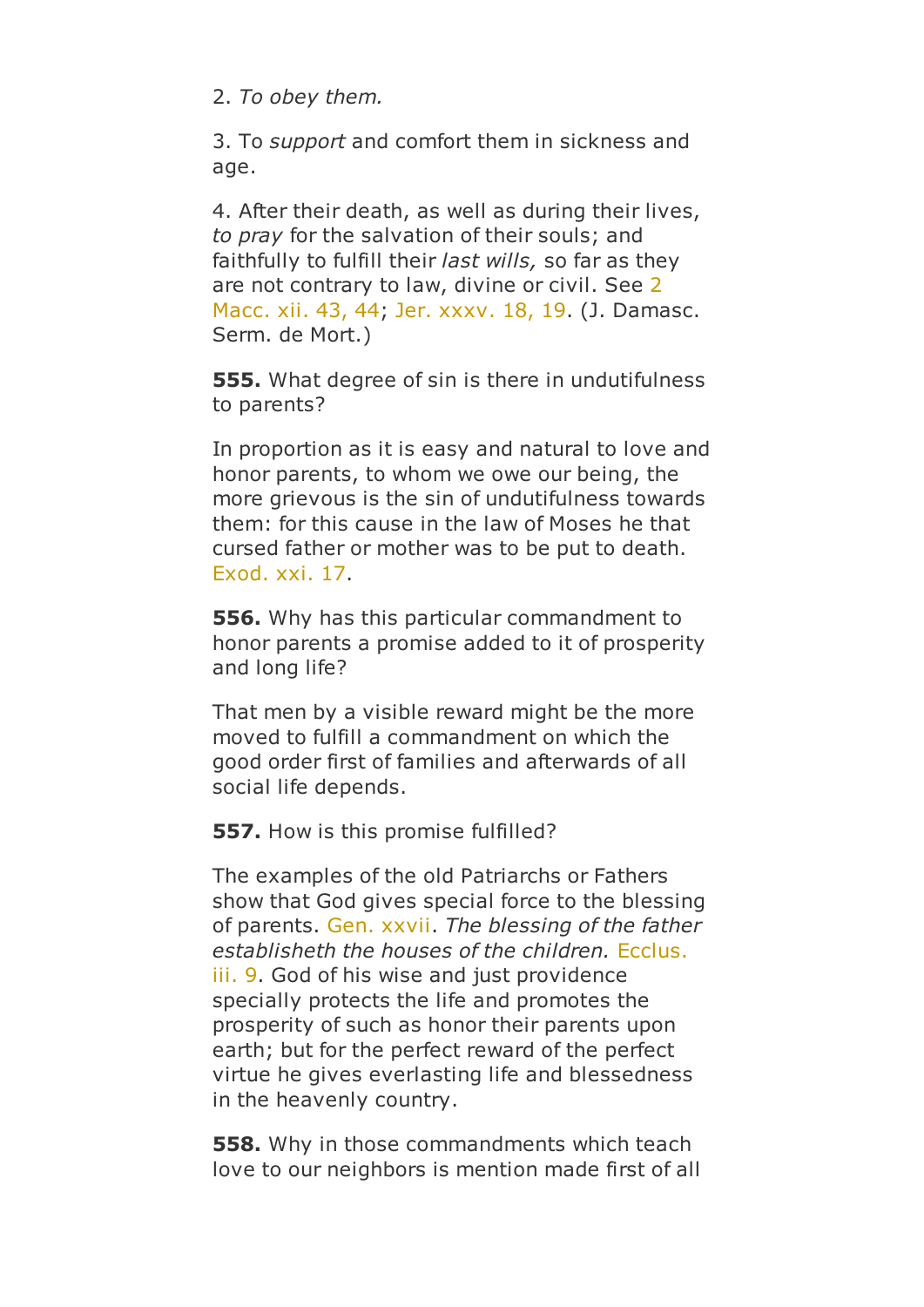of parents?

Because parents are naturally nearer to us than all others.

**559.** Are there not others also to be understood in the fifth commandment under the name of parents?

Yes; all who in different relations stand to us in the place of parents.

**560.** Who stand to us in the place of parents?

1. *Our sovereign* and our *country;* for an empire is a great family, in which the sovereign is father, and the subjects children of the sovereign and their country.

2. Our *spiritual pastors* and *teachers;* for they by their doctrine and by the Sacraments beget us to spiritual life, and nurture us up in it.

3. Our *elders* in age.

4. Our *benefactors.*

5. Our *governors*, or superiors, in different relations.

**561.** How does holy Scripture speak of the honor due to the sovereign?

*Let every soul be subject to the higher powers. For there is no power but of God: the powers that be are ordained of God. Whosoever therefore resisteth the power, resisteth the ordinance of God.* Rom. xiii. 1, 2.

*Wherefore ye must needs be subject, not only for wrath, but also for conscience' sake.* Rom. xiii. 5.

*My son, fear God and the king, and oppose neither of them.* Prov xxiv. 21.

*Render therefore unto Cæsar the things which are Cæsar's; and unto God the things that are*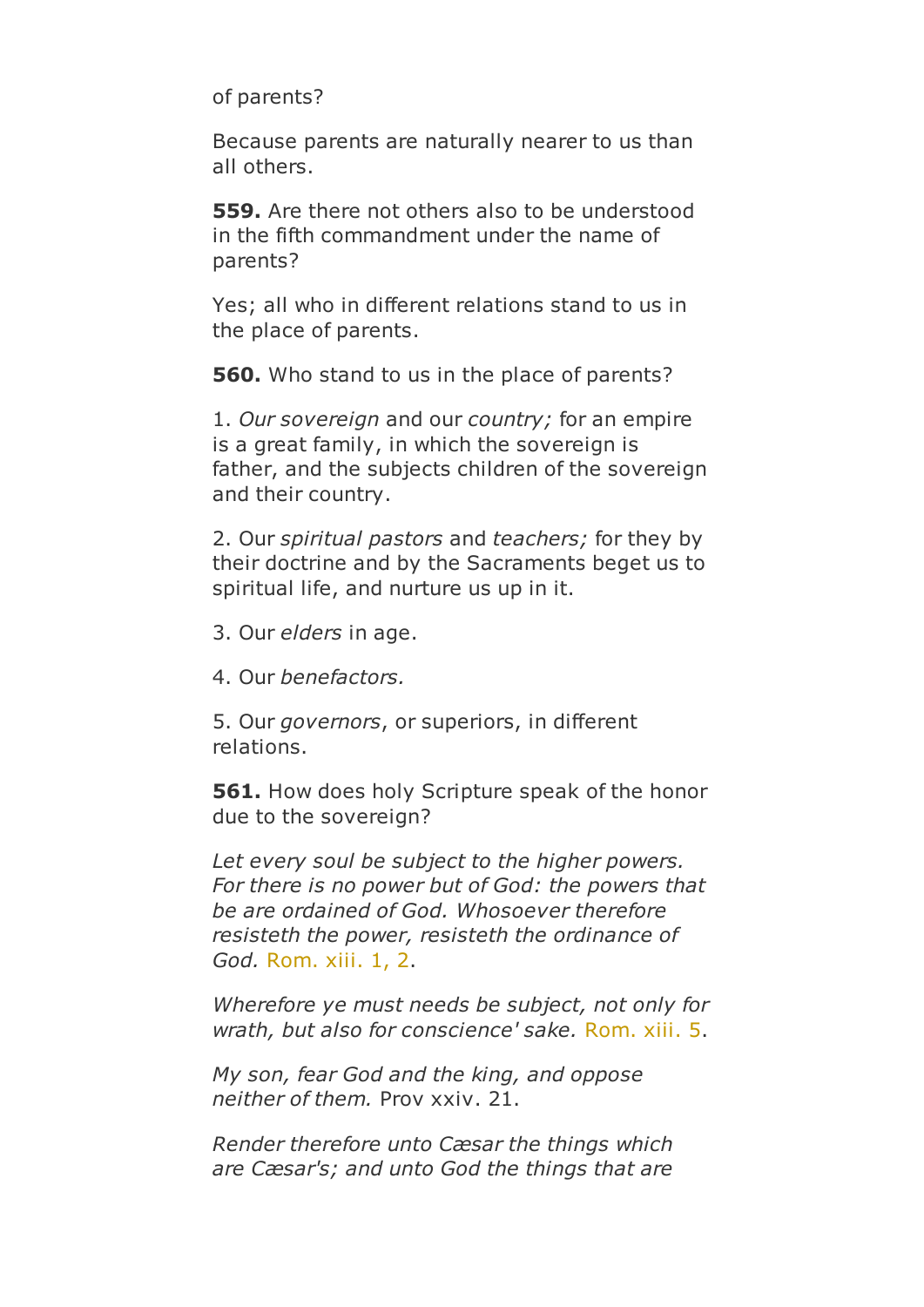*God's.* Matt. xxii. 21.

*Fear God; honor the king.* 1 Pet. ii. 17.

**562.** How far should love to our sovereign and country go?

So far as to make us ready to lay down our life for them. John xv. 13.

**563.** How does holy Scripture speak of the duty of honoring spiritual pastors and teachers?

*Obey them that have the rule over you, and submit yourselves: for they watch for your souls, as they that must give account, that they may do it with joy, and not with grief: for that is unprofitable for you.* Heb. xiii. 17.

**564.** Is there in holy Scripture any particular injunction to honor elders in age as parents?

The Apostle Paul writes to Timothy thus: *Rebuke not an elder, but entreat him as a father; younger men as brethren; elder women as mothers.* 1 Tim. v. 1,2.

*Thou shalt rise up before the hoary head, and honor the face of the old man, and fear the Lord thy God.* Lev. xix. 32.

**565.** How may we be assured that we ought to honor benefactors as parents?

By the example of Jesus Christ himself, who *was subject to Joseph;* although Joseph was not his father, but only his guardian. Luke ii. 51.

**566.** Besides these, who are our superiors, whom we must honor after parents, and like them?

They who in place of parents take care of our education, as *governors in schools*, and *masters;* they who preserve us from irregularities and disorders in society, as *civil magistrates;* they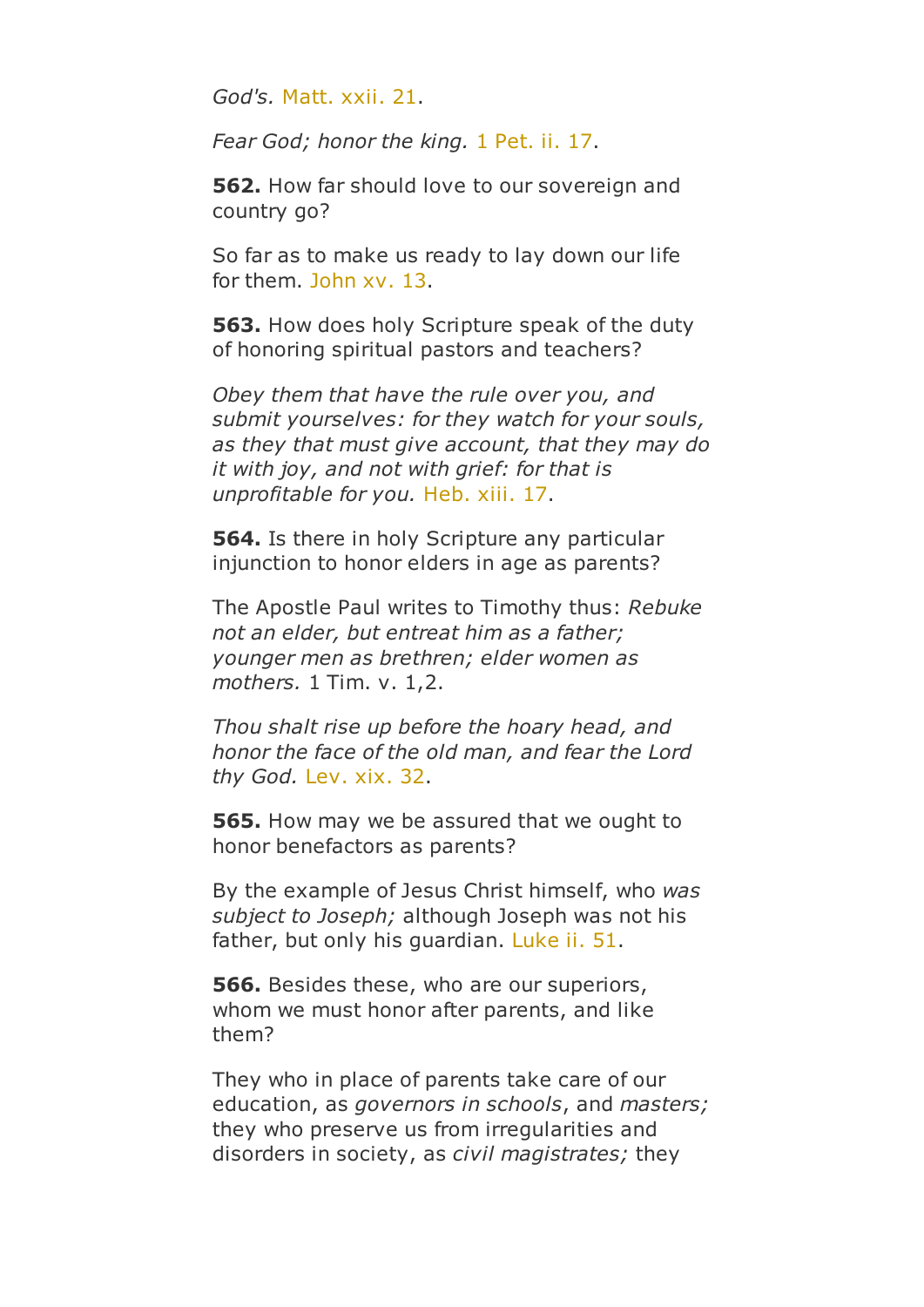who protect us from wrong by the power of the law, as *judges;* they to whom the sovereign intrusts the guardianship and defense of the public safety against enemies, as *military commanders;* and, lastly, *masters*, so far as relates to those who serve them, or belong to them.

**567.** What does holy Scripture prescribe as to our duty with respect to *authorities* generally?

*Render therefore to all their dues: tribute to whom tribute is due; custom to whom custom; fear to whom fear; honor to whom honor.* Rom. xiii. 7.

**568.** How does holy Scripture speak of the obedience due from servants and serfs to their masters?

*Servants, be obedient to them that are your masters according to the flesh, with fear and trembling, in singleness of your heart, as unto Christ; not with eye-service as men-pleasers, but as the servants of Christ, doing the will of God from the heart.* Eph. vi. 5, 6.

*Servants, be subject to your masters with all fear, not only to the good and gentle, out also to the froward.* 1 Peter ii. 18.

**569.** If holy Scripture prescribe duties towards parents, does it not likewise prescribe *duties towards children?*

It does.

*Fathers, provoke not your children to wrath, but bring them up in the nurture and admonition of the Lord.* Eph. vi. 4.

**570.** How does holy Scripture speak of the duty of pastors towards their spiritual flock?

*Feed the flock of God which is among you, taking the oversight thereof not by constraint, but*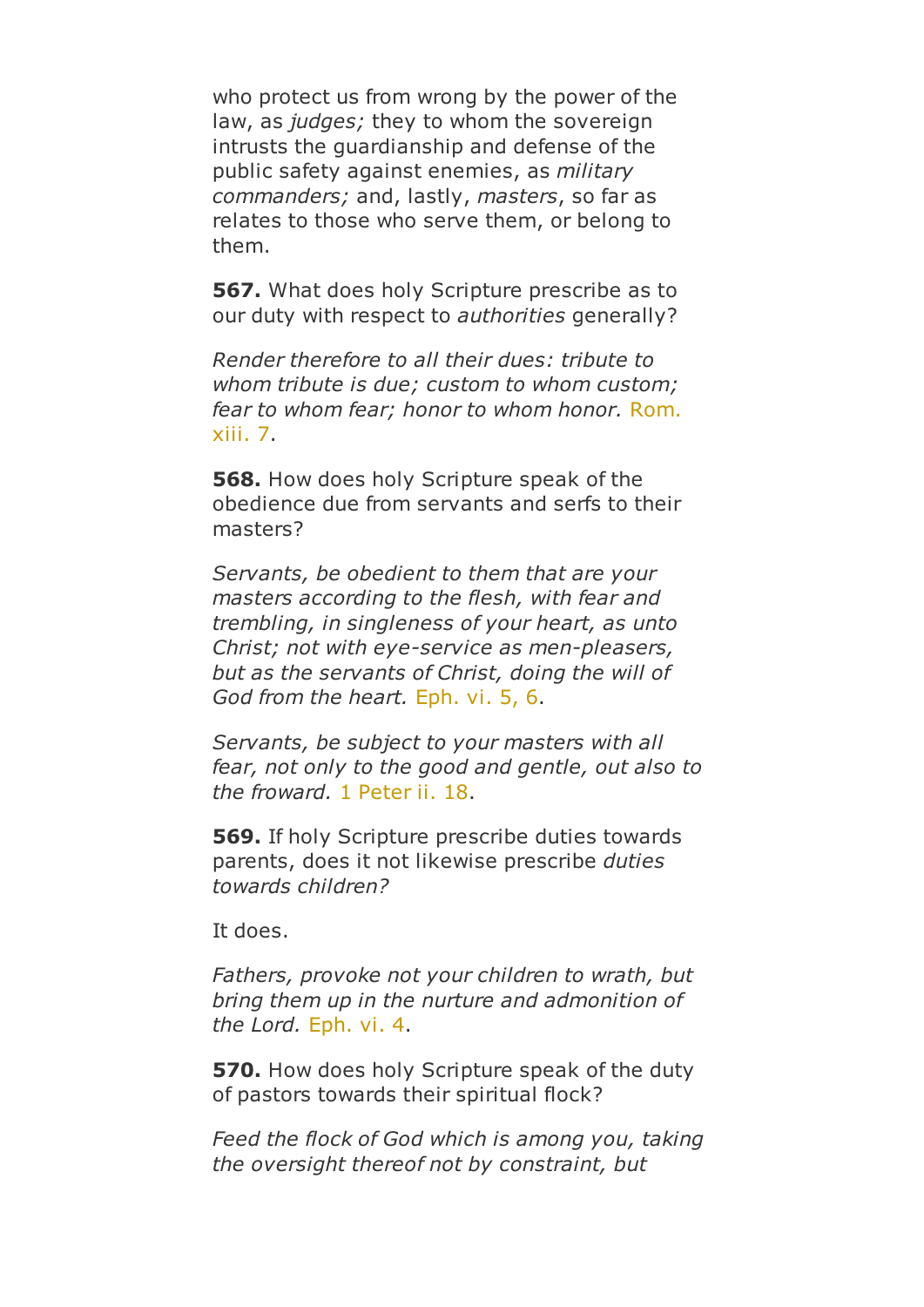*willingly, and according to God; not for filthy lucre, but of a ready mind; neither as being lords over God's heritage, but being ensamples to the flock.*. 1 Pet. v. 2, 3.

**571.** How does holy Scripture speak of the duty of them that are in *authority*, and of *masters?*

*Masters, give unto your servants that which is just and equal, knowing that ye also have a Master in heaven.* Coloss. iv. 1.

**572.** How ought we to act, if it fall out that our parents or governors require of ns any thing contrary to the faith or to the law of God?

In that case we should say to them, as the Apostles said to the rulers of the Jews: *Whether it be right in the sight of God to hearken unto you more than unto God, judge ye;* and we should be ready, for the sake of the faith and the law of God, to endure the consequences, whatever they may be. Acts iv. 19.

**573.** What is the general name for that quality or virtue which is required by the fifth commandment?

*Obedience.*

#### **On the Sixth Commandment.**

**574.** What is forbidden by the sixth commandment?

*Murder;* that is, taking away the life of our neighbor in any manner whatever.

**575.** Is it in all cases murder, and against this commandment, to kill?

No. It is not murder, nor against this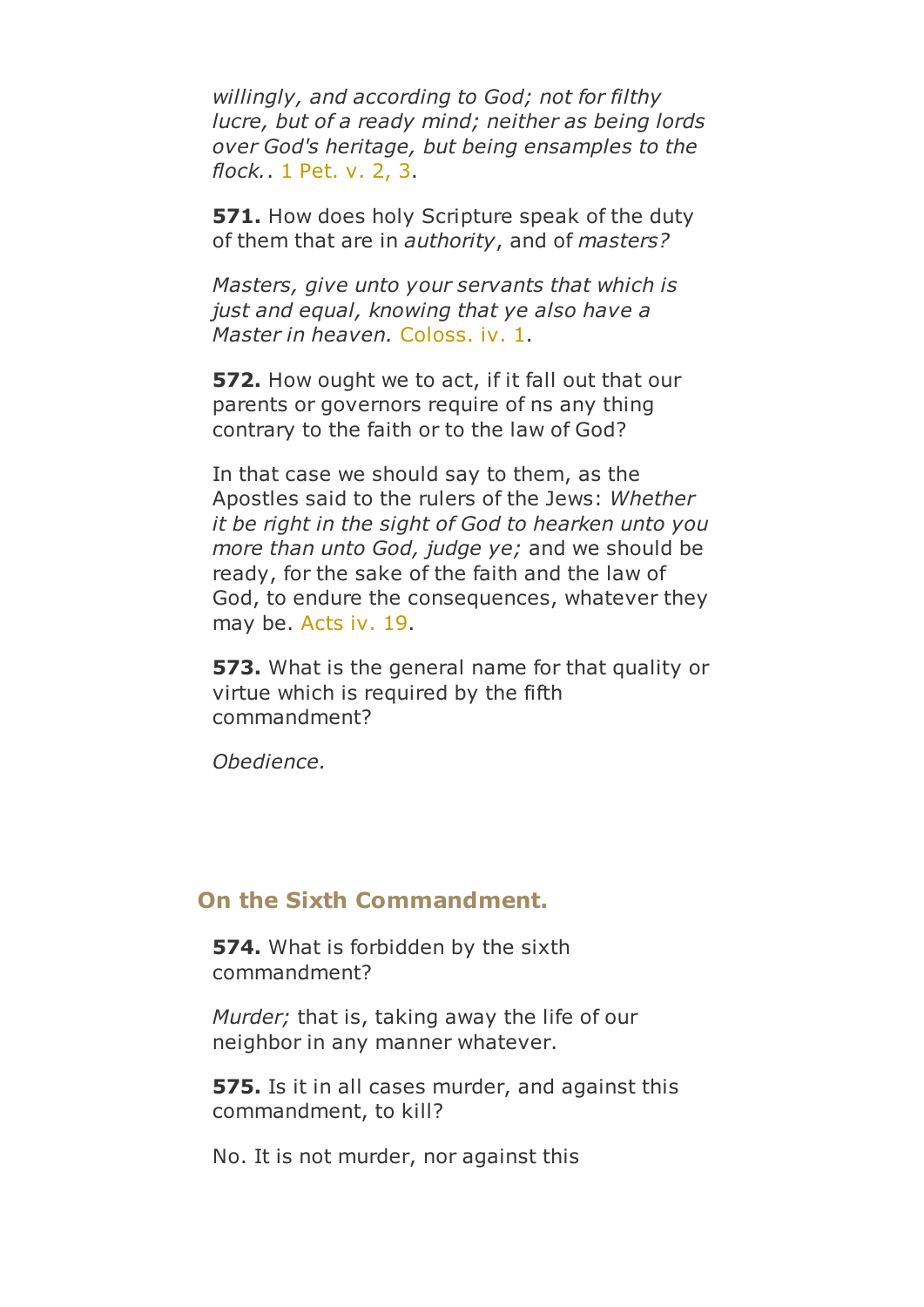commandment, when life is taken in the execution of duty; as, when a criminal *is punished* with death, by just judgment; nor, again, when an enemy is killed *in war*, in defense of our sovereign and country.

**576.** What is to be thought of involuntary homicide, when a man is killed accidentally and unintentionally?

The man who is guilty of involuntary homicide can not be reckoned blameless, unless he took all proper precautions against the accident; at any rate, he needs to have his conscience cleansed according to the Canons of the Church.

**577.** What cases must be reckoned as murder, and as breaches of this commandment?

Besides direct murder, by whatever means, the same sin may be committed in the following, and in similar cases:

1. When a judge *condemns* a prisoner whom he knows to be *innocent.*

2. When any one *conceals* or *sets free a murderer,* and so gives him opportunity for fresh crime.

3. When any one can save his neighbor from death, but does *not save* him; as, when a rich man suffers a poor man to die of hunger.

4. When any one by excessive burdens and cruel punishments *wears out* those under him, and so hastens their death.

5. When any one, through intemperance or other *vices, shortens his own life.*

**578.** What are we to think of *suicide?*

That it is the most criminal of all murders. For if it be contrary to nature to kill another man like unto ourselves, much more is it, contrary to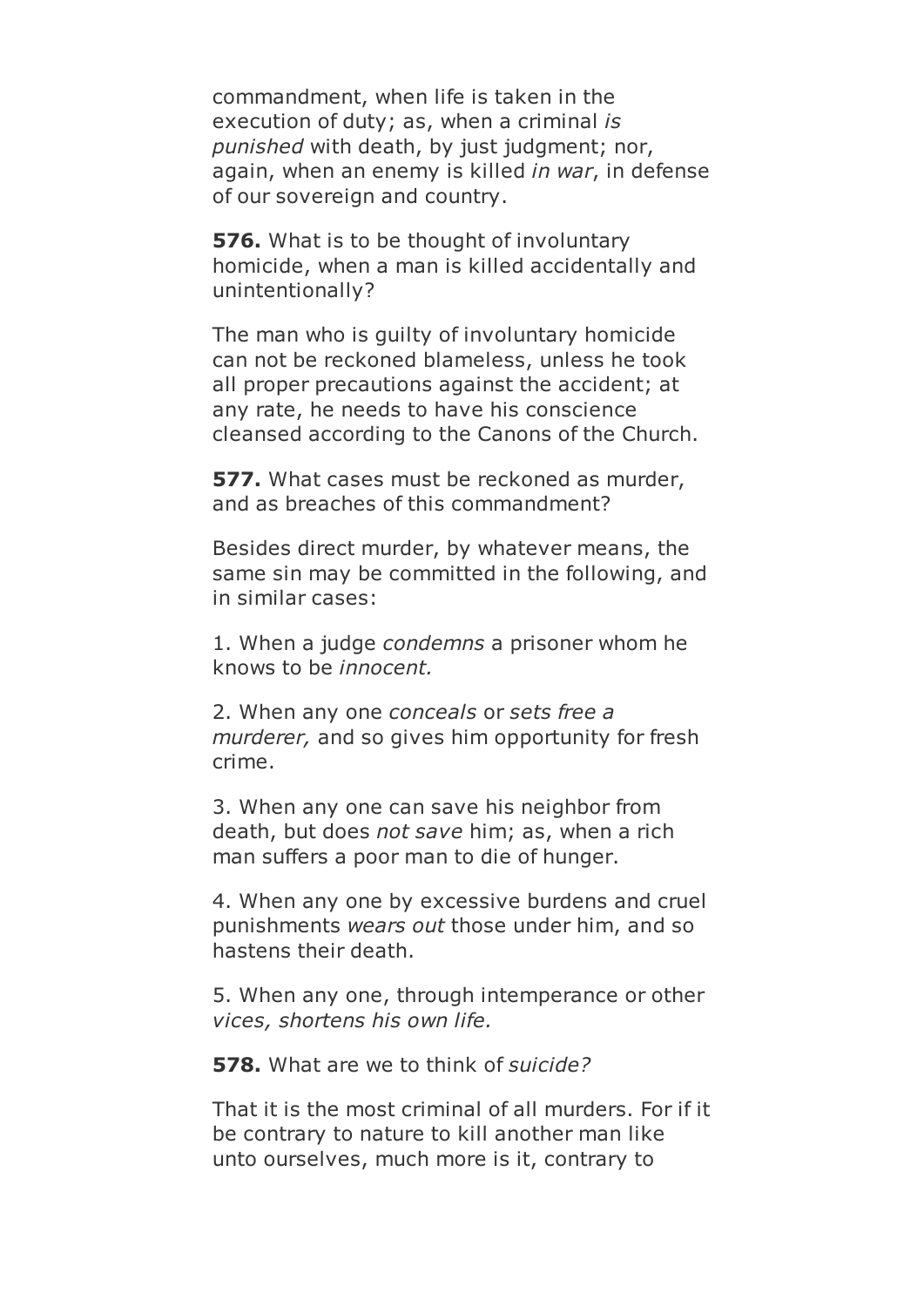nature to kill our own selves. Our life is not our own, but God's who gave it.

**579.** What are we to think *of duels*, to decide private quarrels?

Since the decision of private quarrels belongs to government, while the duelist, instead of having recourse to law, willfully determines on an act which involves manifest danger of death both to himself and his opponent, it is evident that a duel implies three dreadful crimes-- rebellion, murder, and suicide.

**580.** Besides murder of the body, is there not such a thing as *spiritual murder?*

A kind of spiritual murder is the *causing of offense:* when any one causes his neighbor to fall into infidelity or into sin, and so subjects his soul to spiritual death.

The Saviour says: *Whoso shall offend one of these little ones which believe in me, it were better for him that a millstone were hanged about his neck, and that he were drowned in the depth of the sea.* Matt. xviii. 6.

**581.** Are there not still some more subtle forms of murder?

To this sin are more or less referable all acts and words against charity; all which unjustly affect the peace and security of our neighbor; and, lastly, all inward *malice* against him, even though it be not shown openly.

*Whosoever hateth his brother is a murderer.* 1 John iii. 15.

**582.** When we are forbidden to hurt the life of our neighbor, what positive duty is thereby enjoined?

That of doing all we can to secure his life and well-being.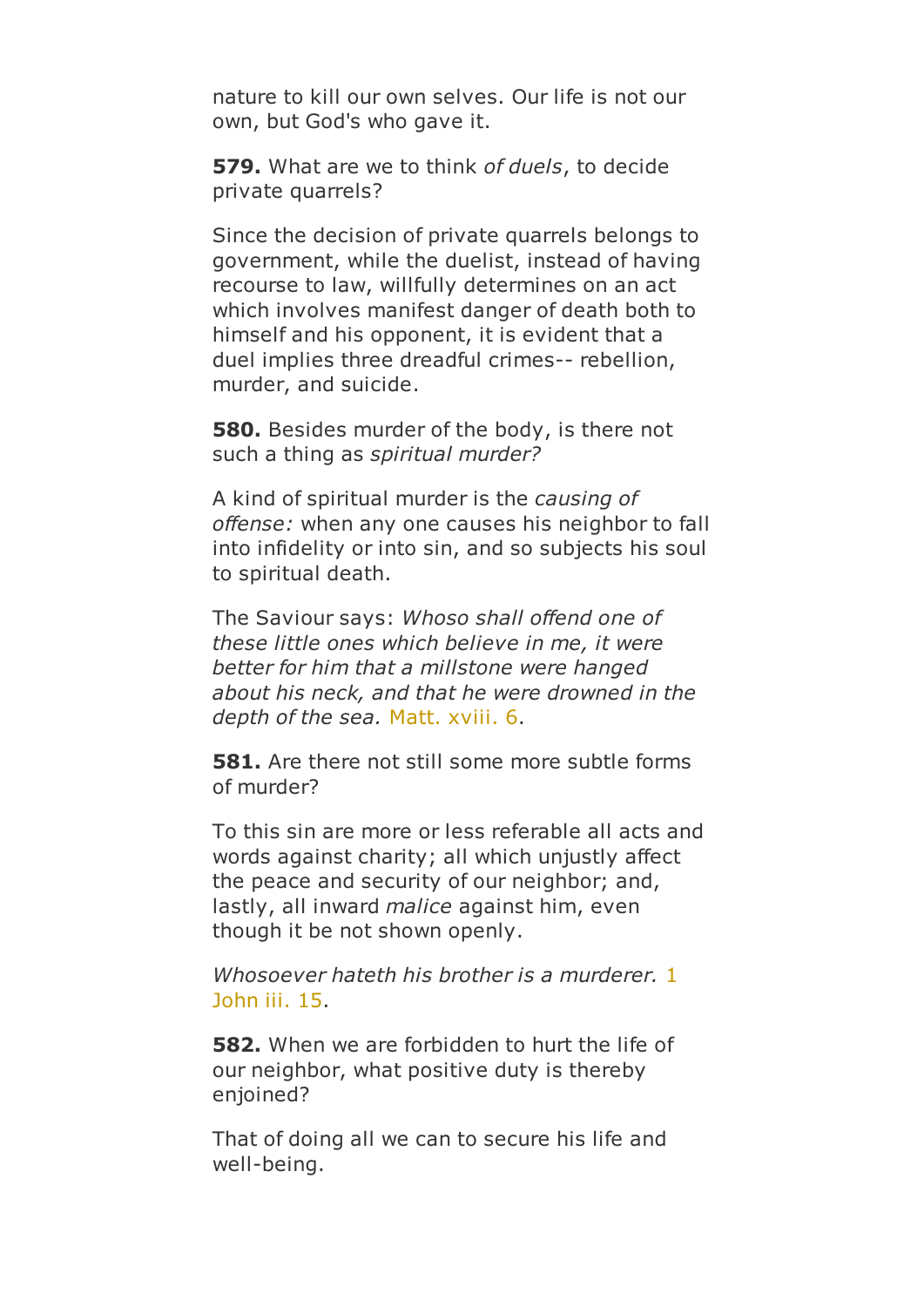**583.** What duties follow from hence?

Those of 1. Helping the poor; 2. Ministering to the sick; 3. Comforting the afflicted; 4. Alleviating the distress of the unfortunate; 5. Behaving in a gentle, affectionate, and edifying manner to all; 6. Reconciling ourselves with those that are angry; 7. Forgiving injuries, and doing good to our enemies.

# **On the Seventh Commandment.**

**584.** What is forbidden by the seventh commandment? *Adultery.*

**585.** What forms of sin are forbidden under the name of adultery?

The Apostle Paul would have Christians not even to speak of such impurities.  $Eph. v. 3.$  It is only of necessity, to forewarn people against such sins, that we shall here name some of them. Such are--

1. *Fornication;* or irregular carnal love between unmarried persons. 2. *Adultery;* when married persons unlawfully give that love which they owe each other to strangers. 3. *Incest;* when near relations enter into a union like that of matrimony.

**586.** What does our Saviour teach us to think of adultery?

He has said that *Whosoever looketh on a woman to lust after her hath committed adultery with her already in his heart.* Matt. v. 28.

**587.** What should we do in order to guard against falling into this subtle *inward adultery?*

We should avoid every thing that may excite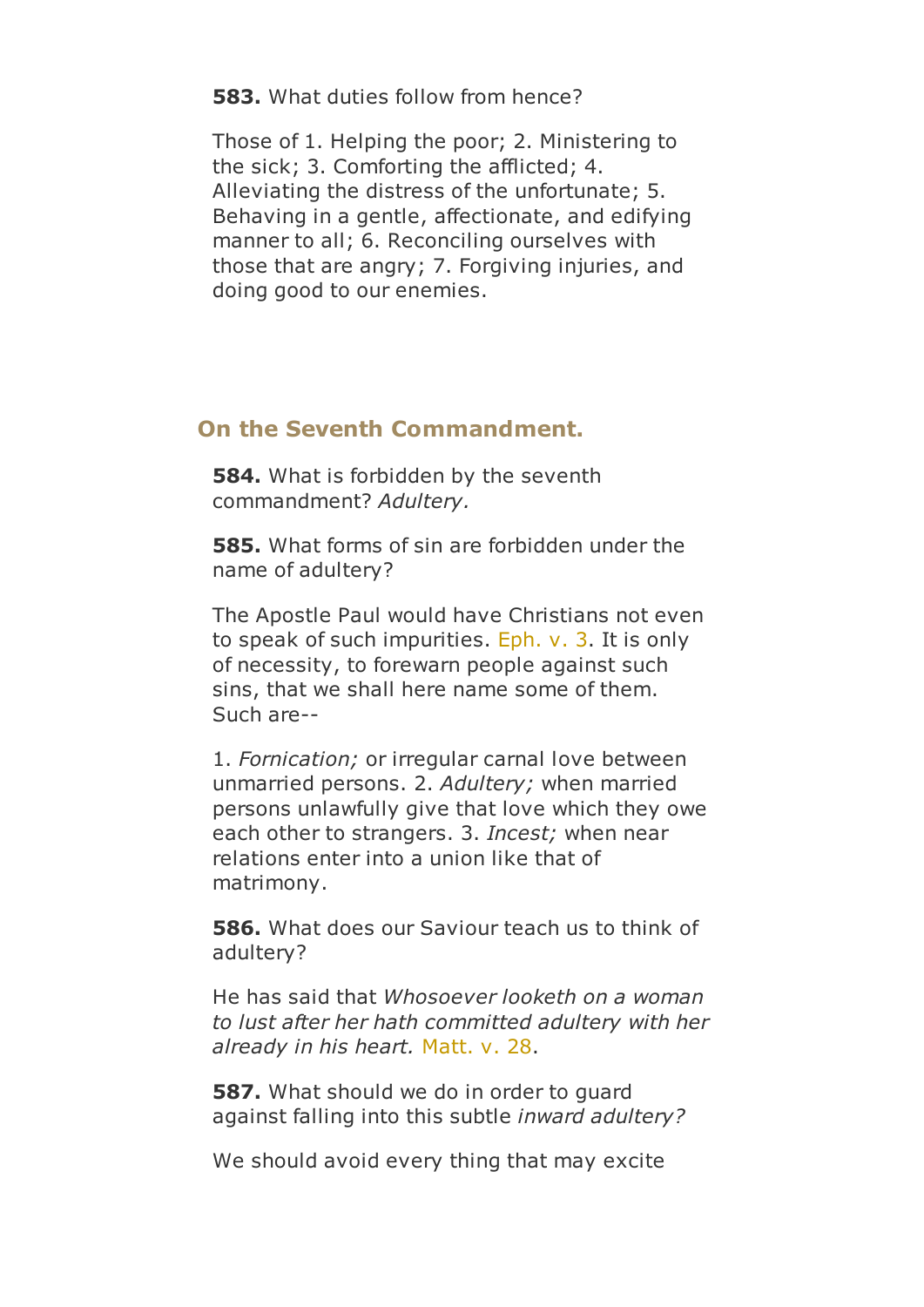impure feelings in the heart; as wanton songs and dances, lewd conversation, immodest games and jokes, immodest sights, and the reading of books which contain descriptions of impure love. We should strive, according to the Gospel, not even to look on that which may cause us to fall.

*If thy right eye offend thee, pluck it out, and cast it from thee; for it is profitable for thee that one of thy members should perish, and not that thy whole body should he cast into hell.* Matt. v. 29.

**588.** Must we, then, literally *pluck out the offending eye?*

We must pluck it out, not with the hand, but with the will. He who has firmly resolved not even to look upon that which causes him to offend hath already plucked out the offending eye.

**589.** When the sin of adultery is forbidden, what contrary virtues are thereby enjoined?

Those of *conjugal love and fidelity;* and, for such as can receive it, perfect *purity* and *chastity.*

**590.** How does holy Scripture speak of the *duties of man and wife?*

*Husbands, love your wives, even as Christ also loved the Church, and gave himself for it.* Eph. v. 25. *Wives, submit yourselves unto your own husbands, as unto the Lord; for the husband is the head of the wife, even as Christ is the head of the Church; and he is the Saviour of the body.* Eph. v. 22, 23.

**591.** What motives does holy Scripture set before us to make us flee fornication and live chastely?

It bids us keep our bodies in purity, because they are the *members of Christ*, and *temples of the Holy Ghost;* while, on the other hand, he who *committeth fornication sinneth against his own body;* that is, corrupts it, infects it with diseases,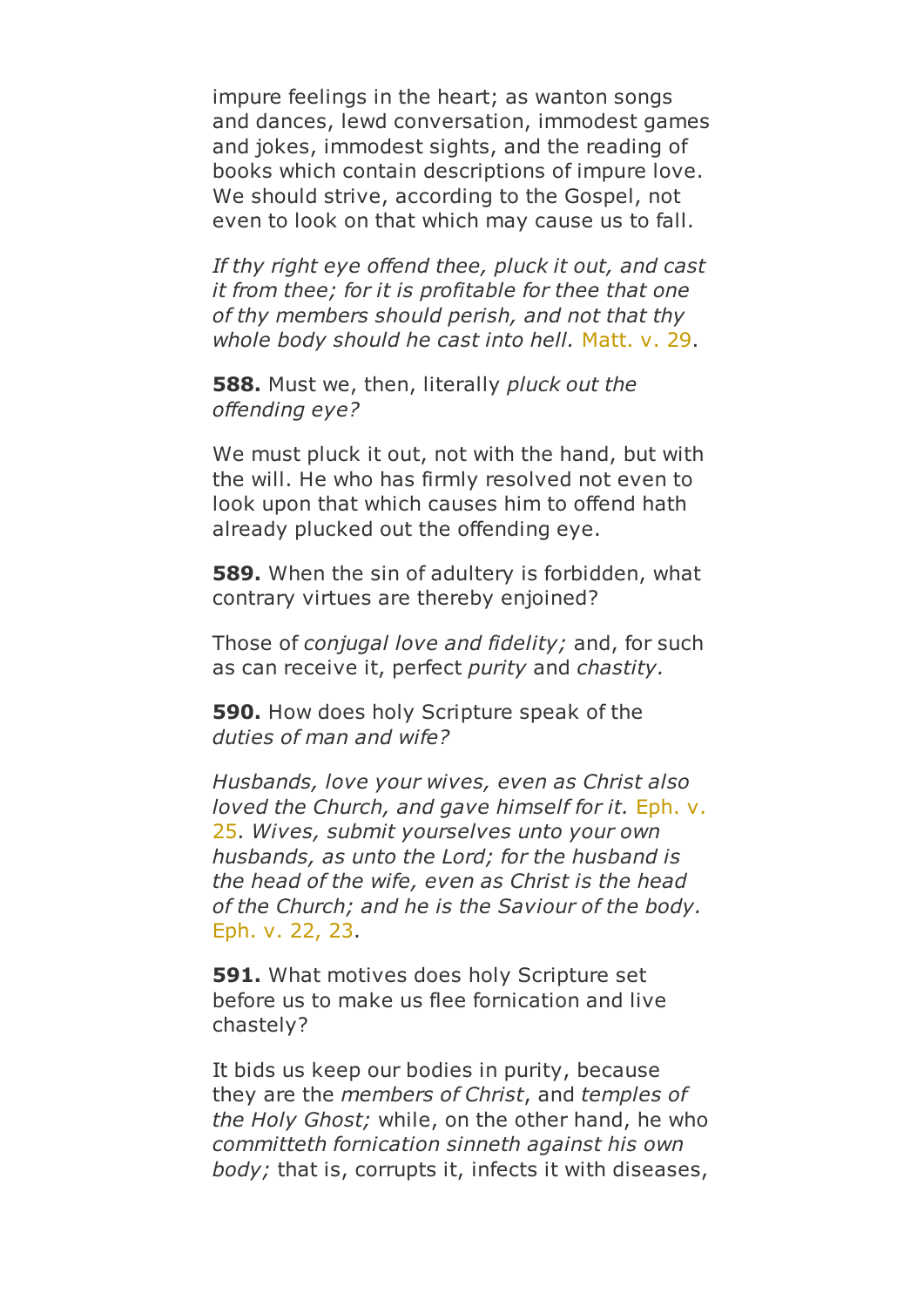and, further, hurts his mental faculties, such as imagination and memory. See 1 Cor. vi. 15, 18, 19.

# **On the Eighth Commandment.**

**592.** What is forbidden by the eighth commandment?

*To steal*, or in any way appropriate to ourselves that which belongs to another.

**593.** What particular sins are forbidden thereby?

The chief are--

1. *Robbery*, or the taking of any thing that belongs to another openly, by force.

2. *Theft*, or taking what belongs to another privily.

3. *Fraud*, or appropriating to ourselves any thing that is another's by artifice; as when men pass off counterfeit money for true, or bad wares for good; or use false weights and measures, to give less than they have sold; or conceal their effects to avoid paying their debts; or do not honestly fulfill contracts, or execute wills; when they screen others guilty of dishonesty, and so defraud the injured of justice.

4. *Sacrilege*, or appropriating to ourselves what has been dedicated to God, or belongs to the Church.

5. *Spiritual sacrilege*;<sup>3</sup> when one sinfully gives and another fraudulently obtains any sacred office, not of desert, but for gain.

6. *Bribery;* when men receive a bribe from those under them in office or jurisdiction, and for gain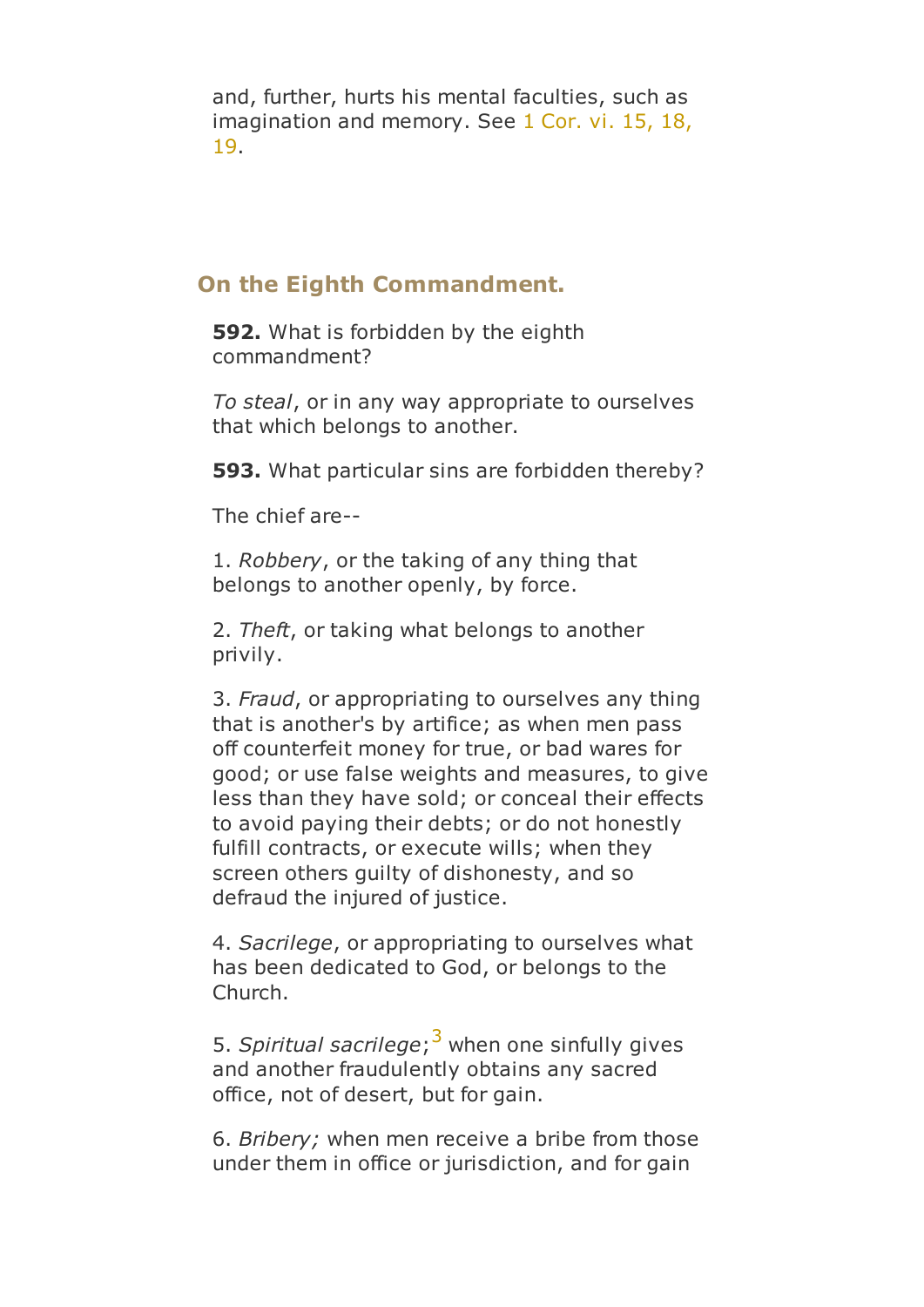promote the unworthy, acquit the guilty, or oppress the innocent.

7. *Eating the bread of idleness;* when men receive salary for duty, or pay for work, which they neglect, and so in fact steal both their pay and that profit which society, or he whom they served, should have had of their labor; in like manner when they who are able to support themselves by work, instead of so doing live upon alms.

8. *Extortion;* when, under the show of some right, but really against equity and humanity, men make their own advantage of the property, the labors, or even the misfortunes of others; as when creditors oppress their debtors by usury; when masters wear out their dependents by excessive imposts or tasks; when in time of famine men sell bread at an exorbitant price.

**594.** When these sins are forbidden, what contrary virtues are thereby enjoined?

Those of--1. *Disinterestedness;* 2. *Good faith in performing engagements;* 3. *Justice;* 4. *Mercy* to the poor.

**595.** Does he, then, who is not merciful to the poor sin against the eighth commandment?

Certainly he does, if he have the means of assisting them; for all that we have belongs properly to God, and our abundance is given us by his Providence for the assistance of the poor; wherefore, if we do not impart to them of our abundance, we do in fact thereby rob and defraud them of their right, and the gift of God.

**596.** Is there not yet a higher virtue contrary to sins against the eighth commandment?

Such a virtue is *absolute poverty*, or the renunciation of all property; which is proposed by the Gospel not as a duty for all, but as a counsel for them that would be perfect.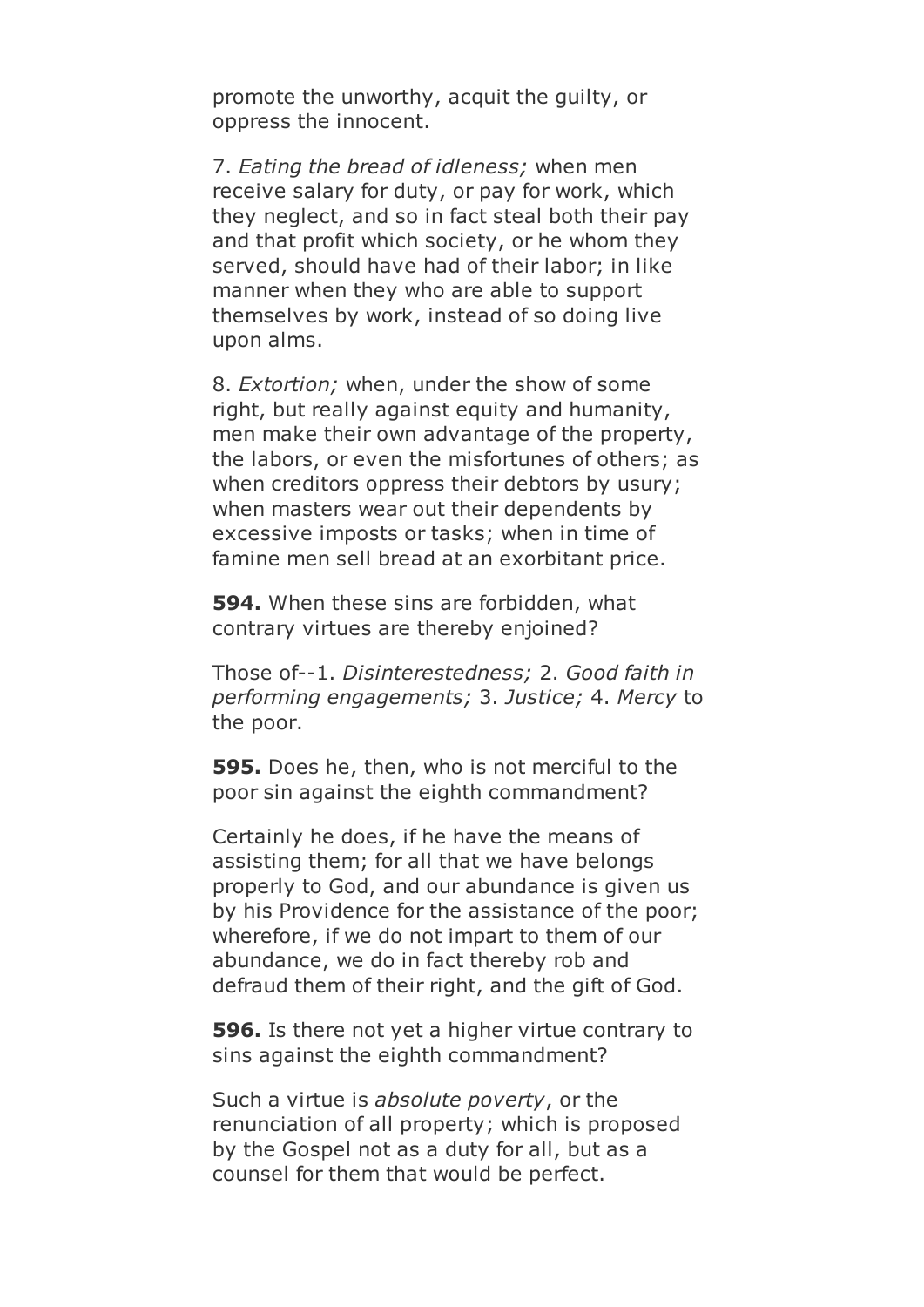*If thou wilt be perfect, go and sell that thou hast, and give to the poor; and thou shalt hare treasure in heaven.* Matt. xix. 21.

## **On the Ninth Commandment.**

**597.** What is forbidden by the ninth commandment?

*False witness* against our neighbor, and all lying.

**598.** What is forbidden under the words *false witness?*

1. *False witness in a court of justice;* when men bear witness, inform, or complain falsely against any one.

2. False witness out of court, when men *slander* any one behind his back, or *blame* him to his face unjustly.

**599.** But is it allowable to censure others when they are really to blame?

No; the Gospel does not allow us to judge even of the real vices or faults of our neighbors, unless we are called by any special office to do so, for their punishment or amendment.

*Judge not, that ye be not judged.* Matt. vii. 1.

**600.** Are not such lies allowable as involve no purpose of hurting our neighbor?

No; for they are inconsistent with love and respect for our neighbor, and unworthy of a man, much more of a Christian, who has been created for truth and love.

*Wherefore putting away lying, speak every man truth with his neighbor; for we are members one of another.* Eph. iv. 25.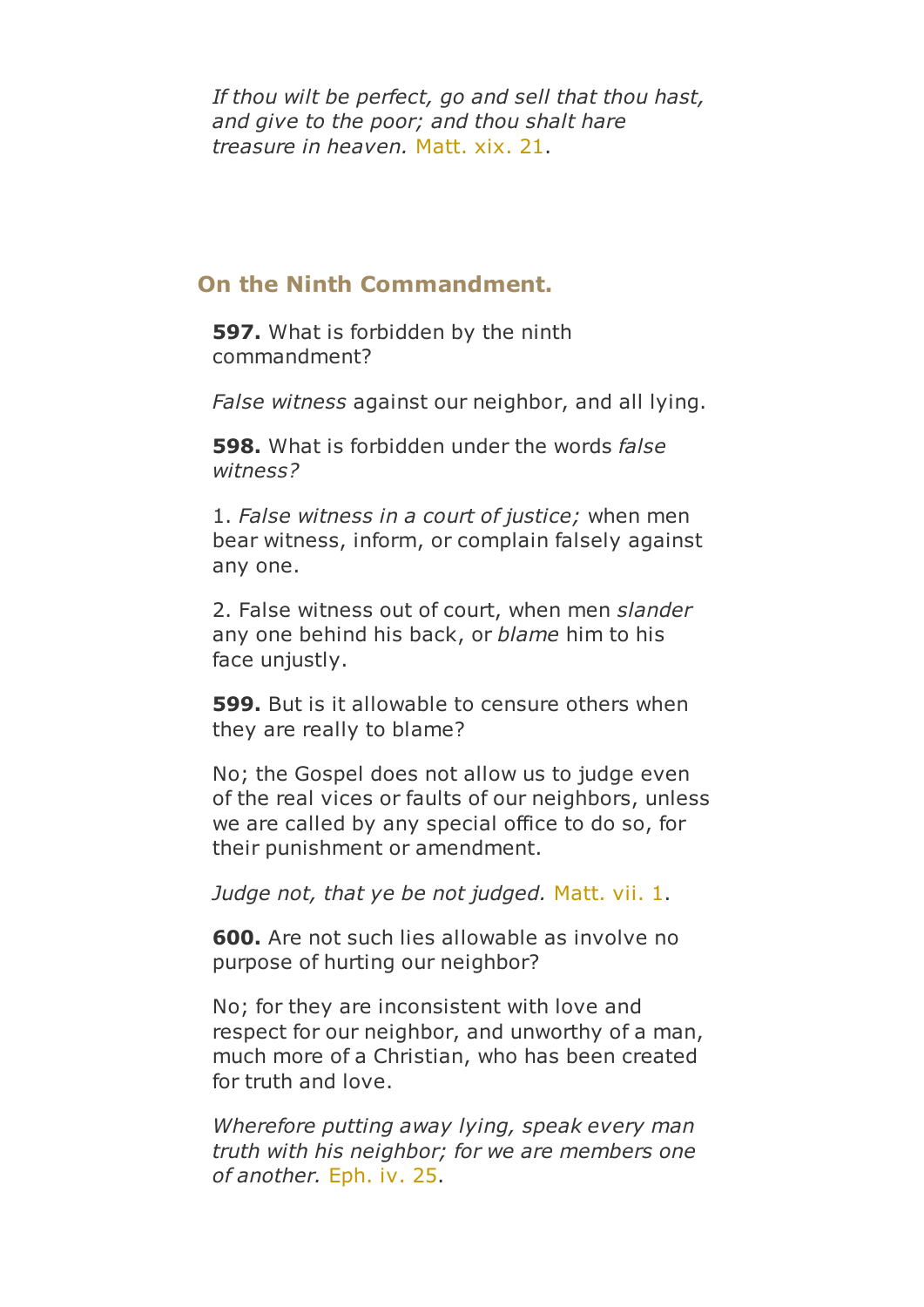**601.** If we would avoid sins against the ninth commandment, what rule must we follow?

We must *bridle our tongue. He that will love life, and see good days, let him refrain his tongue from evil, and his lips that they speak, no guile.* 1 Pet. iii. 10. *If any man among you seem to be religious, and bridleth not his tongue, but deceiveth his own heart, this man's religion is vain.* James i. 26.

## **On the Tenth Commandment.**

**602.** What is forbidden by the tenth commandment?

All *wishes* inconsistent with charity to our neighbor, and *thoughts* which are inseparable from such wishes.

**603.** Why are we forbidden not only evil deeds, but also evil wishes and thoughts?

First, because when the soul entertains any evil wishes or thoughts, it is already impure in God's sight, and unworthy of him; as Solomon says: *The unjust thought is an abomination to the Lord.* Prov. xv. 26. And therefore we must needs cleanse ourselves also from these inward impurities also, as the Apostle teaches: *Let us cleanse ourselves from all filthiness of the flesh and spirit, perfecting holiness in the fear of the Lord.* 2 Cor. vii. 1.

Secondly, because, to prevent sinful acts, it is necessary to crush sinful wishes and thoughts, from which, as from seeds, such actions spring; as it is said: *For out of the heart proceed evil thoughts, murders, adulteries, fornications, thefts, false witness, blasphemies.* Matt. xv. 19. *Every man is tempted, when he is drawn away of his own lust, and enticed. Then, when lust hath*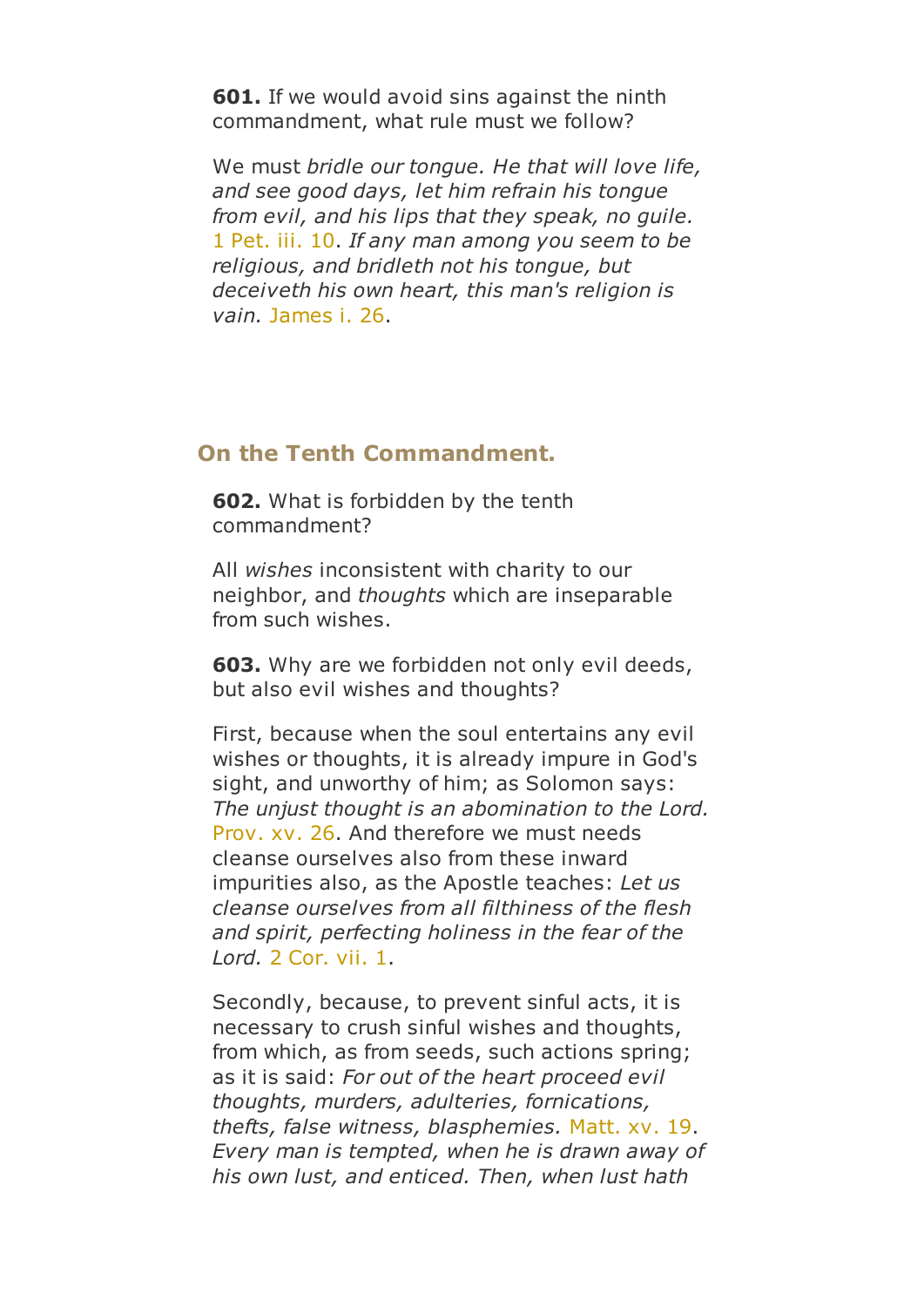*conceived, it bringeth forth sin; and sin, when it is finished, bringeth forth death.* James i. 14, 15.

**604.** When we are forbidden to desire any thing of our neighbor's, what passion is thereby

*Envy.*

**605.** What is forbidden by the words, *Thou shalt not covet thy neighbor's wife?*

All lustful thoughts and wishes, or inward adultery.

**606.** What is forbidden by the words, *Thou shalt not covet thy neighbor's house, nor his land, nor his man-servant, nor his maid-servant, nor his ox, nor his ass, nor any of his cattle, nor any thing that is his?*

All thoughts of avarice and ambition.

**607.** What positive duties, corresponding to these prohibitions, are prescribed by the tenth commandment?

First, to keep *purity of heart;* and, secondly, to be *content with our lot.*

**608.** What is indispensable for the cleansing of the heart?

The frequent and earnest *invocation of the name of our Lord Jesus Christ.*

1 [Blackmore uses charity in conformity with the English Bible (1 Cor. xiii. etc.); but love is the more correct rendering of  $\dot{\alpha}$ γάπη (Liebe), since it applies to God as well as man, while charity is now used in a more restricted sense.

2 [Greek: Ἡ κοίμησις . German: Der Tag der Entschlafung.--Ed.]

3 Greek: πνευματικὴ ἱεροσυλία. German: Simonie.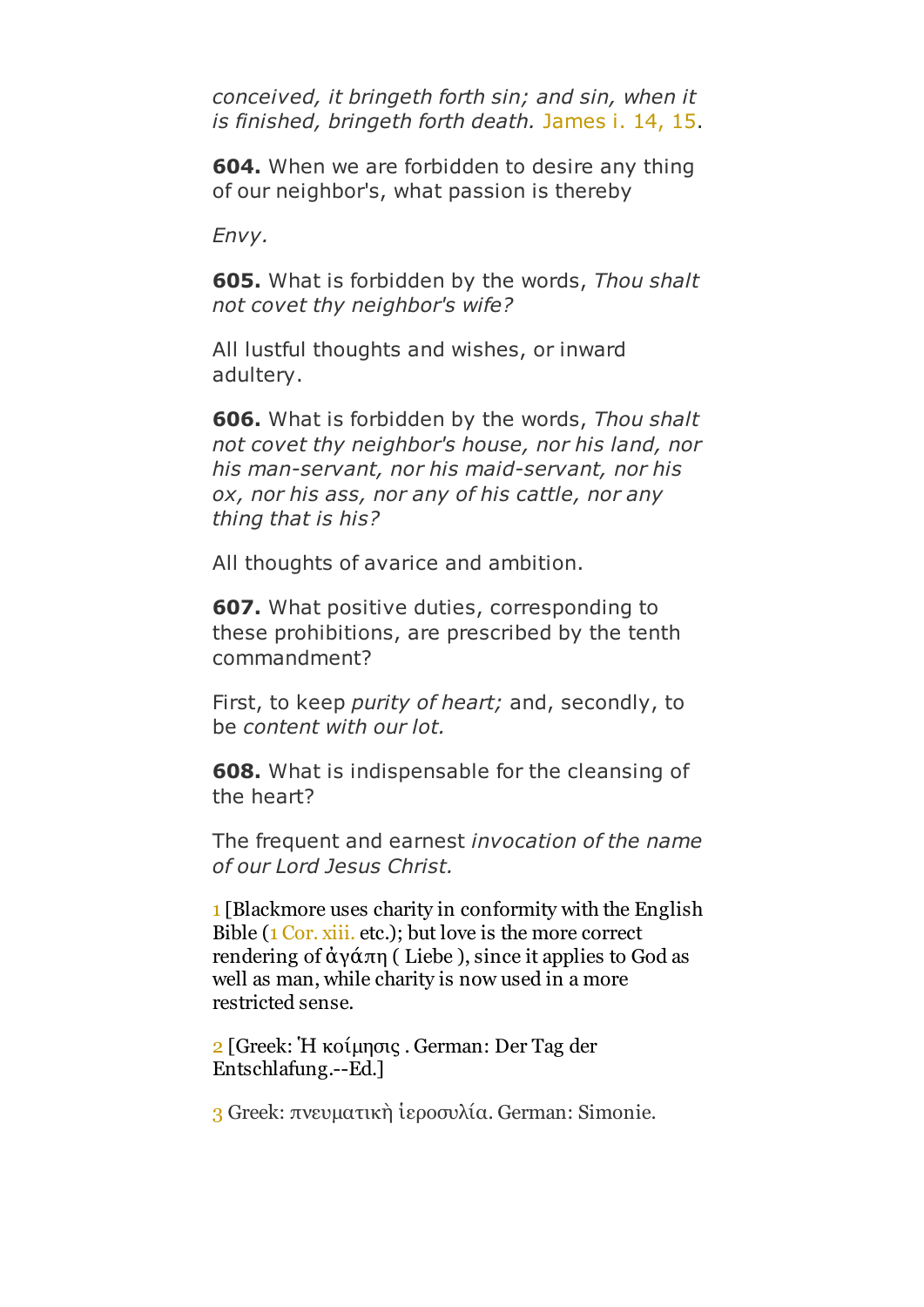## **CONCLUSION.**

## **Application of the Doctrine of Faith and Piety.**

**609.** How must we apply the doctrine of faith and piety?

We must *act* according to our knowledge, and keep before our eyes the fearful judgment threatened for disobedience.

*If ye know these things, happy are ye if ye do them.* John xiii. 17. *That servant which knew his Lord's will, and prepared not himself, neither did according to his will, shall be beaten with many stripes.* Luke xii. 47.

**610.** What must a man do when he is conscious of any sin?

Not only should lie immediately repent, and firmly resolve to avoid the same sin for the future, but also strive, as far as possible, to repair the scandal or injury that he has wrought by contrary good deeds.

Thus it was that Zaccheus the Publican acted, when he said to the lord, *Behold, Lord, the half of my goods I give to the poor; and if I have taken any thing away from any one by false accusation, I restore him fourfold.* Luke xix. 8.

**611.** What caution do we need when we seem to ourselves to have fulfilled any commandment?

We must then dispose our hearts according to the words of Jesus Christ: *When ye shall have done all those things which are commanded you, say, We are unprofitable servants: we have done that which was our duty to do.* Luke xvii. 10.